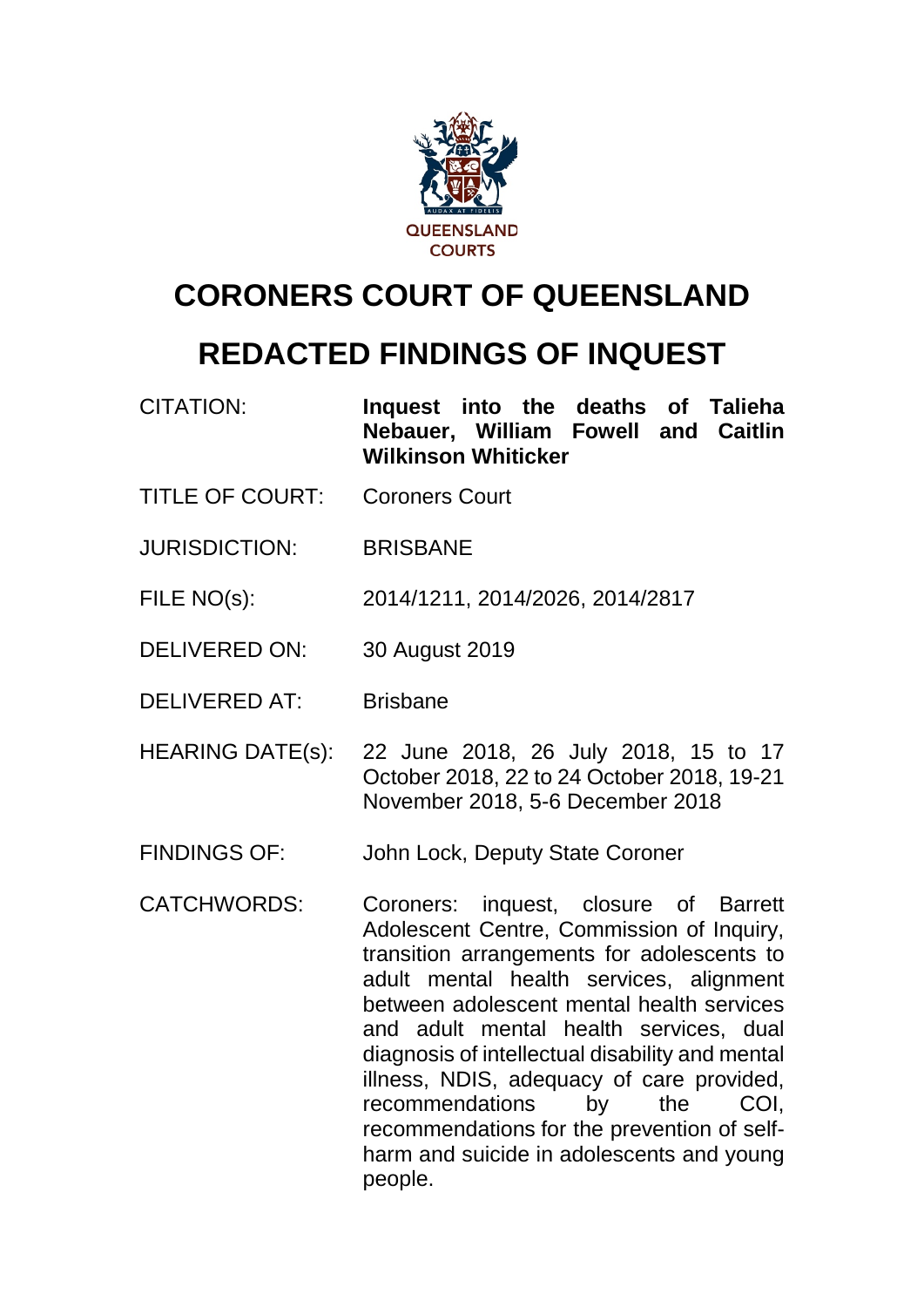## REPRESENTATION:

| <b>Counsel Assisting:</b>                                                                                                                                                | Mr S Hamlyn-Harris                                 |
|--------------------------------------------------------------------------------------------------------------------------------------------------------------------------|----------------------------------------------------|
| <b>Counsel for Justine Wilkinson</b><br>(mother of Caitlin Whiticker),<br>Nichole Pryde (mother of<br>Talieha Nebauer) and Vanita<br>Olliver (mother of William Fowell): | Mr G Mullins i/b Shine Lawyers                     |
| <b>Counsel for Queensland</b><br><b>Health and Children's</b><br>Health Qld Hospital &<br><b>Health Service:</b>                                                         | Ms E Wilson QC with Ms J Crawford<br>i/b Crown Law |
| <b>Counsel for West Moreton</b><br><b>Hospital &amp; Health Service:</b>                                                                                                 | Ms K McMillan QC i/b Corrs<br>Chambers             |
| Counsel for Dept of Child Safety,<br>Youth and Women and Dept of<br><b>Communities, Disability Services</b><br>and Seniors:                                              | Ms K Carmody i/b DCSYW                             |
| <b>Counsel for Metro South Hospital</b><br>and Health Service:                                                                                                           | Ms M Zerner i/b MSHHS Legal<br><b>Services</b>     |
| <b>Counsel for Metro North Hospital</b><br>and Health Service:                                                                                                           | Mr J Allen QC i/b MNHHS Legal<br><b>Services</b>   |
| Counsel for Dr A Brennan:                                                                                                                                                | Mr G Diehm QC i/b Avant Law                        |
| Counsel for Nurses S Daniel,<br>P-L Yorke, M McLeod:                                                                                                                     | Ms S Robb i/b Roberts & Kane<br><b>Solicitors</b>  |
| Counsel for Dr S Byth:                                                                                                                                                   | Ms Houston, Moray & Agnew Lawyers                  |
| <b>Counsel for Dr R Stewart</b><br>and Dr Clavijo:                                                                                                                       | Mr A Luchich i/b Moray & Agnew<br>Lawyers          |
| <b>Counsel for Ms G</b><br><b>Watkins-Allen:</b>                                                                                                                         | Mr A O'Brien, RBG Lawyers                          |
|                                                                                                                                                                          |                                                    |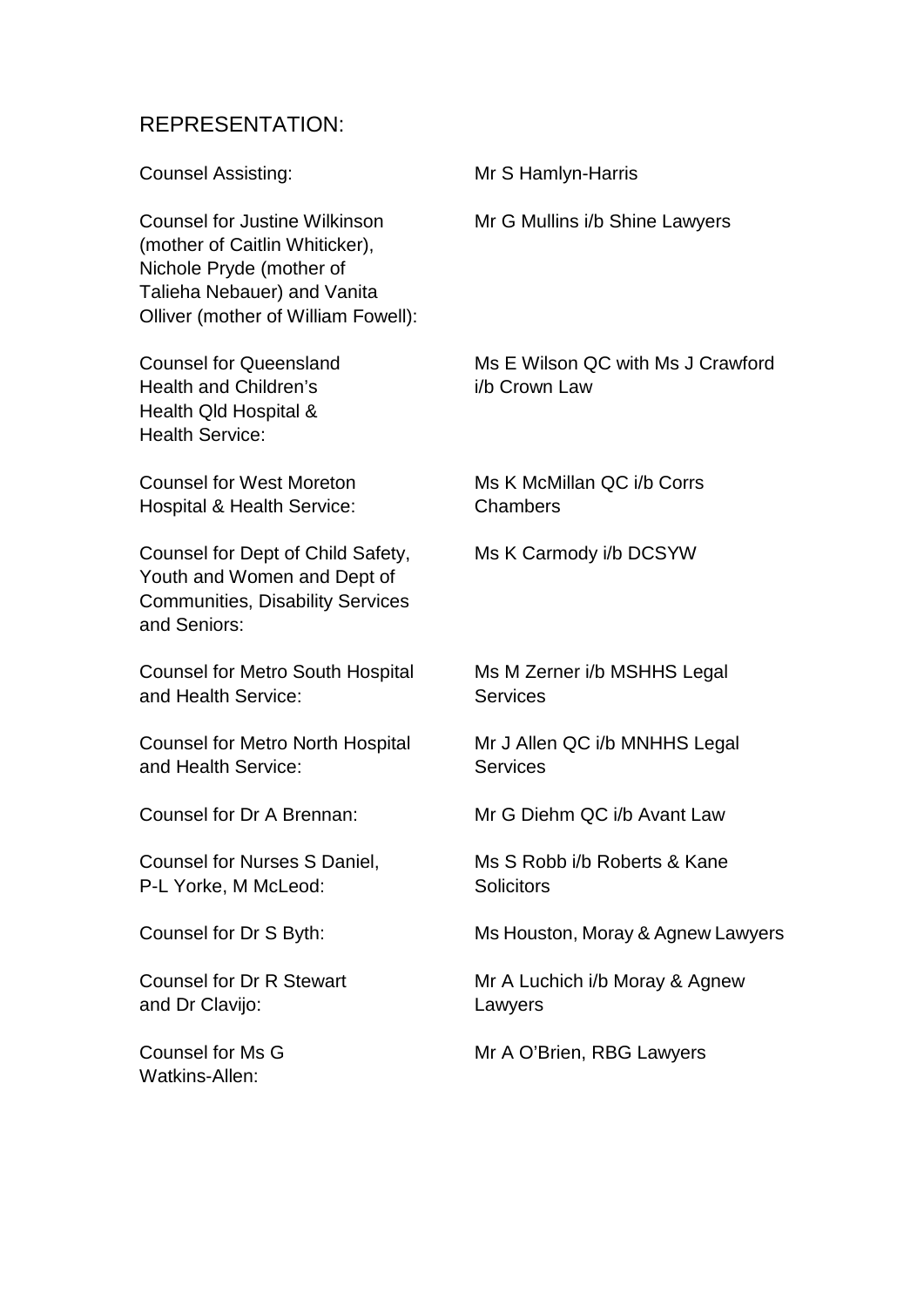| Issue 2 - Immediate circumstances leading up to Caitlin's death 31       |  |
|--------------------------------------------------------------------------|--|
|                                                                          |  |
|                                                                          |  |
| Issues 3-5 Whether BAC closure had any adverse impact on the mental      |  |
| health of Caitlin, management of her mental health from discharge to her |  |
|                                                                          |  |
|                                                                          |  |
|                                                                          |  |
|                                                                          |  |
|                                                                          |  |
|                                                                          |  |
|                                                                          |  |
| Issue 2 - Immediate circumstances leading up to death60                  |  |
|                                                                          |  |
| Issues 3-5 Whether BAC closure had any adverse impact on the mental      |  |
| health of Talieha, management of her mental health from discharge to her |  |
|                                                                          |  |
|                                                                          |  |
|                                                                          |  |
|                                                                          |  |
|                                                                          |  |
|                                                                          |  |
|                                                                          |  |
|                                                                          |  |
|                                                                          |  |
| Issue 2- Immediate circumstances leading up to death84                   |  |
|                                                                          |  |
| Process Review Report for Disability Services Queensland 85              |  |
| Issues 3-5 Whether BAC closure had any adverse impact on the mental      |  |
| health of William, management of his mental health from discharge to his |  |
|                                                                          |  |
|                                                                          |  |
|                                                                          |  |
| Issue 6: Whether any recommendations can be made for the prevention of   |  |
|                                                                          |  |
|                                                                          |  |

## **Contents**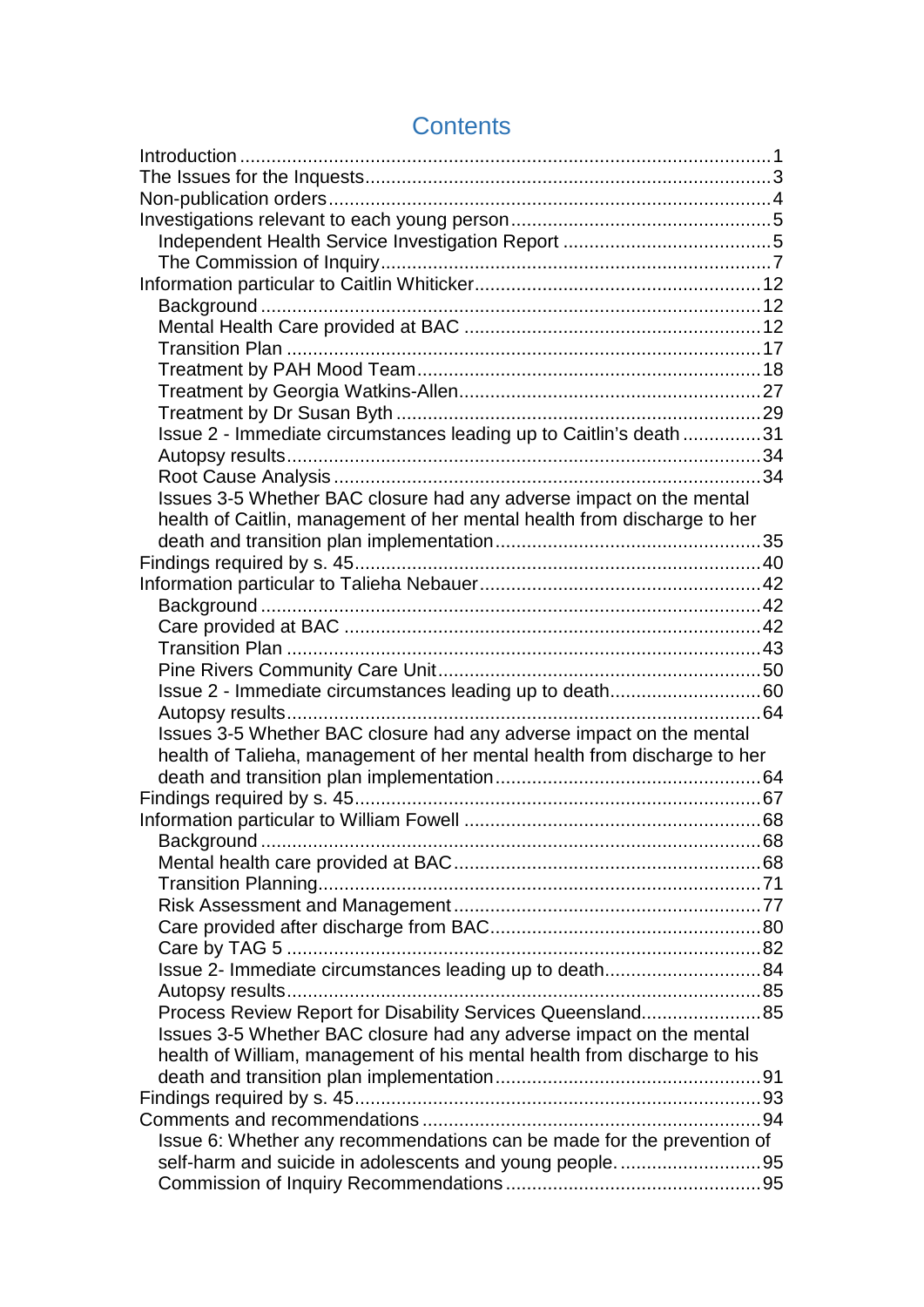| Recommendations from the Centre of Excellence for Clinical Innovation and |  |
|---------------------------------------------------------------------------|--|
|                                                                           |  |
|                                                                           |  |
| Child and Youth Panel-recommendations specific to children and young      |  |
|                                                                           |  |
| Recommendations pursuant to section 46 of the Coroners Act 2003106        |  |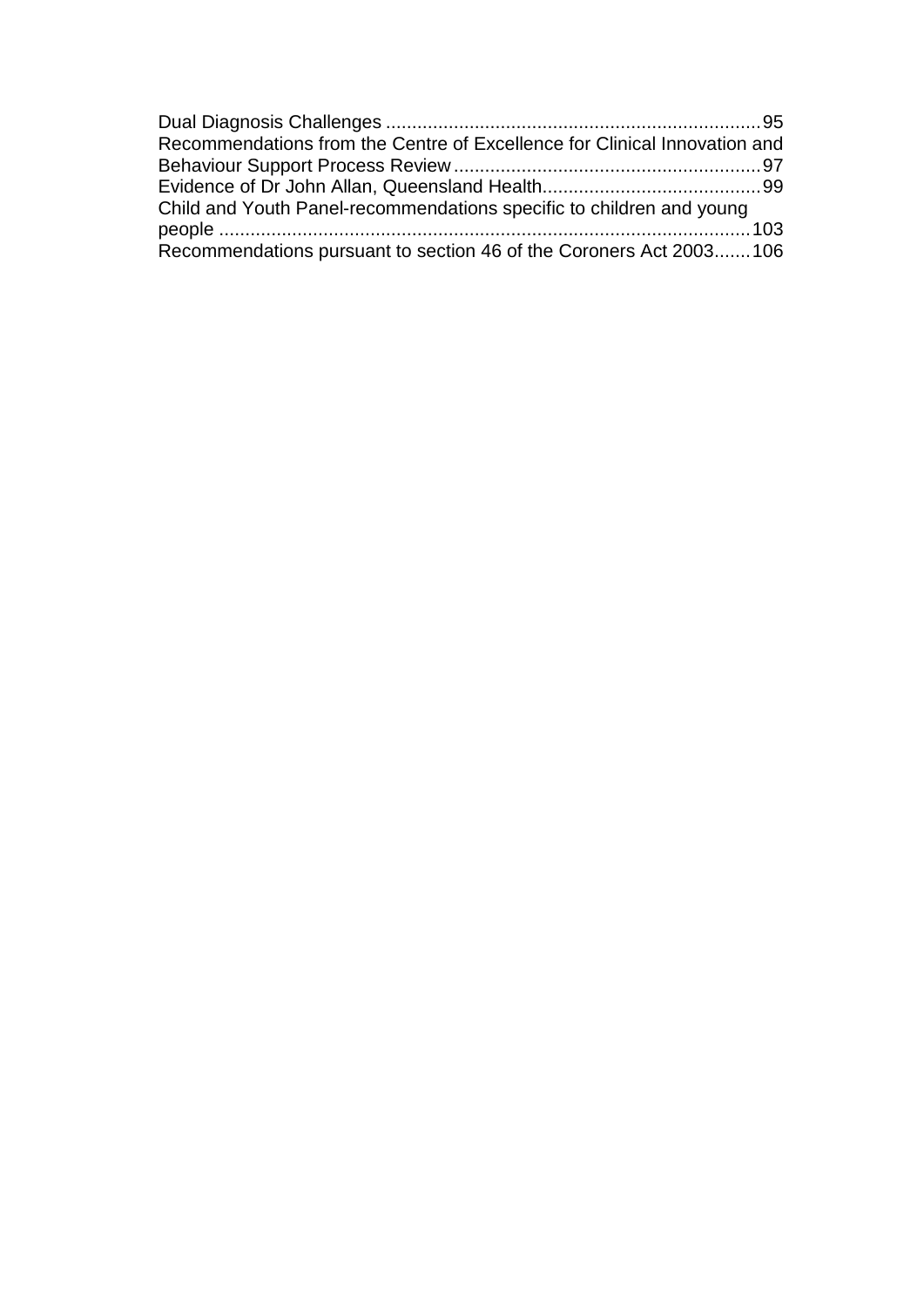## <span id="page-4-0"></span>**Introduction**

- 1. Talieha Nebauer was aged 18 at the time of her death on 6 April 2014. William Fowell was aged 18 at the time of his death on 10 June 2014. Caitlin Whiticker was aged 18 at the time of her death on 5 August 2014. They were all patients at the Barrett Adolescent Centre (BAC) with varying levels of service requirements. They were all part of the transition process following the announcement in August 2013 of the closure of the BAC, and all were provided with, and took up an option for further care post-BAC closure. All three of these young people took their own lives subsequent to the closure of the BAC.
- 2. The BAC was a 15-bed inpatient service operated by the West Moreton Hospital and Health Service (WMHHS) at Wacol. The BAC came under the banner of the WMHHS's Division of Mental Health and Specialised Services, of which Dr Terry Stedman (psychiatrist) was the Clinical Director. This banner also encompassed The Park Centre for Mental Health.
- 3. The BAC provided extended treatment and rehabilitation programs for adolescents across Queensland presenting with complex mental health diagnoses including eating disorders, anxiety and mood disorders, severe self-harm and suicidal behaviour. In addition to the inpatient service, the BAC offered a day program service involving a school and structured group activities. It was aimed at assisting the transition of adolescents to alternative services following inpatient admission or generally in terms of achieving developments in areas such as independent living and social skills.
- 4. According to Dr Stedman the BAC was intended to be closed back in 1999, however, families of consumers and staff successfully lobbied for the retention of the centre as a medium stay inpatient service. Over the following 10 years it was considered by many that the public mental health system had undergone significant reform, including a shift from institution-type service models to more contemporary models of care. The impact of these reforms had seen the care of consumers moved primarily into community-based settings, which supported the consumer to engage in their own local neighbourhoods and local facilities.
- 5. A key area of the *Queensland Mental Health Plan for 2007 – 2017* had been the development of The Park as an adult-only forensic and secure mental health campus. Dr Stedman stated that in light of this, it was no longer considered contemporary and optimum practice to provide long-term inpatient care for adolescents at the BAC on The Park campus. On 6 August 2013, the then Queensland State Government Minister for Health announced the pending closure of the BAC and that new service options for adolescent extended treatment and rehabilitation would be available in early 2014.
- 6. WMHHS was then made responsible for identifying appropriate alternative services for the then patients of the BAC, whilst Children's Health Queensland Hospital and Health Service (CHQ) was to consider what other services were needed to be developed for adolescents with extended treatment including those who might otherwise have been admitted to the BAC.
- 7. In September 2013, Consultant Psychiatrist Dr Anne Brennan was appointed Acting Clinical Director of the BAC, until March 2014. Dr Brennan took over from Dr Trevor Sadler, who had left the role after a long association with the BAC. Dr Brennan then had a significant role in the transitional arrangements that were put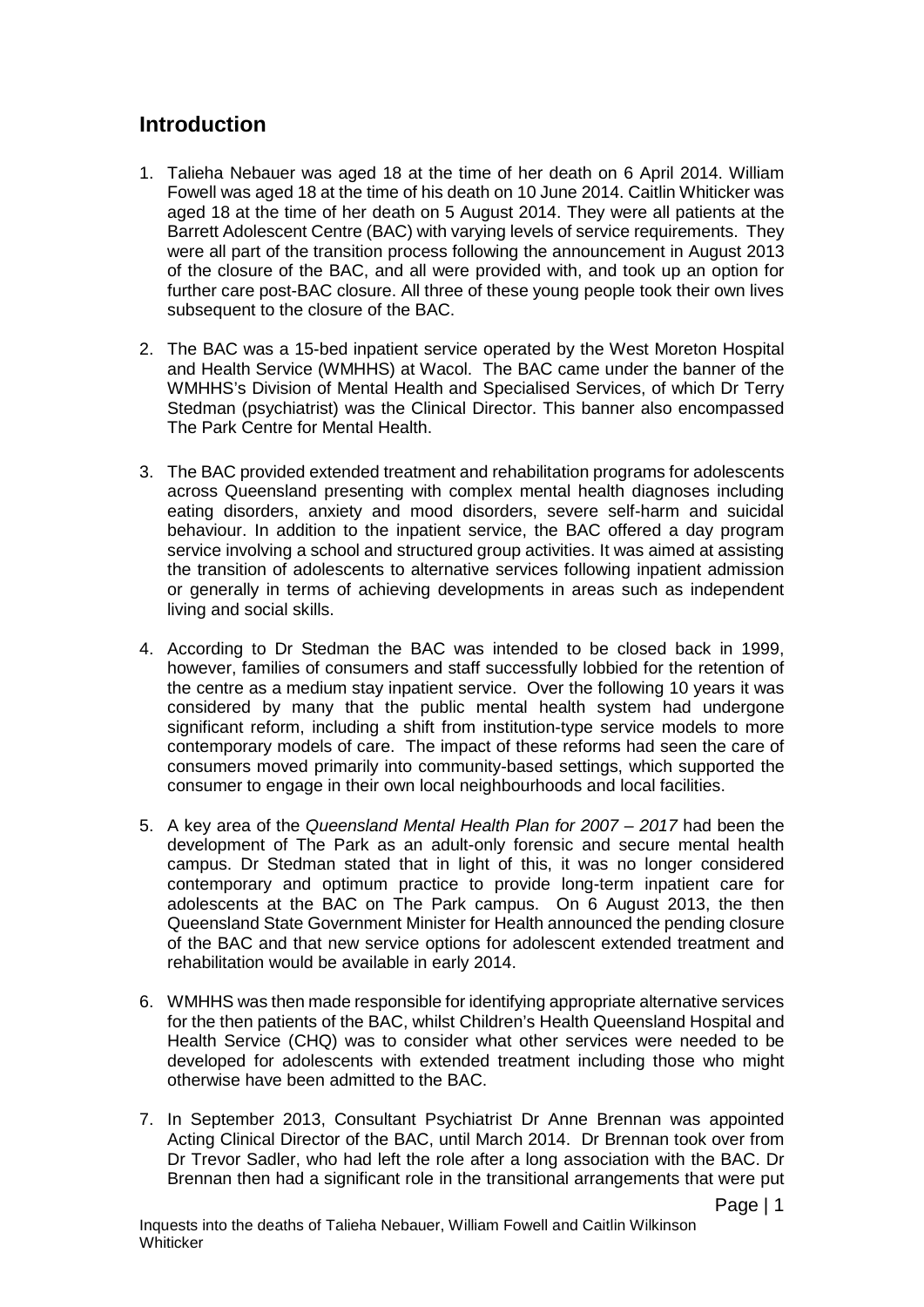in place for the BAC's patients. The official closure date for the BAC was 31 January 2014.

- 8. After the death of Caitlin Whiticker in August 2014, the Director-General of Queensland Health appointed health service investigators to report on (amongst other things) the healthcare transition plans developed for the patients of BAC between 6 August 2013 and the closure date in January 2014. That report was delivered on 30 October 2014.
- 9. On 16 July 2015, The Barrett Adolescent Centre Commission of Inquiry (the Commission) was established with the Honourable Margaret Wilson QC appointed as the Commissioner. Once the Commission was established I adjourned the decision as to whether a coronial inquest should be held until after the Commission reported.
- 10. The Commission was to consider within its Terms of Reference a number of matters related to the closure of BAC including the basis of the closure decision; the adequacy of the transition arrangements for BAC clients; the adequacy of the care, support and services provided to BAC clients and their families; and the consideration of any alternatives to the closure.[1](#page-5-0) The Commission's report was delivered in June 2016.
- 11. The causes of the death of Talieha, William and Caitlin were considered to be not within the remit of the Commission. I have taken regard to the statement made in the Commission report that the Commission's factual inquiry started at the beginning of the transition and ended around one month after the transition client's discharge from the BAC. Further, it was stated the Commission's Terms of Reference, and its factual inquiry, did not extend to a consideration of the following matters:
	- the immediate cause or root causes of the deaths of the three young people who died in 2014 who had formerly been patients of the BAC;
	- whether those deaths were caused by or contributed to or affected by the closure of the BAC in early 2014;
	- whether those deaths were caused by or contributed to or affected by the transition; and
	- arrangements for and the adequacy of care provided by the various receiving services.<sup>[2](#page-5-1)</sup>
- 12. Accordingly, following a request by the families of each young person, a decision was made to hold an inquest in respect to each of the deaths. Given the very extensive inquiry conducted by the Commission of Inquiry it was not my intention to traverse over evidence that was considered during the Commission of Inquiry. I have been provided with a very extensive amount of material from the Commission's archives. Relevant material was included in the coronial Brief of Evidence. It was intended to consider the circumstances of the deaths of each young person in separate hearings and hear from a limited number of witnesses focusing on events more proximate to the deaths and then to consider evidence from those who were of relevance to more than one of the three young persons. Finally, the inquest was to consider whether any further recommendations should be considered over and above to those recommendations made by the

<sup>1</sup> BAC COI Report page 639, Exhibit A1 page 652  $\overline{a}$ 

<span id="page-5-1"></span><span id="page-5-0"></span><sup>2</sup> BAC COI Report page 385, Exhibit A1 page 398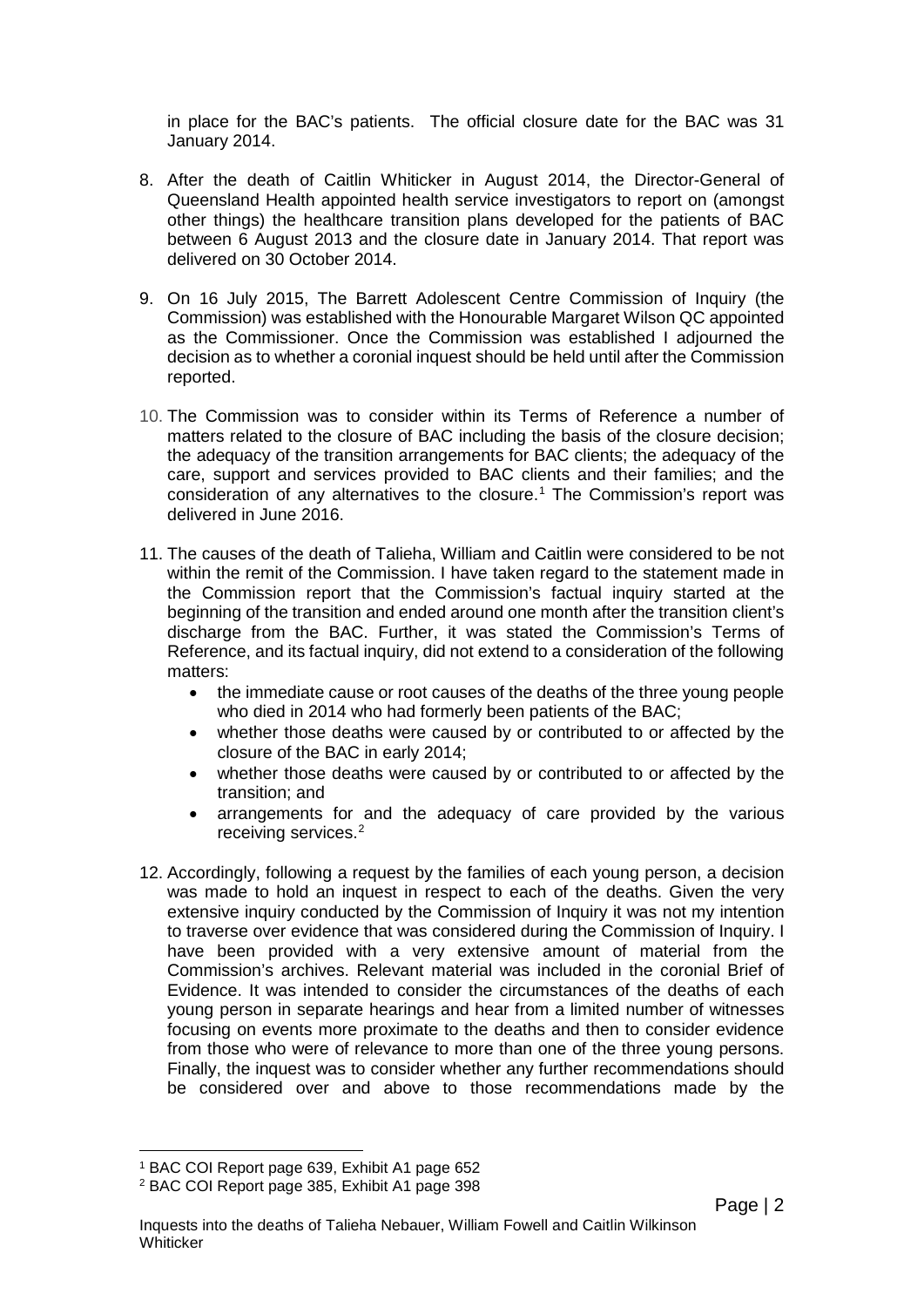Commission, particularly relating to the prevention of self-harm and suicide in adolescents and young people.

## <span id="page-6-0"></span>**The Issues for the Inquests**

13. At pre-inquest hearings held on 22 June 2018 and 26 July 2018, I heard submissions relating to various matters including the issues for the inquest. Subsequently I had regard to a number of helpful written submissions from the legal representatives for the parties granted leave to appear at the inquest and with those submissions in mind, the following issues for the inquest were determined by me as follows:

In relation to each of the deceased persons, the issues to be investigated at the inquest were:

- i. The findings required by s. 45 (2) of the *Coroners Act 2003*; namely the identity of the deceased, when, where and how he/she died and what caused his/her death;
- ii. The immediate circumstances surrounding each death;
- iii. Whether the fact the Barrett Adolescent Centre had closed had any adverse impact on the mental health of any of the deceased relevant to their death;
- iv. What was each person's mental health condition and how that was managed (including with respect to suicide risks) in the period prior to discharge (say approximately 3 months) from the BAC, and in the period after their discharge up to the time of their deaths.
- v. For each of Caitlin Whiticker, William Fowell and Talieha Nebauer, consideration of the care afforded to them from the date of their respective discharge/transition to their deaths, with specific reference to:
	- a) Each adolescent's BAC discharge summary;
	- b) Whether the transition arrangements for each of them were implemented;
	- c) If there was any variation from the transition arrangements, was that variation relevant to the death;
	- d) Whether the standard of mental health care and associated needs such as housing provided to each of the young people after discharge from BAC was adequate for their individual needs.
- vi. Whether any recommendations can be made for the prevention of selfharm and suicide in adolescents and young people.
- 14. Although each of the deaths were being considered in separate hearing weeks, and the circumstances and causes of their deaths were being considered separately, in order to be clear, a direction was made by the State Coroner on 5 September 2018 pursuant to Section 33 of the *Coroners Act 2003* that the inquest be held into these multiple deaths, which appear to have happened in similar circumstances.
- 15. In reaching any conclusions it should be kept in mind the *Coroners Act 2003*  provides that a coroner must not include in the findings or any comments or recommendations, any statement that a person is or maybe guilty of an offence or is or maybe civilly liable for something. The focus is on discovering what happened, not on ascribing guilt, attributing blame or apportioning liability. The purpose is to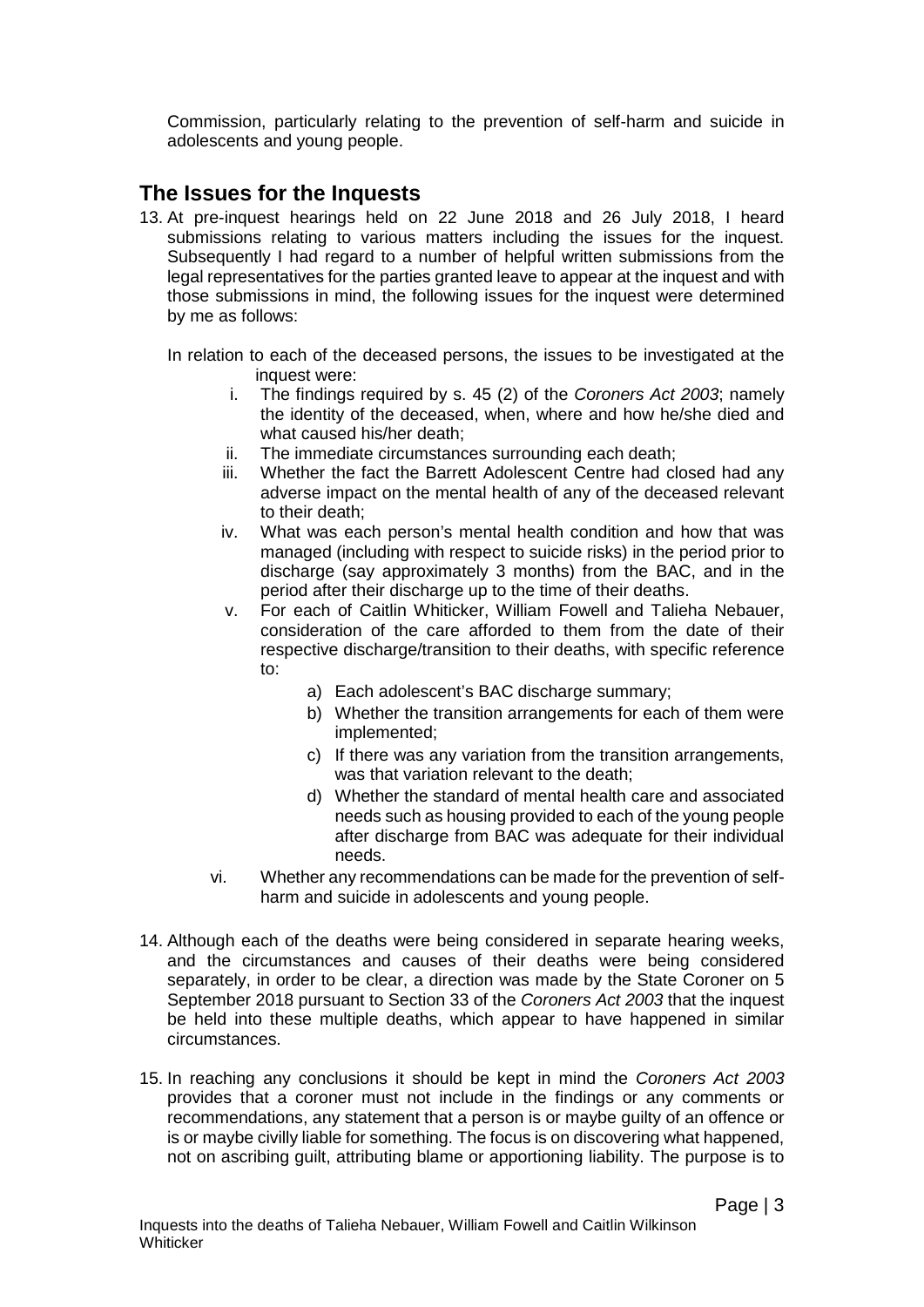inform the family and the public of how the death occurred with a view to reducing the likelihood of similar deaths.

- 16. I am also mindful, particularly where there are matters involving health care, that when determining the significance and interpretation of the evidence, the impact of hindsight bias and affected bias must also be considered, that is, where after an event has occurred and particularly where the outcome is serious, there is an inclination to see the event as predictable, despite there being few objective facts to support its prediction.
- 17. A coroner should apply the civil standard of proof, namely the balance of probabilities but the approach referred to as the *Briginshaw[3](#page-7-1)* sliding scale is applicable. This means that the more significant the issue to be determined, the more serious an allegation or the more inherently unlikely of an occurrence, then the clearer and more persuasive the evidence is needed for the trier of fact to be sufficiently satisfied that it has been proven to the civil standard.
- 18. With respect to the *Briginshaw* sliding scale it has been held that it does not require a tribunal of fact to treat hypotheses that are reasonably available on the evidence as precluding it from reaching the conclusion that a particular fact is more probable than not.
- 19. Suicide has been defined as<sup>[4](#page-7-2)</sup>: voluntarily doing an act for the purpose of destroying *one's own life while one is conscious of what one is doing*.
- 20. It has been said elsewhere[5](#page-7-3) that *a coroner cannot make a finding that a deceased person died by suicide if the person lacks the mental capacity to form an intention to end their life. The deceased may have lacked capacity if they were mentally ill, intellectually impaired, psychotic, extremely distressed, under the influence of alcohol or drugs or very young.*
- 21. In practice, the issue of whether the deceased lacked capacity to form an intention to take his or her own life does not often arise, largely because most people suicide alone or in private and there is little or no evidence as to what the person was thinking at the time. More often there is other collateral evidence such as previous threats to suicide or notes left (or as is more frequently now occurring social media messages) indicating the intention.

### <span id="page-7-0"></span>**Non-publication orders**

- 22. In order to protect the identity of other patients and notifiers of confidential information the following non-publication orders were made:
	- a) A non-publication order is in effect with respect to the publication and/or dissemination of other patient details that may arise during evidence, other than the evidence relating to Caitlin Whiticker, Talieha Nebauer and William Fowell.
	- b) A further non-publication and/or dissemination order is in place with respect to exhibit C28 and its contents, in particular, details of intakes received by the Department of Child Safety in relation to Talieha Nebauer.

Page | 4

<sup>3</sup> *Briginshaw v Briginshaw* (1938) 60 CLR 336 at 361  $\overline{a}$ 

<span id="page-7-2"></span><span id="page-7-1"></span><sup>4</sup> *R v Cardiff City Coroner, ex parte Thomas* [1970] 1 WLR 1475 at 1478

<span id="page-7-3"></span><sup>5</sup> *Suicide Reporting in the Coronial Jurisdiction,* Coronial Council of Victoria Consultation paper, 23 April 2014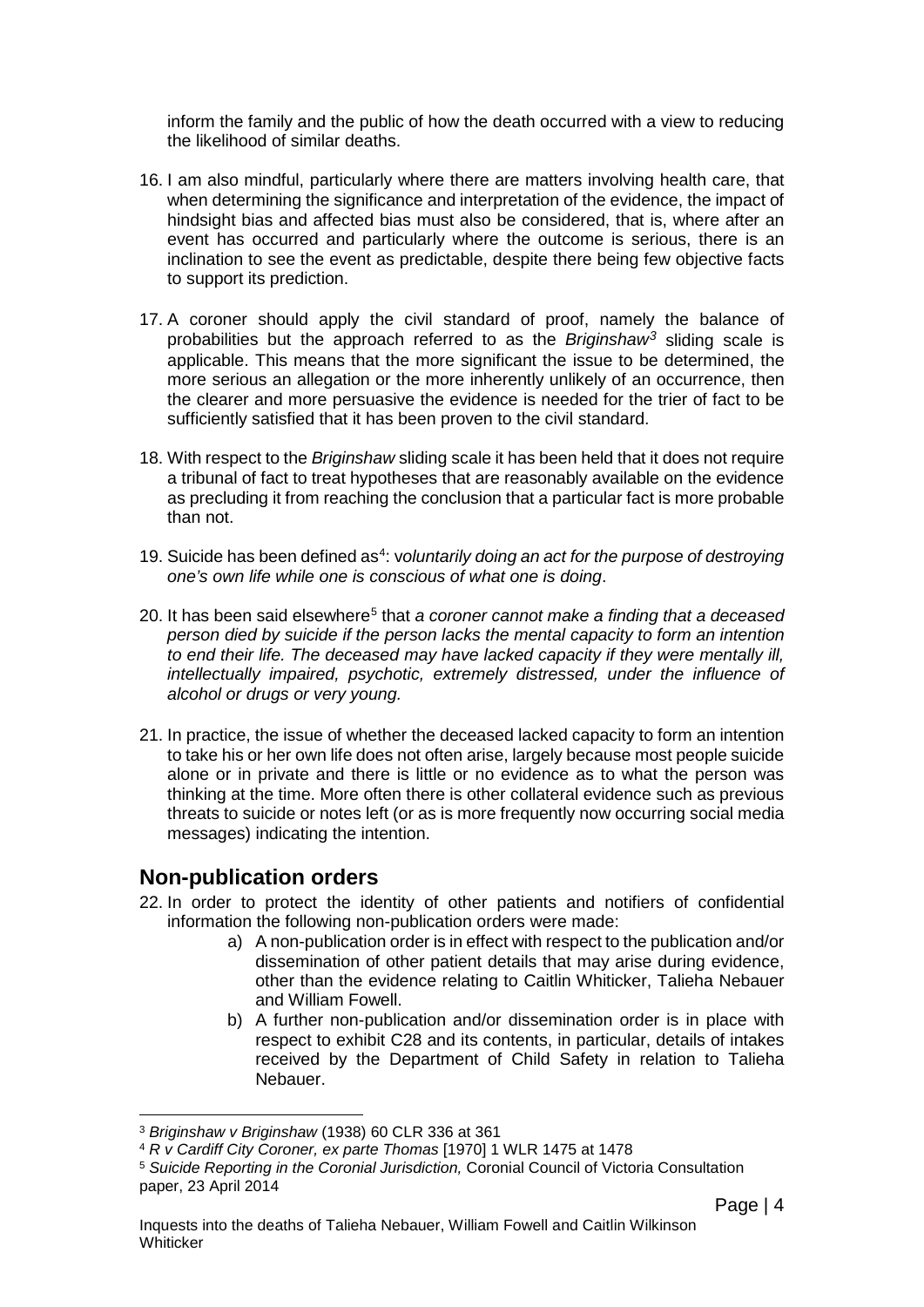- c) A non-publication order is in effect with respect to notifier details/identification that was listed in the statement of Jo Cameron in June 2015 as redacted but now appear to have been partly included.
- d) A further order that the new version of the statement of Jo Cameron be included with the brief and the parties are to remove the version supplied from their discs, copies of discs or hard copies.
- e) A non–publication order is in effect with respect of details/identification of a friend referred to in Exhibit C26
- f) A non–publication order is in effect with respect of details/identification of friends referred to in Exhibit C17
- g) A non-publication order is in effect with respect of details/identification of a boyfriend referred to in Exhibit D21.1
- h) A non-publication order is in effect with respect of details/identification of a person named "T…" in exhibit C25
- i) A non-publication order is in effect with respect of details/identification of those persons mentioned in the evidence of Dr Brennan when discussing each of the deceased's social history.

## <span id="page-8-0"></span>**Investigations relevant to each young person**

#### <span id="page-8-1"></span>*Independent Health Service Investigation Report*

- 23. The Independent Health Service Investigation report was commissioned by the Director-General, Queensland Health (QH) after the death of Caitlin in August 2014 and was authored by Associate Professor Beth Kotze and Ms Tania Skippen. The scope of the review was to provide expert clinical review with respect to:
	- An assessment of the governance model put in place within QH to manage and oversight the healthcare transition plans for the then current inpatients and day patients of the BAC post 6 August 2013 until its closure in January 2014;
	- Advise whether the governance model was appropriate;
	- Advise if the healthcare transition plans developed for individual patients by the transition team were adequate to meet the needs of the patients and their families; and
	- Advise if the healthcare transition plans developed for individual patients by the transition team were appropriate and took into consideration patient care, patient support, patient safety and service quality.
- 24. An extensive list of documentation was made available to the investigators including patient files, policies, other miscellaneous documentation, written statements and face-to-face interviews.
- 25. The review was limited in the sense that staff from all receiving services (i.e. those services that took over aspects of the care of the patients as they transitioned from BAC and after BAC closure) were not interviewed, and limited documentation was made available from those services. There was also a "senior nurse" from the Transition Planning Team who was identified as having had a key role in the transition planning process, however, she declined to be interviewed.
- 26. The report made a number of findings, as follows:
	- The process of transitional planning occurred in an atmosphere of crisis consequent to the announcement of the closure and the standing-down of the senior leader of the service in the context of an unrelated matter, with escalation of distress in a number of the adolescents and staff of BAC.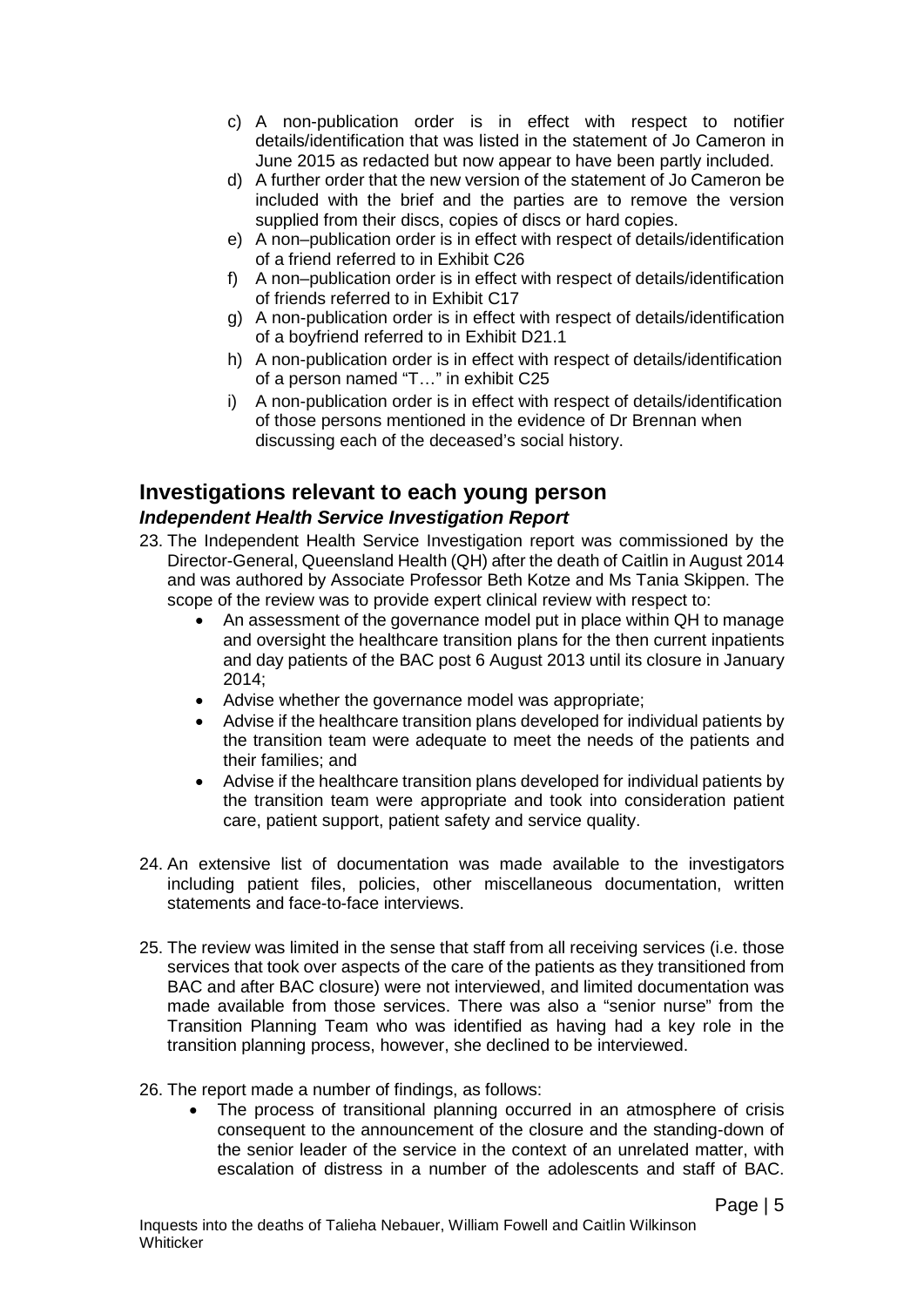There appears to have been a contagion effect of distress and anxiety amongst the adolescents and an increase in incidents on the unit. However, whilst the general atmosphere of crisis contributed to the complexity of the situation, it does not appear to have detrimentally affected the process of the transitional care planning for the patients.

- The closure date set an administrative deadline for transition, although all formal communication such as letters to parents and fact sheets/updates suggested that BAC would remain open until all transitions were completed. There was a sense of time-pressure for the BAC clinical staff because of the complexity of the planning process.
- Transitional care planning was led by a small multi-disciplinary team of clinicians headed by the A/Clinical Director of BAC (Dr Anne Brennan). Their task was enormous as they were required to review and supervise current care plans, manage incidents and crises, seek out information about service options that at many times were not readily available, negotiate referrals, coordinate with the education staff and manage communication with patients and their families/carers.
- The process of managing the transition of individual patients was centred on individualised and comprehensive needs assessment (including mental health, health, educational/vocational, and housing/accommodation needs) and care planning, extensive investigation to identify available and suitable services to provide coordinated care in the community settings, iterative planning and collaboration with consumers and families and carers.
- The model of care in existence at BAC had promoted prolonged inpatient care and the forthcoming closure required the rapid development of care pathways to community care.
- Ultimately, the transmission plans were thorough and comprehensive. In each case, at least one reasonable option was able to be identified. The investigators did not find any example where it was not possible to organise a reasonable system of care for an individual.
- The process was wrought with challenges  $$ 
	- **the changes in established long-term relationships** between the clinicians of BAC and the young people;
	- the differences between the culture and approach to care provided in services for adolescents and the culture and approach to care in adult services;
	- the impact of the young person's developmental stage and maturity on their health-seeking attitudes and behaviours;
	- Adolescent's resistance to transfer from a service where they felt safe and 'connected' in a relatively closed environment to a community system of care and, in the case of transfer to an adult system, the different expectations of their maturity and health-seeking behaviour and the different expectations of involvement of their family.
- Whilst there was some drop-out from some aspects of the care organised, the investigators did not identify any examples where a young person was completely lost to care, nor where a core component of care was completely missing.
- There were numerous examples of the BAC staff working in a collaborative way with receiving agencies, as evidenced by the number of times young people were escorted to the other agencies, the detailed discussions and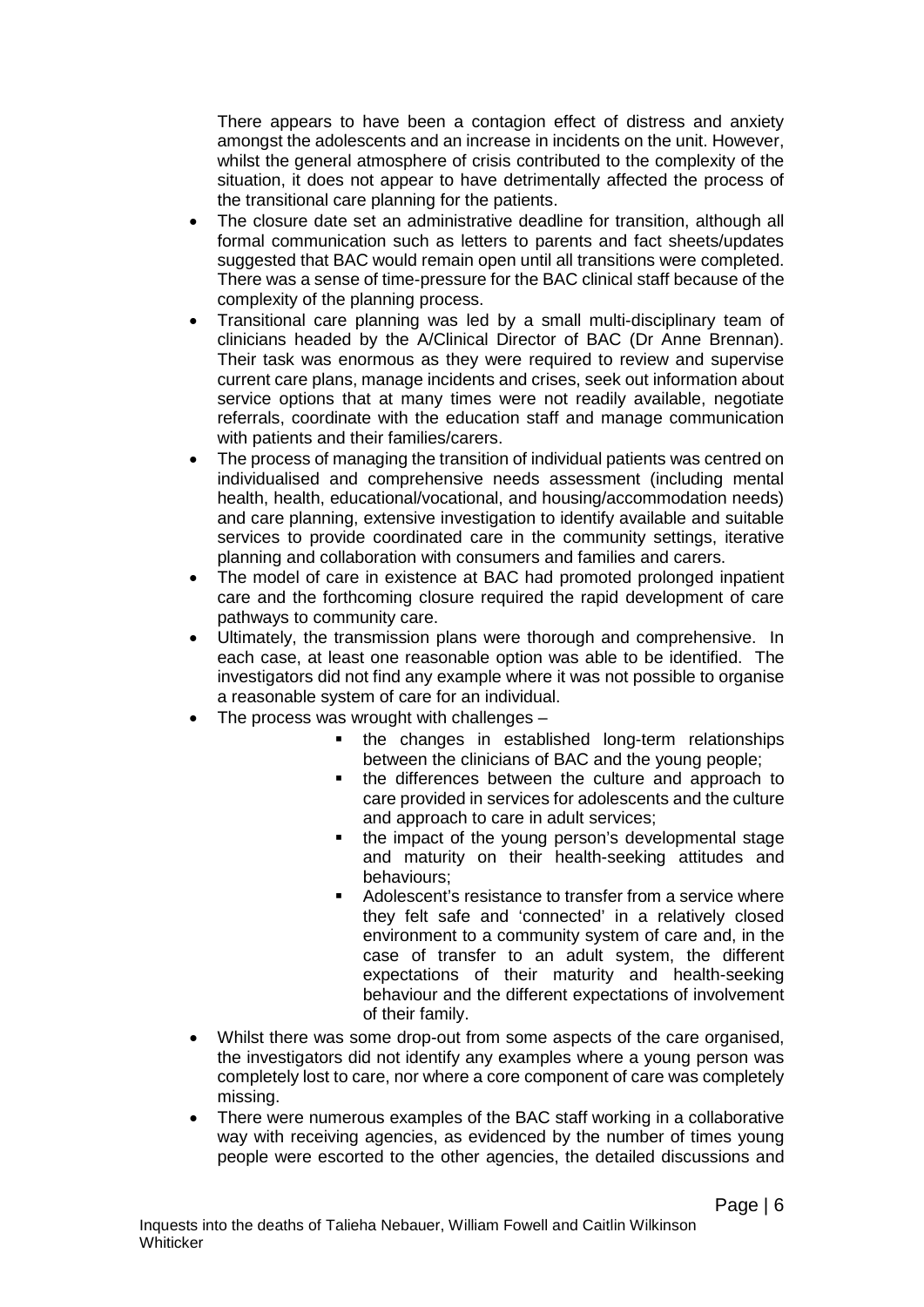documentation in relation to risk management, maintaining contact posttransfer of care, and joint working by staff across the agencies.

- 27. The investigators ultimately found that:
	- The health care transition plans developed for individual patients by the transition team were adequate to meet the needs of the patients and their families; and
	- The transition plans for individual patients were appropriate and took into consideration patient care, patient support, patient safety and service quality.
- 28. In relation to the timeframes given for the process of transition planning to be developed and enacted, it was noted that the deadline was achieved albeit with a sense of pressure and urgency for the clinical staff especially towards the end. Irrespective of this, the investigators did not identify an individual case in which more time might have resulted in BAC staff providing a better transition plan or process.
- 29. The report made a general mental health system recommendation, as follows: "*Transitional mental health care for young people is internationally recognised as a complex and often difficult process and poor outcomes such as disengagement from care are well-documented. The BAC process demonstrates positive learnings in relation to good quality transitional planning. It is recommended that these learnings be considered for distillation into the development of a state policy (or review of the current transfer of care policy) that supports mental health transition for vulnerable young people*."

#### <span id="page-10-0"></span>*The Commission of Inquiry*

- 30. It is not intended to repeat in any detail the findings of the Commission of Inquiry or review and analyse the findings. They are accepted. The Commission investigated two broad issues. Firstly, about the decision to close the BAC and how that decision was reached. This was not an issue that was considered by the coronial investigation or the inquest.
- 31. Relevantly for the purposes of the coronial inquiry, the second broad issue was investigating the transition of the BAC patients to alternative care and arrangements and looking into the adequacy of those transitional arrangements in the care, support and services provided to the patients and their families.
- 32. The Commissioner provided a briefing statement at the time of delivering her report. This statement usefully summarises in a broad sense the Commission's main findings.
- 33. The Commissioner noted that several reasons were advanced for closing the BAC, the most prominent being:
	- a) That caring for such young people in an institutional setting was not a contemporary model of care; and
	- b) That the BAC's location at The Park Centre for Mental Health was inappropriate and fraught, as The Park provided mental health services to adults who were forensic patients or who otherwise needed to be in a secure unit.
- 34. The Commissioner also stated contemporary thinking clearly favours care of the mentally ill in the least restrictive environment possible. Care in the community, close to family and social supports, is desirable. Contemporary thinking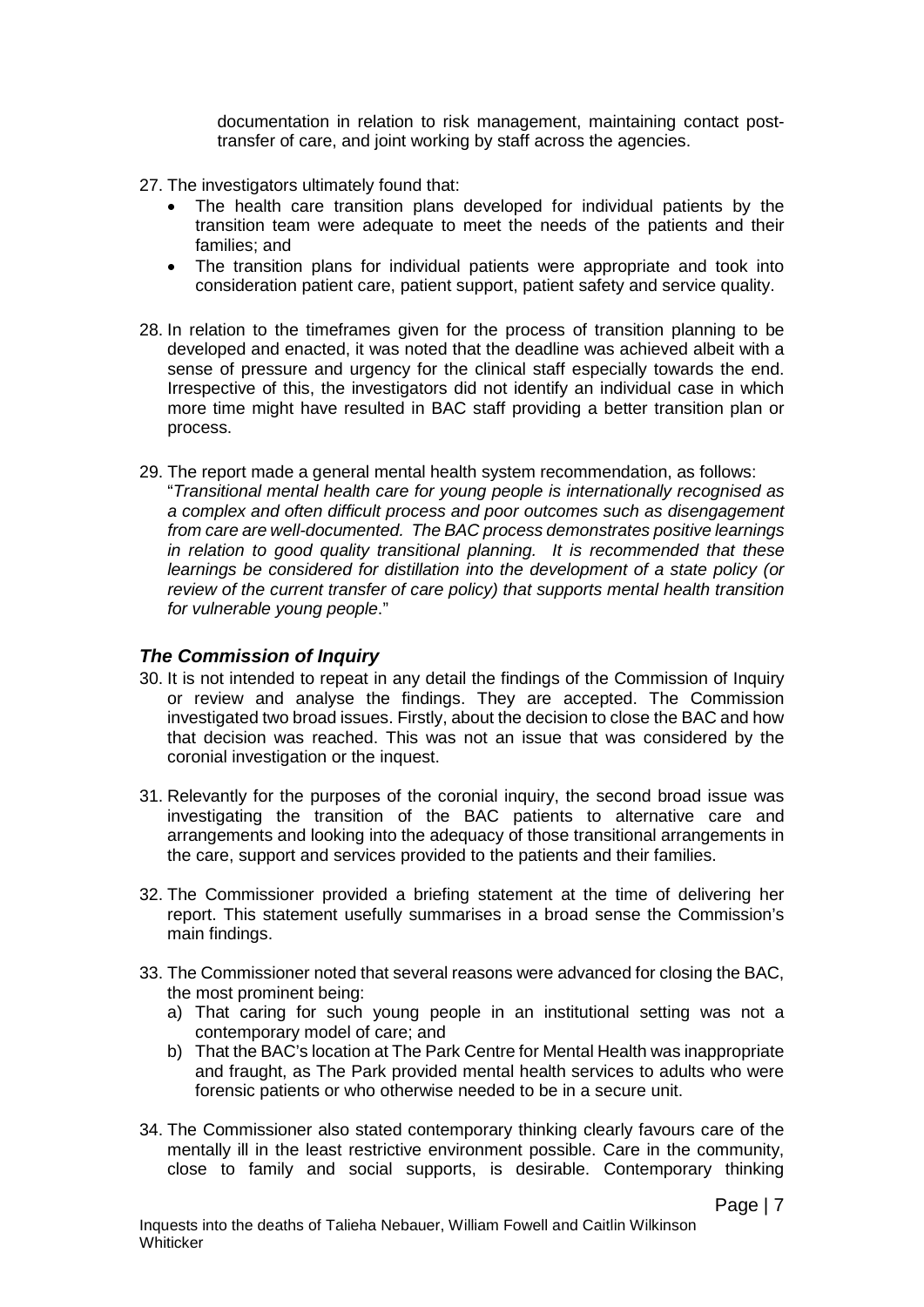acknowledges there will always be some people who need inpatient care, whether at acute or sub-acute level, and for varying durations.

- 35. There was evidence before the Commission by Associate Professor Kotze who described the risk of a disadvantage to a young person due to institutionalism as being due to the fact they may spend very long periods of time in an artificial environment, where imposed on them was the role of patient and there is a sense of things being done to them and relevant relinquishing of decision making in the sense of autonomy and responsibility. Professor Kotze said such young people do not have the opportunity to acquire at the appropriate development stage in life experience the developmental capacities that will enable them to function well as adults. This is compounded by the artificial nature of an institution.
- 36. The Commissioner stated that for some years there had been a plan to relocate the BAC, but its implementation was delayed by planning and environmental issues and the estimate of what it would cost had risen. That project was cancelled in mid-2012 and the funding was reallocated.
- 37. Significantly, before that was done, the Commissioner noted there was no analysis of the needs of the young people who accessed the BAC; no express consideration of how those young people would be cared for; no consultation with specialist child and adolescent psychiatrists; and no community consultation.
- 38. The Commissioner stated those who wanted to see the BAC closed pressed ahead. An Expert Clinical Reference Group (ECRG) was formed to consider models of care for adolescents with severe and persistent mental illness. ECRG was told there was no money available to build a new facility. Nevertheless, ECRG advised that a design-specific, clinically staffed, bed-based service was essential for adolescents requiring medium term extended care and rehabilitation. It warned that if the BAC were closed before the establishment of such a facility, interim service provision would be associated with risk. The Commissioner stated that advice was not heeded.
- 39. The Commissioner also commented that while there is a clear preference for an emphasis on community care, the preponderance of expert evidence before the Commission pointed to a number of conclusions:
	- a) A small group of adolescents require care in an inpatient extended treatment and rehabilitation facility;
	- b) There is a possibility, but it can be put no higher than that, that such a facility may not be needed if and when a full suite of community-based services is available;
	- c) There is likely to be a need for such a facility even when the full suite of community-based services is available; and
	- d) In any event, the full suite of community-based services was not available more than 2 ½ years after the BAC was closed, and it was not imminent.
- 40. In February 2014, CHQ Hospital and Health Service started implementing a new suite of extended treatment and rehabilitation mental health services for adolescents and young people with severe, complex and persistent mental illness. This was called the Adolescent Mental Health Extended Treatment Initiative (AMHETI). It was designed as a suite of treatment and rehabilitation services enabling adolescents to move between levels of service according to changes in the acuity, severity and complexity of the mental illness and associated needs at any particular time. AMHETI included five service elements;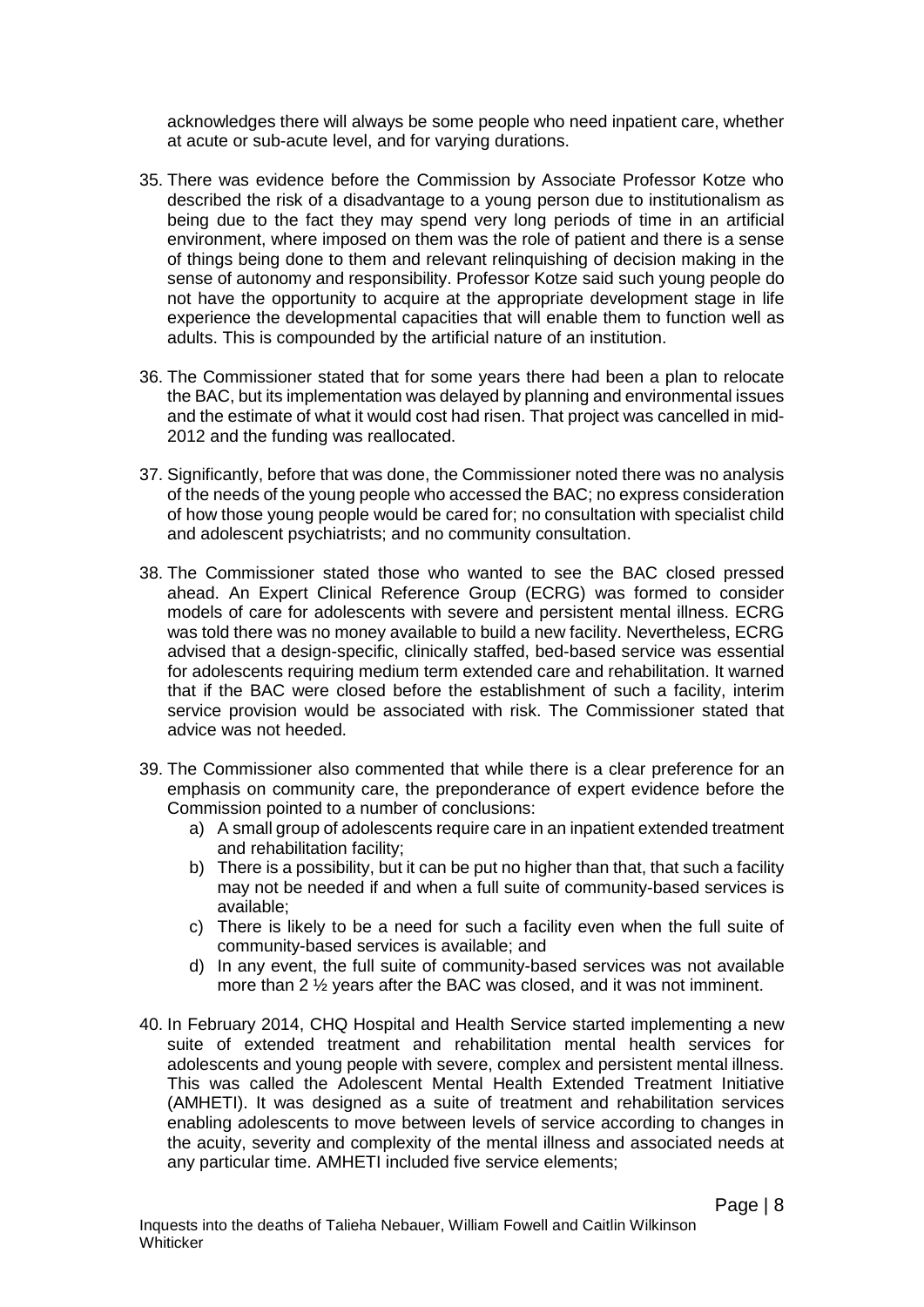- Assertive Mobile Use Outreach Service–a new outpatient service rolled out since July 2014
- Child and adolescent day program–already established but with new programs
- Youth Residential Rehabilitation Units–a new community bed-based service operational since February 2014
- Step up/stepdown unit's–a new community bed-based service established by mid-2017
- Statewide sub-acute beds–a new service consisting of tier 3 beds recommended by ERCG the expert clinical reference group.<sup>[6](#page-12-0)</sup>
- 41. Given the above the Commissioner recommended the establishment of a bedbased extended treatment and rehabilitation unit for young people with severe and complex mental illness. This unit could form part of an adolescent non-acute mental health facility on, or adjacent to, the campus of a general hospital in Southeast Queensland. The Commissioner was not recommending the BAC should be replicated in a new location.
- 42. In relation to the AMHETI suite of services, Professor Kotze told the Commission, having them in place at the time of closure would not have made any difference to these young people because of the bespoke nature of the plans and the length of time they had each been at the BAC. Professor Kotze noted the suite of services were more likely to benefit others coming into the system who did not have the trajectory already in train as was the case for patients such as Talieha, William and Caitlin.
- 43. The Commission investigated the transitional arrangements for a number of BAC patients including those for Talieha Nebauer, William Fowell and Caitlin Whiticker. The Commission did not consider the causes of the deaths, which were already being investigated by the coroner.
- 44. Dr Sadler's evidence described transition in these terms: "*Transition is the time leading up to discharge. From the time of admission, the objective was to transition BAC adolescents back into the community, if possible. There was and could be no said timeframe for this transition. Such a course needed to be considered in the context of the individual needs and the circumstance of each BAC adolescent."*
- 45. Dr Sadler's statement also noted that BAC "*facilitated the transition process by addressing each adolescent individually, with the intention to make them feel and become independent, and by providing longer periods of leave to partial hospitalisation, day program attendance if it was appropriate and beneficial, on occasions outpatient care, to in the end having only contact by telephone or drop in whenever necessary. Throughout this process each adolescent was being supported in the integration into the community and linking with other service providers who are already involved through the Care Planning Workup.'*
- 46. Dr Sadler also noted in his statement that *"if an adolescent in BAC had turned 18 years of age, had shown minimal improvement following the treatment received at BAC and were likely to experience long-term mental health problems, transitions was made to an appropriate Adult Mental Health Service (AMHS)….If the adolescent was to be transferred to a community service of the AMHS, the phase of crossover engagement with the AMHS was usually over a period of two months*

 $\overline{a}$ 

Page | 9

<span id="page-12-0"></span><sup>6</sup> BAC COI chapter 27 page 503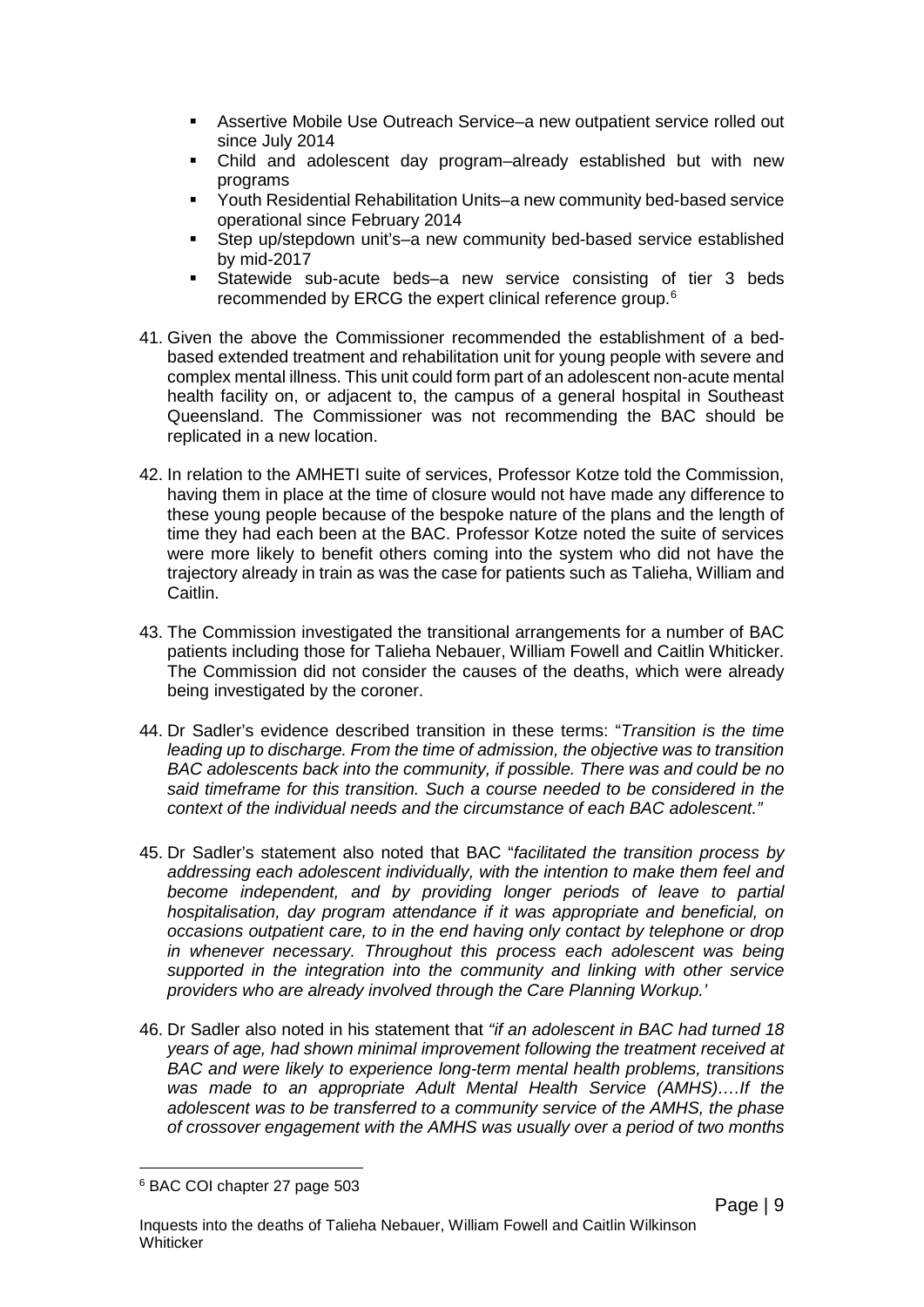*or more. In the meantime BAC continued other phases of supporting the adolescent transitioning to the community".*

- 47. Vanessa Clayworth was a Clinical Nurse Consultant (CNC) at BAC and was an important member of the transition panel set up by Dr Brennan. She stated in her second statement to the Commission that in the absence of any like facility to BAC this meant that unless an adolescent required acute inpatient care, he/she needed to transition back into his/her community. It was for Dr Brennan to summarise the adolescent's case with reference to the clinical record and if possible identify a tentative discharge date. The panel's focus as a group was to identify each adolescent's community reintegration needs together with the skills which he/she would need to develop to achieve reintegration.
- 48. Ms Clayworth stated that once a patient had been discharged from BAC there were no arrangements to review, follow up or monitor the outcome of the transitional arrangements. The responsibility for the adolescents then ceased upon hand over to the receiving service, given BAC ceased to exist as a facility.
- 49. Dr Brennan also noted that transition needs to be tailored to the young person's needs, and be gradual, involve good communication and if possible parallel streams of care. Transition in mental health care at this stage of life, when there is peak incidence of emerging mental disorders and the highest rate of discontinuity of care in early onset disorders, needs to take into account the myriad of extraneous forces involved, including transition from school to higher education and/or employment, transition from a child role within the family unit, and the development of relationships with other autonomous young adults. It is particularly challenging for those already in the care of the state or who are unable to reside with their families. This group is at a higher risk of self-harm, suicide, homelessness, incarceration, unemployment and ongoing mental health and physical health disorders.[7](#page-13-0) As Dr Brennan stated at the inquest, transition is a process and not a point in time.
- 50. The Commission noted it was widely accepted that psychological and emotional development may not keep pace with chronological development. The Commission also noted transition from an adolescent mental health service to an adult mental health service can be fraught. The two systems are based on different principles, and generally care for cohorts is markedly different in age, diagnosis and chronicity. While both services promote recovery and rehabilitation, they are based on different principles. The adolescent service is based on a biopsychosocial model and the adult service on individual treatment, including medication and other therapies. Education and vocational training are integral to the adolescent model, but not part of the adult model.<sup>[8](#page-13-1)</sup> Dr Brennan is recorded as saying Adult Mental Health Services and Child and Adolescent Mental Health Services are structured differently. There are issues about consent and confidentiality and responsibility for clinical care and there are differing priorities regarding funding and allocation of resources, which are scarce across all ages, services and disorders.<sup>[9](#page-13-2)</sup>
- 51. The Commission noted it is uncontroversial that young people are at increased risk of service disengagement during this critical time period, and it is imperative that the process be managed as well as possible. Optimal transition has been described

 $\overline{a}$ 

<span id="page-13-0"></span><sup>7</sup> BAC COI chapter 18 page 339

<span id="page-13-1"></span><sup>8</sup> Chapter 18 BAC COI Report page 339

<span id="page-13-2"></span><sup>9</sup> Chapter 18 BAC COI Report page 340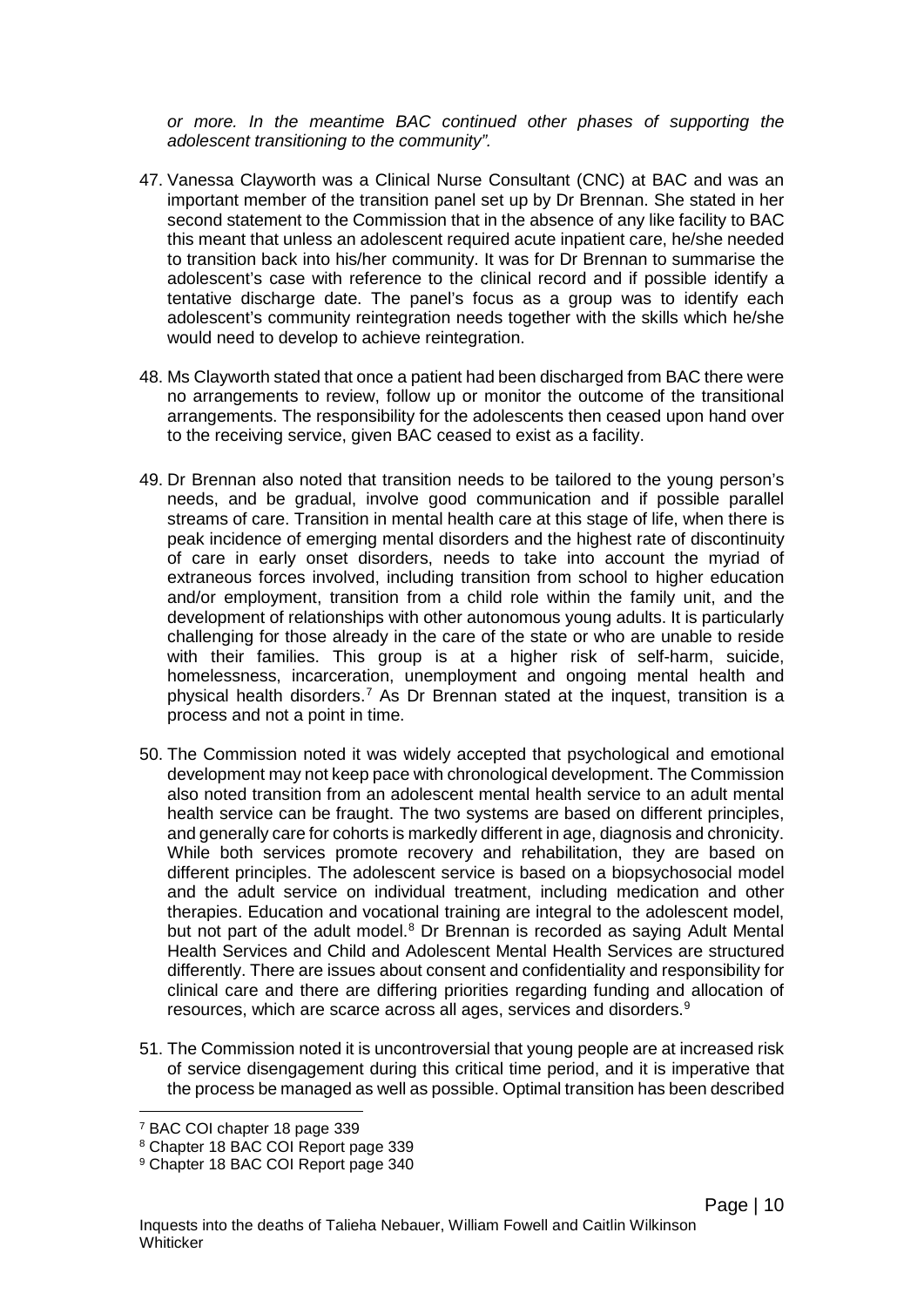as fulfilling four inter-related criteria: Continuity of care, at least one transition planning meeting, good information transfer, and parallel care.[10](#page-14-0)

- 52. Dr Brennan in her first statement to the Commission provided details as to the membership and rationale of the transition panel set up. Dr Brennan commenced at BAC on 11 September 2013 to act in the clinical director role having been approached a few days earlier. At the time the long term Clinical Director, Dr Sadler had left the position. As there had been an announcement the BAC was closing in January 2014 it is fair to say there was some imperative to move the current patients through a transition process expeditiously. Dr Brennan did not receive a handover of the patients by the previous clinical director.
- 53. Dr Brennan stated that to develop a transition care plan it was necessary to get to know each patient and understand them, the history, the family, their strengths, and difficulties and hopes for the future. It was also important to understand their previous involvement with services and therapists in order to identify services that were developmentally appropriate and accessible both physically and financially, that could deliver good quality care in the least restrictive environment, while providing an appropriate level of security and addressing any risk of harm.
- 54. In an overall sense, the Commission determined the transition plans for all of the identified transition clients (and therefore including Talieha Nebauer, William Fowell and Caitlin Whiticker) were adequate and took into account the specific elements of the transition planning, including accommodation, clinical care and education.
- 55. The Commission noted the transition plans as proposed by Dr Brennan for Talieha. William and Caitlin, were individualised plans that were developed addressing their individual mental health, social and developmental needs. They were described by Professor Kotze as bespoke in nature and developed individually for each.
- 56. The Commission also found the care, support and services provided to transition clients were adequate, although in respect to several they were not ideal.
- 57. The Commission found systemic problems affected the transitional arrangements for the care, support and services available to some of the transition clients. It was noted a number of the clients were chronologically adults but developmentally were adolescents. They had extremely high treatment needs, high acuity and high complexity. What emerged from the Commission evidence, particularly in relation to the management and implementation of safety risks, was the stark difference between the framework of an adolescent inpatient mental health service and that of an adult community mental health service.<sup>[11](#page-14-1)</sup>
- 58. This issue of the differences in framework of an adolescent and adult service was specifically addressed by the Commission. The Commission noted that in Australia, as well as other parts of the world, there has long been a structural divide between child and adolescent health services on the one hand and adult health services on the other. In Queensland an adolescent had been defined as someone aged between 13 and 17 years. However, definitions of adolescents and related terms varied. By way of example the World Health Organisation defines

<span id="page-14-0"></span><sup>10</sup> Chapter 18 BAC COI Report page 340  $\overline{a}$ 

<span id="page-14-1"></span><sup>11</sup> BAC COI Report page 393, Exhibit A1 page 406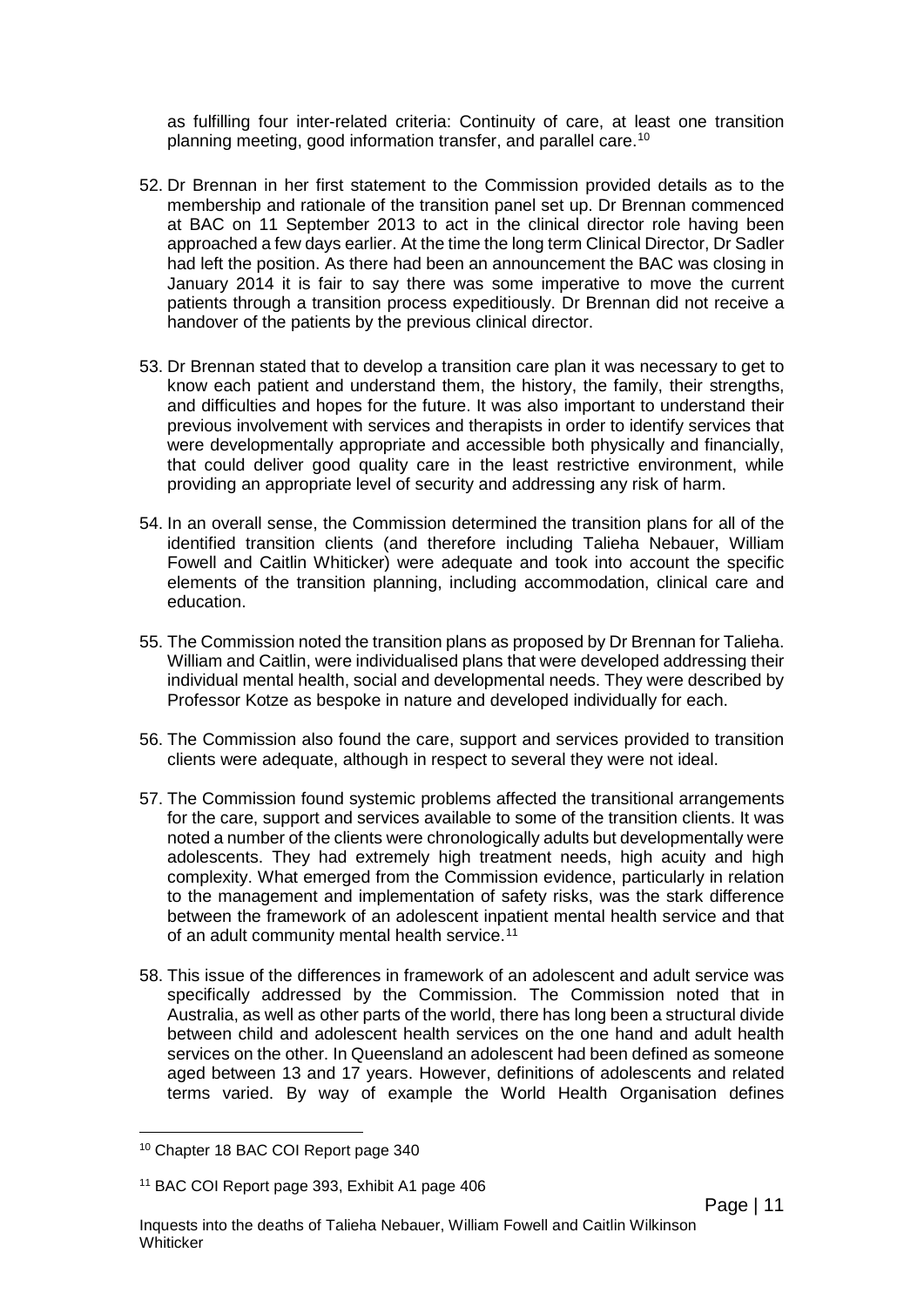adolescents as between 10 and 19 years, while referring to the 15–24-year-old group as youth and adolescents and young adults. This issue will be further explored in context to the recommendation phase of the inquest findings.

## <span id="page-15-0"></span>**Information particular to Caitlin Whiticker**

#### <span id="page-15-1"></span>*Background*

- 59. Caitlin resided in Townsville with her mother, Justine Wilkinson and an older brother. Ms Wilkinson's marriage to Caitlin's father broke down in 2003, although he continued to remain an important person in their lives.
- 60. At age five Caitlin was diagnosed with significant hearing loss, which impacted on her speech and social interactions.
- 61. At age 11 she started to show signs of anxiety. Her schooling attendance began to suffer and she developed anorexia nervosa and panic attacks. She commenced receiving treatment from a private psychologist, her GP and headspace in Townsville.<sup>[12](#page-15-3)</sup>
- 62. In 2010 and 2011 when she was 14-15 years, Caitlin had a number of incidents of self-harm requiring hospital admissions. In March 2011 she was admitted to the BAC. Ms Wilkinson visited her from Townsville every two months and Caitlin saw her father every second weekend.

#### <span id="page-15-2"></span>*Mental Health Care provided at BAC*

- 63. Dr Stedman's statement provided a useful overall summary of the mental health care provided by the BAC to Caitlin.
- 64. Caitlin had been referred to BAC from headspace in Townsville with concerns she was refusing to go to school and perhaps suffering from depression and anxiety. She came to BAC with a history of suicide attempts and self-harm. She had been initially treated at Townsville Child and Youth Mental Health Service for depression, irregular sleep, school refusal, self-laceration, anorexia, paranoid thoughts and suicidal ideation. There had been a number of involuntary admissions to the Townsville Hospital Mental Health ward as a result of self-harm.
- 65. Caitlin was first admitted to BAC on 1 March 2011. An admission assessment from psychologists noted a potential historical precipitant was due to family issues and particularly the relationship with a particular relative. There were 10 separate admissions and discharges during which she accessed numerous periods of leave. Whilst she was at the BAC she received individual psychotherapy, medication, social and family therapy, remedial teaching and skilled nursing.
- 66. Her final discharge as an inpatient was on 16 August 2013. After that date she was being transitioned through Phoenix House, a fully supported transitional accommodation program run by the Carina Youth Agency through Metro South Hospital and Health Service (MSHHS). That program is an intensive therapeutic program for young people with high and complex needs. It was staffed 24 hours a day with two staff on shift at all times. Phoenix House offered a short-term program of up to six months.

<span id="page-15-3"></span><sup>&</sup>lt;sup>12</sup> headspace is a national organisation providing mental health services to 12-25 year olds with over 100 centres throughout Australia  $\overline{a}$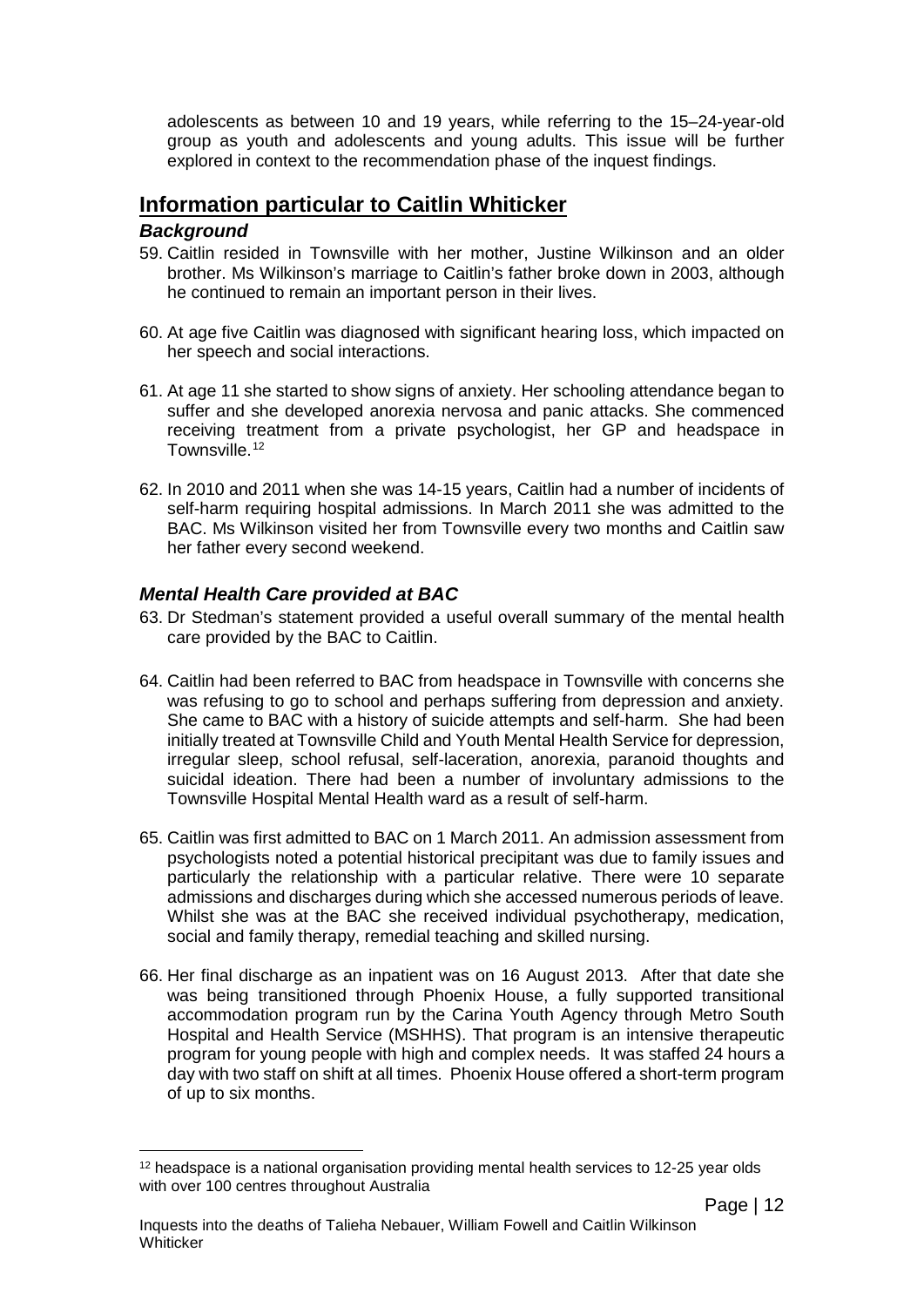- 67. Caitlin remained a day patient at BAC after 16 August 2013. Her last attendance at BAC was on 12 December 2013. It seems the official date of discharge as a day patient is noted in the records as being 27 November 2013 (the day of her voluntary admission to Mater Children's Hospital), however, Caitlin continued to return to the BAC school/day program up until 12 December 2013.
- 68. Upon discharge from BAC, the recorded diagnoses were Bipolar Effective Disorder, Aspergers disorder and Mixed Anxiety and Depressive Disorder. Her admission at BAC was characterised by persistent anxiety, agitation and erratic behaviour.
- 69. There had been a number of serious incidents involving Caitlin whilst she was at BAC but only when she was on leave. Some of the more serious are as follows:
	- In April 2011 while on leave with her mother Caitlin attempted suicide and required admission to the Townsville Hospital;
	- In February 2012 while on leave with her father Caitlin harmed herself and required admission to the Nambour Hospital; and
	- In April 2012 Caitlin tried to exit a moving car.
- 70. Involuntary treatment orders were made in November 2011 and February 2012. The latter order was not revoked until a year later in March 2013.
- 71. The then Director of the BAC, Dr Trevor Sadler prepared a clinical report dated 17 August 2012 and at that time noted that although Caitlin's level of suicidality had stabilised, it was still present and she remained a potential for self-harm or suicide in a dissociated state. He also noted a constant theme over the past three years had been difficulties with her family. He considered her safety could only be maintained, particularly in the evenings, with the support of staff, which could only be done as an inpatient.
- 72. Lithium was introduced into her medications in 2012 and Vanessa Clayworth recorded in a progress note on 23 November 2012 that since its introduction it had assisted in stabilising Caitlin's mood with a significant decrease in impulsive behaviours and agitated state.
- 73. During her admission at BAC, Caitlin attended the BAC school as well as participating in a range of recreation therapy, psychological skills training, occupational therapy, speech pathology, psychology and pharmacy. At the time of discharge, she was on the following medications:
	- Lithium 450mg for bipolar effective disorder;
	- Escitalopram 20mg for depression;
	- Quetiapine 25-100mg daily for insomnia;
	- Clonazepam 0.5mg for agitation;
	- Diazepam 2-5mg three times daily for agitation.
- 74. It appears from the case notes in mid-2013 that discussions were held with team leaders who considered that Caitlin could soon transition to independent living run by Princess Alexandra Mental Health Service (PAHMHS). Caitlin was then put in touch with Phoenix House towards the end of July 2013 with a gradual introduction and final move in mid-August 2013. Phoenix House was to provide supported accommodation for a limited period while further transition to living independently in the community continued. BAC progress notes indicated that Caitlin was excited about the move to Phoenix House and was ready to move from BAC.

Page | 13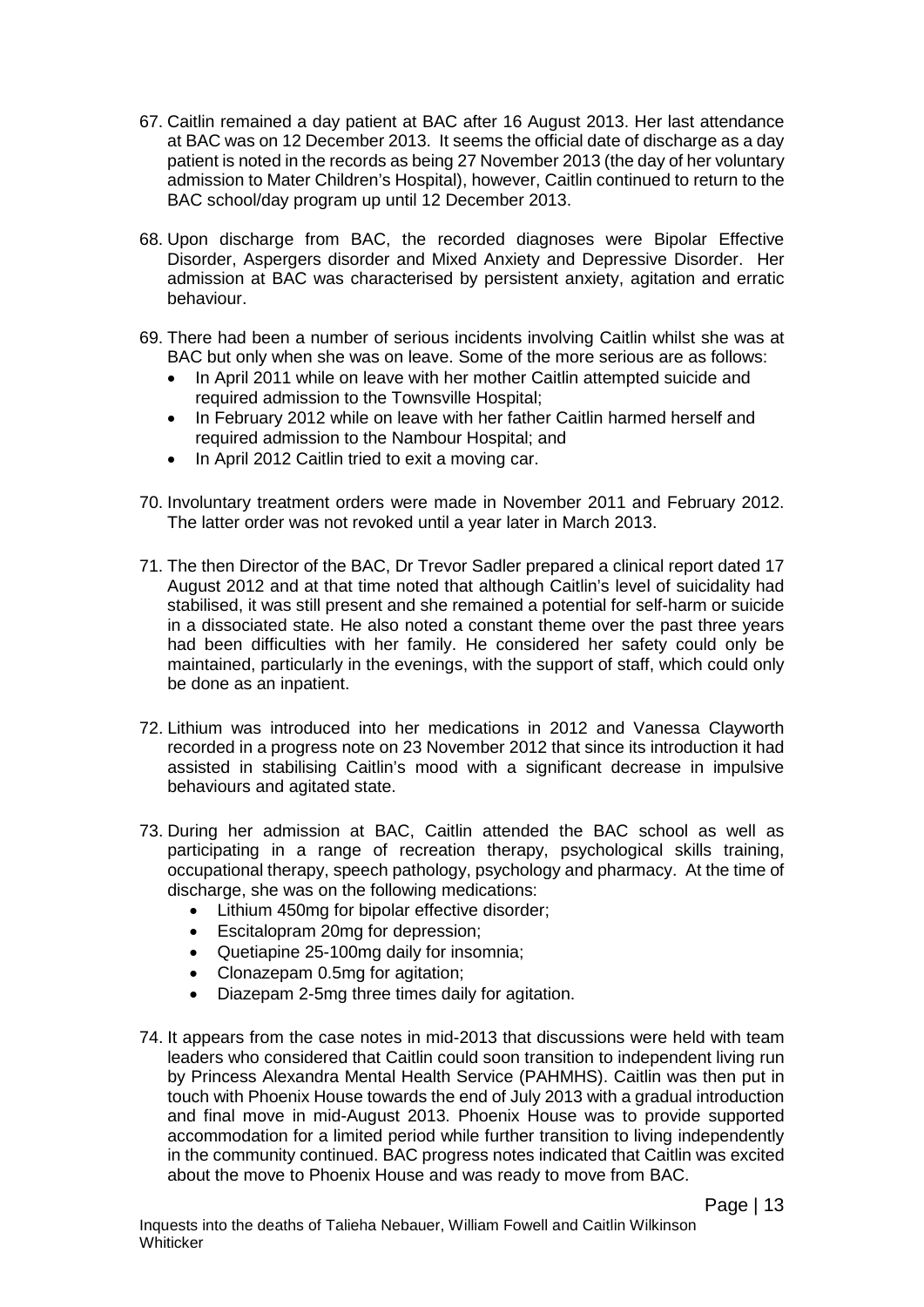- 75. Caitlin was referred to the PAHMHS on 22 October 2013. Her case manager from sometime in mid to late 2013 at BAC was Clinical Nurse (CN) Susan Daniels as well as Registered Nurse (RN) Peta-Louise Yorke. RN Yorke often worked night shifts, which did not coincide with dates and times Caitlin chose to attend. A recovery plan was developed, which involved a self -reflection upon what Caitlin considered to be her strengths and weaknesses, early warning signs, triggers and what had/had not worked well in the past to manage early warning signs and triggers. Caitlin had been continuing to challenge her anxiety with community access tasks and noted she felt well supported by Phoenix House.
- 76. CN Susan Daniels was responsible for coordination of the community support services and recalls she made referrals to mental health services, found a GP practice for Caitlin and liaised with Phoenix House and her community psychologist Dr Georgia Watkins-Allen. CN Daniels stated that prior to the BAC closure they may have had some involvement for a limited time during the transition so the transition was a more gradual process. She stated the transition for day patient process was very individual; so she could not say how long they may have been involved. She stated Caitlin could be sporadic and disengage with services, which could put her at risk.
- 77. CN Daniels agreed Caitlin had a strong desire to be independent but it had been challenging to find accommodation with appropriate support. CN Daniels stated in her statement to the Commission that Caitlin was already at the end of her transition phase from BAC to the community when she became involved. Her sporadic attendance at BAC made this drawn out and challenging to finalise. She stated she considered the transitional arrangements to be adequate, but if there had been no pressure to close the BAC she may have monitored Caitlin's rapport building with the new services to encourage her attendance and to ensure their contact with her and encourage her not to withdraw from those supports.
- 78. On 7 November 2013, Caitlin was accepted into the Mood Team at the PAHMHS for ongoing outpatient care and case management. Her mood was noted to be stable at this time. Caitlin also formulated with CN Daniel a Recovery Plan on 7 November. She was formally referred to the Mood Team on 21 November 2013.
- 79. RN Peta-Louise Yorke stated in her statement she was a care coordinator for Caitlin in association with Vanessa Clayworth, although she now agrees this was not totally accurate. Rather she was a joint Case Coordinator with CN Daniels. It appears RN Yorke was not involved in formulating the transitional arrangements for Caitlin.
- 80. The BAC case records notes a number of attendances by Ms Yorke on Caitlin during the transition process. On most occasions it was recorded that Caitlin was bright and reactive and appeared well. It was recognised Caitlin's mood could fluctuate a lot. On 24 November 2013 the description of a telephone call to Caitlin included that she was engaging in conversation and was bright and reactive. Ms Yorke was told a youth worker from Phoenix House wanted to speak to BAC staff that week regarding her transition from Phoenix House. A concern was expressed Caitlin may have been stressing about the transition from Phoenix House to more suitable community accommodation
- 81. On 27 November 2013 Ms Yorke considered Caitlin's presentation had changed significantly and this was when Dr Brennan organised for an admission to Mater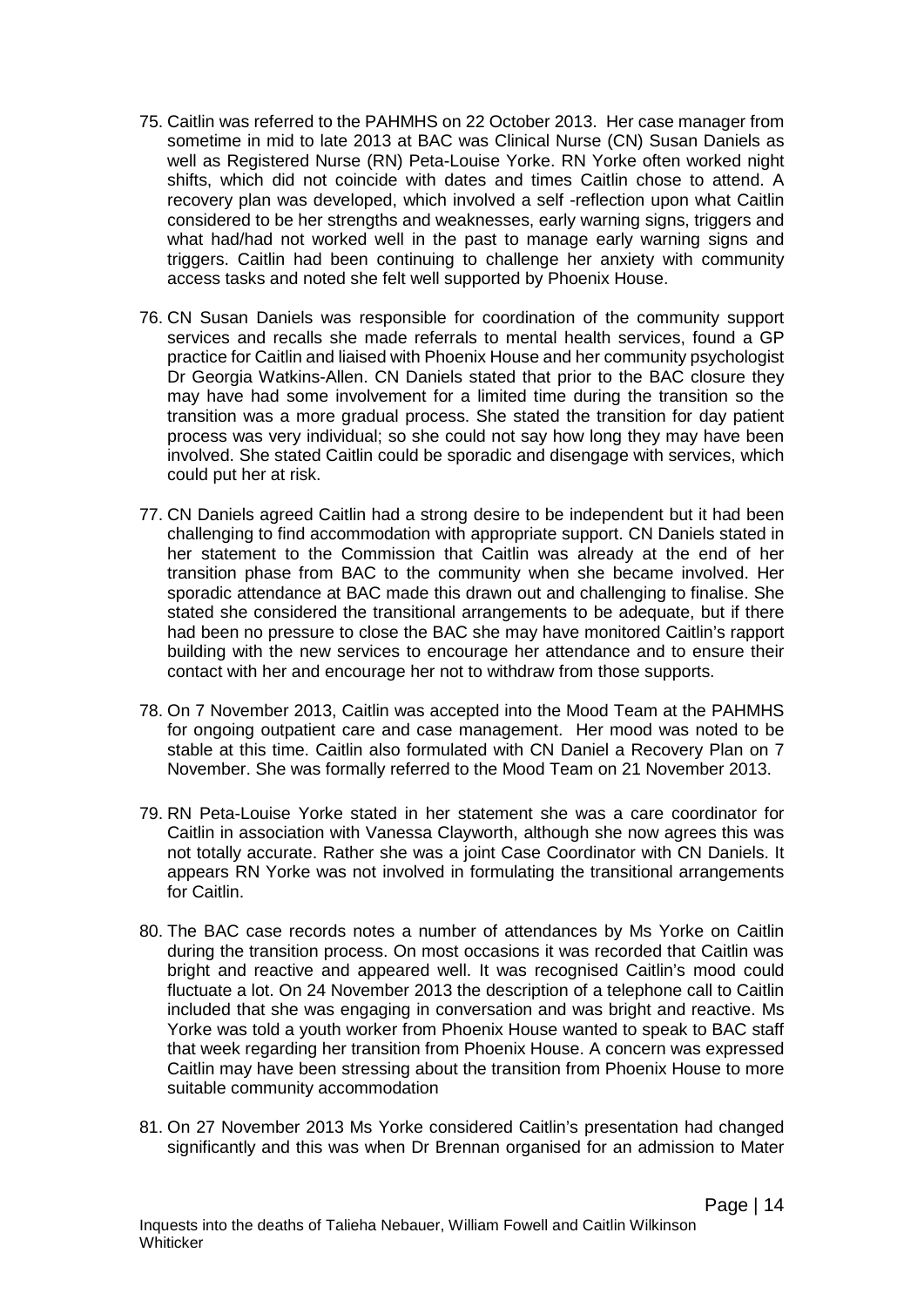Children's Hospital. The presenting description as recorded by Ms Yorke in the notes was that Caitlin was flat and depressed in mood and difficult to engage.

- 82. Dr Brennan conducted a mental state examination on 27 November 2013. She found Caitlin to be dysphoric and despite being very guarded, revealed she felt suicidal. In light of Caitlin's history of making serious suicide attempts without warning when dysphoric, Caitlin was transferred by Dr Brennan to the Mater Children's Hospital Mental Health Unit for risk containment and further assessment. Caitlin remained in the Mater until discharged to the PAHMHS Mood Team on 12 December 2013.
- 83. Dr Brennan's discharge summary to Mater for this event stated it was clear Caitlin's deterioration in mood and attendance at BAC coincided with an erratic compliance with lithium and noted that monitoring of compliance was not at an appropriate level. Dr Brennan again recorded Caitlin had identified a relative's hostile behaviour distressed her and alluded to a traumatic experience at age 12.
- 84. Dr Brennan in her evidence at the inquest stated the BAC records indicated it seemed Caitlin was not taking as much lithium as she had been prescribed yet she had gastrointestinal symptoms consistent with lithium toxicity. Dr Brennan stated a person who is non-compliant with her prescription medication might take too little, take too much or may do both. In Caitlin's case despite stopping lithium she still had a certain level in her system and her symptoms were consistent with toxicity from the date when she reported them. Dr Brennan considered Caitlin needed more careful monitoring of her lithium levels, which is why she was anxious to have a GP appointed to assist in this function.
- 85. Alicia Martin, psychologist, was Caitlin's case manager at the Mater. It seems Ms Martin took over from BAC with respect to Caitlin's transition of care to PAHMHS from this date.
- 86. On 28 November 2013 Ms Martin interviewed Caitlin in the presence of a psychiatric registrar where Caitlin confirmed a deterioration in her mood and suicidal ideation and wanted an admission. Ms Martin and psychiatrist Dr Gladwell had a teleconference with Dr Brennan and obtained collateral history with the goal of the admission to be stabilisation of lithium levels, review anti-depressant medication and safety and containment.
- 87. Ms Martin later spoke to Caitlin's BAC case manager CNC Clayworth for further collateral information. This collateral history confirmed that before the introduction of lithium Caitlin had periods of elevated and depressed mood, a history of becoming catatonically depressed, had no history of self-harm but did have a history of two serious suicide attempts. CNC Clayworth reported that when Caitlin was elevated in mood she displayed irritability, agitation, aggression, destruction to property and homicidal thoughts. When depressed she also demonstrated a lack of self-care and attention to activities of daily living. It was ascertained her optimal therapeutic lithium level was 0.8.
- 88. At the time of her admission to Mater Children's, Caitlin had been residing in Phoenix House for approximately four months and she was in the process of transitioning to accommodation at the *"Single Women's Support and Housing Program" (*SWISH).Ms Martin had been told by a support worker at Phoenix House they had noticed a deterioration in Caitlin's mood in the recent week. It was reported that Phoenix House and SWISH had reviewed the transition plan for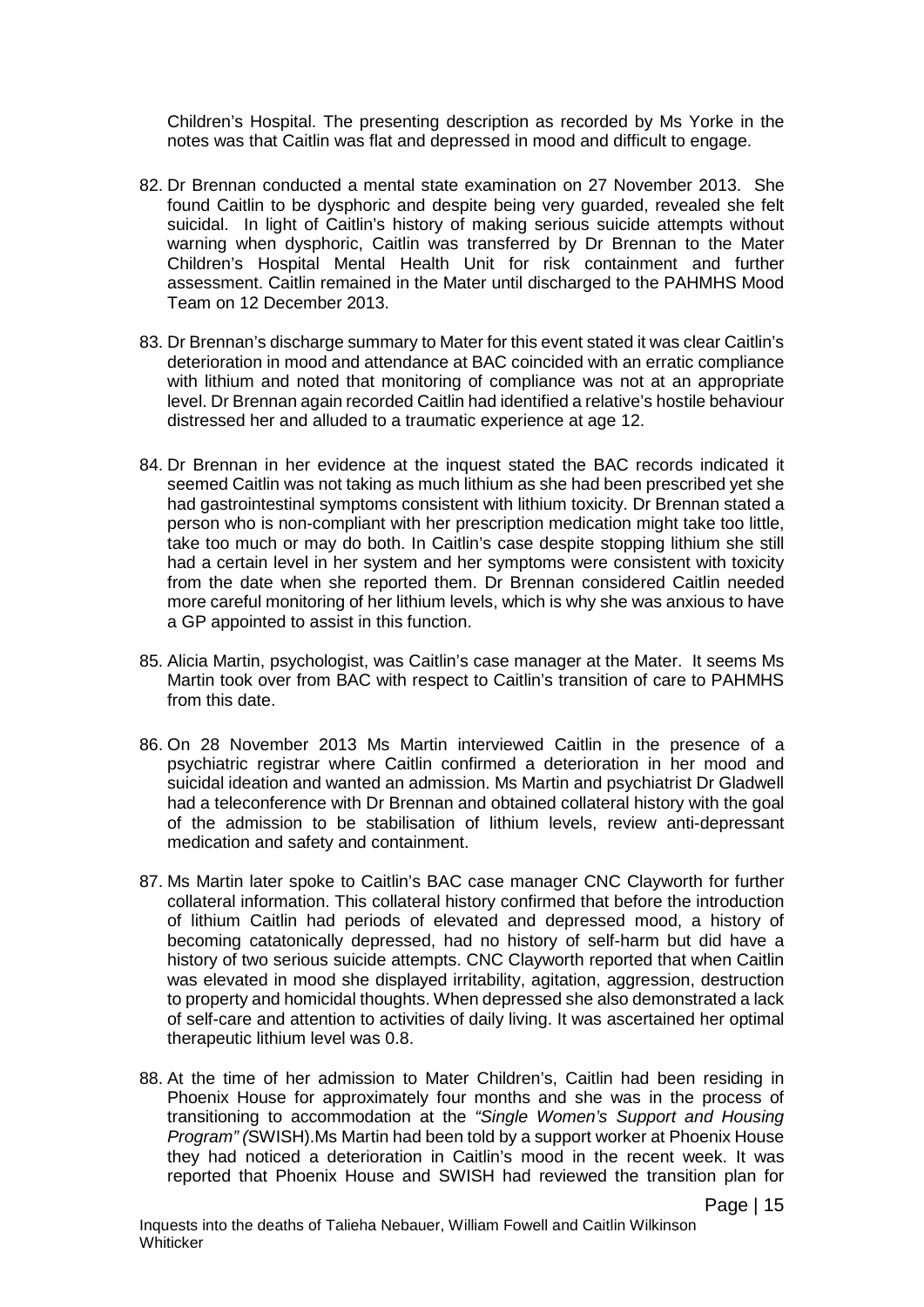Caitlin's move to semi-independent living and she would now retain beds in both programs to allow a more gradual transition.

- 89. Ms Martin also liaised with MSHHS Burke Street Clinic as it was clear Caitlin's admission to Mater would overlap with her intended period of engagement with adult mental health services through the Burke Street Clinic, which was to commence prior to her 18<sup>th</sup> birthday on 4 January 2014.
- 90. During her admission to the Mater, Caitlin's presentation improved with her becoming less guarded and maintaining better eye contact. Dr Gladwell determined Caitlin's mental state had improved sufficiently to plan a discharge and this was created in discussions with Caitlin and Emma White, her new case manager at PAHMHS. Discharge was to occur on 12 December 2013. On 8 December Ms Yorke received a verbal hand over regarding medication changes from Mater Children's Hospital. Later that day Alicia Martin spoke to Mater CH to make an arrangement to enable Caitlin to visit BAC to say goodbye.
- 91. On 10 December 2013 an appointment was made for Caitlin to consult with Dr James Noon and other team members at the Burke Street Clinic and a detailed hand over letter giving details of Caitlin's history, medication, risks, current mental state and current issues was provided by Dr Gladwell. The discharge plan could only be described as thorough and included timing of the discharge, discharge medication regime, follow-up appointments with other care providers, practicalities of who would pick up Caitlin and when, and medication availability on discharge.
- 92. On 12 December 2013 Caitlin attended the BAC for the last time to say goodbye to everyone. Her mental state appeared to be settled.
- 93. On 18 December 2013, supporting documentation was provided by CNC Clayworth to Caitlin's new case manager (Emma White) and psychiatrist (Dr Subramanian Purushothaman) at the PAH Mood Team. The documentation included an assessment interview carried out on 3 December 2010, intensive case workups for the duration of her admission, occupational and speech therapy reports, recovery and treatment plans and discharge summary dated 27 November 2013.
- 94. On 16 December 2013, Emma White collected Caitlin from her accommodation for an initial case management meeting. Her past history with therapies over the last couple years, accommodation, education, employment and other goals were also discussed. It was noted Caitlin was soon to go on a family holiday and Caitlin was given the details of emergency numbers and a list of medications to take with her on holiday. Ms White said in her evidence before the Commission she had some concerns about her going on holiday and started to speak to Caitlin and the treating team about that event. Ms White stated she was able to satisfy herself that Caitlin was in a good space to go on that holiday.
- 95. On 18 December 2013 a stakeholder meeting with Emma White, Nicole Munro, Dr Brennan and CNC Clayworth was held to discuss Caitlin's transition from the BAC to the PAH Mood Team.
- 96. On 8 January 2014 Caitlin had a telephone conversation with Emma White as arranged and informed Ms White the family holiday had been "awesome". Caitlin attended an appointment on 13 January 2014 by which time Caitlin was now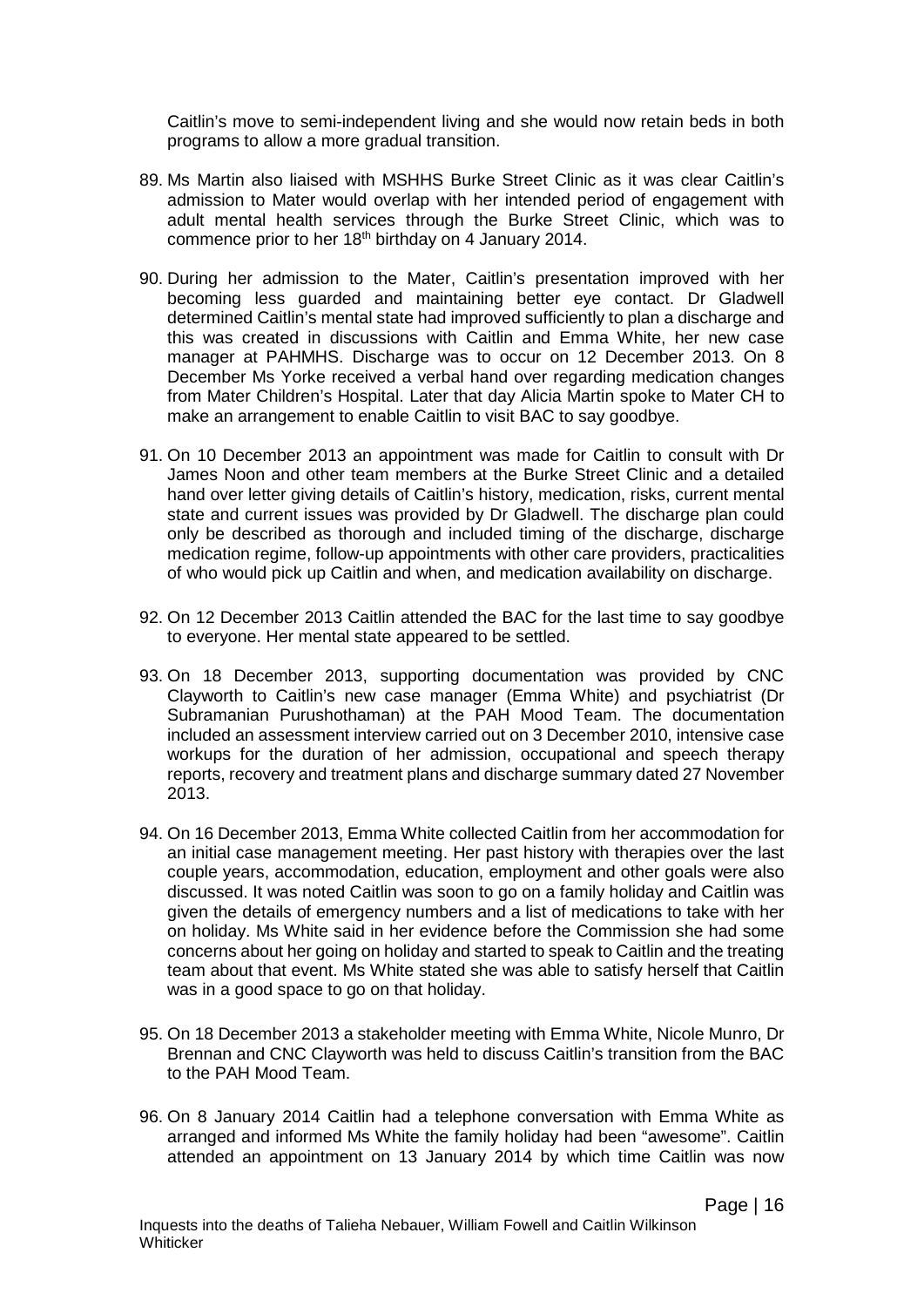engaged with her new adult service. At that point in time Ms White considered Caitlin was still in a good space.

97. On 29 January 2014, Dr Brennan wrote to WMHHS management about contact she had made with Caitlin. Caitlin had reported to Dr Brennan she was well engaged with the PAH Mood Team and was still in supported accommodation but was transitioning to independent living. She was linked to her community GP and 'doing so well that her GP queried her diagnoses'. Caitlin reported she was coping well with life and expected to continue like this.

#### <span id="page-20-0"></span>*Transition Plan*

- 98. In respect to the transition plan for Caitlin, Dr Brennan noted the diagnoses of bipolar affective disorder, Asperger's disorder and problems of adjustment to life cycle transitions. The risks identified were suicide, self-harm, unwanted pregnancy and vocational/educational under achievement.
- 99. Caitlin's case was reviewed at a transition panel meeting on 23 October 2013. In her evidence before the Commission, Dr Brennan stated she was alarmed by Caitlin's medical history and considered Caitlin's significant response to lithium indicated bipolar disorder. She thought Caitlin's irregular visits to a psychologist were inadequate and Caitlin also needed to be referred to a psychiatrist and to a GP. It was noted Caitlin already had supported accommodation at Phoenix House. The plan was to link her with the adult PAH Mood Team under psychiatrist Dr Jelesic-Bojicic, with case management from Nicole Munro and Emma White. She was to be linked with a GP, Dr Susan Byth. Transitional arrangements to the PAH Mood Team were put in place by BAC staff. Due to Caitlin's unplanned admission to the Mater Hospital it was this hospital that facilitated the eventual transition.
- 100. The education component of the plan was looked after by Carina Youth Support Agency. Caitlin was encouraged by Ms White to continue at the BAC school at Yeronga to finish Access 10. At one point Caitlin was considering transferring to the Albert Park Flexi-school.
- 101. In her evidence before the Commission, Dr Brennan agreed there was no document headed "Transition Plan" for Caitlin but she had the components of transition care in place. Dr Brennan stated an important component of the transition plan was that Caitlin had a case manager who would be fully aware of all appointments, facilitate them, liaise with the therapist and psychiatrist and be very aware of any needs for other alternative accommodation or other supports.
- 102. Ms Clayworth noted Caitlin's case was presented by BAC in a meeting with the Metro South Hospital and Health Service on 6 November 2013 after a referral to the Early Psychosis Unit had been declined with a view to facilitating referral to the mood team. In late November 2013 Caitlin required a brief admission to the Adolescent Inpatient Unit at Mater Children's Hospital after having expressed hopelessness and suicidal ideation, which was subsequently determined to be a consequence of non-compliance with lithium. Once lithium was stabilised at therapeutic levels, she improved significantly and quickly made a successful transition to the Mood Team.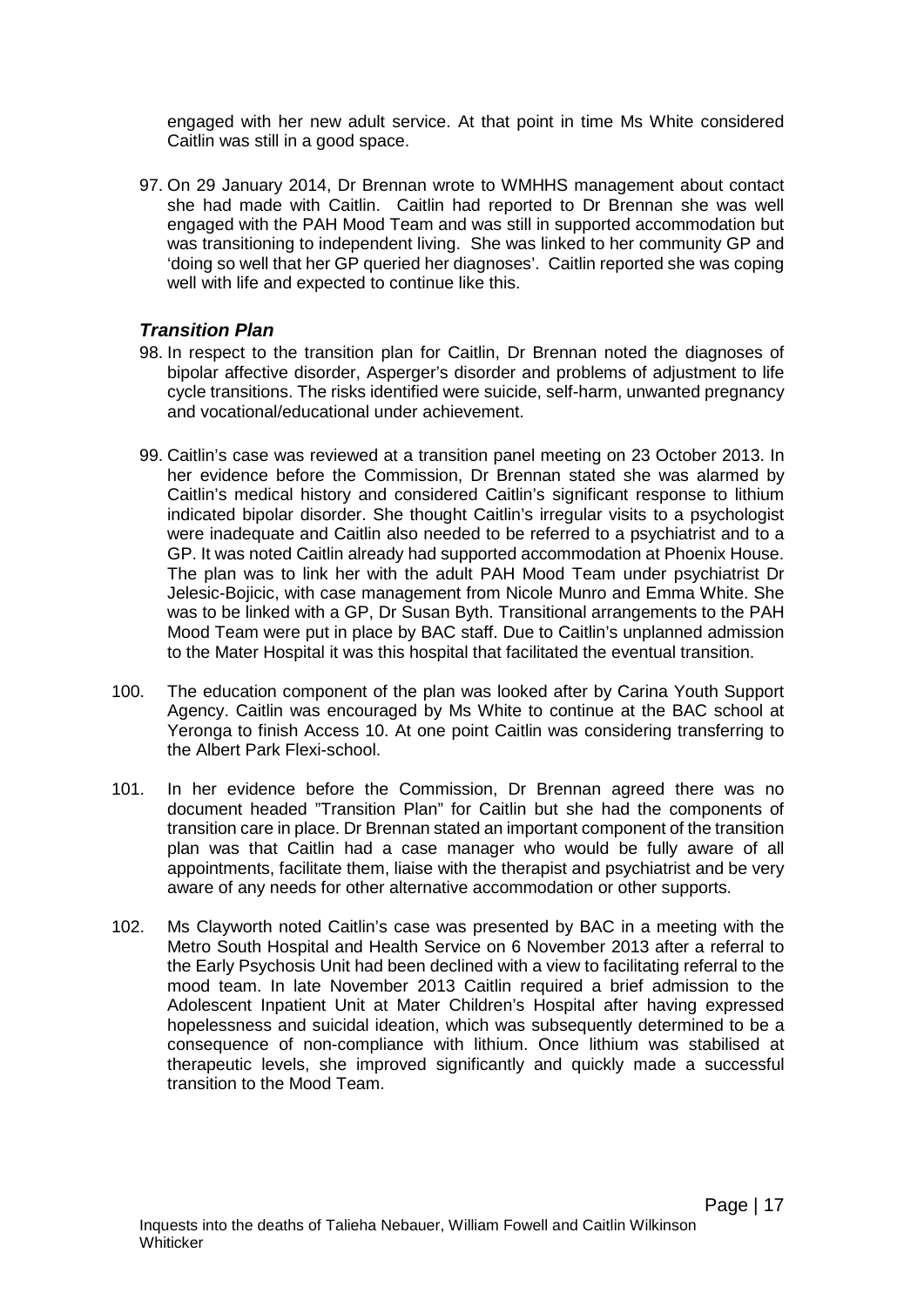#### <span id="page-21-0"></span>*Treatment by PAH Mood Team*

- 103. Comprehensive statements were obtained from both Caitlin's clinical case manager (psychologist Emma White) and psychiatrist (Dr Subramanian Purushothaman) and others from the PAH Mood Team.
- 104. Nathan Pasienczny was a psychologist and the Mental Health Team Leader for the Mood Team. He agreed there was no formal single written transition plan for Caitlin. However, a stakeholder meeting was held on 18 December 2013 and included a detailed discussion of Caitlin's transition. Further several documents relating to the transition planning were provided by BAC by email. The combination of these documents, discussions at the meeting and progress notes constituted Caitlin's transition planning according to Ms Pasienczny. In terms of general medical transition planning, Dr Susan Byth was already in place at the point of transfer as the GP. He stated the key goal in Caitlin's transition was to assist with Caitlin's ongoing integration into the community. The transition planning was a shared responsibility between the treating clinicians at Mater Hospital until her discharge to the Mood Team
- 105. Mr Pasienczny stated that Caitlin's psychiatric care was managed by Dr James Noon and Dr Jelesic-Bojicic. Dr Purushothaman subsequently replaced Dr Jelesic-Bojicic. Ms Georgia Watkins-Allen was engaged as a private psychologist extending an existing relationship that continued over transfer from the BAC.
- 106. Mr Pasienczny stated that in terms of accommodation, at the point of transition, Caitlin was already transitioning from Phoenix House into independent accommodation. This transition had been established by BAC and continued with the support of Ms White until Caitlin moved in with her mother. Ms White continued to monitor her accommodation after transition and provided Caitlin with information and referrals for accommodation options.
- 107. Mr Pasienczny stated Caitlin continued her education with the BAC school at Yeronga. He understood Caitlin had engaged in some substance abuse and she later reached a determination that her relationship with her partner was abusive. He stated Ms White certainly provided Caitlin with support regarding both these issues, which were able to be resolved. Mr Pasienczny stated Ms White had not raised any issues with him regarding Caitlin.
- 108. Mr Pasienczny stated that risk management and safety planning for Caitlin was undertaken as an ongoing assessment rather than through a formal plan. Caitlin's particular risk factors and protective factors were identified during the handover meeting on 18 December 2013. A Crisis Intervention Plan was not completed for Caitlin as it was felt she did not meet the criteria for this to be completed to the extent it was unlikely that she would come to the frequent attention of emergency services and her risk was assessed as low.
- 109. Emma White provided a detailed month-by-month history from January 2014 August 2014 of the contact she had with Caitlin. Ms White had an undergraduate and master's degree in psychology. Caitlin was her first case dealing with a person under 18. Her employment with the Mood Team was her first employment. She said Caitlin was a complex case.
- 110. Ms White stated her duties as case manager were to coordinate care across multiple areas including Caitlin's mental health needs and assistance with any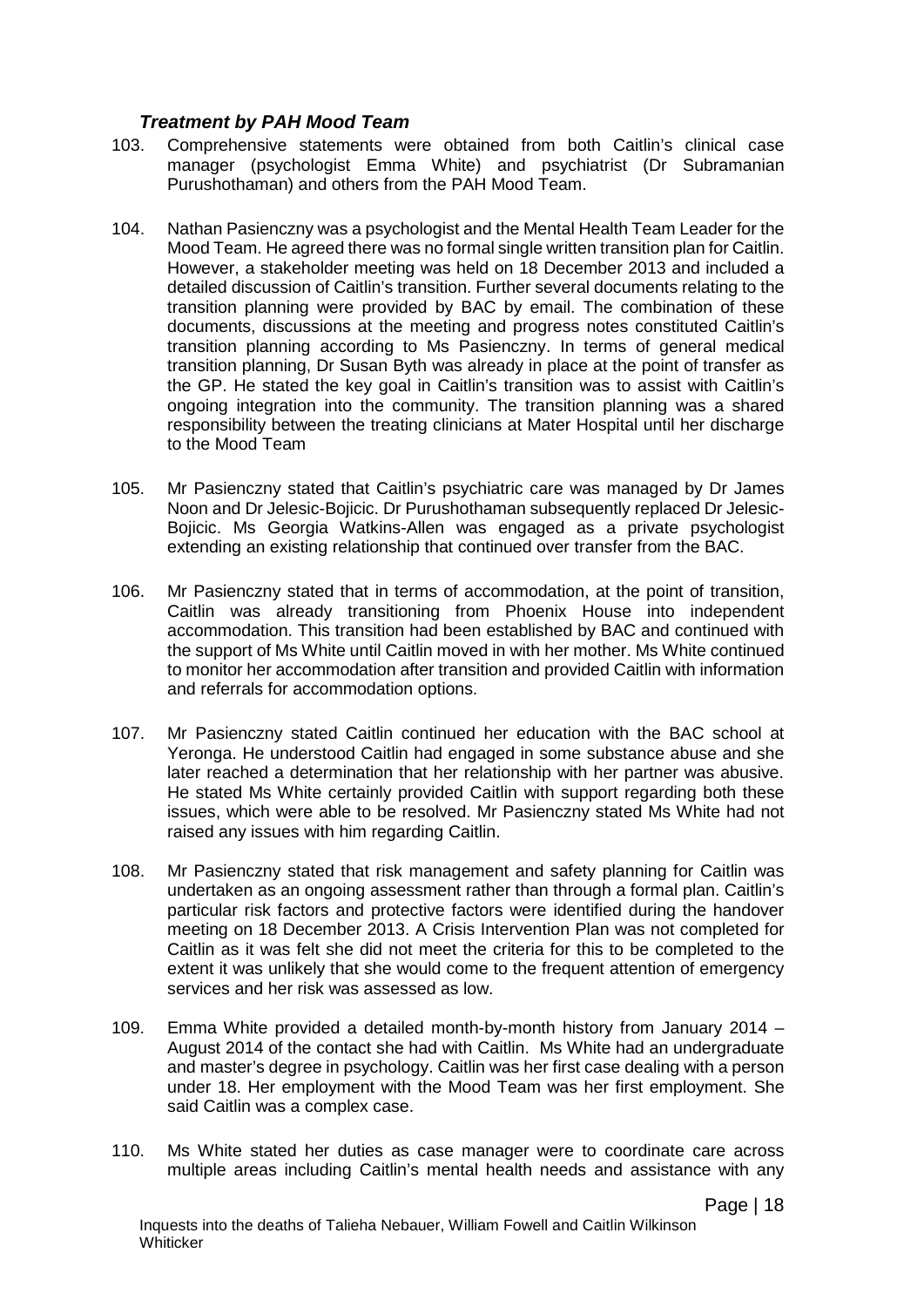accommodation, employment, schooling, social and other stressors impacting on her mental health. Given clients who have been institutionalised from a young age are often complex cases, Ms White stated she was co-case managing with Nicole Munro, an occupational therapist with the Mood Team.

- 111. Ms Munro was appointed initially to assist with case management given her experience in Dialectic Behavioural Therapy (DBT). Ms Munro attended the initial case meeting with Caitlin and Ms White on 16 December 2013. They discussed Caitlin's diagnosis of bipolar disorder and her current circumstances including education, employment and accommodation. Caitlin advised she had some education in the practice and the use of DBT and also had exposure to Acceptance and Commitment Therapy (ACT) and Cognitive Behaviour Therapy (CBT). The plan was made to integrate her into their service noting she was leaving for a holiday later in December. Caitlin was advised of the crisis telephone number and an arrangement was made to call her upon her return from holidays on 30 December 2013.
- 112. Ms Munro attended a stakeholders' meeting on 18 December 2013 with the BAC treating team where a detailed handover of Caitlin's history and treatment was provided. Ms Munro attempted to telephone Caitlin in early January 2014 without success. Ms White was able to speak to her on 8 January 2014. Ms Munro telephoned Caitlin on 13 February 2013 to remind her of an upcoming medical review later that day. Caitlin sounded in good spirits and thanked her for the reminder.
- 113. Ms Munro stated it became apparent Caitlin did not wish to engage in any DBT treatment with her. Ms Munro was aware Caitlin had attended a course of DBT at BAC and Caitlin had maintained a relationship with her private treating psychologist Ms Georgia Watkins-Allen since her discharge. <sup>[13](#page-22-0)</sup>Caitlin had also developed a good rapport with Ms White and was attending regular case management meetings. Ms Munro ceased being a joint case manager in or around April 2014.
- 114. Ms White saw Caitlin every week or fortnight as required. At the beginning, Ms White explored with Caitlin the areas of her life she would like to manage better and Caitlin described triggers for anxiety and suicidal thoughts. They discussed Caitlin's experiences at BAC, both positive and negative. They discussed her goals, which were to manage her anxiety more effectively, managing panic attacks, her return to school and the prospect of a part-time job. Ms White stated in her evidence before the Commission that in the first month of treatment she had a conversation with Ms Watkins-Allen relaying some of the issues that were relating to the continuity of care and the Mood Team was happy with that arrangement.
- 115. Also at this beginning stage, Ms White undertook a mental state examination, noting Caitlin was neatly dressed and well kept. Her mood was euthymic with reactive affect. She made intense eye contact. Her thoughts were goal directed and well sequenced. Her speech was of a normal rate, tone and volume. Her risk level was assessed as low. Ms White's impression was Caitlin was well settled.
- <span id="page-22-0"></span>116. On 28 January 2014 Caitlin recommenced school at the BAC School at Yeronga. It is apparent at this point in time she attended school reasonably regularly but

<sup>&</sup>lt;sup>13</sup> Ms Watkins-Allen was the psychologist who brought Caitlin through the course of DBT at BAC. When Ms Watkins-Allen left BAC in 2013 Caitlin continued in a therapeutic relationship with her on a private consultation basis through 2013 and 2014.  $\overline{a}$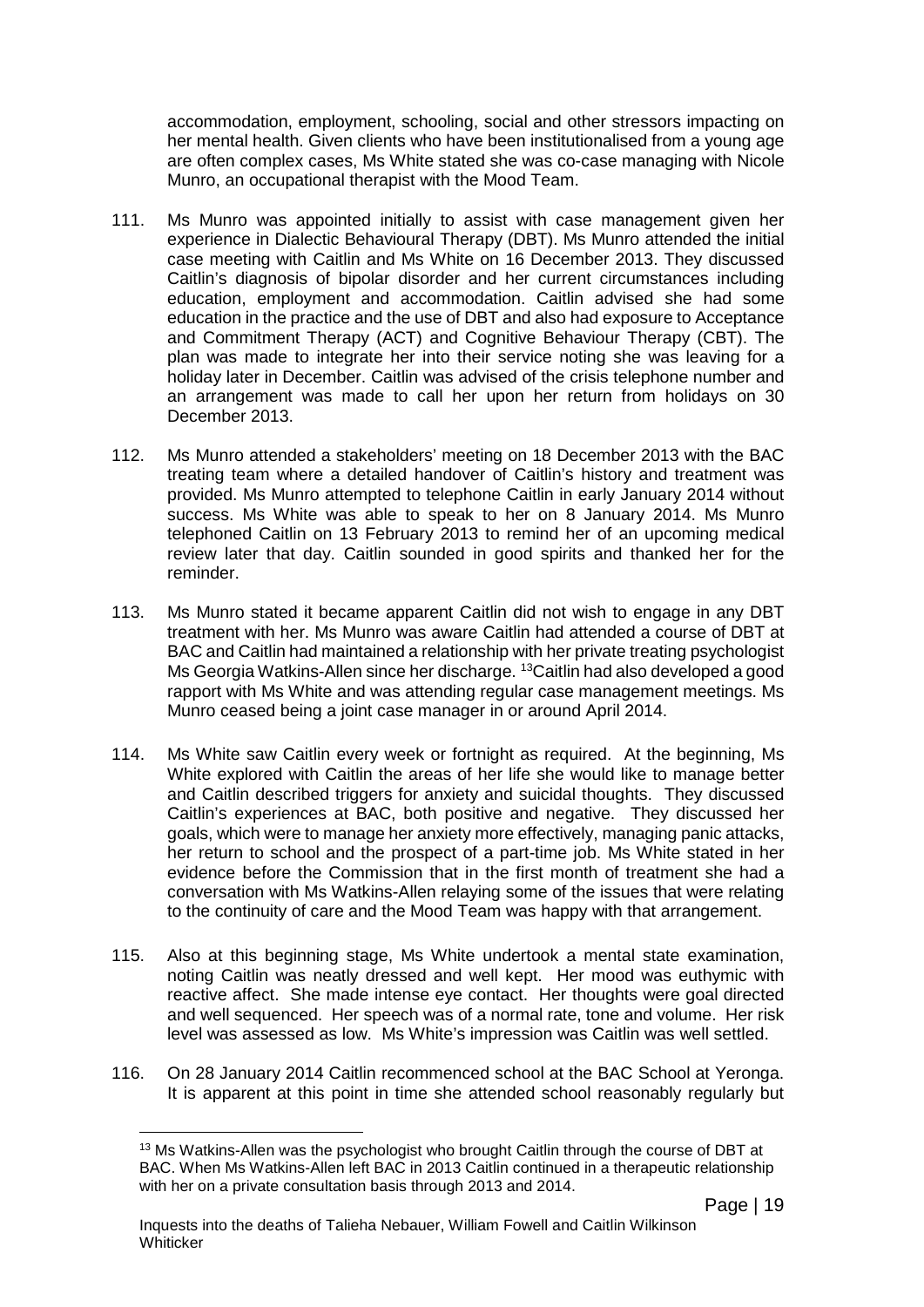often was late and sometimes did not engage. Ms White conducted a mental state examination. Caitlin was orientated to time, place and person, her thoughts were well ordered, but her thought flow was disrupted when discussing early traumatic memories. Her mood was euthymic, there was a normal range of affect with some flatness of affect and her speech was normal in tone, rate and volume. Ms White considered she was of low risk. Caitlin agreed to fortnightly case management meetings.

- 117. A similar mental state examination was conducted in February 2014. By 25 February Caitlin was expressing a desire to leave Phoenix House and move to Hervey Bay to live with her boyfriend. Ms White stated in evidence this was the first time she had documented any difficulties. Ms White said Caitlin was happy to be moving out of Phoenix House as she had outgrown it. Caitlin was encouraged not to make a rushed decision. Her mental state examination indicated a mixed anxious and depressed mood state.
- 118. In March 2014, Ms White stated Caitlin was back home living with her mother. On 6 March she attended an appointment where Caitlin appeared in a labile mood, which ranged from sad and angry to hyperthymic. Caitlin was dressed in eccentric clothing and wearing heavy eye makeup. She laughed inappropriately at times and her affect was congruent to the seriousness of the situation she was describing. She described herself as a 'whore' and a highly sexualised person. She demonstrated fluctuating insight with some awareness that her decisions had rapidly changed and she was reflective about the factors contributing to her current distress. She exhibited poor judgement (drug use and impulsive sexual behaviour). Ms White's impression was Caitlin was experiencing a dysregulated mood, possibly due to the stress of living with her mother and the impending movement of a family member coming to live with them as well. Financial stressors were also impacting on her.
- 119. It was agreed the treatment plan would continue with meetings either weekly or fortnightly as required and a follow up would be arranged with her GP in relation to a pregnancy test. Work was being made on an application for a disability support pension, and Ms White plan was to continue to take steps to consider alternate accommodation options for her.
- 120. By early April 2014, Caitlin was distressed having heard about Talieha's death. On 3 April Caitlin attended an appointment with Ms White where she described being also distressed about having used drugs with her boyfriend after which she had blacked out for a 6 hour period. She was concerned that something had happened to her. She had no suicidal ideation. Her speech was rapid but interruptible; her mood was euthymic. Her affect was bright, reactive and dramatic. Ms White assessed her vulnerability risk as moderate to high based on the fact she was reporting placing herself in risky situations with others and through engaging in substance abuse, which impaired her ability to make good decisions. Ms White stated she gave Caitlin counselling and validated her responses. One protective factor identified was her engagement with Ms White and also her relationship with her mother which, whilst at times was stressful, was a constant in her life.
- 121. Ms White's impression was Caitlin was being impacted by being in a period of transition between services, between accommodation and developmentally, but her risk taking behaviour, difficulties in regulating her mood and difficulty in relationships may reflect personality vulnerabilities or ways to manage trauma from the past. All of this needed to be assessed in an ongoing way.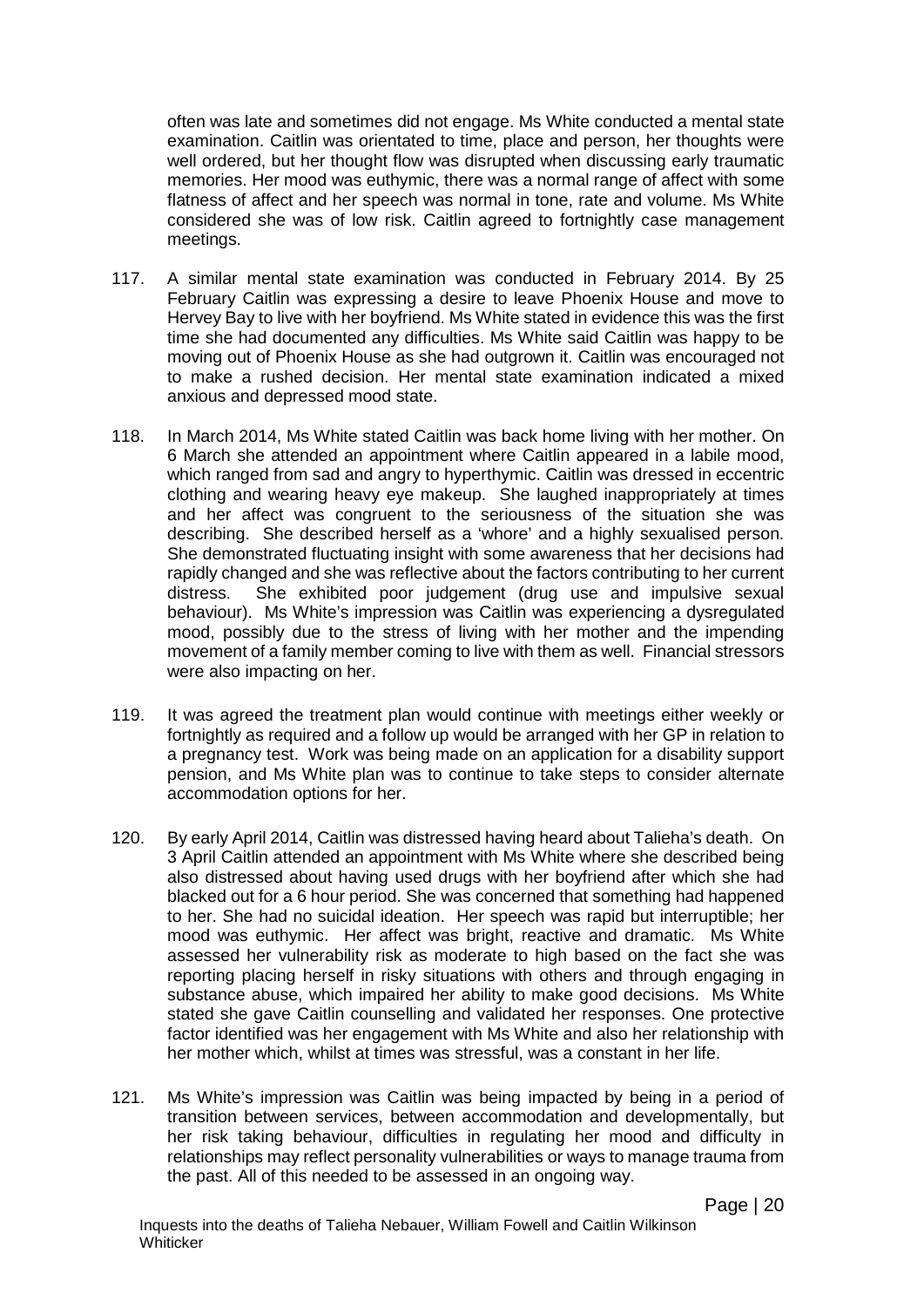- 122. Ms White's plan was to continue building rapport with her and continue to monitor her risks and mental state, with regular meetings each week or fortnight rather than intervention consisting of 'crisis' presentations.
- 123. On 14 April 2014 there was a report of a Domestic Violence incident involving her boyfriend and this had ended the relationship. The police were involved and a DV order was taken out.
- 124. A further review with Ms White took place on 17 April 2014. Caitlin's thought processes were frequently disassociated but there was no suicidal ideation. Although Caitlin felt safe, being with her mother was triggering flashbacks of her trauma and dissociation. The plan was to sort out alternative accommodation and apply for the Disability Support Pension.
- 125. On 24 April 2014 Ms White had a telephone conversation with Caitlin's mother Justine Wilkinson. Ms White explained the limits of confidentiality given Caitlin had specifically requested they not speak to her mother about personal issues. Ms Wilkinson was concerned Caitlin was not coping with living with her and said Caitlin seemed to function better when she was living independently. Her mother was also concerned about Caitlin's increased use of substances and spending time with persons who were a negative influence. Ms White told Ms Wilkinson she would encourage Caitlin to speak openly with her mother about her accommodation options and any plans for change.
- 126. In her evidence before the Commission Ms White was asked whether she thought that it was desirable that Caitlin's mother was informed about treatment. Ms White stated in most situations it is desirable for the parents to be involved in that way. At that point in the transition, it was at the request of Caitlin that the treating team did not speak with her mother about her care. Although Ms White said it may have been desirable to share information, Ms White chose to respect this wish in the interests of rapport and rapport building and given there were no emergent risks at the time. Ms White was concerned that if she did divulge information against Caitlin's wishes this would have damaged the prospect of a good rapport.
- 127. By 30 April 2014, alternative housing options were still being sought and it is evident Ms White was undertaking many strategies and tasks to get the process moving. Caitlin still had ongoing suicidal ideation but no intent or plan, and she appeared to be future focused. She was very guarded when discussing the situation at home with her mother. Ms White considered Caitlin was a moderate risk of suicide and Caitlin was encouraged to make contact if she was feeling unsafe or if any suicidal thoughts escalated. She had good future orientation and was well engaged with the service. Ms White's statement and clinical notes noted the recent suicide of Talieha may have increased her suicidal ideation, although in evidence before the inquest Ms White stated this may be speculation on her part.
- 128. On 6 May 2014 Ms White made contact with Caitlin due to it being recorded that Caitlin had been assessed in the Emergency Department (ED) the previous night. It seemed the previous evening Caitlin had phoned the 1300 number and asked for Ms White. Caitlin stated she was having a panic attack and was afraid. She denied drug use and that she was suicidal or unsafe but repeated she wanted help. She said her mother was not responding to her calls. When Caitlin was asked to give her location, she terminated the phone call. After several attempts to contact her again, arrangements were made to collect her at Mt Cootha and she was brought to the ED.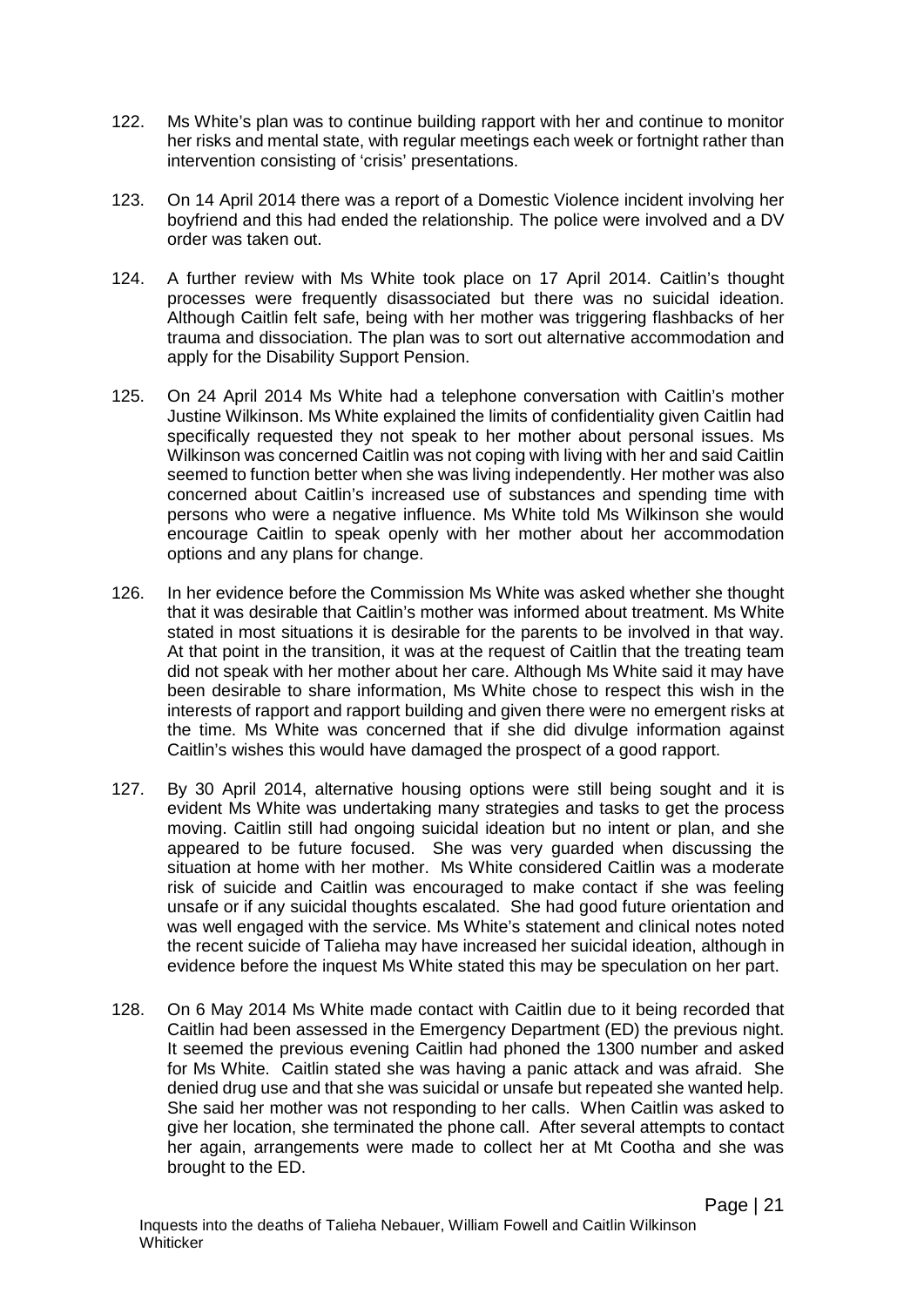- 129. On assessment at the ED, Caitlin denied psychotic symptoms, hallucinations and ideas of reference. She denied thoughts of harm to herself or others. She denied elevated/irritable mood, changes in energy, concentration and disinhibition. Caitlin was not considered to be suicidal, had no delusions or compulsions and her insight and her judgement was fair. She was discharged into the care of her mother.
- 130. When Ms White assessed Caitlin the next day, 7 May 2013, she noted Caitlin to be objectively sad and depressed, she was speaking in a child-like voice and she would laugh at inappropriate times. She cried when speaking about being left with nobody to pick her up. She was dissociated throughout the appointment and found it difficult to answer questions. Ms White's impression was her mood and mental state had deteriorated in the context of the trigger of living with her mother, ending a three year relationship with her boyfriend and stopping her medications. Caitlin said she felt safe at home but was not happy there. She said a family member had moved back into home and Ms White thought this may be a possible trigger for her current mood and perceptual disturbance. Ms White agreed to meet Caitlin the next day to arrange documentation for her housing application and Disability Support Pension. Ms White made contact in relation to accommodation needs with the Brisbane Homelessness Service Centre, Brisbane Youth Service, and transitional housing.
- 131. On 8 May 2014 they completed a Department of Housing application. Caitlin stated her home environment had become intolerable and she had not been taking her current medication. Ms White encouraged her to stick to her current treatment and not change anything until her next psychiatric review. Caitlin stated she would not accept that advice. Caitlin gave consent for Ms White to speak to her mother concerning giving her some personal space. Ms White made that call on 12 May 2014. Ms Wilkinson stated this was an ongoing issue with Caitlin and for Caitlin no amount of personal space would be enough. At the request of Ms Wilkinson, Ms White gave her contacts for two parenting support organisations that may be able to assist.
- 132. On 14 May Ms White took Caitlin to the Department of Housing, Centre Link and short-term housing organisations in an endeavour to find alternative accommodation for her. On 21 May Ms White attended with Caitlin at a transitional housing appointment and attended Centre Link.
- 133. By the end of May 2013, Ms White assessed Caitlin as appearing markedly different to her usual well-groomed self. She was wearing casual clothes, her hair was unbrushed and she was not wearing makeup. She did not speak at all during the assessment on 28 May 2013 but instead wrote notes. She described her mood as "not feeling" and she appeared depressed. She made limited eye contact. She indicated that 'she did not want to die'.
- 134. On 6 June 2014, Caitlin was brought in to the clinic by a teacher at the Barrett School who was concerned she was becoming generally more erratic. She was assessed by Ms Munro who was on duty at the time. Ms Munro took a history from Caitlin who told her she had been feeling frustrated with her mother's recent behaviour and her current accommodation arrangements. The mother's behaviour was associated with the fact her mother had been seeing someone in a relationship and it seems Caitlin did not like this. Caitlin reported episodes of disassociation most days, which she was managing herself with various techniques such as maintaining routine, contacting friends via social media and listening to music.

Page | 22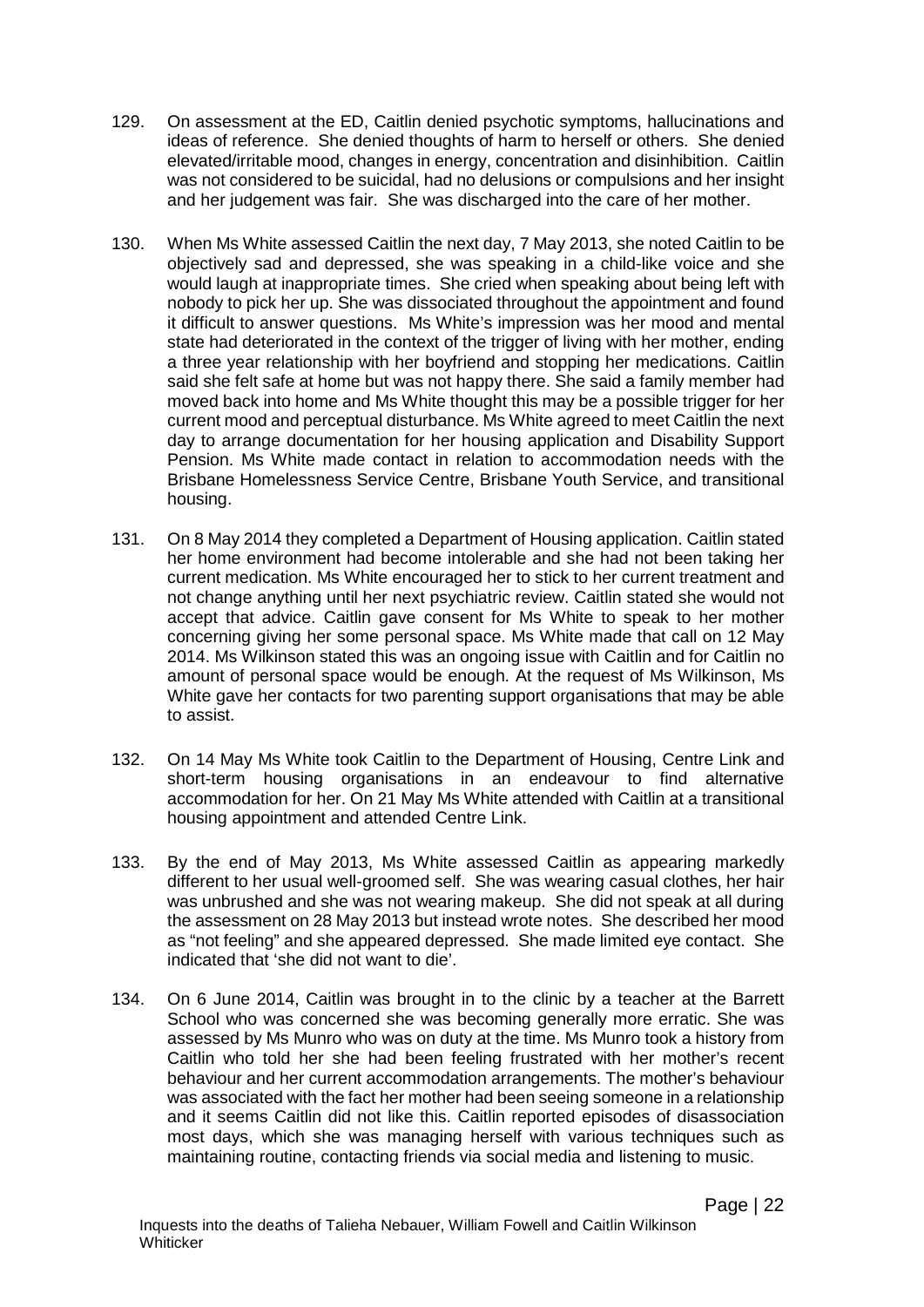- 135. Caitlin denied any current suicidal ideation or plans and declined the option of a brief admission to hospital as Caitlin felt this might trigger her and increase suicidal ideation. Ms Munro discussed strategies to help her with her emotions and she spoke of a plan of social activities over the weekend she was looking forward to. It was noted Caitlin had an appointment with Ms White the following Tuesday to discuss accommodation options. Ms Munro noted Caitlin had responded well to the discussion, was engaged, had maintained good eye contact and was oriented to date space and place and was future focused. Ms Munro did not consider there was a change to Caitlin's mood from her previous interactions with Caitlin and she did not display any symptoms of pervasive mood disturbance. Ms Munro considered Caitlin was struggling with psycho-social stressors and she responded well to validation of her emotions and promptings of strategies to assist with problem management.
- 136. By 10 June 2014, it was known to the Mood Team and Ms White that Caitlin had stopped taking her Lithium and Escitalopram one month earlier and was only taking Seroquel. Housing options were still being explored for Caitlin. Her schooling options were looking good, and she was to start at the Albert Park Flexi School in Milton the next month.
- 137. On 18 June 2014, Caitlin stated to Ms White she had recommenced escitalopram three days previously as she realised her mood was deteriorating. She was now on a disability support pension. Caitlin and Ms White again explored housing options. Caitlin felt that she had complex PTSD, which she thought seemed to fit her experience. Ms White validated these thoughts. More housing forms were completed. Caitlin expressed sadness about the situation with her mother and felt sorry for her. Ms White thought that it clear Caitlin was on some level identifying with her mother.
- 138. By the end of June 2014, Ms White thought Caitlin's mood was labile and she was depressed when talking about her mental illness and what she has missed out on in adolescence. She was noted to be euthymic when discussing her future. Her affect was tearful, her thoughts were well formulated and articulated. Caitlin stated she had recommenced escitalopram.
- 139. On 1 July 2014, Ms White had a lengthy conversation with Georgia Watkins-Allen, Caitlin's private psychologist. Ms White advised Ms Watkins-Allen that Caitlin was doubtful about her diagnosis of bipolar disorder and thought it may have been complex PTSD. Ms Watkins-Allen indicated she felt there was a trauma basis to Caitlin's presentation and that her experiences in her childhood, possibly involving a family member, may have been the basis of this trauma, however Caitlin had never discussed anything specifically. They discussed Caitlin's schemas. Caitlin's social isolation made it difficult for Caitlin to engage with her peers. With respect to triggers Ms Watkins-Allen indicated that being around her mother often triggered a defensive anger in Caitlin, which manifested in rude and unpleasant behaviour.
- 140. On 2 July 2014, Caitlin attended the clinic for a further case management meeting with Ms White. Caitlin was still living with her mother but was now receiving the disability support pension and was starting to think about accommodation options. She reported a low mood with suicidal ideation with no intent. Caitlin indicated that thinking about her current situation and quality of life made her feel depressed.
- 141. On 15 July 2014, Ms White undertook a home visit. On mental state examination Caitlin was depressed and tearful throughout. She reported suicidal ideation but had no plan. Her schooling situation was discussed and she felt hopeless about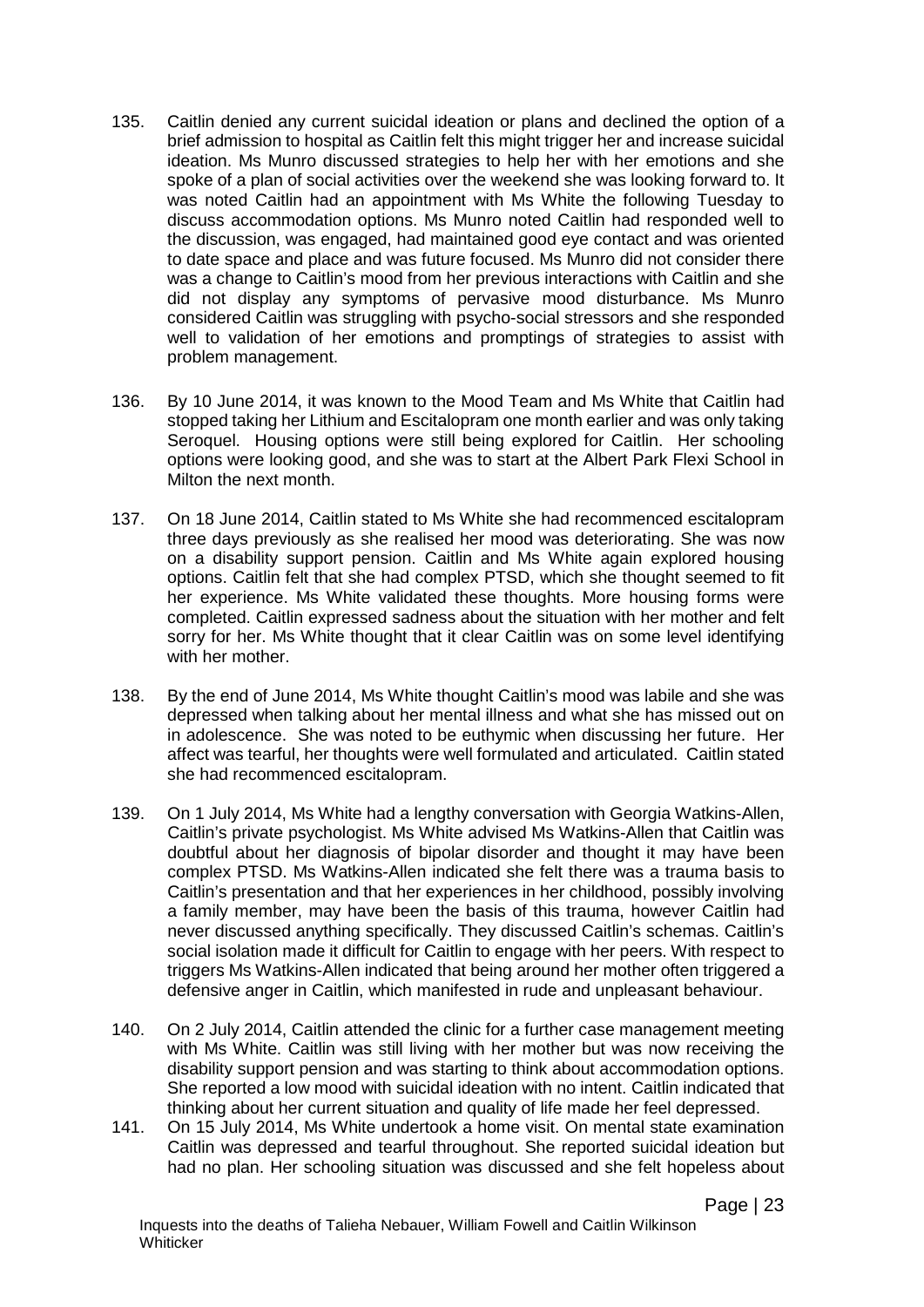being able to start at a new school. Ms White explained the school is flexible and it would not be a major concern if she was unable to start on the scheduled day. Caitlin was not open to reintroducing lithium, but was open to increasing her escitalopram and agreed to see her psychiatrist for that purpose.

- 142. Ms White's last face-to-face assessment of Caitlin was on 24 July 2014 before she met with Dr Purushotaman. She was quiet and non-communicative and said she did not feel like talking. When asked if there was anything contributing to her low mood Caitlin said the school transition was making her feel stressed as she thought she was not well enough to attend a new school. She said she was willing to increase her anti-depressants to assist with the transition and her overall functioning, which was seen as a positive sign to Ms White.
- 143. On 29 July 2013, Caitlin informed Ms White that she was physically unwell with the flu and was unable to make their meeting. Ms White assessed her risk as low at that time as Caitlin denied any suicidal ideation. The meeting was rescheduled for 31 July, but Caitlin also cancelled this. She said she was still not physically well, but she was happy to talk to Ms White over the telephone. Caitlin indicated she was still depressed in her mood but denied suicidal ideation or plan.
- 144. Ms White explored with Caitlin what might be triggers behind her low mood. Caitlin was unclear in this respect, but it was clear to Ms White the transition to the Albert Park School was a stressor, and Ms White reinforced the importance of a gradual transition to school and if Caitlin was not ready to start, the school was flexible around commencement dates. Caitlin confirmed she had started taking Escitalopram at the increased dose of 40mg. Ms White stated this showed Caitlin had some insight into her condition. Ms White made an appointment to see Caitlin next on 5 August 2014 at 3pm.
- 145. Ms White stated housing was a focus of treatment within the Mood Team. Caitlin had accommodation at Phoenix House. This ended in March 2014 due to concerns from Caitlin regarding another person who came into the property who she felt threatened by. Caitlin made the decision to move into her mother's house, which was not an ideal living space for her. Efforts were made to have her referred to other housing services and she was assisted with completing Department of Housing and other social housing applications. Respite accommodation options had been offered, which Caitlin did not take up. Caitlin was also assisted through obtaining regular payments through Centrelink to enable her to become financially more independent and secure.
- 146. Education was an additional focus of treatment and Caitlin was encouraged to continue her education at the Barrett School at Yeronga with the aim of finishing her Access 10. Caitlin was considering transferring from the Barrett School to Albert Park Flexi School and she was encouraged to transition across to the school. Ms White was in regular contact with Caitlin's teachers.
- 147. Caitlin had not provided Ms White with consent to disclose any information about her treatment to her mother. Accordingly there were constraints on the extent to which she could discuss Caitlin's condition, however Caitlin was aware Ms White would contact her mother if she had concerns she may be at an elevated risk.
- 148. In her evidence, Ms White stated she considered the accommodation difficulties were a significant stressor as after independent housing broke down Caitlin had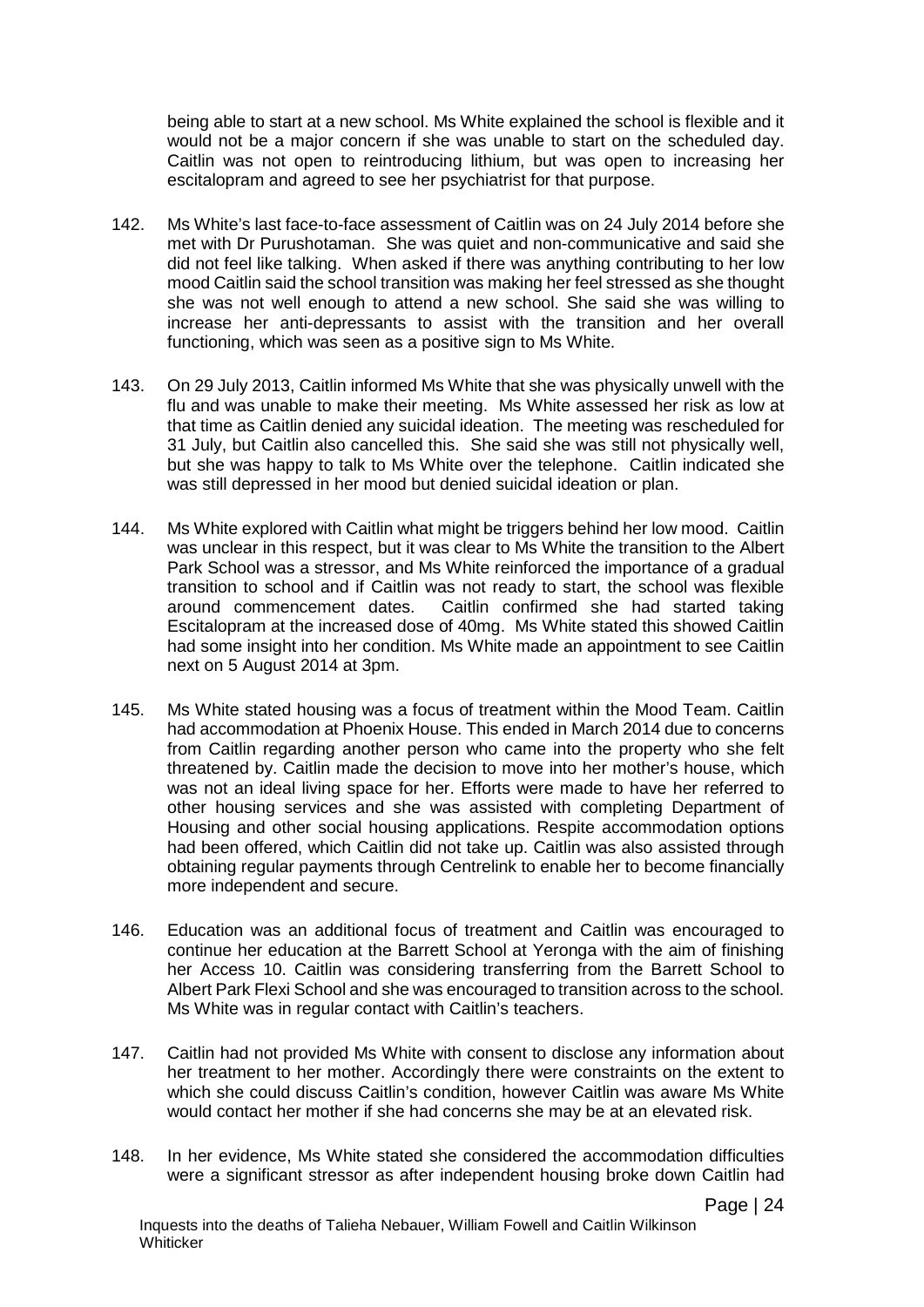moved back with her mother. When Caitlin was more engaged this was also much better. By July 2014, Caitlin was more disengaged and a bout of flu and consequent physical illness would not have helped matters and would have lowered her mood.

- 149. In her statement, Ms White had noted that throughout her interaction with Caitlin she had symptoms of anxiety and depression, which symptoms fluctuated, sometimes in response to triggering events and on other occasions due to anxiety around transitions including accommodation issues. She also noted there were marked attachment difficulties existing between Caitlin and her family with particular reference to a history of having been physically attacked by a family member and issues with her mother. She stated that although Caitlin experienced suicidal thoughts she never reported active suicidality. She had a fluctuating mood, with periods of low mood followed by improvement. The period of time when she became non-compliant with medications were the most worrying periods where she became more depressed and expressed increased hopelessness. However Caitlin remained engaged in case management and did recommence her antidepressant medication which Ms White considered showed insight into her mental state and the benefit of antidepressants.
- 150. Throughout January 2014 to August 2014, Caitlin was also seen regularly by a psychiatrist, psychiatric registrar, and occupational therapist. Previously she had been seen by Dr Jelesic-Bojicic and other clinicians until June 2014. The medical notes confirm that on 27 May 2014 Caitlin questioned with Dr Jelesic-Bojicic the diagnosis of Bipolar Disorder and the need for lithium as she did not believe she had ever experienced mania. Caitlin had stopped lithium it would seem some months previously as indicated to Ms White.
- 151. Dr Purushothaman provides a very detailed overview of Caitlin's care at BAC, and also her care through the Mood Team. His statement is largely reflective of Ms White's evidence. It is clear the person from the Mood Team with the most contact with Caitlin was Ms White.
- 152. Dr Purushothaman only formally saw Caitlin on two occasions on 10 June and 24 July 2014. At the 10 June appointment Caitlin stated she had stopped taking her antidepressant (escitalopram), antipsychotic (quetiapine) and mood stabiliser (lithium) medication one month previously. Caitlin denied having any suicidal thoughts. She was goal oriented and identified her main goals were getting her pension and moving out of her mother's house to live independently. She confirmed she was happy to continue to see Ms White and her private psychologist, Ms Watkins-Allen.
- 153. Dr Purushothaman thought Caitlin's insight was present but limited, indicated by the fact she had stopped taking medications but recognised what would be the symptoms indicating a change in her condition. Caitlin agreed to let them know if she would like to go back on her antidepressant medication and appeared keen to continue to follow up.
- 154. Dr Purushothaman was asked about the significance of the need to take lithium. He stated the mental health diagnosis was an evolving one. There were mood swings but Caitlin was engaging with the treating team and taking Seroquel and he did not feel the need to put her under an involuntary treatment under the Mental Health Act at that time. He considered he needed to build rapport with her and there was a balance to be found between the two. Her affect was restricted but the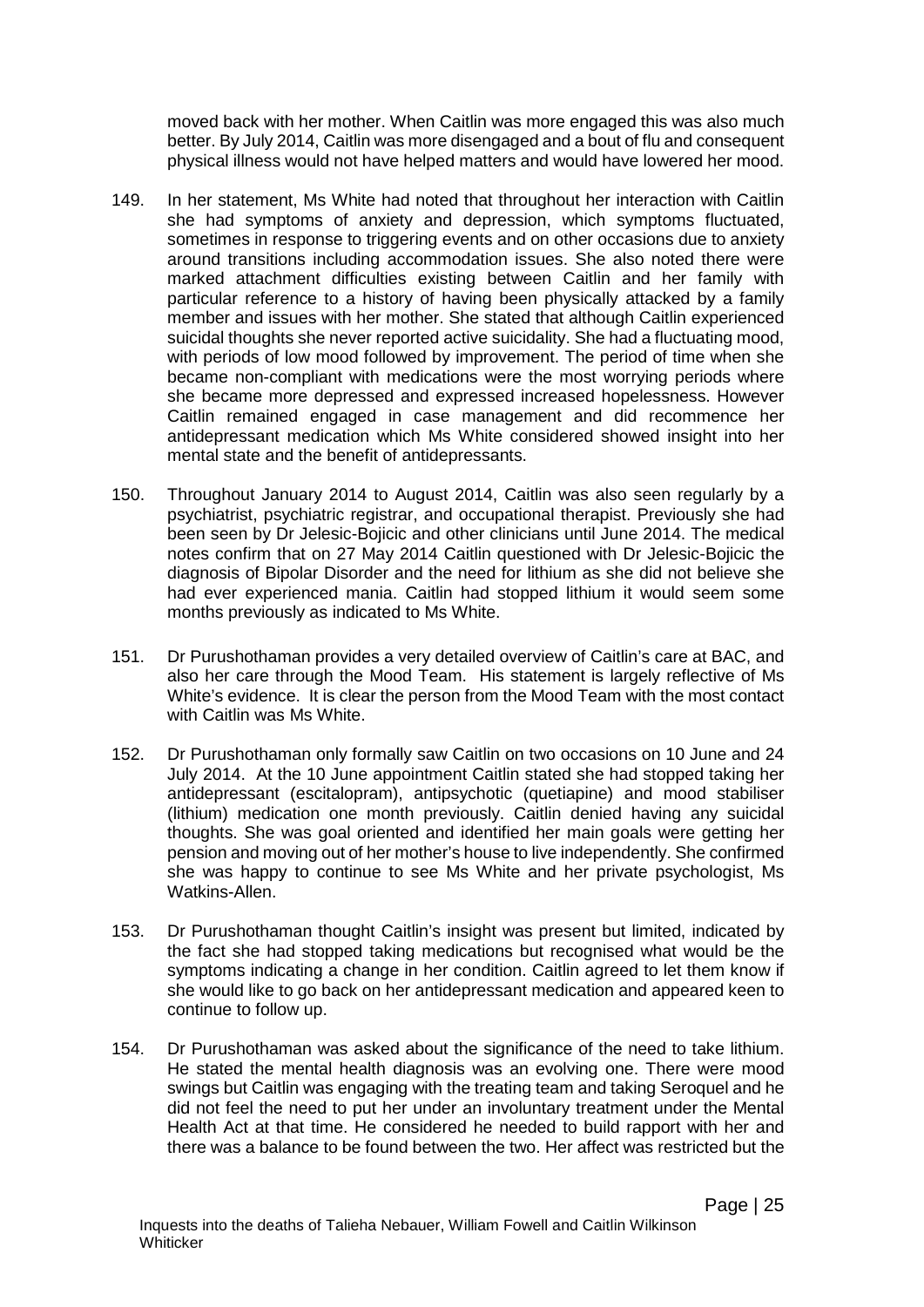mood was stable and there was no suicidal ideation being expressed. Dr Purushothaman stated in evidence he was not convinced Caitlin needed lithium.

- 155. At the second appointment on 24 July 2014 Dr Purushothaman understood Caitlin had sought an appointment because she wanted to increase her medications, particularly escitalopram. Against a background of previously ceasing medications against advice and being encouraged to recommence them, this was considered by Dr Purushothaman to be a positive sign because it showed Caitlin had insight into the fact her condition required treatment and because it showed a willingness to seek help.
- 156. On mental state examination Caitlin answered questions in mainly short sentences, which Dr Purushothaman identified as a sign of increased depression but Caitlin denied having any suicidal thoughts/intent/plan. She had recommenced escitalopram as well as quetiapine and was requesting an increase in the dose of escitalopram. Dr Purushothaman considered this to be a reasonable request although it was a relatively high dose. Her outward appearance contraindicated a deterioration in her condition and she was well dressed and her personal hygiene was excellent. Caitlin denied having any suicidal thoughts and agreed to ask for help if she did so.
- 157. Dr Purushothaman confirms in his statement Caitlin remained a voluntary patient throughout time with the Mood Team and despite her periods of on-compliance with medications, there were no grounds to treat her under the provisions of the *Mental Health Act 2000*. Dr Purushothaman confirms Caitlin would restart medications as discussed with her treating team and she had good rapport with Ms White and her private psychologist Dr Watkins-Allen.
- 158. Dr Purushothaman reiterated in evidence Caitlin's diagnosis was an evolving one. He stated a review of the records does not change his opinion regarding the issue of continuing with lithium. Lithium is used as a mood stabiliser in those affected by bipolar affective disorder. This involves periods of mania or hyper manic behaviour and Caitlin's history did not reflect any particularly manic episodes. Dr Purushothaman stated there was evidence of mood lability and suicidal ideation but he was not convinced she had bipolar, although he was aware there was a history set out in the records of her improving on lithium.. He stated in evidence he identified her diagnosis may be more PTSD or personality disorder. Those with PTSD can also have chronic low mood and it can be difficult to differentiate between depression and PTSD.
- 159. Dr Purushothaman stated Caitlin had future goals and appropriately sought help when she was in distress. Notwithstanding the stressors impacting on her at the time leading up to her death, Caitlin was willing to take medication to reduce her risk, had received the disability support pension, which would give her some financial dependence, and was working with the team on the accommodation issue. Although there was always a risk of a suicide attempt having regard to her history, the information available was relatively reassuring in relation to risk. Her death was unexpected to the entire treating team.
- 160. Dr Purushothaman provides an opinion the only step that might have avoided the outcome would have been to have Caitlin admitted to the inpatient mental health unit. Caitlin could only be admitted as an involuntary patient if she fulfilled criteria for an ITO. This would have been difficult to fulfil, given Caitlin always denied suicidal ideation when seen by Dr Purushothaman.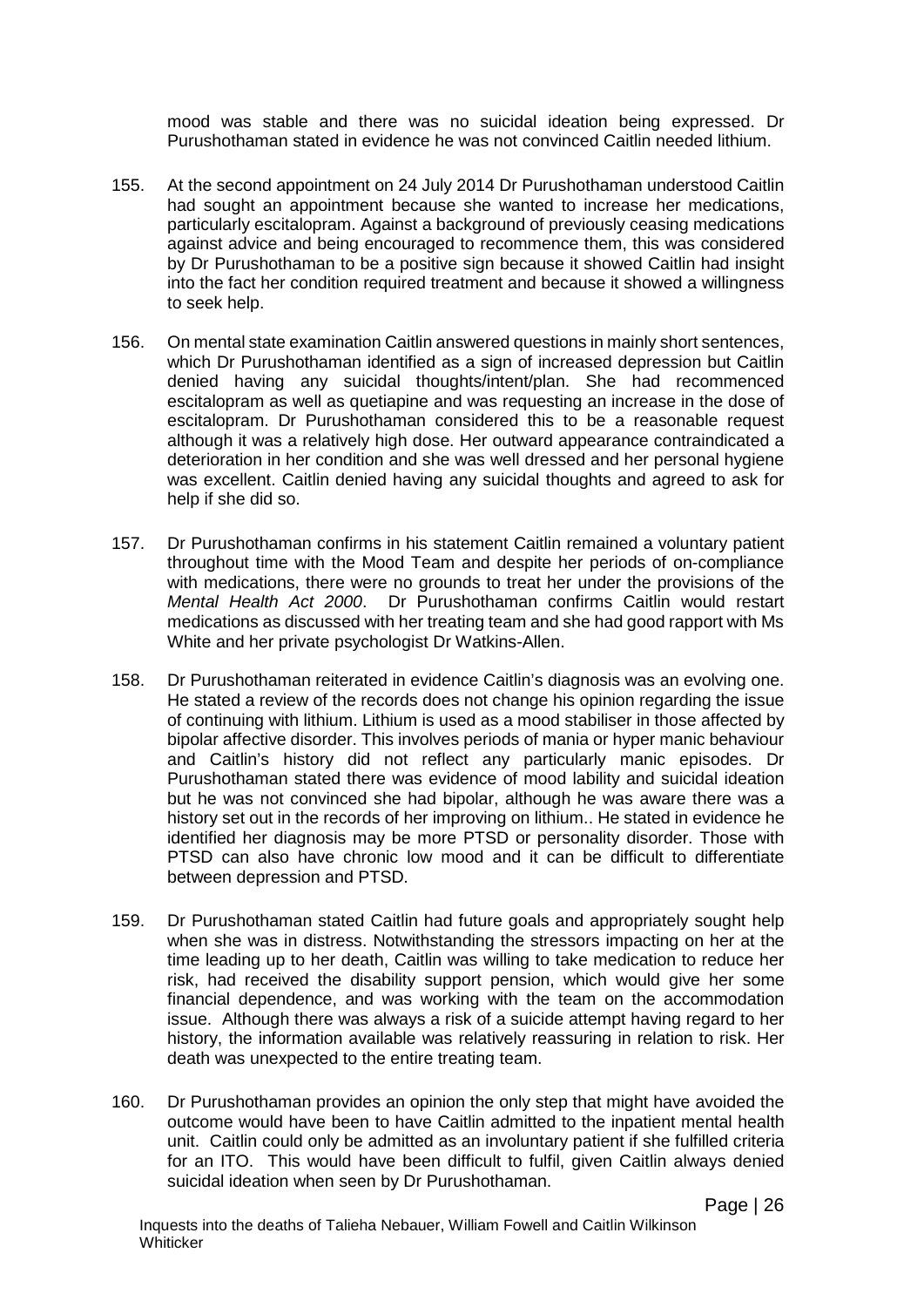161. As to the possibility of Caitlin being admitted to the inpatient MHU on a voluntary basis, Dr Purushothaman confirms Caitlin declined a recommendation for this to occur on 6 June. When Dr Purushothaman saw Caitlin, he had to weigh up whether (even if Caitlin could be persuaded to be admitted), this would improve or harm her mental health. Dr Purushothaman felt the balance favoured continuing Caitlin's treatment in the community with close contact with the Mood Team.

#### <span id="page-30-0"></span>*Treatment by Georgia Watkins-Allen*

- 162. Ms Georgia Watkins-Allen is a psychologist who knew Caitlin from 2011 as Ms Watkins-Allen was working at the BAC.
- 163. Ms Watkins-Allen described Caitlin as a striking young woman visually who had a contained presence and was engaged and aware and wanted to actively involve herself and work through her problems at BAC. Ms Watkins-Allen was aware of the complex history and described some of the protective strategies and programs used. BAC patients were required to participate in Dialectical Behaviour Therapy (DBT) and Caitlin would have participated in two programs of DBT. Ms Watkins-Allen provided an overview of the principles behind DBT. Each of the four skills of Mindfulness, Distress Tolerance, Emotional Regulation and Interpersonal Affect were discussed in each school term.
- 164. Ms Watkins-Allen left the BAC in April/May 2013 but continued to see Caitlin in a private capacity. Caitlin came and saw her a few months later with a completed Mental Health Plan referral to obtain Medicare support. She was happy to continue to provide therapy to Caitlin.
- 165. Ms Watkins-Allen was aware of the move from BAC and the involvement of Ms White at the PAH Mood Team and she did share and hand over information to Ms White. Caitlin was actively engaged in the whole therapy relationship including the Mood Team and herself.
- 166. Ms Watkins-Allen stated she was not contacted directly by the transition care team at the BAC about the transition of her clients including Caitlin and William Fowell. Before she left the BAC and when she called in as a private clinician she identified a series of concerns for all of the BAC adolescents being transitioned and she did not believe there was anywhere that would adequately meet their complex and severe mental health needs at the stage of the development and treatment. Specifically in relation to Caitlin she stated Caitlin was already starting to transition into community housing while likely being maintained as a day patient at BAC. While this was in line with her treatment plan, this adjustment process is typically a tricky one and Ms Watkins-Allen remembers expressing serious concerns and having clinical discussions about the lack of fall back options should the process not go well, especially if BAC was closed and then in that realisation once it was confirmed. Caitlin's mental illness made her vulnerable and she needed an appropriate treatment team to support her long-term
- 167. Ms Watkins-Allen was aware Caitlin had not taken up the offer of PAH to participate in DBT. It had been a program Caitlin had been involved in on two occasions and she continued to follow up on the skills learnt in DBT with Caitlin. It was not imperative Caitlin took on DBT at PAH.
- 168. Ms Watkins-Allen stated they had started on doing Schema Therapy, which she described as the second wave of Cognitive Behaviour Therapy (CBT). Schema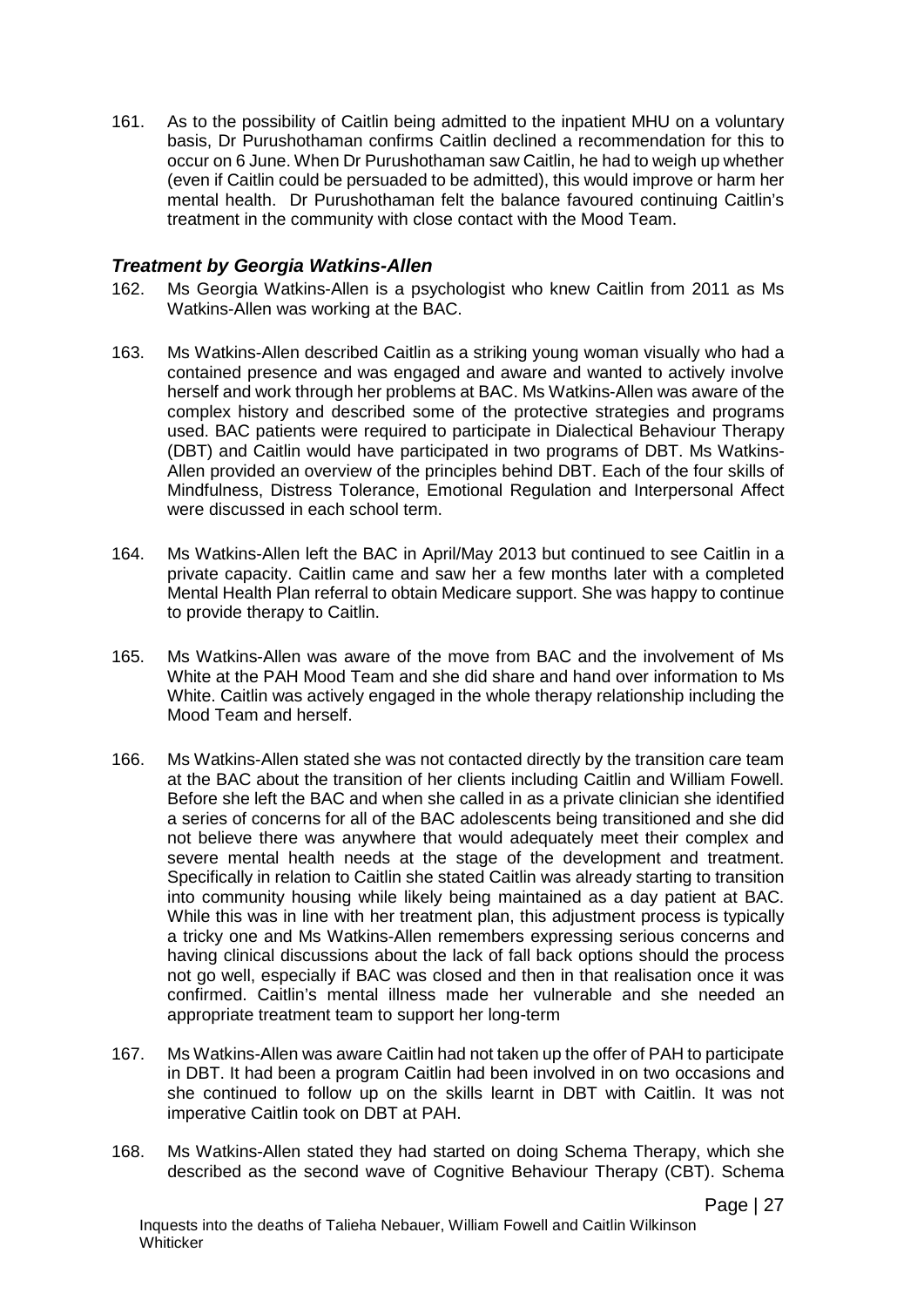therapy would have assisted Caitlin in dealing with her feelings of worthlessness and low self-esteem.

- 169. Ms Watkins-Allen described Caitlin had developed well in her time at the BAC. There had been huge personal growth. In relation to any impact on Caitlin with the closure of BAC she said the end of any support can be a difficult process and the BAC closure process was difficult in itself. However, Caitlin was at a point of transitioning out anyway.
- 170. Ms Watkins-Allen stated she had discussed with Caitlin the deaths of the other two BAC patients but did not consider there was any particular strong impact on Caitlin.
- 171. In a report to Caitlin's GP Dr Byth on 4 July 2014, Ms Watkins-Allen noted she had seen Caitlin on 10 occasions and had taken a combined CBT, ACT, DBT and IT approach to the treatment of her fluctuating depression on the background of a bipolar diagnosis and within the context of transitioning from the BAC, with a chronic history of severe social anxiety and lethal deliberate self-harm attempts in the past. Of more recent concern had been generalised stress having to move home in addition to adjusting to the suicide death of two BAC peers. She provided grief and loss education and support in response to this in her last session. Prior to that the treatment focus had primarily been around anxiety adjusting following the closure of BAC with ongoing education and distress tolerance and emotion regulation strategies reviewed and built on. The report to Dr Byth noted historically Caitlin has significant difficulty with major change and establishing relationships due to the noted attachment issues, which can trigger avoidance coping due to the activation of difficult schema belief systems.
- 172. Ms Watkins-Allen reported she also utilised mindfulness practice with strength focus on effective problem-solving to minimise avoidant coping, which only works to maintain anxiety in the long-term and thus low mood as a flow on effect. She stated Caitlin appeared to oscillate between remarkable progress and major difficulty dealing with everyday tasks and stressors due to her anxiety, which impacts on her mood, with relationship issues being her primary trigger that activates her difficult schemas. She stated while Caitlin continued to struggle with chronic variable levels of suicidal ideation she reports not actively wanting to die, being able to mindfully appreciate many aspects of life, yet can become very despondent about her long-term coping and quality of life. Ms Watkins-Allen encouraged Caitlin to consult with her GP and discuss a potential re-referral for an additional block of psychology consultations in 2014 to build on her skills and help her progress through this next transition in life.
- 173. Caitlin had sent Ms Watkins-Allen a lengthy email on 30 March 2014. Ms Watkins-Allen stated Caitlin had a process of writing and she took from the email that Caitlin was proud of herself and was seeking her assistance and wanting to continue to work to progress for herself. There were a number of what appears to have been concerning issues including a feeling of lack of respect and feeling isolated and being ostracised. Caitlin also referred to a recent sexual incident, which she described with shame and self-hatred. Ms Watkins-Allen stated that although Caitlin saw this as a bad incident it was also a moment where she was able to identify this as being against how she would want to be in the future and therefore there was an element of growth in what she was saying.
- 174. A second email sent the same day also referred to Caitlin arguing the diagnosis of bipolar disorder was not an accurate description of her condition and she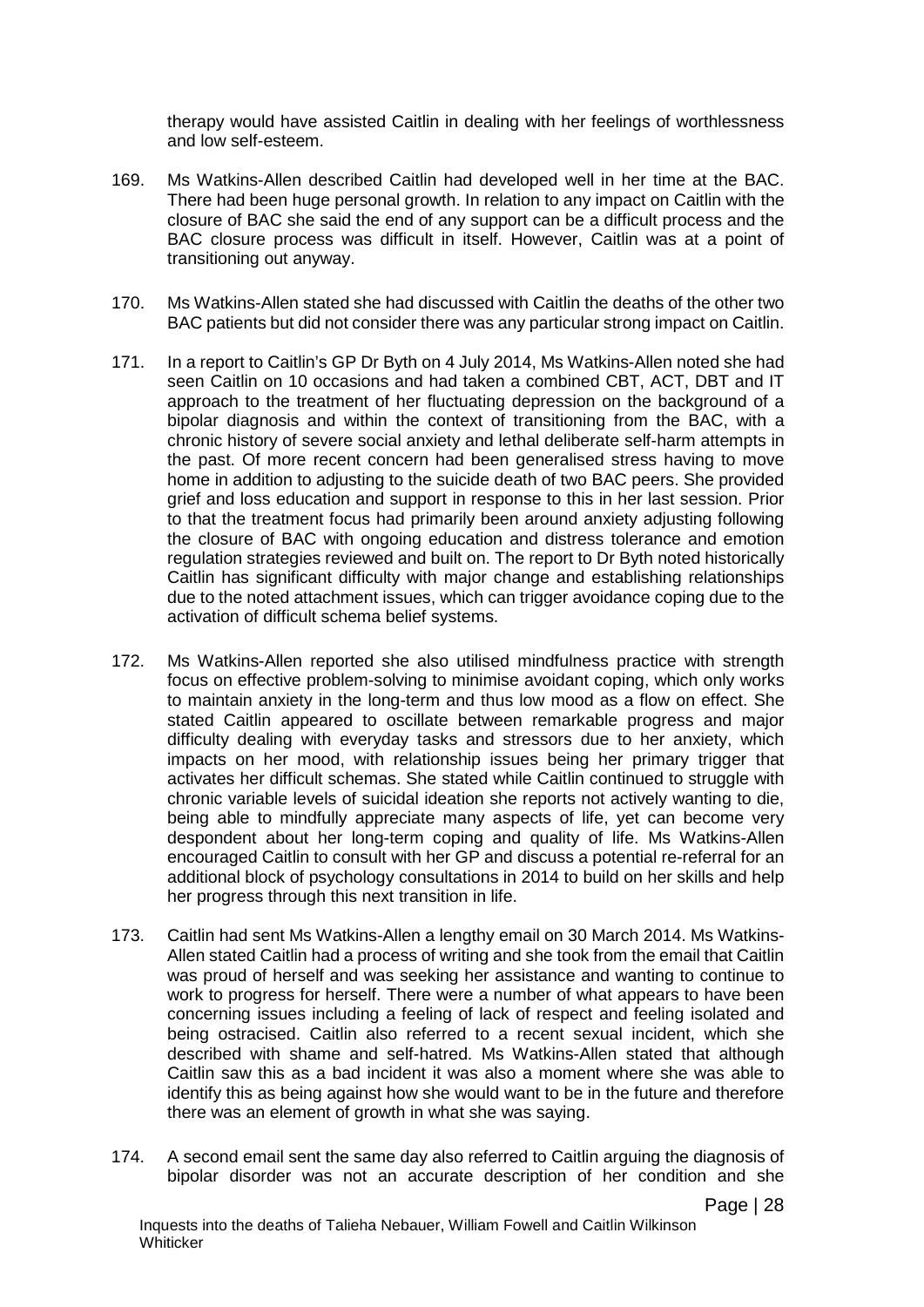suggested emotional dysregulation was more accurate. Ms Watkins-Allen stated the issue of diagnosis was complex and a diagnosis made in adolescence may not hold out in the older age. She stated the question of diagnosis can be a development issue and it may be there is an element of bipolar disorder but there could be a number of other things going on. She stated the jury was still out as to whether or not Caitlin had bipolar disorder.

- 175. Ms Watkins-Allen was aware Caitlin had stopped taking lithium, but she was aware Caitlin was seeing her case manager weekly and had access to psychiatric opinion. She considered that Caitlin had insight in relation to benefits of the medication and she had recognised that coming off escitalopram had lowered her mood.
- 176. At the last appointment on 1 July 2014, Ms Watkins-Allen noted the history of ceasing antidepressants due to costs and Caitlin was feeling depressed with some suicidal ideation but no intent. Overall Caitlin's mood was different but Ms Watkins-Allen was able to have a number of discussions with her and she was engaging with the treating team. There were no classic indicators Caitlin was appearing very depressed or very unwell.

#### <span id="page-32-0"></span>*Treatment by Dr Susan Byth*

- 177. Dr Byth was practicing at UQ Health Care Annerley. Dr Byth recalls in or about the mid to late 2013, Dr Brennan asked her whether she was prepared to see a BAC patient, Caitlin Whitaker as her GP. Dr Byth recalls Dr Brennan saying Caitlin would be living in the vicinity of her practice and she would require a GP to look after her physical health needs. Dr Byth otherwise understood Caitlin would be managed by the mental health team at PAH. Dr Byth stated she had no further discussions with Dr Brennan or anyone at PAH as to defining her role with respect to the prescribing of medication. Dr Byth stated she had no previous experience in dealing with a complex adolescent such as Caitlin.
- 178. On 13 November 2013, a referral letter from BAC through Dr T Pettet, a psychiatric registrar, was sent to Dr Byth. This set out briefly the diagnosis, and current medications. The letter stated Caitlin continued to be a low to moderate risk of further self-harm/suicide. The letter suggested Caitlin would require ongoing followup of her mental state and three monthly monitoring of her lithium blood level and renal/liver function tests. It was noted Caitlin experienced suspected lithium toxicity in October 2013. Dr Byth also received a detailed medical discharge from Mater Children's Hospital.
- 179. Dr Byth acknowledged the referral letter suggested she was to monitor and stabilise her lithium level and she did get a level tested but said it was not her understanding she was looking after her mental health other than as a GP, where she would take note of her mental state when Caitlin saw her.
- 180. Dr Byth recalls she told her staff Caitlin was a fragile patient, at risk of self-harm and Caitlin was to be given an appointment as soon as possible should she request one. Dr Byth saw Caitlin first on 14 November 2013 and subsequently on 23 January 2014, 3 April 2014 and 20 June 2014.
- 181. At the first consultation on 14 November 2013, Dr Byth recorded the diagnosis of bipolar disorder, that Caitlin had been living at the BAC until three months ago and was now living in supported accommodation at Phoenix House. Caitlin advised she was in the mood stream at PAH and was seeing a private psychologist. She was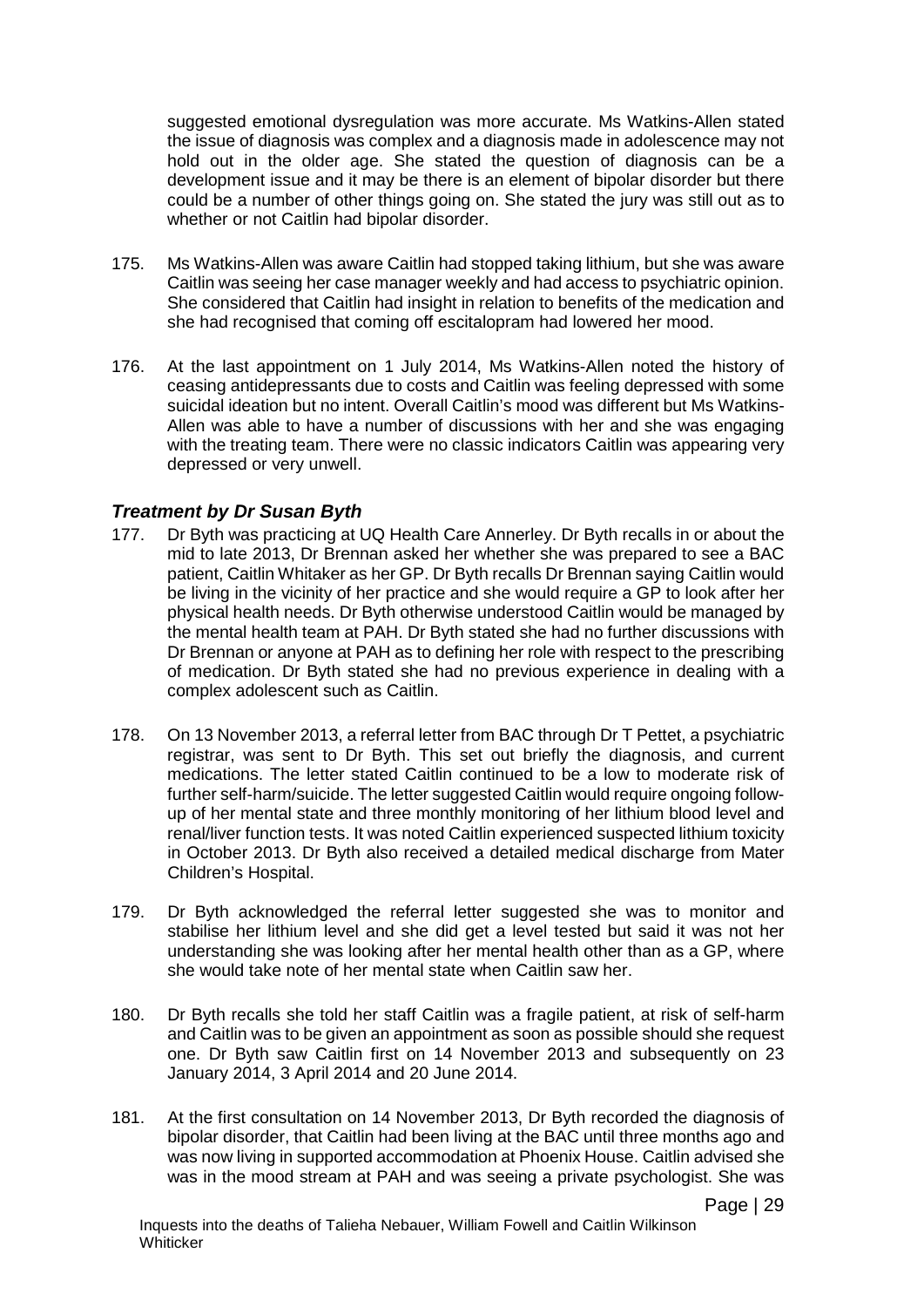continuing to attend the BAC school. During the consultation she requested Caitlin fill out the Kessler Psychological Distress Scale and Caitlin scored 27, consistent with a moderate mental disorder. Dr Byth was not overly concerned about this knowing Caitlin was about to commence treatment with a specialist mood team at the PAH.

- 182. Dr Byth then provided Caitlin prescriptions for her medications and requested these be placed in a Webster pack. Dr Byth told the court she was surprised at how well Caitlin presented and her mental state appeared normal. She changed the lithium medication as requested to 450mg slow release once a day. Seroquel was also supplied PRN (on an as needs basis). Although Seroquel is used as an antipsychotic it also can be used at night as a sedative.
- 183. Dr Byth stated she spent some considerable time impressing on Caitlin how important it was that she take her medication, particularly the lithium as recommended. Dr Byth told the court that she understood this was an interim action as Caitlin was still to be transitioned to the PAH Mood team who would then undertake that role. Dr Byth said she was primarily looking after Caitlin's physical needs.
- 184. Dr Byth conceded the referral letter seemed to suggest she was to manage and look after the lithium levels but believed that was up to the time when PAH Mood Team took over the mental health needs.
- 185. Dr Byth was later copied into a more detailed letter from Dr Pettet dated 21 November 2013, which had also been sent to the PAH Mood Team.
- 186. On 27 November 2013, Dr Byth received an email from Dr Brennan advising Caitlin had been admitted to Mater Children's Hospital with worsening depression and suicidal ideation. Dr Byth did not receive notice of her being discharged on 12 December 2013 although she did receive an amended medical discharge summary on 5 February 2014.
- 187. At the next appointment on 23 January 2014, Dr Byth was again surprised at how well Caitlin presented. Caitlin complained of fatigue and sleeping a lot and Dr Byth undertook a physical examination and she suggested they check her iron levels as well as her thyroid hormones and a full blood count. Dr Byth also discussed her diet and medications and that Seroquel was a PRN and should not be put in the Webster Pack for daily use.
- 188. The pathology results came back as normal with the exception that Caitlin was noted to have some thrush and her iron stores were low. The lithium score was in the normal range although Dr Byth understood Caitlin did better at higher levels and she copied this to her psychiatrist at PAH.
- 189. On 24 March 2014, Dr Byth received an email from Emma White to the effect Caitlin had raised the concern about the possibility she might be pregnant. Caitlin attended on 3 April 2014 at which time Caitlin advised she had her menstrual period and was therefore not pregnant. A request was made for an STD check and Dr Byth had a lengthy discussion about alcohol, drugs and unprotected sex. Dr Byth completed a Mental Health Care Plan so Caitlin could access her private psychologist through Medicare benefits. She completed the Kessler questionnaire and Caitlin's score indicated a moderate mental disorder. Dr Byth was not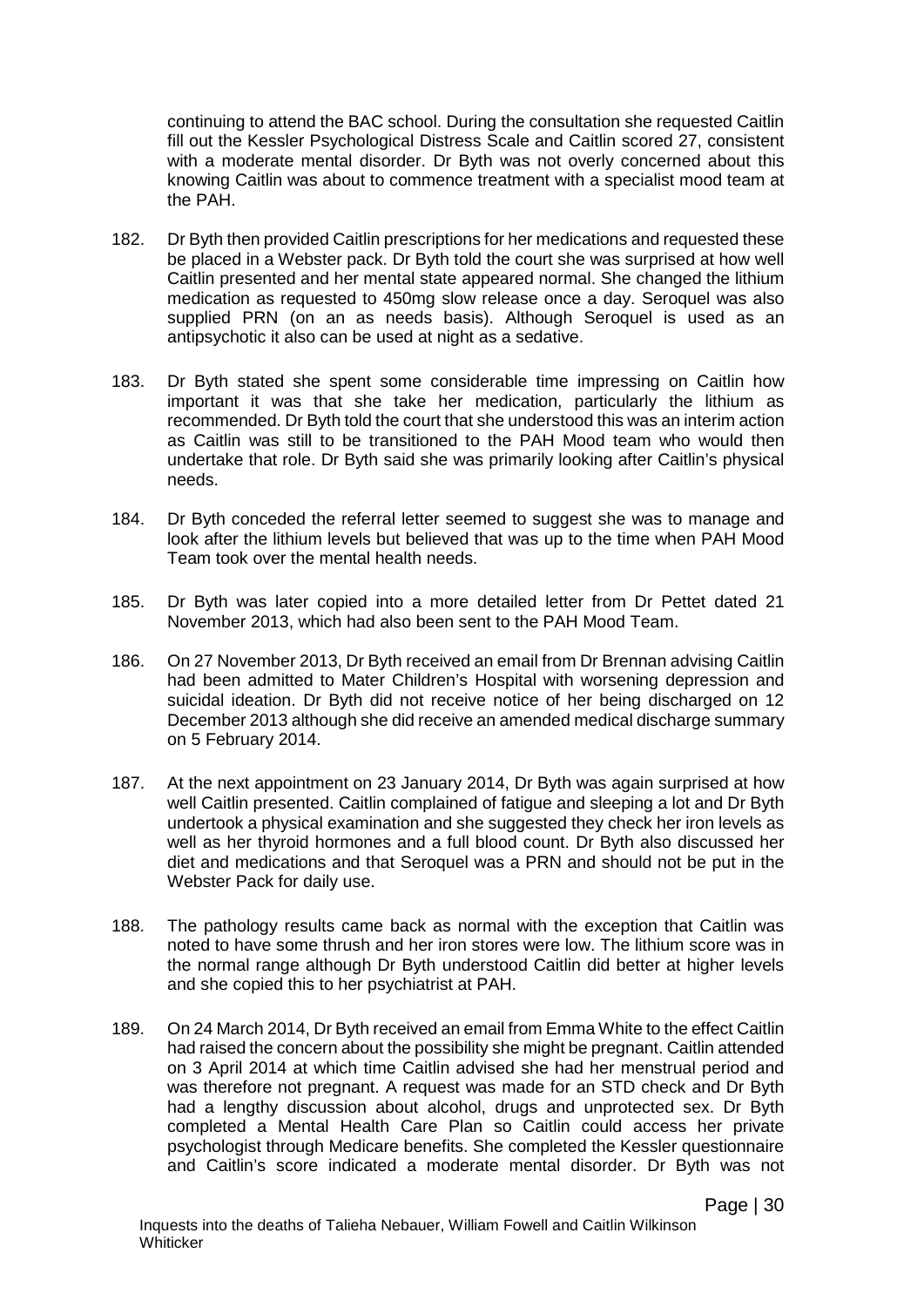concerned with this result given she was consulting with her psychiatrist and was in regular contact with her case manager.

- 190. Caitlin next attended on 20 June 2014, and her impression was Caitlin was fairly stable. Caitlin told her the PAH team had told her to stop taking lithium two months previously, that Seroquel had been ceased and Lexapro increased. Caitlin said she felt better and was not more depressed and less tired. Dr Byth was concerned she had not been informed by PAH of the medication change. Dr Byth did not check the accuracy of the statement as Caitlin seemed fine. Dr Byth was unaware Caitlin was at this time living with her mother.
- 191. Dr Byth stated she saw Caitlin on a total of four occasions. During the course of the treating relationship Dr Byth did not receive any formal correspondence from the treating mental health team other than the discharge summary from the Mater and therefore she has limited insight into the treatment and monitoring arrangements put in place by them. That said, based on Caitlin's presentations to her and her advice, Dr Byth understood Caitlin was receiving fairly intensive mental health intervention from the PAH while still maintaining a treating relationship with her private psychologist. Dr Byth stated if she had a concern about Caitlin's mental state she would have referred her to the PAH or emergency department.

#### <span id="page-34-0"></span>*Issue 2 - Immediate circumstances leading up to Caitlin's death*

- 192. Caitlin was living with her mother Justine Wilkinson and a family member in the immediate time leading up to her death. She had previously lived at Phoenix House but that had ended in March 2014. Caitlin then moved into a shared unit with another teenager from Phoenix House. This arrangement did not last long.
- 193. Ms Wilkinson said in her evidence Caitlin was excited and happy about her moves to Phoenix House and then to other accommodation sourced through the SWISH program. Caitlin expressed in her diary/journal she was happy she was leaving BAC to be at Phoenix House.
- 194. On 19 March 2014, Caitlin came to live with her mother. This occurred because Caitlin had become paranoid about one of the young women she was sharing with. She also wanted to go to Hervey Bay where her boyfriend's family were. In the end she moved in with her mother as it seems this was the only place to go.
- 195. Caitlin's mother found out around this time Caitlin had run out of medication and had been off her medications for about a month. Ms Wilkinson said Caitlin had not been managing her money well at this time. Ms Wilkinson considered in that time period Caitlin's mental state had declined significantly. Ms Wilkinson then bought her medications in Webster Pack form.
- 196. Ms Wilkinson was aware Caitlin was still working with her case manager, Emma White to get other accommodation, and various applications had been filed with the Department of Housing and other agencies.
- 197. Ms Wilkinson stated at first the living arrangements were going well but then Caitlin started to impose her will on some of the arrangements and it was clear to Ms Wilkinson that Caitlin needed her own place. Ms Wilkinson stated Caitlin's health continued to steadily decline. Ms Wilkinson endeavoured to be updated by Emma White on the treatment but this was difficult because Caitlin had requested Ms White not provide any information as to her condition or care to her mother. She is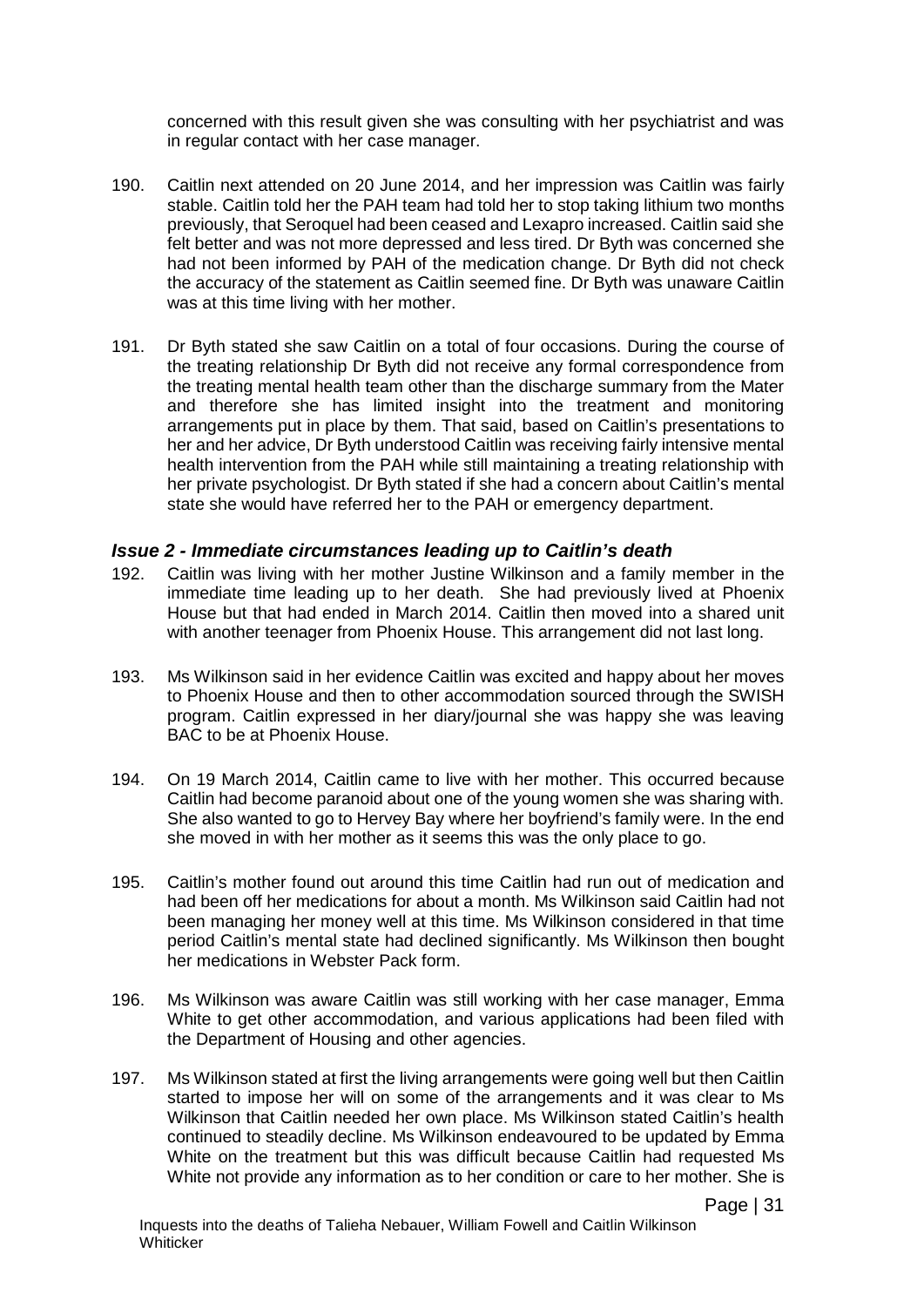aware Ms White considered she was bound by patient confidentiality to not provide information unless there was an emergent risk.

- 198. Ms Wilkinson stated because of this she was not aware of how much Ms White did to try and find accommodation but she understood it was hard generally to find youth accommodation.
- 199. In April 2014 Caitlin split from her long-term boyfriend after an act of domestic violence. Ms Wilkinson believes Caitlin was offered medications, again with full knowledge of her case manager Emma White, to establish a baseline for her moods and mental health.
- 200. Caitlin then became aware another patient at BAC Talieha Nebauer had taken her own life. Ms Wilkinson said Caitlin appeared to be very angry with Talieha. Ms Wilkinson said Caitlin was partly angry because Talieha was being eulogised by people who knew her despite Caitlin thinking Talieha was not very nice.
- 201. On 10 June 2014, a friend of Caitlin's from the BAC, William Fowell, also took his own life. Ms Wilkinson stated Caitlin did not react to his death as badly but Caitlin was not talking to her a lot at this time and did not confide in her as much.
- 202. Caitlin's long-term psychologist, Ms Watkins-Allen told the court Caitlin was sad about the deaths and had compassion about the individuals but they were not strong relationships and she did not think these events had a bearing on Caitlin's decision to end her life.
- 203. In July 2014, Caitlin had ceased taking her anti-depressant medication, but did recommence taking them eventually. Even though Caitlin appeared to her treating team as being more depressed, she was receptive to her need of anti-depressant medication and showed insight into her mental state.
- 204. Ms Wilkinson also believes Caitlin was experimenting with drugs. Caitlin told her she was still seeing a friend of hers known as "AJ" who was providing her with marijuana.
- 205. In this period Caitlin's family member was attending at the house on a regular basis. Ms Wilkinson stated at one stage police were called to the house on an occasion when her son had come over for dinner. She said Caitlin and the other family member did not get on. Caitlin became very anxious with him in the house.
- 206. Two weeks leading up to her death Caitlin caught the flu. She refused to go to the doctors or take any flu medication or pain killers.
- 207. On 25 July, the family member's rental accommodation burned down. Ms Wilkinson stated he had nowhere else to go so he moved into Ms Wilkinson's house in the front room. This room was right next to Caitlin's bedroom. Caitlin was told the move would only be temporary. Ms Wilkinson was faced with a difficult dilemma.
- 208. Ms Wilkinson said Caitlin became more reclusive in the house and was sending her text messages saying she did not feel comfortable being alone with her family member.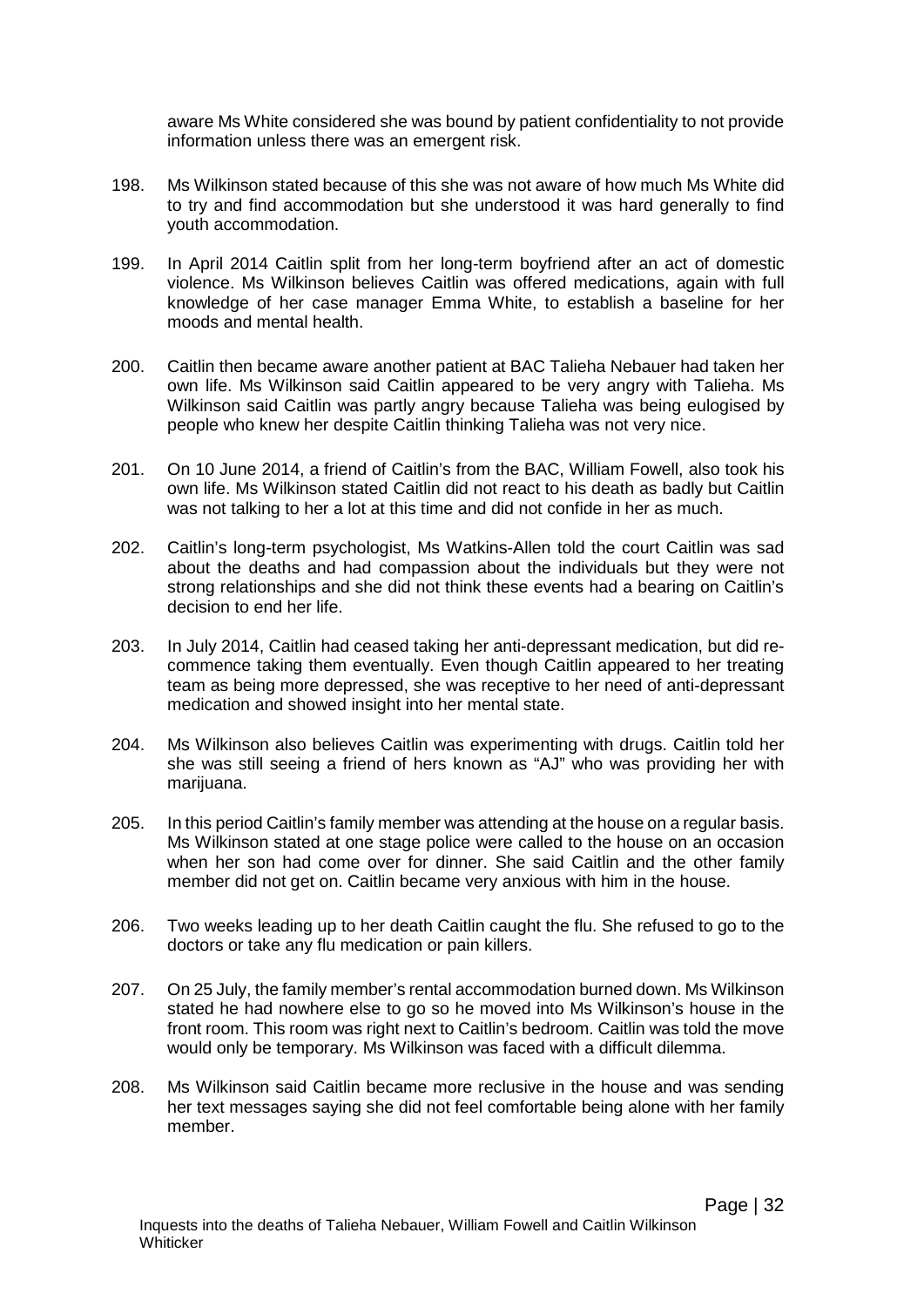- 209. On 26 July, Caitlin sent Ms Wilkinson a text stating *"do you know if there is a second-hand donation bin around here and where?"* Caitlin had started to pack her clothing in plastic bags. Ms Wilkinson believes in hindsight at this point Caitlin was preparing to commit suicide.
- 210. On 28 July, Caitlin sent her a text which read "*please encourage him to find a new place as quickly as possible. You will invalidate and trivialise this but my mental state is going to rapidly decline with him here."*
- 211. On 3 August, Ms Wilkinson noted Caitlin had got up and went out without any assistance. She was not gone long but Ms Wilkinson thinks now she went to buy high proof vodka.
- 212. Caitlin was also sleeping a lot at this time, which Ms Wilkinson stated was an indication of bad mental health for her. She was not eating any meals.
- 213. On 4 August, Ms Wilkinson was worried about Caitlin and checked on her before she left for work. Caitlin was very sleepy and would not answer. When she came home that night Ms Wilkinson cooked for Caitlin who still would not eat. Caitlin would not come out of her room.
- 214. On the morning of 5 August Ms Wilkinson saw Caitlin before going to work. Caitlin was lying in bed. Ms Wilkinson asked Caitlin how she was feeling and she said she was okay. She grunted when Ms Wilkinson asked if she was going to school that day. Prior to leaving to go to work Ms Wilkinson commented to Caitlin about how tidy her room was. Everything was placed in bags or boxes and her floor was clear. Normally there was stuff everywhere on the floor. Ms Wilkinson thought at the time this was a good sign but in hindsight considers it was Caitlin preparing to commit suicide Ms Wilkinson said in her evidence that in retrospect she had missed the signs including that Caitlin had transferred the last of her money to Ms Wilkinson's account.
	- 215. On the way to work Ms Wilkinson rang Emma White expressing her concerns. Ms Wilkinson said Caitlin was sleeping a lot. She expressed concern about Caitlin's low mood and poor attendance at school. Ms White said she would be seeing Caitlin later that day and the plan was to review her mental state and submit some forms to the Department of Housing. Ms White says she discussed with Ms Wilkinson about the various stressors in Caitlin's life, namely the transition to school and also the living arrangements with her and Caitlin's family.
- 216. Ms White told Ms Wilkinson later she had left messages and texts with Caitlin and received no response.
- 217. On the afternoon of 5 August 2014, Caitlin's relative returned home from work to find her deceased. At 1:45pm that afternoon, Ms White received a phone call from Ms Wilkinson informing her that Caitlin had been found at home deceased.
- 218. Queensland Police told Ms Wilkinson that Caitlin's diaries were in the wheelie bin out the front. Ms Wilkinson has looked at a couple of these after her death and has found them hard to read because of the handwriting and the emotional content.
- 219. Over the next couple weeks, with the help of friends she found Caitlin's sim card to her mobile phone had been cut up. Ms Wilkinson was able to access Caitlin's

Page | 33

Inquests into the deaths of Talieha Nebauer, William Fowell and Caitlin Wilkinson **Whiticker**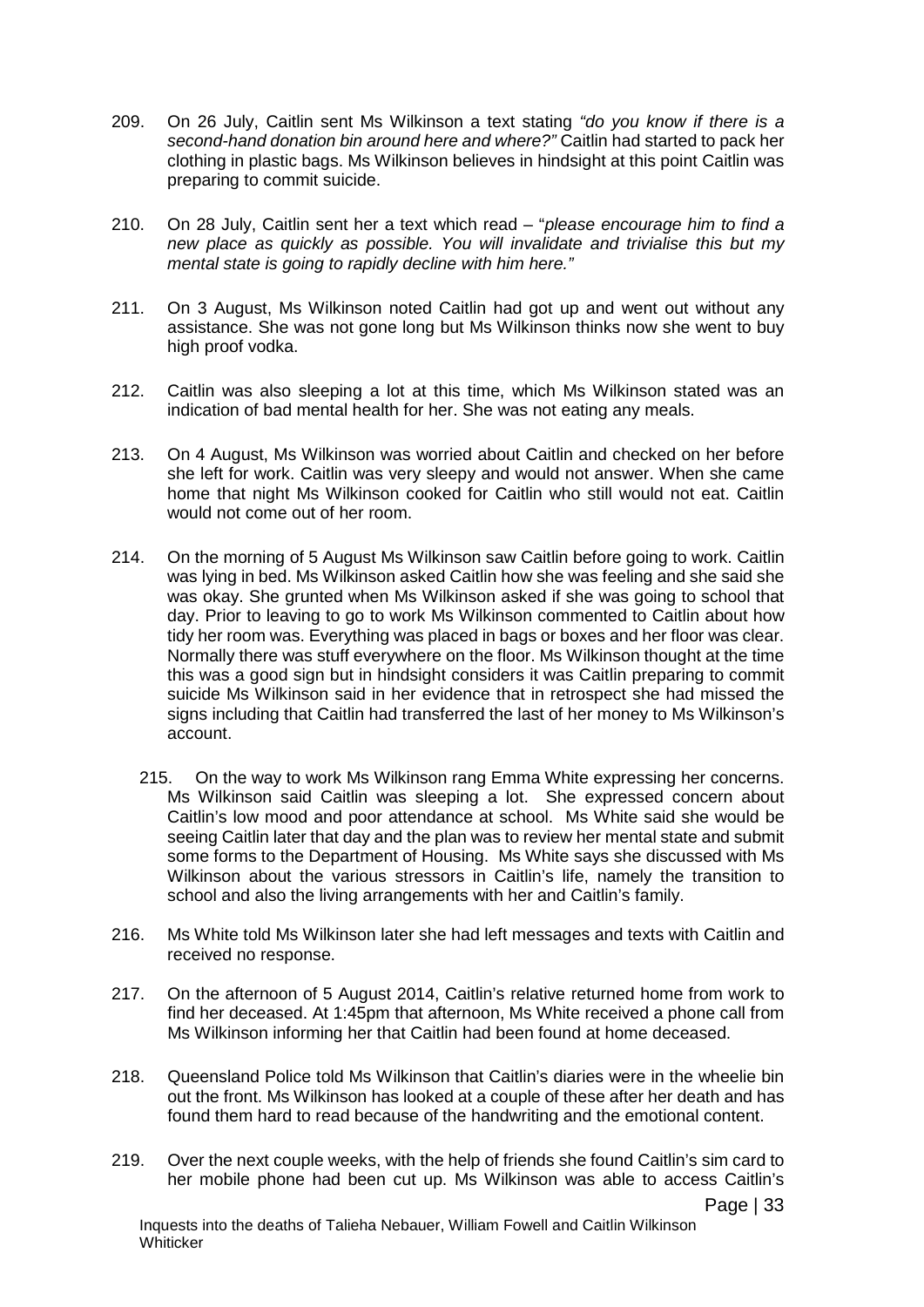laptop computer. She found that the day before Caitlin died she had deleted her Facebook profile, Instagram and her outlook web mail. The last entry on the Internet was in respect to a method of suicide.

## *Autopsy results*

- 220. An external autopsy examination was conducted on 6 August 2014 by Dr Beng Ong. There was no evidence of any third party involvement.
- 221. Toxicology revealed non-toxic levels of citalopram and quetiapine. A constituent of cannabis was also noted. Alcohol was not detected.

### *Root Cause Analysis*

- 222. The MSHHS commissioned a Root Cause Analysis in relation to Caitlin's death and this was completed on 17 October 2014.
- 223. The RCA noted Caitlin presented with a number of factors that increased her longitudinal risk of suicide and the complexity of her care:
	- Recent transition from extended treatment facility to community living.
	- Diagnostic complexity and changeable presentation
	- Severe mental illness with early onset and likely trauma history
	- History of poor attachments
	- History of suicide attempts and deliberate self-harm
	- Illicit substance use
	- Suicide to peers in BAC
	- Relationship breakdown
	- Multiple service providers involved.
- 224. The RCA noted in the days prior to her death there was no indication that her risk of suicide was above her baseline or that a change to the treatment plan was needed. The RCA stated that in retrospect it would appear her high level of complexity may have warranted a more coordinated service response including the use of a formal Care Coordination approach and complex case reviews by the treating team.
- 225. During the period of her care, Caitlin had numerous individuals involved in her care, including the mental health service, a private psychologist, general practitioner, BAC school staff, staff at supported accommodation, and her mother. The case manager had contact with these parties at various points during the episode of care on an "as needed" basis and also coordinated a stakeholders meeting for handover when Caitlin was transitioning from BAC to the Mood Team. Aside from these contacts there was not the opportunity for the stakeholders to meet to provide a coordinated approach to needs identification, care planning and ensure adequate communication. The RCA stated that whether this would have changed the outcome is speculative.
- 226. Similarly the care was reviewed at the 91 day multidisciplinary case review. These reviews are of necessity usually quite brief due to the high number of consumers who need to be reviewed. In retrospect, the RCA considered it may have been beneficial for the treating team to have the opportunity to meet for a longer period of time through a complex case review process to discuss care planning issues. This would be particularly useful to supporting the treating team, given the case manager was a relatively inexperienced clinician, and given the changes in medical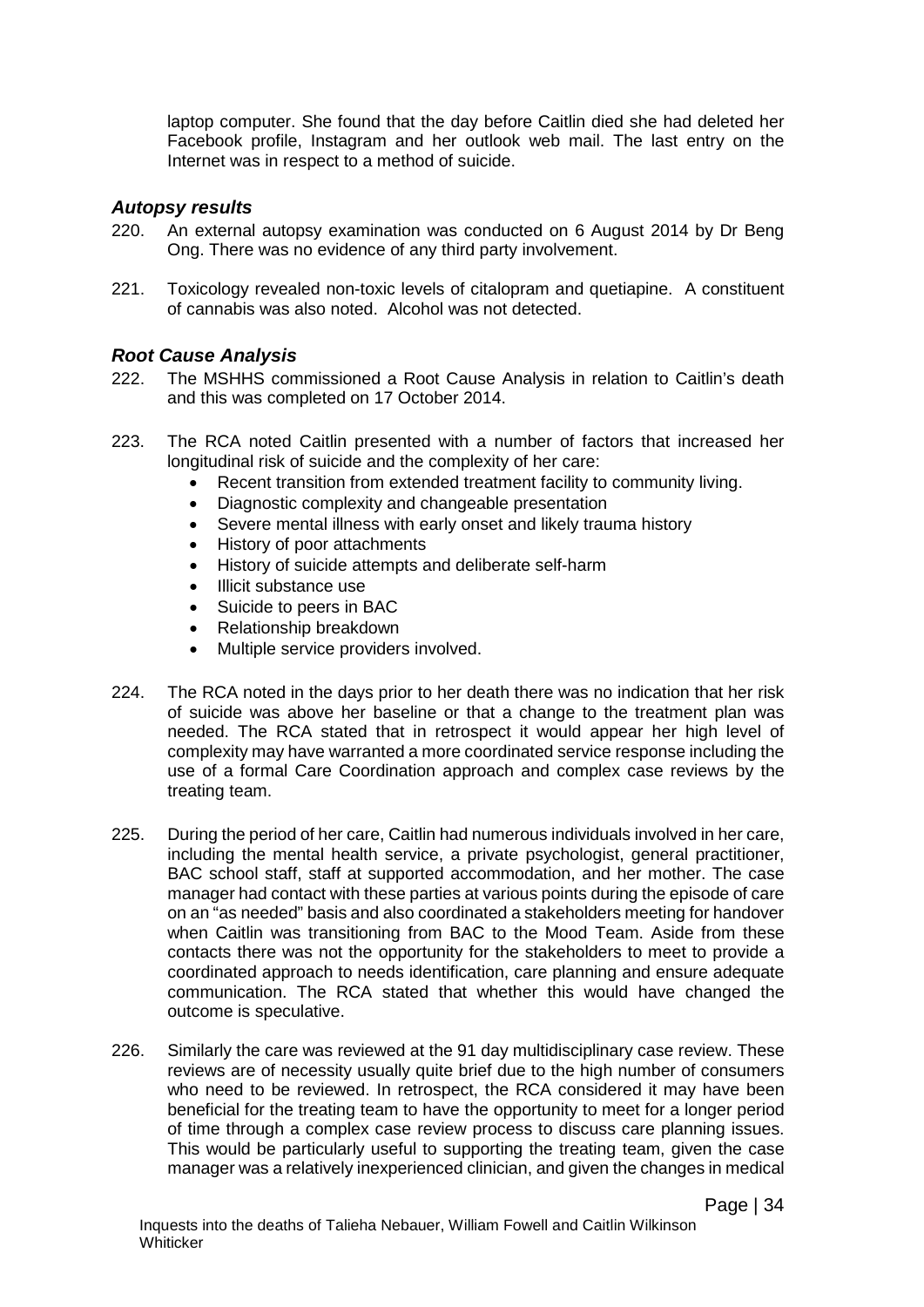staff providing care. Again, the RCA stated whether the presence of a complex case review process would have changed the outcome is speculative.

- 227. The RCA noted that during the course of her care Caitlin receive treatment from a consistent case manager and a consistent private psychologist. There was a change of psychiatric registrar due to the usual change of registrar terms. A first consultant psychiatrist provided care for around six months but then the psychiatrist went on leave and subsequently left in June 2014.
- 228. The case manager had about one year of employment as a mental health clinician and had also completed an internship with the Mood Team prior to this for six months as part of course work requirements for a Masters in Clinical Psychology. She was receiving weekly clinical supervision from a senior clinician and monthly operational supervision from the Team Leader. Caitlin was frequently discussed as part of this supervision.
- 229. The RCA team found Caitlin receive good quality, appropriate clinical care from the treating team. It was acknowledged the case manager, as a relatively new clinician, found the providing of care to be challenging and at times stressful due to Caitlin's complex care needs and high longitudinal risk. There was no indication case manager experience levels had any impact on the outcome. However, links to care coordination and complex case review may have been an additional means to support the case manager in providing treatment to Caitlin.
- 230. The RCA team found there were no contributing factors to the death. The recommendations made (total of 2) were described as 'lessons learned'. The recommendations were as follows:
	- Metro South Addiction and Mental Health Services (MSAMHS) formalise and implement a complex case review process for consumers identified as having high risks of harm to self or others and/or complex care needs;
	- Where a consumer is transitioning out of extended treatment and rehabilitation facilities to community mental health services, consideration be given to referring the consumer to the MSAMHS Integration Coordinator for formal care coordination.
- 231. The expected dates of implementation for each of the recommendations was 1 March 2015.

### *Issues 3-5 Whether BAC closure had any adverse impact on the mental health of Caitlin, management of her mental health from discharge to her death and transition plan implementation*

- 232. Caitlin had a complex mental health condition that had been longstanding. A consideration of her diaries certainly makes for disturbing reading and is consistent with her history. She had been an inpatient at BAC for varying periods from 2011. By mid-2013 she was in the process of transitioning from BAC to more independent living.
- 233. Caitlin was ready to leave BAC, she expressed she was happy with the arrangements at Phoenix House and was pleased when she moved into independent accommodation until that arrangement broke down. The fact Caitlin had got to that stage of transition is very much a credit to the dedicated work of BAC staff.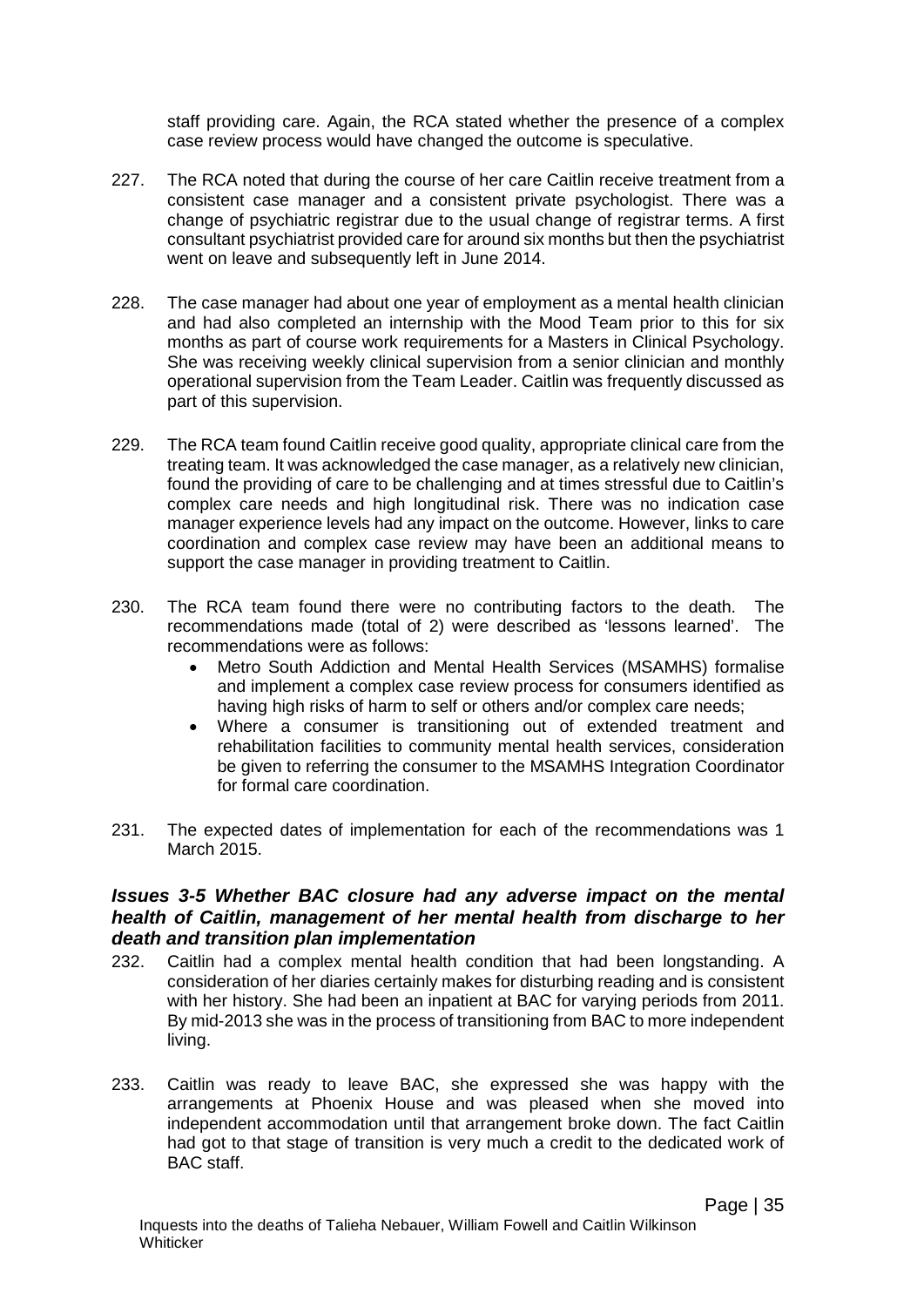- 234. Dr Brennan gave evidence at the inquest that at the time of Caitlin leaving BAC Dr Brennan did not think the closure was impacting on Caitlin's mental health in a negative way. The closure was after she had ceased to be even a day patient. Dr Brennan stated she considered Caitlin was emotionally and psychologically ready to transition. She had already commenced to transition in some ways.
- 235. Caitlin's family submits that had Caitlin remained in contact with Dr Sadler and BAC staff it is unlikely her mental state and situation would have deteriorated to the point where she took her own life.
- 236. In relation to Dr Sadler per se, he had ceased in his position at BAC some months before Caitlin's formal discharge from BAC.
- 237. The family also submitted the quality of the BAC transition process as described by Dr Sadler in the Commission significantly exceeded the quality of the transitions that were put in place for each of the three deceased young persons, including Caitlin, immediately prior to the closure of the BAC.
- 238. It could no doubt be argued that had BAC remained open, Caitlin may have had the benefit of further contact with BAC staff through the type of transition process identified by Dr Sadler in his statement to the Commission.<sup>[14](#page-39-0)</sup>
- 239. The difficulty with the family's submission is it is not possible to say with any certainty how or if the transition plan ultimately put into place for Caitlin by Dr Brennan was significantly different to what would have been put in place at the BAC. A specific written transition plan for Caitlin's transition from BAC prior to Dr Brennan's appointment is not apparent in the records.
- 240. More particularly it is unlikely BAC staff would have continued to have contact with Caitlin at around the time of her death given this occurred some eight months or more after the formal closure of BAC, and already well into her transitioning to the community and independent living. In that respect, I note the statement of Dr Sadler where he references a crossover period of two months or more and other BAC staff such as CN Daniels where she spoke about monitoring the transitioning patients for a limited period of time whilst they commenced with other services.
- 241. The transition plan as proposed by Dr Brennan objectively can be said to be responsive to Caitlin's needs and wishes and in general terms was carried out. The plan addressed her individual mental health, social and developmental needs. The plan was described by Professor Kotze as bespoke in nature and developed individually for each consumer.
- 242. Prior to her discharge from BAC Caitlin had been linked to a general practitioner; a psychiatrist and case manager in the Mood Team at PAHMHS; a private psychologist; and had been provided with referral information for Open Minds. Caitlin had also been enrolled in Access 10 and was living in supported accommodation at Phoenix House with a plan to move to SWISH. Dr Brennan stated the referral to the PAH mood team was an excellent choice as cost was not ever going to be prohibitive and provided case management, which the private system rarely provides.

<span id="page-39-0"></span><sup>14</sup> See paragraphs 44-46 of this decision  $\overline{a}$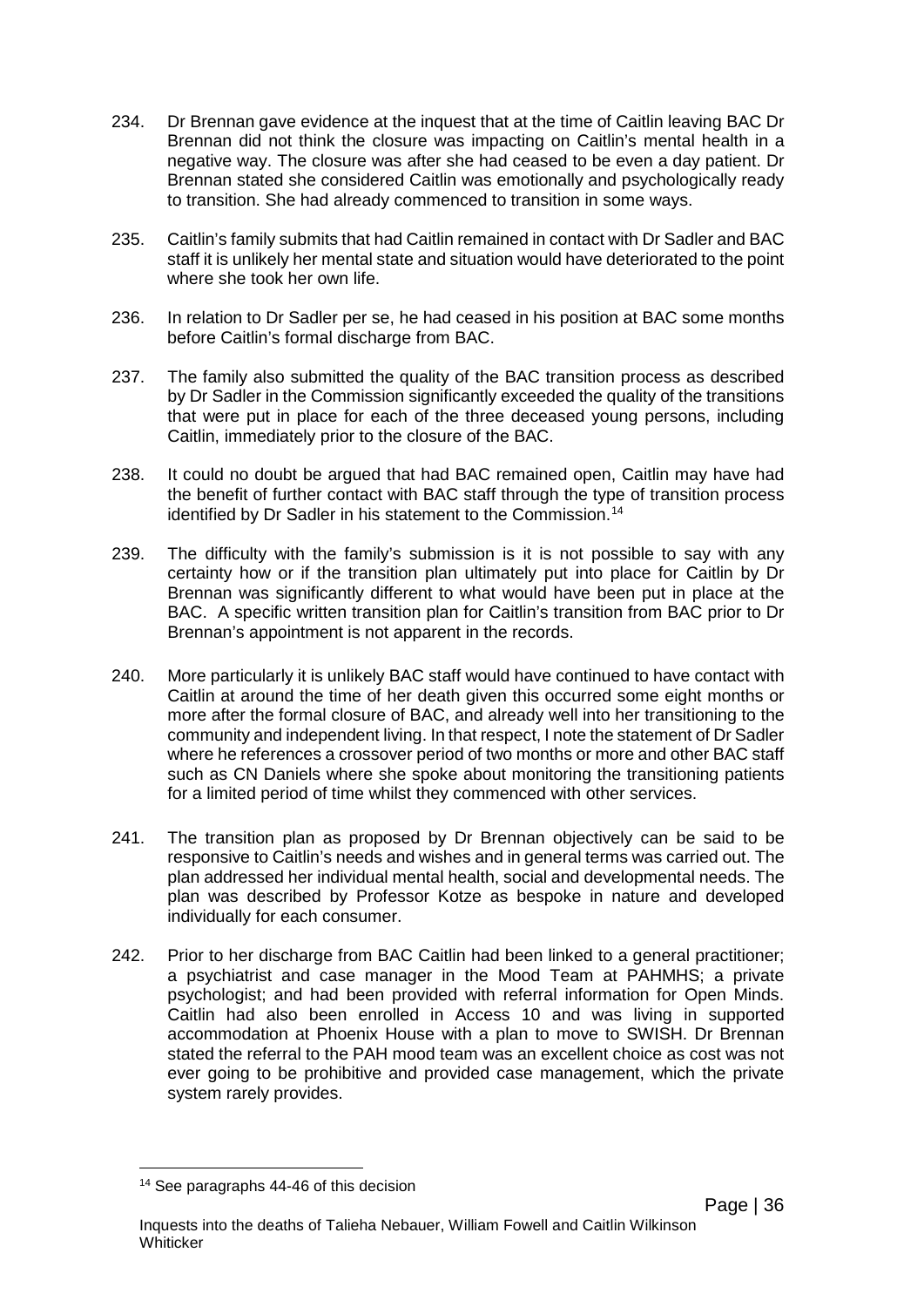- 243. It is also objectively evident Caitlin was well supported by her case manager in Emma White. Ms White was restricted in the amount of information Caitlin permitted her to provide to her mother. It is accepted this is a very common complaint of the families, who reasonably believe information provided to them by clinicians would assist the family in understanding and helping in the rehabilitation and treatment of their family member. There is little doubt that is the case. However, Caitlin had been most adamant in her wishes that her mother not be provided with such information and Ms White was therefore required by virtue of policy and legislation to comply with this request.
- 244. Caitlin's wishes in this regard were similarly applied when she was at BAC. Dr Brennan gave evidence at the inquest she thought Caitlin was competent to make that choice.
- 245. The family also submitted the decision by Caitlin to not continue to take lithium medication caused or contributed to the development of the suicidal intent that led to her death. Certainly there is evidence in the records that suggest lithium had been a medication that had been effective in stabilising her mood in the past.
- 246. It was further submitted by the family that Dr Purushothaman should not have treated Caitlin in a way one would treat an adult with a mental illness rather than treating an adolescent with a severe, chronic and complex mental illness.
- 247. Caitlin had been questioning her diagnosis of bipolar disorder and had stopped taking her medication. Caitlin thought she might have post-traumatic stress disorder or some other borderline personality disorder. Her clinicians themselves were re-considering the diagnosis because as an adolescent patient proceeded through transitioning and into adulthood, such diagnoses can evolve.
- 248. Dr Brennan agreed in her evidence there were a number of incidents in Caitlin's history that would have been traumatic but she considered this did not necessarily invalidate a diagnosis of bi-polar affective disorder. Dr Brennan also stated lithium has a role in mood stabilisation in a number of other mental health conditions and can enhance antidepressant medication for major depressive disorder, noting Caitlin's depressive symptoms did persist.
- 249. However, Caitlin was adamant she did not wish to continue with lithium. She had a history of non-compliance with taking medication, particularly with respect to lithium, from the time she was a day patient at BAC in 2013. In 2014 the medical notes suggest she was encouraged to continue taking her medication as prescribed. Ms White told her she should recommence her lithium on 3 March 2014. Two days later she told Dr Malalagama she had recommenced taking lithium and escitalopram but not quetiapine. On 30 April 2014 she told Dr Jelesic-Bojicic she was not taking her medication and there was increased conflict with her mother. Dr Jelesic-Bojicic saw her again on 27 May 2014 where it is recorded Caitlin was questioning her diagnosis and was non-compliant with medications. Dr Jelesic-Bojicic ceased her lithium at that time.
- 250. At other times Caitlin had also discontinued with her antidepressant medication but was seen to have sufficient insight into her condition to resume that medication and even seek an increase when she felt she was becoming more depressed.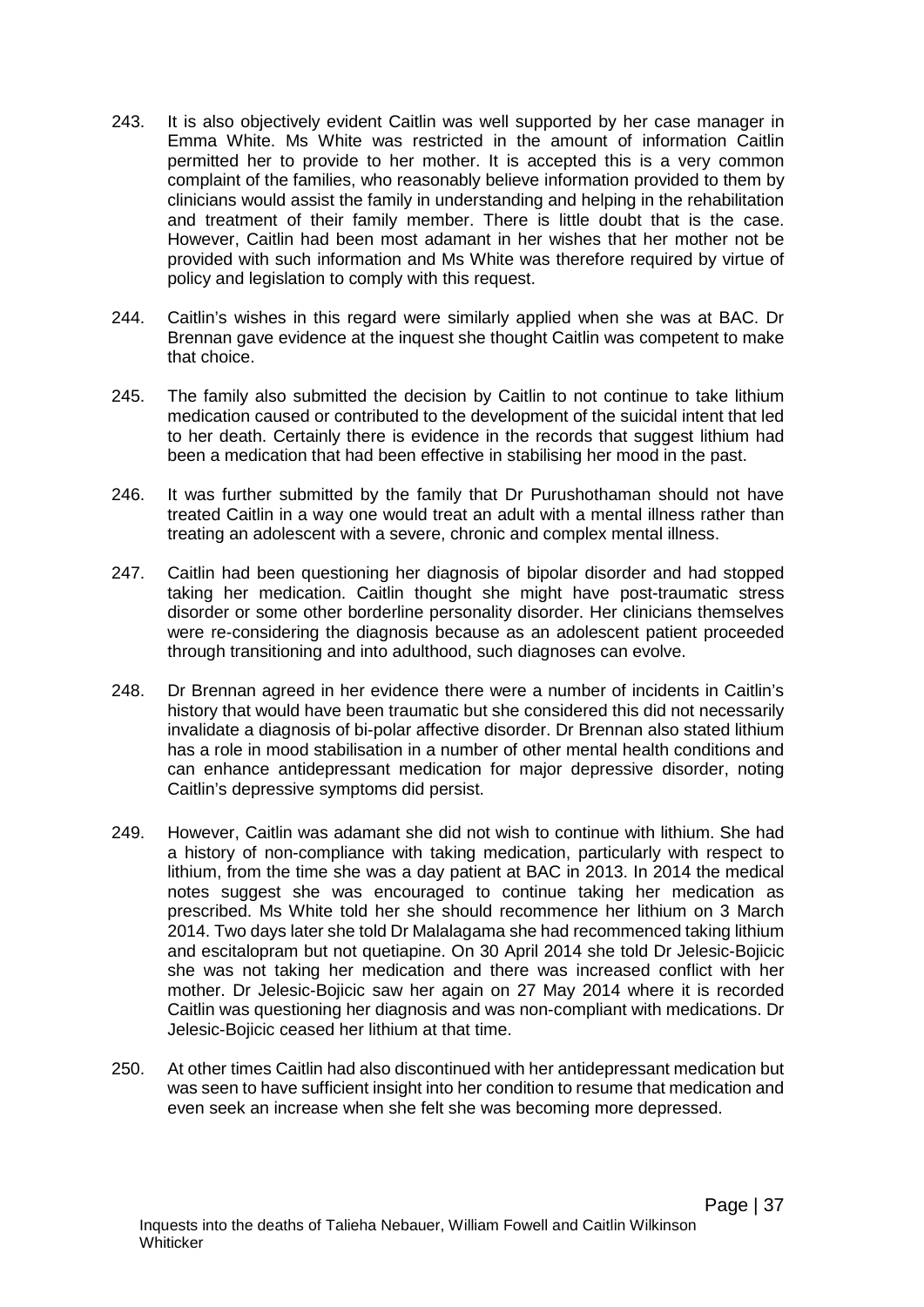- 251. Caitlin's clinicians reasonably considered she did not meet the criteria for an involuntary admission and in any event Caitlin could not be forced to take lithium as it is an oral medication.
- 252. Both Ms White and Caitlin's psychiatrists were required to balance the need to maintain a therapeutic relationship and develop trust with Caitlin, in circumstances where she clearly was not going to take lithium and where she had sufficient capacity to make autonomous decisions about her mental health treatment. In this context they made a reasonable clinical judgment call.
- 253. Dr Byth was also informed by Caitlin she was no longer taking lithium and this was in accordance with a decision of PAHMHS. Dr Byth queried to herself why she had not been informed but did not make any further inquiries.
- 254. Dr Byth stated in her evidence it was her understanding, as a community general practitioner, that she was looking after Caitlin's physical health needs and assisting the specialist mental health treating team as and when required. In this respect she had Caitlin complete a psychological testing form, took bloods to monitor her lithium levels and otherwise took a note of her mental state presentation at their appointments.
- 255. The referral process to Dr Byth from BAC could have been better communicated. I accept however, it was totally reasonable of Dr Byth to understand Caitlin was referred to her to look after her physical needs and her mental health within the context of a GP practice, including preparation of Mental Health Plans for referrals to her psychologist and testing for lithium levels. Caitlin was known to have complex mental health concerns and given she was being treated regularly by the PAH Mood team and regularly being seen by a Case Manager and psychiatrist, it was reasonable for Dr Byth to think the PAH team would take the lead role relating to her mental health and this would include the issue of lithium prescribing.
- 256. Caitlin also continued seeing her psychologist Ms Watkins-Allen and it is evident the strong therapeutic relationship developed at BAC continued after Ms Watkins-Allen left BAC and up to shortly prior to Caitlin's death.
- 257. On that basis there is little objective evidence to suggest the closure of the BAC per se had an adverse impact on her mental state. The transition arrangements, which were found to be adequate by the Commission, were largely implemented. She was supported by her GP. She was supported by a private psychologist, with whom she continued a long therapeutic relationship. Caitlin was well supported by her case manager. Caitlin was a complex patient. The RCA found it may have been better to have more links to care coordination and complex case review as an additional means to support the case manager in providing treatment to Caitlin, although there was no indication that case manager experience levels had any impact on the outcome.
- 258. The significant breakdown in the transition arrangements for Caitlin was her accommodation. The arrangements that had been put in place for the transition period were appropriate and had been organised prior to the BAC closure and were already in place. Phoenix House was always time limited but other accommodation at SWISH was organised and this appears to have been initially suitable. SWISH not only provided accommodation but included a component of life support skills. The breakdown at SWISH was due to conflict between Caitlin and a co-tenant (the evidence about which is lacking), but it appears to be accepted Caitlin decided or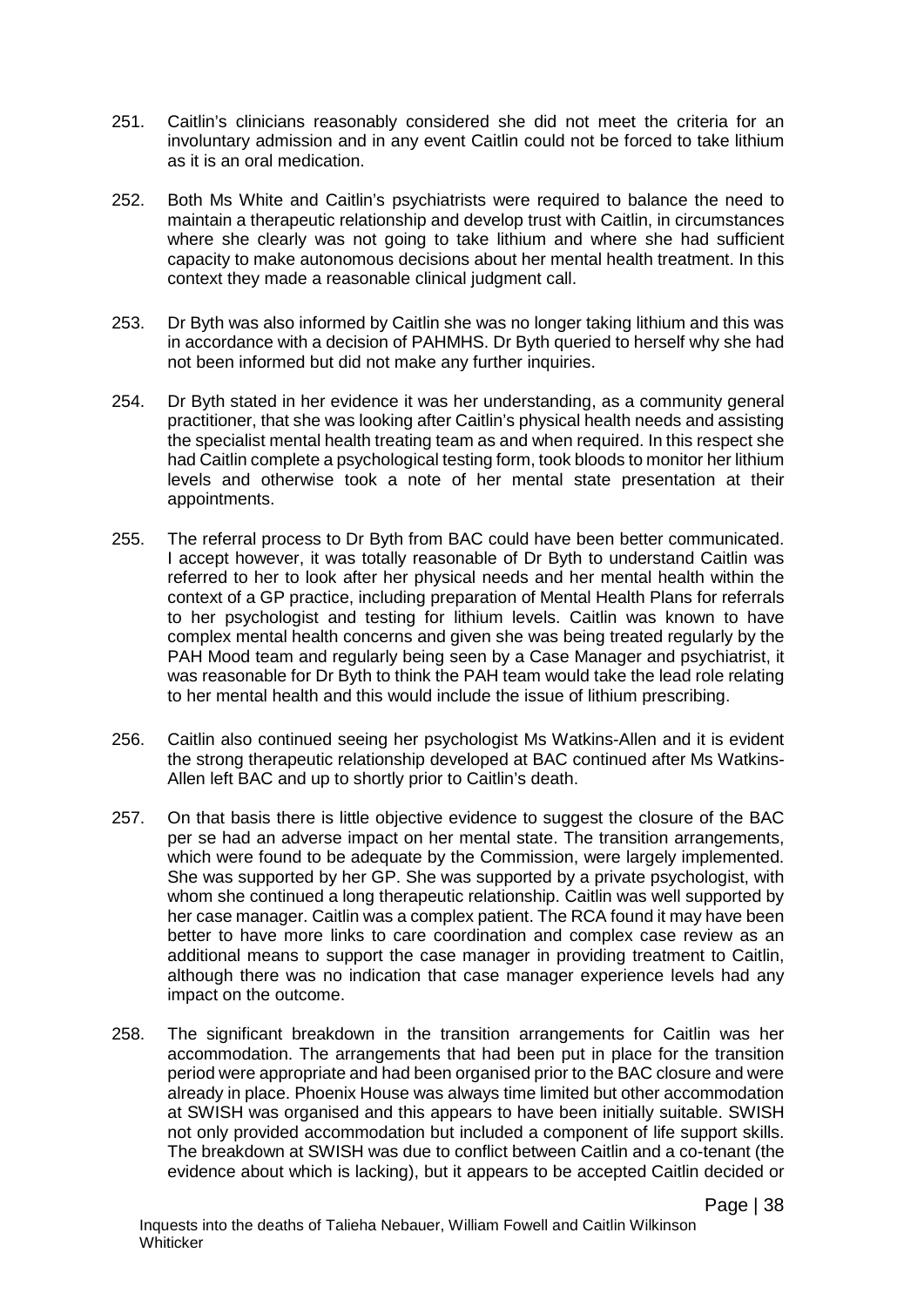felt she had no choice but to leave. There is no evidence to suggest that otherwise the accommodation per se was inadequate for Caitlin's particular needs.

- 259. It is impossible to say if the accommodation arrangements at SWISH had continued or if Caitlin was living independently elsewhere the outcome would have changed. There are just too many variables that potentially could come into play given the context of Caitlin's complex condition. The family submissions made reference to the fact that Caitlin's suicide was not inevitable. I am not sure if anyone has said her death was inevitable and I certainly do not support that as a proposition. What likely occurred was a series of events, which particularly impacted upon Caitlin's vulnerabilities at a point in time.
- 260. Caitlin moved back with her mother, with whom she had a difficult relationship, notwithstanding the clear level of love and support her mother provided in the past, in the present and no doubt continuing into the future. The evidence supports a clear finding this was not an ideal arrangement for either Caitlin or her mother, given Caitlin's preference that she wanted to live independently.
- 261. Ms White then endeavoured to make many efforts to find alternative accommodation. There were a number of problems that surfaced including resolving payments of a disability support pension with Centrelink, which had been stopped when she moved back in with her mother. Ms White did all she could to address the issues as they arose. Alternative accommodation would have eventually been found.
- 262. Part of the historical background to Caitlin's vulnerabilities related to a welldocumented dysfunctional relationship with a relative. The precise basis for the conflict in the relationship was not identified in the records as Caitlin had never disclosed them, other than unspecified allegations of verbal and physical abuse. However, the conflict did exist for Caitlin.
- 263. It is somewhat unclear on the evidence as to when the relative moved back into the house with Caitlin and her mother. It is at least evident he had been a frequent visitor to the home after Caitlin moved in and may have been staying there at times. Her relative certainly moved in soon after his accommodation burned down on 25 July 2014. The proximity of this event to the date of death and Caitlin's deteriorating state of mind, is in my view not a coincidence.
- 264. There were other factors potentially impacting on Caitlin, although the evidence as to the extent these were contributory to her state of mind and decision is not at all clear. The deaths of Talieha and William were considered, but the evidence of her mother and particularly Ms Georgia-Watkins would suggest this did not influence her decision. Dr Brennan however, stated in her evidence at the inquest she thinks Talieha's death would have had a huge impact on Caitlin.
- 265. As well, the breakdown of her relationship with her boyfriend some months earlier and associated allegations of domestic violence has been mentioned as a factor but there is little information about how that affected Caitlin. I accept it may have.
- 266. There is evidence Caitlin had been taking illicit drugs and at autopsy a constituent of cannabis was found but the extent this impacted is uncertain. Non-toxic levels of citalopram and quetiapine were also found indicating at the time Caitlin had been taking her anti-depression medication.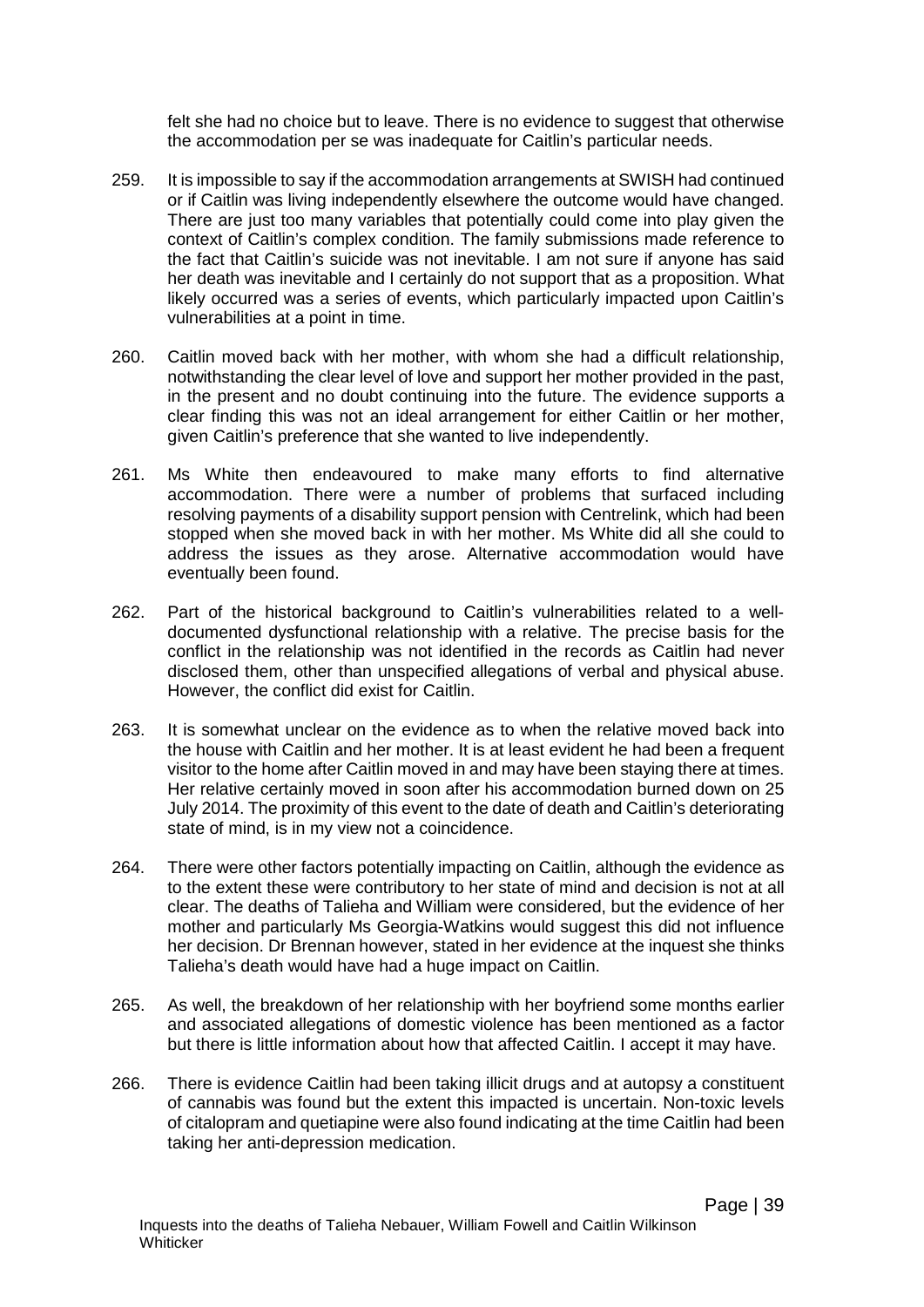- 267. Unfortunately access to Caitlin's diary for the immediate period around her death has not been possible. Her many diaries indicate disturbing references to suicide, but there are also other more positive references. There was no reference in the medical records that suggest Caitlin was expressing suicidal ideation to her case manager, psychiatrist or psychologist or to her mother in the immediate period leading up to her death.
- 268. Caitlin's decision must be considered in the context of her complex mental health history. There was evidence of recent deterioration in her mood and mental health but no expressions of suicidal ideation. Part of the deterioration may have been related to her medication non-compliance and her decision to not take lithium, although there are many other factors also possible that may have been a greater contribution. There is evidence of other situational crises such as her recent break up with her boyfriend, conflict with a friend, financial stresses, being unwell with the flu, use of cannabis and most particularly her living arrangements. Other than the issue of medication non-compliance, none of these are directly or indirectly related back to the health care Caitlin was provided or the transition arrangements put in place for Caitlin.
- 269. There is some evidence Caitlin was putting in place arrangements, that in retrospect indicated to her mother she was intending to take her own life. The method by which she died also is well known to have a high lethality rate. On balance I am satisfied Caitlin's actions on 5 August 2014 were intended to end her life and was not a cry for help or a case of misadventure.
- 270. In hindsight, Caitlin's state of mind may be best reflected in the text she sent her mother on 28 July when she said "*please encourage him to find a new place as quickly as possible…… my mental state is going to rapidly decline with him here."*

# **Findings required by s. 45**

**Identity of the deceased** Caitlin Wilkinson Whiticker

**How she died** – Caitlin Whiticker was a day patient at the Barrett Adolescent Centre and was transitioning towards independent living at the time the BAC closed. Her mental health condition was complex, longstanding and evolving as she moved from adolescence into adulthood. Her living arrangements broke down and for a number of months she was living with her mother whilst other alternatives were being sourced. This was not ideal as Caitlin and her mother had a difficult relationship and Caitlin had a clear preference to live independently. Of some significance was a well-documented dysfunctional relationship with a relative. Two weeks prior to her death Caitlin's relative came to live with Caitlin and her mother. Caitlin's decision to take her own life must be considered in the context of her complex mental health history. There was evidence of recent deterioration in her mood and mental health but no expressions of suicidal ideation. Part of the deterioration may have been related to her medication noncompliance and her decision to not take lithium, although there are many other factors also possible that may have contributed. There is evidence of other situational crises such as her recent break up with her boyfriend, conflict with a friend, financial stresses, being unwell with the flu, use of cannabis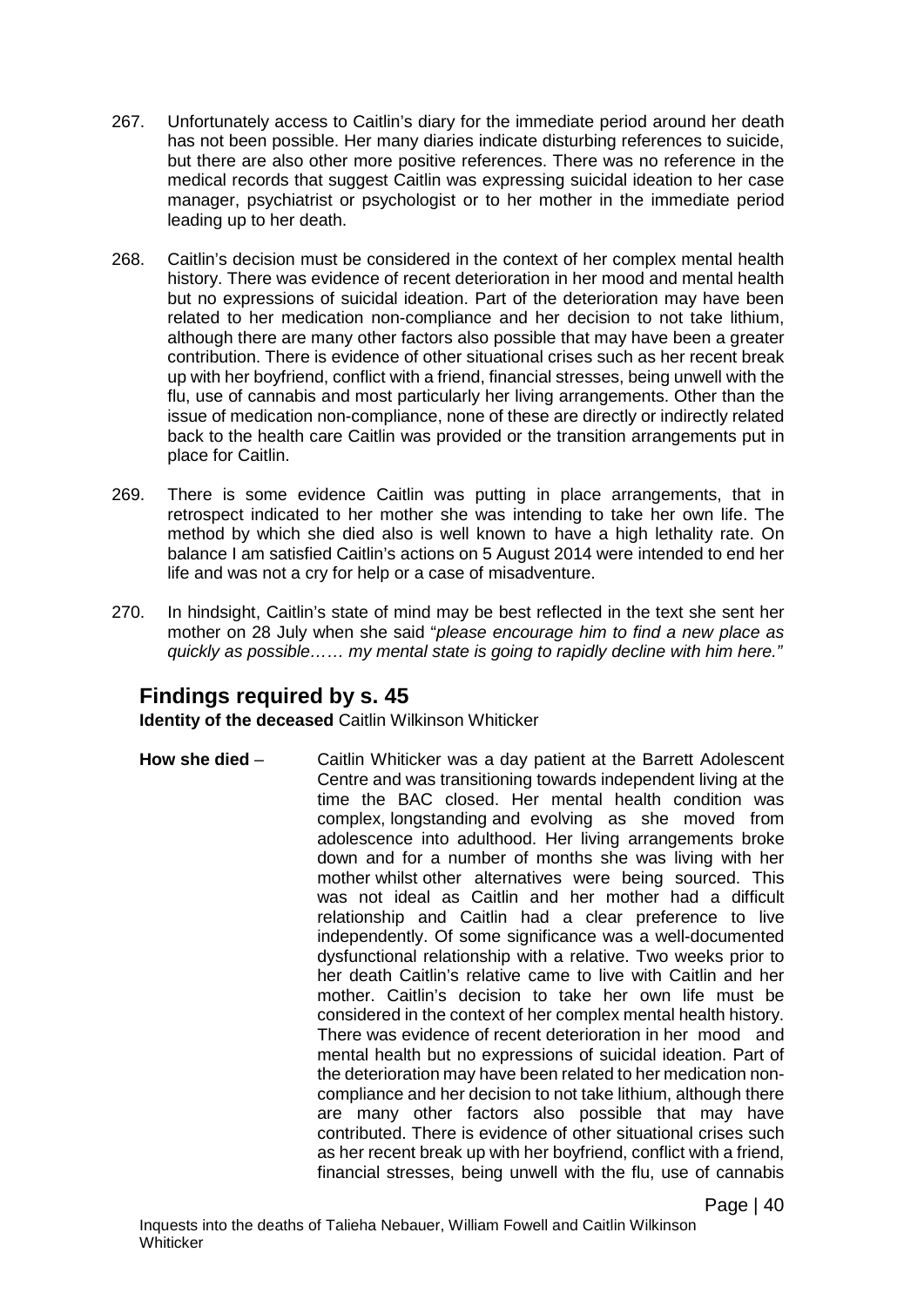and more particularly her living arrangements with her relative living in the house.

**Place of death** – 90 Prince Street ANNERLEY QLD 4103 AUSTRALIA

**Date of death** - 05 August 2014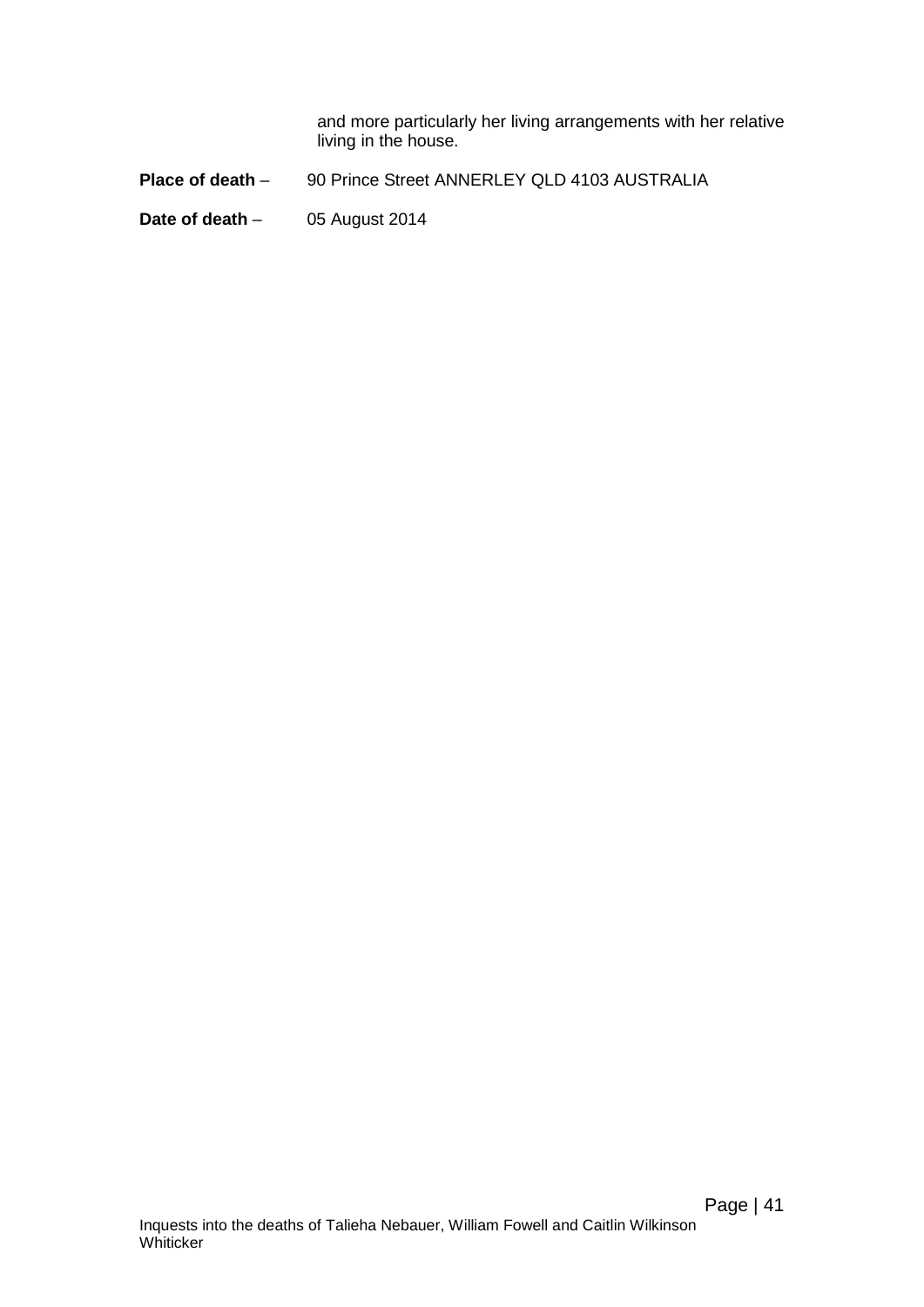# **Information particular to Talieha Nebauer**

### *Background*

- 271. Talieha was the oldest of three daughters to her mother, Ms Nichole Pryde. Her father did not have an involvement in her life until she was aged 15. Otherwise she resided with her mother, her sisters and her mother's new partner who was also the father of Talieha's two younger sisters.
- 272. Talieha had achieved well in primary school. Ms Pryde stated she had been bullied in years 6 and 7 and towards the end of grade 8 her attitude changed and she became more withdrawn. Ms Pryde was informed by a school counsellor that Talieha was speaking about suicidal ideation and she started experiencing anxiety and self-harm activities.
- 273. This anxiety continued for some years and Talieha was in and out of hospital without much improvement. Talieha confided in her mother that when she was 8 years old she had been sexually assaulted by two young male relatives. In 2010 her mother became aware of another serious sexual assault that occurred whilst she on leave from the Royal Brisbane and Women's Hospital (RBWH). The medical records detail incidents of multiple traumas and disclosure of sexual abuse of herself by multiple adults over a number of years. This had led to her experiencing significant emotional trauma.
- 274. Talieha remained for some months in the Adolescent Centre at RBWH until she was transferred to BAC in February 2011. She was a live-in patient at the BAC returning home for holidays and weekends. Her mother spoke to Talieha most nights whilst she was at the BAC.
- 275. The medical records of BAC noted a constant history of fluctuating moods, frequent episodes of psychological distress, incidents of self-harm and thoughts of suicide throughout her stay at the BAC, including into the months leading up to her discharge from BAC.

## *Care provided at BAC*

- 276. In relation to Talieha the Commission noted she may have chronologically been an adult but developmentally was an adolescent. She had extremely high treatment needs, high acuity, and a high complexity and her case was indicative of the lack of alignment between adolescent mental health services and adult mental health services.
- 277. Dr Stedman provided a useful summary of the history of treatment provided to Talieha. Talieha was admitted and discharged from BAC on a number of occasions between February 2011 and January 2014. She was first voluntarily admitted to BAC on 22 February 2011 after repeated admissions to the RBWH adolescent unit relating to self-harm and threats of suicide. Talieha remained an inpatient at BAC and had a total of four separate admissions and discharges. Her final discharge from BAC was on 20 January 2014 when she was discharged to the Pine Rivers Community Care Unit (PRCCU), operated by Metro North HHS.
- 278. Dr Stedman stated Talieha's diagnosis was considered to be post-traumatic stress disorder, emotionally unstable personality disorder and problems with life cycle adjustment. The traumatic symptoms were thought to relate to childhood sexual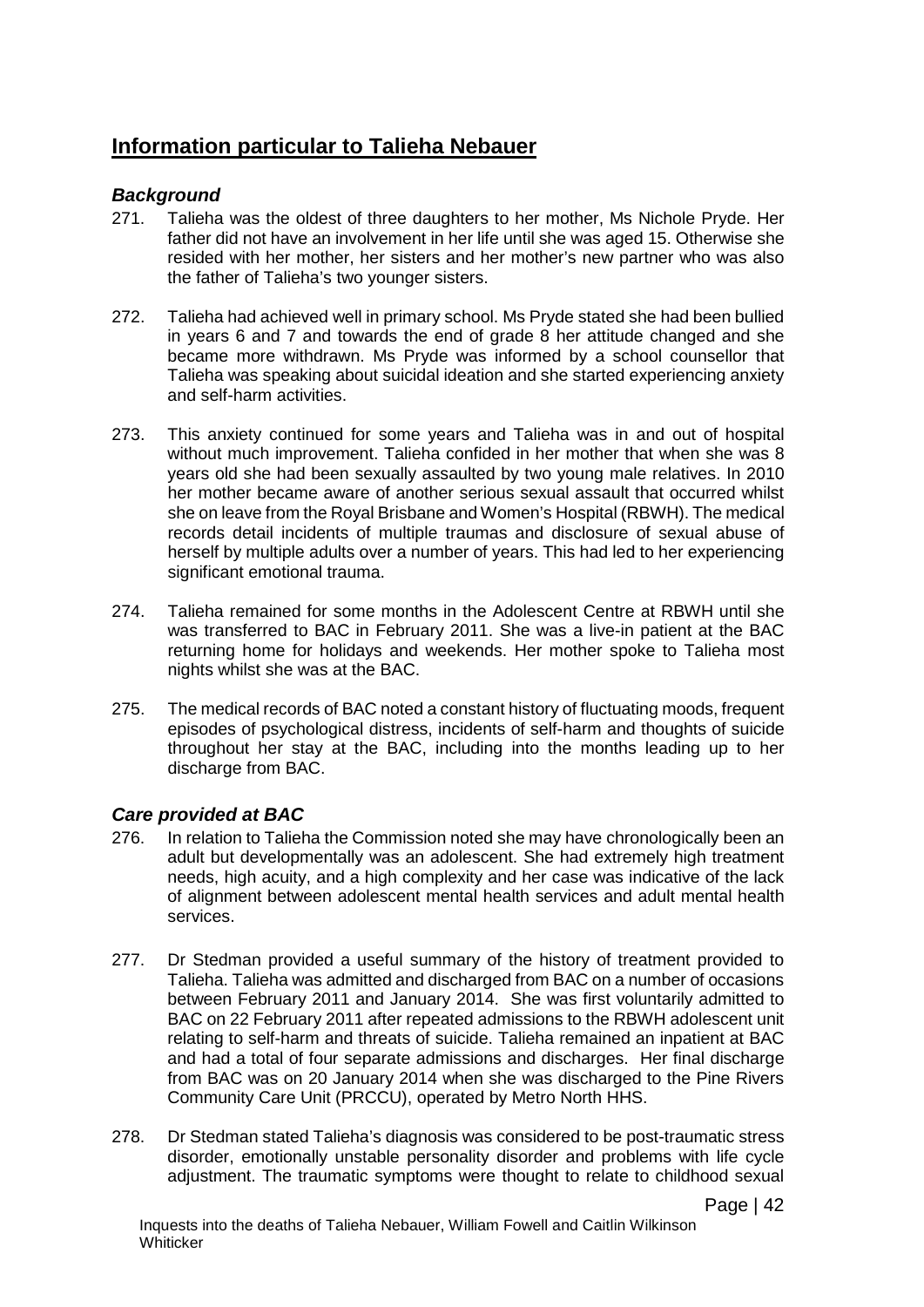abuse and domestic violence in the context of alcohol and other substance abuse in the family home. Talieha had many instances of self-harm and threats of suicide during her time at BAC. It is evident Talieha had very complex mental health problems.

- 279. During her time at BAC, Talieha attended the BAC school as well as undertaking part of a child care course. She had leisure and recreation therapy, interventions from social work, occupational therapy, dietetics, pharmacy, speech pathology and psychology. She attended dialectical behaviour groups and was supported to attend a church youth group. The BAC records noted her fluctuating moods, frequent episodes of psychological distress, incidents of self-harm and thoughts of suicide were prominent throughout her stay.
- 280. Despite her almost three year stay at BAC her acuity remained high. Dr Brennan's statement noted the three longest leave periods in that three year period were with her family for three, five and seven days. Dr Brennan noted the records alleged a history of abuse and trauma including extra-familial sexual abuse and intra-familial physical abuse. As a result there were a number of forms of self-harm she exposed herself to, often in the context of consuming alcohol and also exposing herself to risky unwanted sexual activity.
- 281. In her evidence before the Commission Dr Brennan stated Talieha had a strong connection to the BAC and would grieve for its loss to her. Dr Brennan also said Talieha was going through two transitions. The first was a transition between her previous treating psychiatrist and herself and the second transition was from the BAC to the PRCCU. Dr Brennan in her evidence before the Commission stated she had grave fears as to whether they could keep Talieha alive at BAC until it closed, which was why she was pursuing an admission to an acute adolescent unit. She considered it would have taken a long time in therapy for her to come ready to transition. Dr Brennan stated that in some ways Talieha was not psychologically and emotionally ready but argued that readiness would not occur in the immediate future and there came a point where she had to leave because the BAC was closing.
- 282. At the time of her discharge from BAC, Talieha's medication was as follows:
	- Citalopram (40mg, once in the morning) for depression;
	- Quetiapine (immediate release, 50-100mg twice daily as required) for agitation; and
	- Olanzapine (5mg up to 3 times a day) for agitation.
- 283. Prior to Talieha's discharge from BAC, Dr Stedman noted a number of suitable accommodation and services were explored. For a variety of reasons, these options were deemed unsuitable.

### *Transition Plan*

- 284. The transition plan for Talieha as it was eventually developed included:
	- Accommodation , mental health care and education/vocational support from and at PRCCU
	- A therapist at Caboolture CYMHS for six months post discharge from BAC
	- 24hr x 2 support to be funded by a MHAOD package
	- Acute admissions where necessary to The Prince Charles Hospital (TPCH)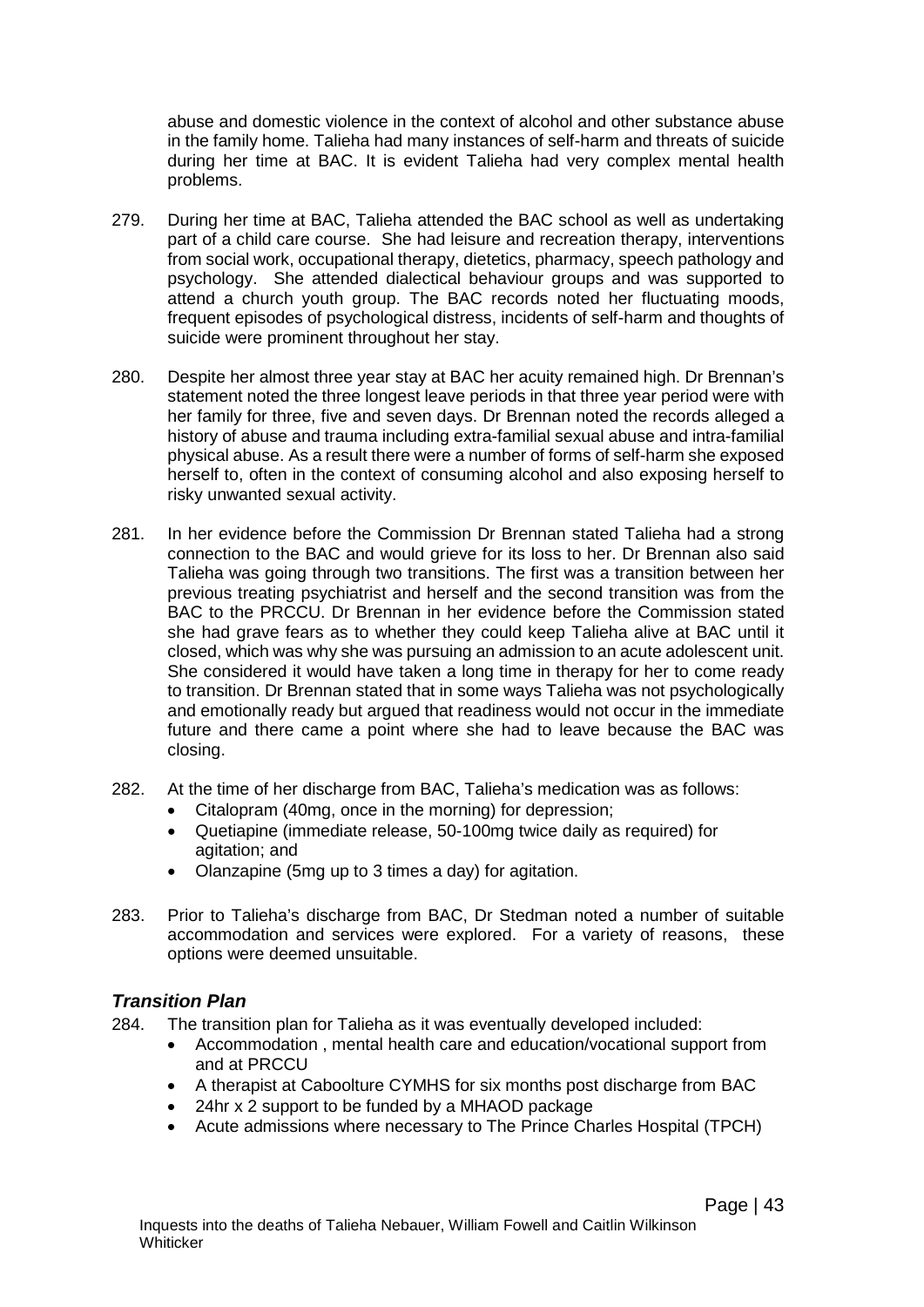- 285. This transition plan was accepted by Dr Brennan as a fall back option in the circumstances that follow.
- 286. Ms Clayworth's supplementary statement to the Commission identified a number of concerns given Talieha's high risk of deliberate self-harm and suicide, vulnerability regarding her community interactions outside BAC and her housing needs. In a *Consumer Care Review* Summary of 28 October 2013 and authored by her, Ms Clayworth noted Talieha was voicing her fear for the future beyond BAC, of being in the adult system and that Talieha believed if discharged to supported accommodation or into the adult acute system she will undoubtedly suicide.
- 287. Extensive enquiries were undertaken by BAC staff including herself to source appropriate alternative service providers. Ms Clayworth noted it had been recommended Talieha be transferred to an adolescent acute unit given her increasing acuity in the lead up to her transition and the perceived clinical risk on transition. This was refused by the RBWH Adolescent Acute Unit and the possibility of an admission to a number of adult mental health units was investigated. It was felt an adult ward was unsuitable and this led to a recommendation by BAC staff for 24/7 support at her new accommodation.
- 288. With the assistance of others Ms Clayworth prepared a BAC Transition Package Plan, which documented Talieha's diagnosis; identified risk; ongoing treatment and support needs; proposed alternative service providers/types; family situation; level of independence and accommodation needs. This resulted in Talieha being accepted for admission into PRCCU with an additional plan for 24 hour care (15 hours of which was to be provided during her transition by BAC staff and the remaining hours to be provided by PRCCU); transitional support from BAC staff; training NGO support staff; management of her attachment/dependency issues on BAC staff; and facilitate her admission to the Adult Mental Health Unit at TPCH when required.
- 289. Ms Clayworth visited the PRCCU with Talieha and conducted a risk assessment. Amongst the matters identified were:
	- a) the prospect of Talieha self-harming due to ease of access to equipment or suicide due to the availability of ligature points and a lack of 24/7 supervision
	- b) Her vulnerability in the community because Talieha had no skills for living in the community, particularly in the context of her being unsupervised amongst adult mental health clients
	- c) Potential isolation in the community.
- 290. Ms Clayworth says she raised these matters with the PRCCU Nurse Unit Manager. Ms Clayworth and Talieha also prepared a day by day calendar of her needs during transition.
- 291. RN Moira Macleod was the care coordinator for Talieha at BAC. She provided weekly summary reports, which were presented to weekly case conferences for each patient. Her statement says she was focused on assisting patients with activities of daily living and motivating them to participate in BAC routines, attending school, participating in activities and sleep. She continually monitored the situation of the patients by assessing mental state, mood and presentation. She was mindful of safety issues. Ms Macleod was not involved in planning for transitional arrangements for Talieha and was critical about the speed of the transition and aspects of the transition planning.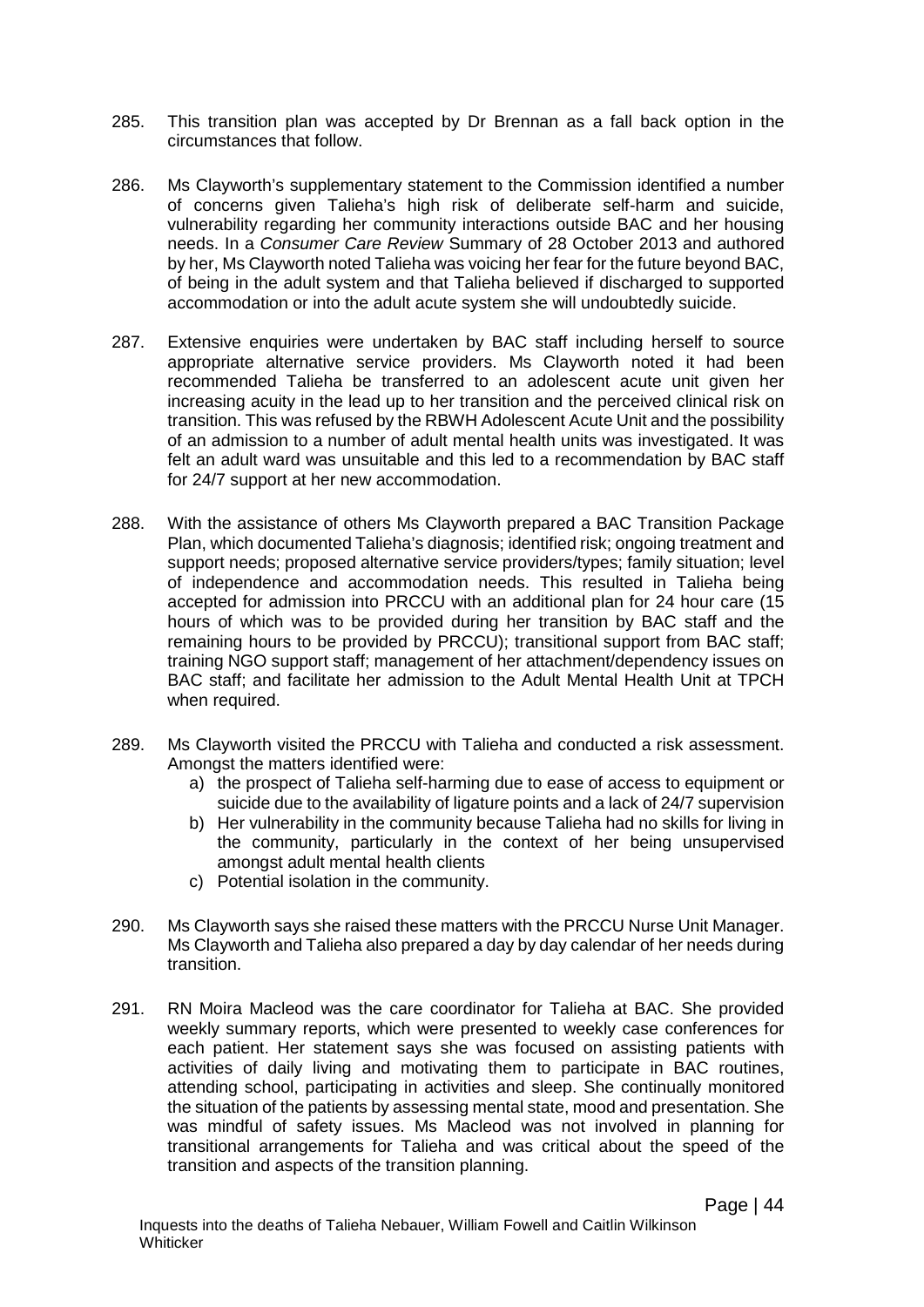- 292. Ms Macleod stated she was concerned the PRCCU was not suitable for Talieha on the basis Talieha had no experience of living on her own. She also thought BAC staff would have supported her for longer after the transition commenced. Ms Macleod said in evidence it was difficult to reassure Talieha about her future as the staff just did not know what was being planned, but they would encourage her.
- 293. On 22 November 2013, Dr Anne Brennan emailed WMHHS management and recommended Talieha be transferred to The Prince Charles Hospital (TPCH) for ongoing mental health care. Given suitable community accommodation could not be found for Talieha in that area, initial housing at the PRCCU was recommended.
- 294. Dr Brennan considered a transfer to supported accommodation before Talieha turned 18 (due to happen on 6 February 2014) would take some time for Talieha to tolerate as she had been in hospital care for over 3 years. Further to that, Dr Brennan considered Talieha's suicide risk was expected to escalate when informed of the need to transition to adult services.
- 295. Further on 22 November 2013, Dr Brennan met with Talieha and her mother. Talieha was not told about the request for transfer to TPCH at this time, because it had been decided she not be told about any transition plan until it was set in stone. Independent accommodation was discussed at this meeting, and it was reiterated that Talieha would need inpatient care, at least initially, to cope with leaving BAC. Talieha also expressed a fear of going to an adult ward.
- 296. On 5 December 2013, Dr Brennan received a call from the PRCCU to say they would be able to provide a single unit with one-to-one support initially at 15 hours a day reducing over 12 months. Structured daytime activities/skill building was to be provided with psychologist introduction at a later date. Acute crises would require admission to TPCH after her 18<sup>th</sup> birthday. Talieha was informed of this plan and, though anxious and sad, remained reasonably calm and was able to discuss her concerns. On 13 December 2013, Talieha met with staff from the PRCCU and, though highly anxious, was able to enquire about relevant matters. Clinical Nurse Vanessa Clayworth was involved in organising Talieha's transfer. A number of emails were exchanged detailing the planning arrangements.
- 297. On 16 December 2013, Talieha's behaviour began to escalate again in the context of another patient leaving BAC. She expressed a fear of being moved to an adolescent unit without warning. As a result of this behaviour, Dr Brennan emailed WMHHS management expressing a strong clinical recommendation that Talieha be transferred to an adolescent unit whilst continuing to integrate into the PRCCU. The following day, WMHHS again requested Talieha be admitted to the RBWH Adolescent Unit.
- 298. On 17 December 2013, Talieha met with her case manager at PRCCU and was given a tour of the unit, grounds and activity area. Talieha was encouraged to ask questions of her case manager and identify any safety concerns, which she did. These risks were also discussed between CN Clayworth and the case manager. At this time, CN Clayworth's impression was that due to Talieha's perceived loss of friendship and exposure to the new environment, her self-harm, suicide and absconding risks would be increased to high.
- 299. Dr Brennan was of the view that prior to admission to the PRCCU Talieha required an interim admission to an adolescent inpatient unit. Dr Brennan gave evidence at Page | 45 Inquests into the deaths of Talieha Nebauer, William Fowell and Caitlin Wilkinson

**Whiticker**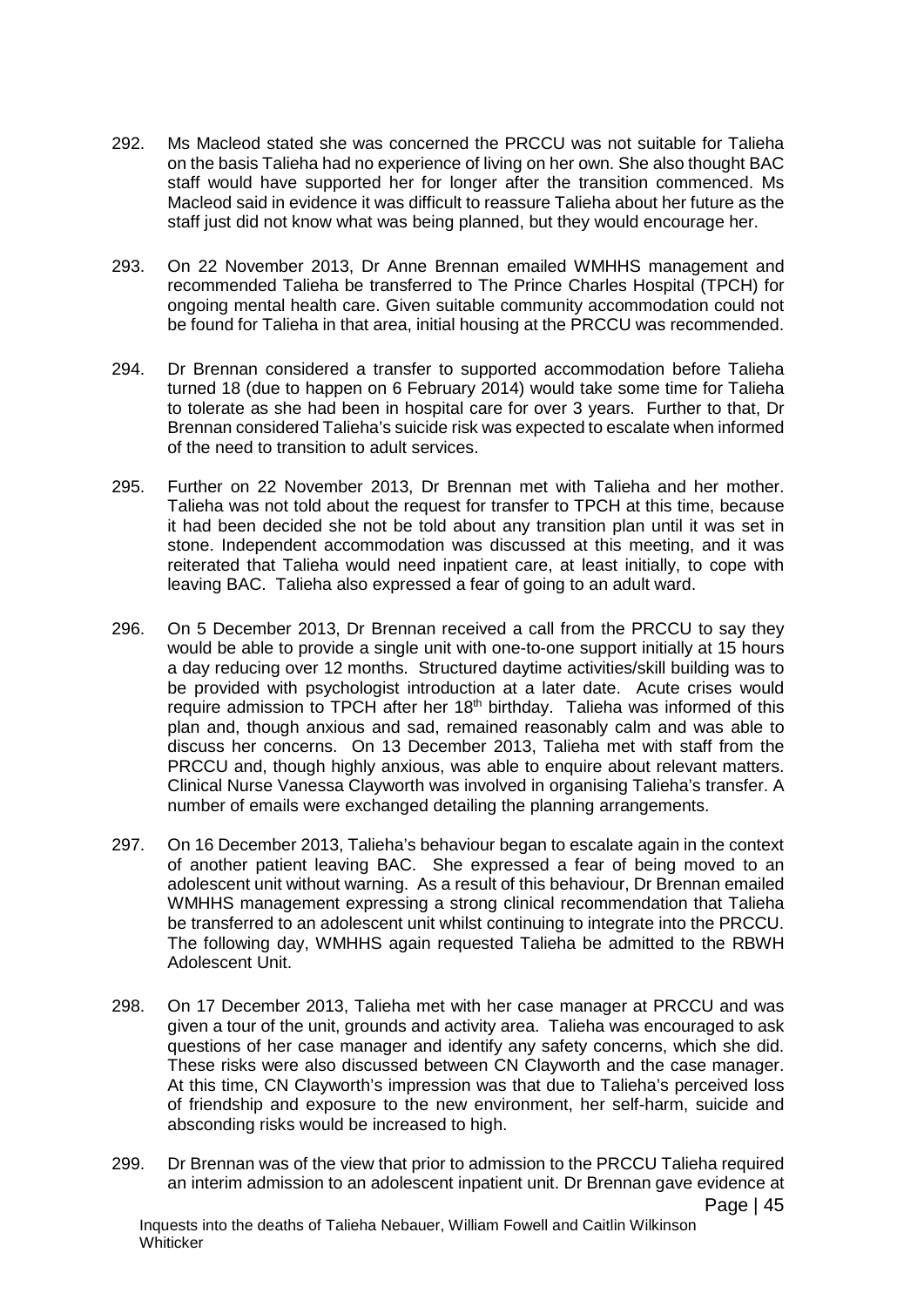the inquest there were two different times of intense requesting by her for an adolescent unit to accept her as an inpatient. She made an initial request because she thought Talieha needed to be in a very restrictive, contained environment for her own safety when she left BAC as she thought Talieha needed a period of time essentially to grieve for BAC and to adjust to being somewhere else. The second period of requesting occurred after an episode of climbing on scaffolding where Dr Brennan considered she could not contain the risk at BAC and as the closure came closer she renewed the request.

- 300. Dr Brennan sent an email to Dr Geppert on 18 December 2013 to that effect and that it was her "strong clinical recommendation" and that Talieha had repeatedly stated her intent to suicide if admitted to an adult acute unit.
- 301. Attempts were made to have Talieha admitted to the RBWH Adolescent Unit. This request was declined by RBWH on the basis their unit was not considered to be the most appropriate service option for Talieha as she was soon turning 18 and would have to transition to an adult team.
- 302. Dr Brett Emmerson was the Executive Director, Metro North Mental Health. Dr Emmerson participated in a teleconference with a number of persons including Dr Ian Williams the Director of Adolescent Psychiatry at RBWH on 18 December 2013. Dr Emmerson stated the decision to not accept an admission was on the advice of Dr Williams but was one made by them jointly. Dr Emmerson stated there were two reasons for this. Firstly, there was another former patient from BAC already in the adolescent unit and it was believed it was not ideal for the two to be put together. Secondly, as Talieha was either 18 or about to turn 18, she would be more appropriately cared for by an adult mental health service. Dr Williams had treated Talieha in the past and recalled she did not deal well with change, so less transitions of care were desirable. Hence the decision to recommend she be transferred to PRCCU and cared for by an adult mental health service who would ultimately be her long term care providers.
- 303. Dr Emmerson stated in evidence the current policy on issue of transition from adolescent to adult mental health services is largely based on age and not on development or maturity. Dr Williams agreed this is generally the case, subject to some flexibility. Dr Emmerson agreed Dr Brennan had a different view as she did not think they could deal with Talieha safely in an adult unit such as PRCCU. The solution that arose was to have 24 hour one on one specials.
- 304. Dr Williams stated he informed Dr Brennan he did not feel the RBWH unit would be a suitable environment for Talieha and she would be unlikely to do well at the unit. Dr Williams stated the RBWH unit was an acute unit with an average stay of 14 days. It was a quite different unit to BAC and the RBWH unit focused on containment risk and review of medications with no linkages into community programmes. Dr Williams stated Talieha's cluster of difficulties do not do well in acute units and there can be a deterioration in mental state. Dr Williams stated it was a complex decision, and was not ideal, but PRCCU was in the catchment area for her family, it had accommodation and continuity of care and the capacity to have brief inpatient admissions to TPCH.
- 305. Dr Williams also had concerns at the time about the unit's ability to safely manage two BAC adolescent clients and the potential negative impacts her admission would have for both of them. He also stated that admitting Talieha to the adolescent unit would involve avoidable transitions of clinical care and he believes it would not

Page | 46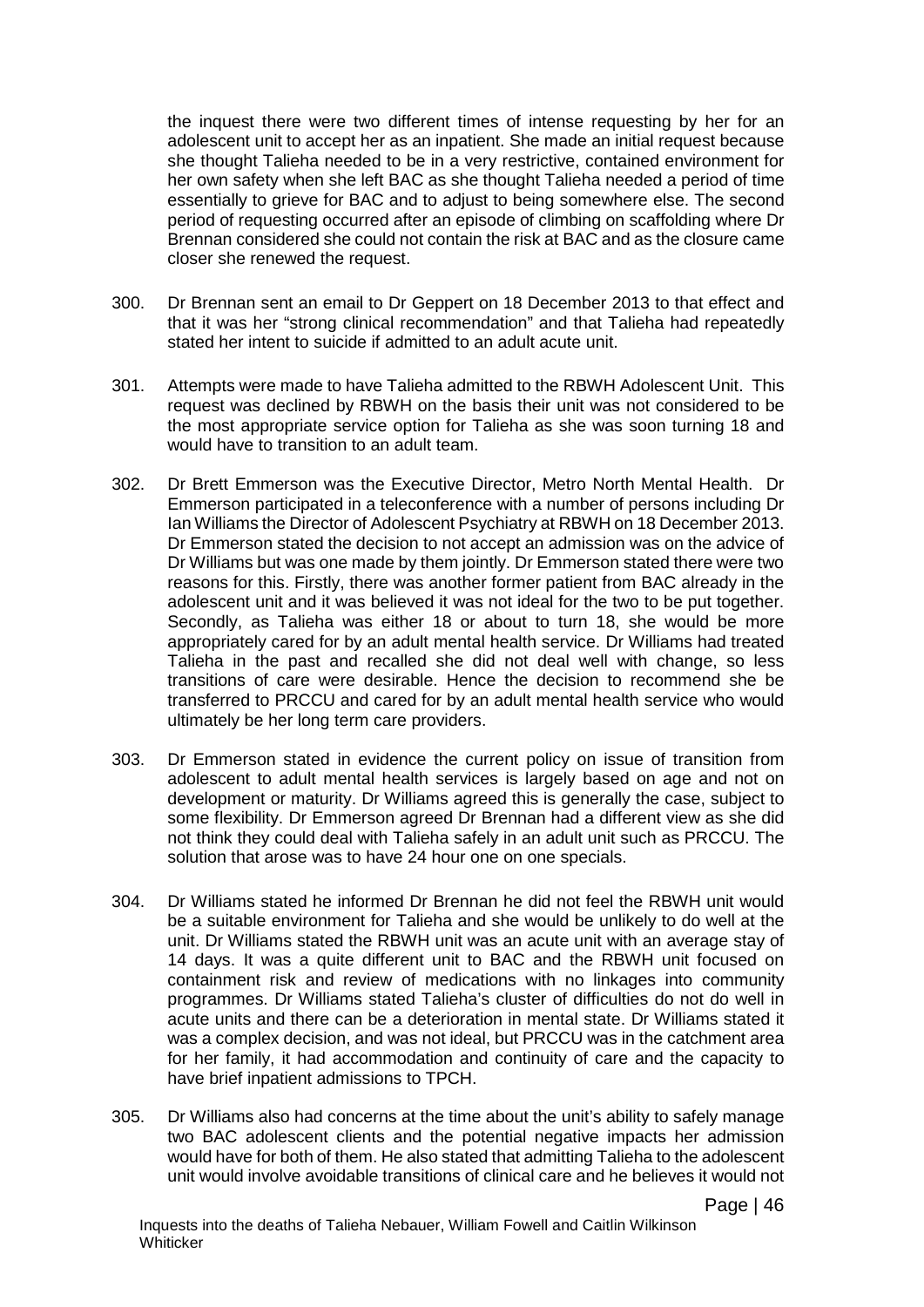be in the best interests of her recovery, given her vulnerabilities. He stated this was so given she was approaching the age of 18 and under the existing models of care she would be expected to soon transition to an adult mental health service. Dr Williams also stated there were limited community options for more serious adolescents transitioning to the adult services at the time of the BAC closure.

- 306. Dr Williams also felt Talieha's clinical care could be better managed in a fully integrated mental health service. This could provide coordinated access to inpatient and community mental health care, rehabilitation services and mental health supported accommodation. Dr Williams stated the RBWH adolescent unit was a hospital based acute adolescent service and he felt The Prince Charles Hospital Adult Mental Health Service was a more appropriate service to consider, as this could provide acute inpatient and community mental health care and had access to a mental health community care rehabilitation unit.
- 307. On 18 December 2013, an offer was made by the Executive Director of Metro North HHS to provide two 24 hour nurses at the PRCCU for Talieha. In her evidence before the Commission, Dr Brennan was asked about this email and she stated that by adding in two nurses she considered this made it a safe option to start with in terms of containing risk. Dr Brennan said this was definitely a safer option than staying on at the BAC. Without the extra nursing support the PRCCU would have been inadequate.
- 308. On 19 December 2013, Dr Brennan emailed WMHHS management and advised that as Talieha was realising her transfer was becoming imminent, she was repeatedly threatening to harm herself. Dr Brennan provided oan pinion the current transition plan involving 15 hours per day of nursing supervision was clinically unacceptable because of risk. Dr Brennan also noted the continued refusal by the RBWH Adolescent Unit to accept Talieha, and in the absence of an appropriate adolescent facility being available, the offer for the two 24 hour nurses at the PRCCU should be accepted.
- 309. In the months leading up to and throughout December 2013 there were a number of serious incidents where Talieha attempted to self-harm. Her behaviour was then noted to settle, however, her risk of self-harm was considered to remain high. By January 2014 the prospect of the transition to PRCCU was causing anxiety and uncertainty about the future for Talieha.
- 310. Karen Northcote, the Nurse Unit Manager of PRCCU (NUM) was able to produce a written plan referred to in her statement to the Commission and identified as exhibit KN-4 to her statement. She stated the initial plan identified a 12 month plan. The first three months focused on clinical supports in accordance with her clinical presentation and associated responses. The plan was flexible and would be changed to reflect the clinical needs. Modifications were also made due to the inability to access NGO supports via HASP applications. The PRCCU clinical nursing staff was increased during the initial phase of Talieha's admission to PRCCU and reviewed each week. This plan provided for two grade 5 nurses for 24 hours for two weeks from 13 January 2014 to 26 January 2014. For the next month to about 23 February 2014 there was to be one grade 5 nurse between 7am to 11 pm and two grade 5 nurses from 11 pm to 7am. After that date until 6 April 2014 one clinical CCU staff member was to be available for 12 hours a day between 8 am and 10 pm.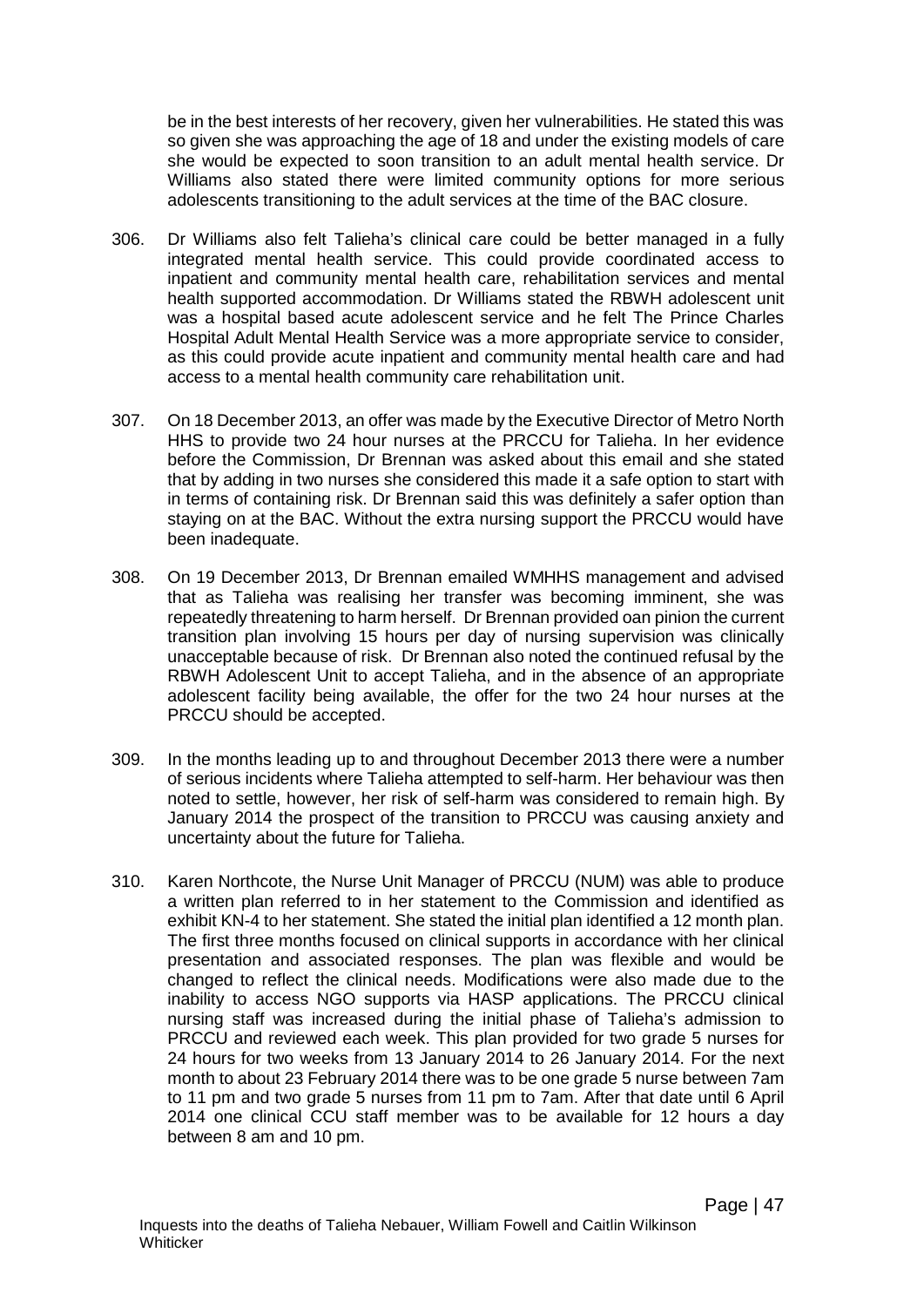- 311. It is unclear when this Transition Plan was reduced to writing although it refers to Talieha's first meeting at PRCCU on the 17 December 2013, which was the date the meeting actually occurred. The plan does not reflect the correct date Talieha in fact arrived at PRCCU. Other iterations of amended Transition Plans were found in other parts of the extensive documentation obtained during the coronial investigation.
- 312. Dr Brennan noted the original intention of the transition plan was for Talieha to have two nurses caring for her for six months. This was in fact dropped to one nurse within the first month and Dr Brennan is not aware of the circumstances in which this occurred or exactly when. There were delays in receiving funding for Talieha's transition and this meant when the plan was approved there was less time to implement a tapered program, which was Dr Brennan's preference - that is the patient spend a day in the new facility and then come back to BAC, then spend a few days at the new facility and come back and then move completely to the new facility and have follow-up with BAC staff.
- 313. Dr Brennan in her statement stated Talieha was a patient at high risk of self-harm and suicide and could be triggered into non-accidental self-injury very quickly and by a range of precipitants. Dr Brennan cannot say whether the delay in funding and other issues referred to impacted to the extent that had they not occurred, they would have avoided the tragic outcome.
- 314. In her evidence before the Commission Dr Brennan was asked how Talieha's constellation of issues posed challenges in the devising and implementing the transition plan. Dr Brennan stated "*the management of somebody with a borderline personality disorder is quite complex. It is too simplistic to say that they need to be prevented from self-harming. That is not the core of the difficulty. It is that they need to learn to cope with difficult emotional states and internal emotional states which they are not able to and they have been using self-harm. Sometimes selfharm can be used for other reasons to elicit more care but for Talieha it was, I do not think, usually like that. Sometimes it was. But sometimes it was to alleviate the internal distress that she was* experiencing*. And so to manage somebody like that she needed to be in an environment where she could be supervised but also have therapy and what complicated it was that she had adjusted or adapted to a particular response to her self-harm so that in the BAC for nearly 3 years there was a particular pattern of what happened if she self-harmed. And for Talieha it was going to be a very difficult transition to have to live in an environment where that was not the response.*
- 315. Dr Brennan further stated "*the options are really to try and repeat that environment somewhere, so that is a facility that can be locked, where she be managed with at least one, sometimes two, and I think even on occasion three, nurses at armslength to ensure her safety from herself.*
- 316. Dr Brennan stated *"it is difficult to envisage a way that any young person could live like that forever.* Dr Brennan added "*that to do this safely it was to find her accommodation that initially* would *provide at least the level of supervision that was available at BAC and then in a graduated way over a very lengthy period of time to have [the supervision] reduced"*.
- 317. Enquiries were then made as to whether Talieha could start the transition to PRCCU immediately. Karen Northcote stated Metro North responded to the effect that the logistics of organising staff who would be available over the Christmas

Page | 48

Inquests into the deaths of Talieha Nebauer, William Fowell and Caitlin Wilkinson **Whiticker**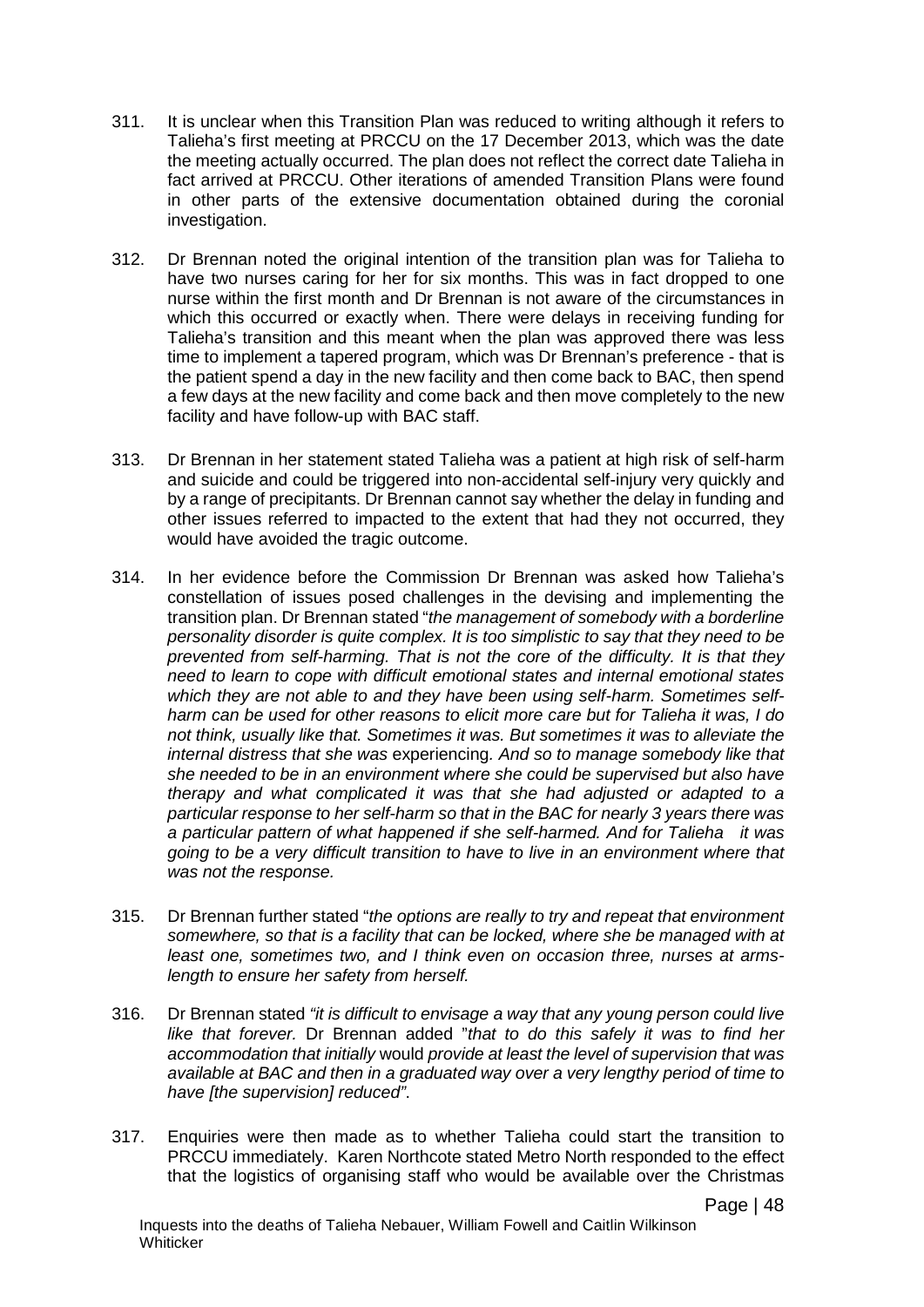period at such short notice would be very difficult. It was determined Talieha would need to stay at BAC and a management plan was put in place for over the Christmas/New Year period.

- 318. Ms Northcote visited Talieha on 12 December 2013 at BAC and there were other visits by social worker Emma Betson from PRCCU on 16 and 24 December. Talieha visited the PRCCU on 17 and 31 December and 3 and 15 January 2014.
- 319. At the visit on 3 January 2014 Ms Macleod noted in the records Talieha appeared anxious and lacked enthusiasm when talking to PRCCU staff and responded to any questions in a "little girl voice". Ms Macleod said Talieha was anxious and they were trying to work through the move with her. Ms Leigh Robertson from PRCCU also thought Talieha appeared anxious and presented as very childlike but otherwise there were no concerns and she seemed reasonably settled.
- 320. In a nursing note made on 4 January 2014 Ms Macleod recorded Talieha was stating she was afraid for her safety and how easy it will be for her to harm herself or suicide and that she did not wish to die but she was not ready for the big step in her recovery. Ms Macleod stated Talieha was trying to adjust to the prospect of the move.
- 321. On 8 January 2014 Talieha was recorded by Ms Macleod as being demanding and attempting to bargain to have a friend attend at her visit to PRCCU and she was stating they were forcing her to cut or kill herself because the planned agenda was not able to factor in a visit with her friend.
- 322. On 13 January 2014 a psychology report was prepared, which noted Talieha had made progress during her treatment at BAC. She had learned skills to identify and soothe her emotions, however, she generally required support to do this. Talieha was noted to find the period between 9pm - 10pm difficult but this risk decreased with 1:1 support. She had been provided with support to manage the strong emotions still present and to process what had happened to her in the past and how she was to be able to cope into the future without BAC.
- 323. On 15 January 2014 a final risk screening assessment was completed for Talieha. It identified triggers for rejection, descriptions of previous self-harming behaviours, warning signs, considerations for carers when Talieha experienced dissociative type episodes and her identified vulnerabilities. It was identified that overall her risk of suicide, other self-harm and absconding from the PRCCU were high.
- 324. On 15 January 2014 the visit to PRCCU took place and Ms Macleod stated in evidence at the inquest the visit went as well as expected. Talieha had pointed out hanging points but her mood had improved and she had become more positive about the move.
- 325. It is apparent Talieha was only given a couple of days' notice about the move to PRCCU. The short notice decision was made by Dr Brennan on the basis it would be less stressful for Talieha.
- 326. Ms Macleod noted on 18 January 2014, that Talieha was still anxious about plans for the transition to PRCCU but after receiving news in the afternoon she would be moving in a few days Ms Macleod noted Talieha had shown amazing maturity and was planning and discussing how she feels she would best be supported over the first few days at PRCCU.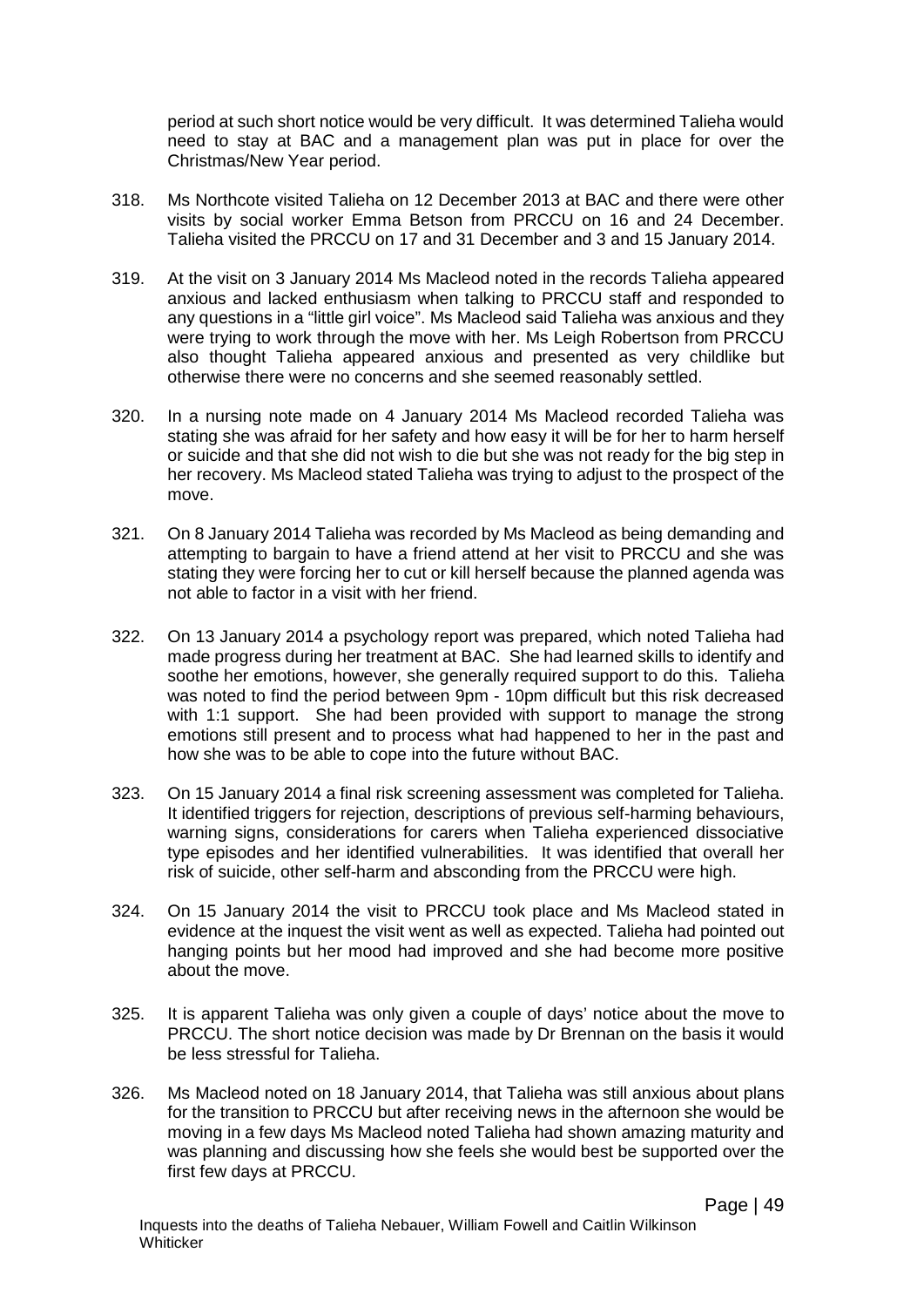- 327. On 20 January 2014 Talieha was taken to PRCCU by Ms Macleod who stayed with her for the morning until RN Peta Yorke took over in the afternoon. Ms Macleod stated that everyone involved was trying to be as upbeat as possible about the move.
- 328. It is evident the staff at both BAC and PRCCU endeavoured to make the transition run smoothly and ensure any stress Talieha experienced was minimised.
- 329. Dr Brennan stated that prior to the last few weeks before the move Talieha was quite clear she thought she would suicide if sent to an adult mental health unit. However, for Talieha the PRCCU did not equate to an adult mental health unit. Dr Brennan stated that while Talieha was initially very apprehensive, over time this apprehension started to change and she actually was looking forward to trying to have a new life where she could be more independent and be out of a hospital. In the last few days particularly Talieha was very settled. Nonetheless Dr Brennan remained apprehensive about her ability to cope.

### *Pine Rivers Community Care Unit*

- 330. On 20 January 2014, Talieha was finally discharged from BAC and admitted to the PRCCU. Talieha was still on an Involuntary Treatment Order (ITO) and this remained in place throughout her admission.
- 331. The handover to PRCCU included the following documentation/information:
	- Updated risk-assessment
	- Documentation relating to the transfer of the Involuntary Treatment Order
	- Details regarding the date of the next Mental Health Review Tribunal hearing
	- Copy of management plans
	- Meal plan and dietetic handover/discharge summary
	- The initial assessment that had been completed by BAC staff at her first admission
	- Allied health reports available from Consumer Integrated Mental Health Application (CIMHA)
	- Copy of medication chart and script, one night's worth of leave medication
	- Completed documents relating to Guardianship and Housing and Support Program (HASP) applications.
- 332. The PRCCU is a 20-bed residential facility located on Gympie Rd in Strathpine. The cluster homes provide long stay rehabilitation and recovery service for clients with a mental illness and assists clients to live independently within their own communities. The PRCCU is staffed over 24 hours and has access to a range of health professionals and services available.
- 333. Talieha remained at PRCCU from 20 January 2014 until her transfer to the hospital on 1 April 2014. Dr Robert Stewart (psychiatrist) was the visiting psychiatrist at PRCCU, having started there on 9 February 2014. He saw Talieha on a weekly basis in the lead up to her death. Dr Stewart makes it clear in his statement that PRCCU is not a hospital, and it endeavours to mirror the experience a person may find when living in the general community. Dr Stewart stated in evidence the primary goal for Talieha was to support her until she was able to reside in the general community.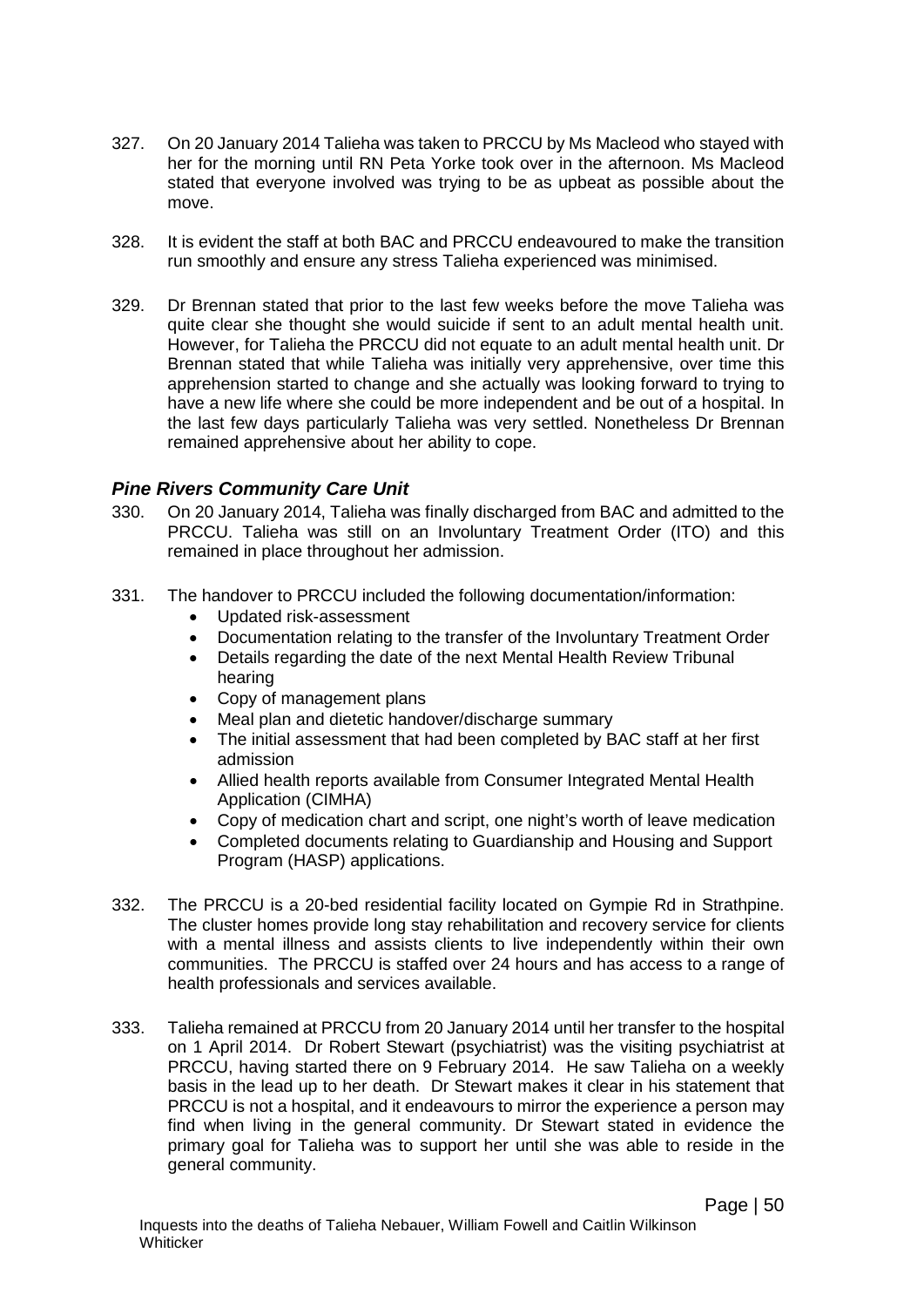- 334. Ms Emma Betson, social worker, was allocated to be Talieha's primary mental health clinician. Ms Betson had past experience in transitioning adolescents into the adult mental health service. Ms Betson stated she was responsible for identifying Talieha's individual needs and monitoring progress towards meeting those needs. This included regular risk assessments and completion of crisis intervention plan, behaviour management and risk management planning. She provided screening, assessment and therapeutic interventions in the areas of personal strengths, coping skills, substance use, social supports, community support, behavioural and risk management, accommodation needs and goals, activities of daily living, vocational and educational goals and financial management capability. The management plans and crisis intervention plan were developed following liaison with staff from BAC and review of Talieha's clinical file. Ms Betson stated plans were not formally approved as they were working documents, constantly changing to adapt to the needs of the patient.
- 335. One such plan was the *Crisis Management Plan,* which was exhibited to Ms Betson's statement to the Commission. A copy of the same document can also be found in other parts of the medical record. This plan describes itself as a draft and is watermarked to that effect. The document provides a brief background history, sets out triggers and warning signs, and then provides a description of strategies to manage Talieha when in crisis. In particular one of the recorded strategies stated that if there was any concern about her level of wellness it was strongly suggested "a low threshold for admission" should be considered. This document was referenced often during the inquest.
- 336. Ms Betson stated that before any admission for an acute presentation she would always seek a psychiatric review first. In that respect if a psychiatrist was physically present at PRCCU then the review would take place at the unit. Otherwise the review would take place at TPCH. Ms Betson distinguished between a psychiatric review at hospital and a decision to admit her to hospital. In other words the decision to admit to a hospital ward is made after a psychiatric review either at PRCCU or at the hospital.
- 337. Another strategy relevant to some of the events that subsequently took place was providing "1:1 individual support". This involves the clinician/nurse spending time with the patient for whatever period it was considered to be clinically needed. This is to be distinguished from providing "1:1 constant observations" where there would be someone with the patient at all times and in close proximity to the patient.
- 338. Dr Stewart explained the *Crisis Management Plan* was a guide to staff to look at in respect to precipitating events, but it was not set in stone or to be slavishly followed and clinical judgment needed to be considered.
- 339. Ms Betson stated the recommendation to continue Talieha on an ITO was due to her continued fluctuations in mood with frequent suicidal ideation. Although intent to act on these suicidal plans appeared reasonably controlled most of the time, during periods of disassociation Talieha would become increasingly impulsive, making her a high risk of self-harm or suicide.
- 340. Ms Betson visited Talieha twice at BAC to build rapport and Talieha visited PRCCU on four occasions prior to transfer on 20 January 2014. Ms Betson stated Talieha was understandably anxious about the transfer to PRCCU. By the time she came to PRCCU Ms Betson believed she had built some rapport with Talieha. On the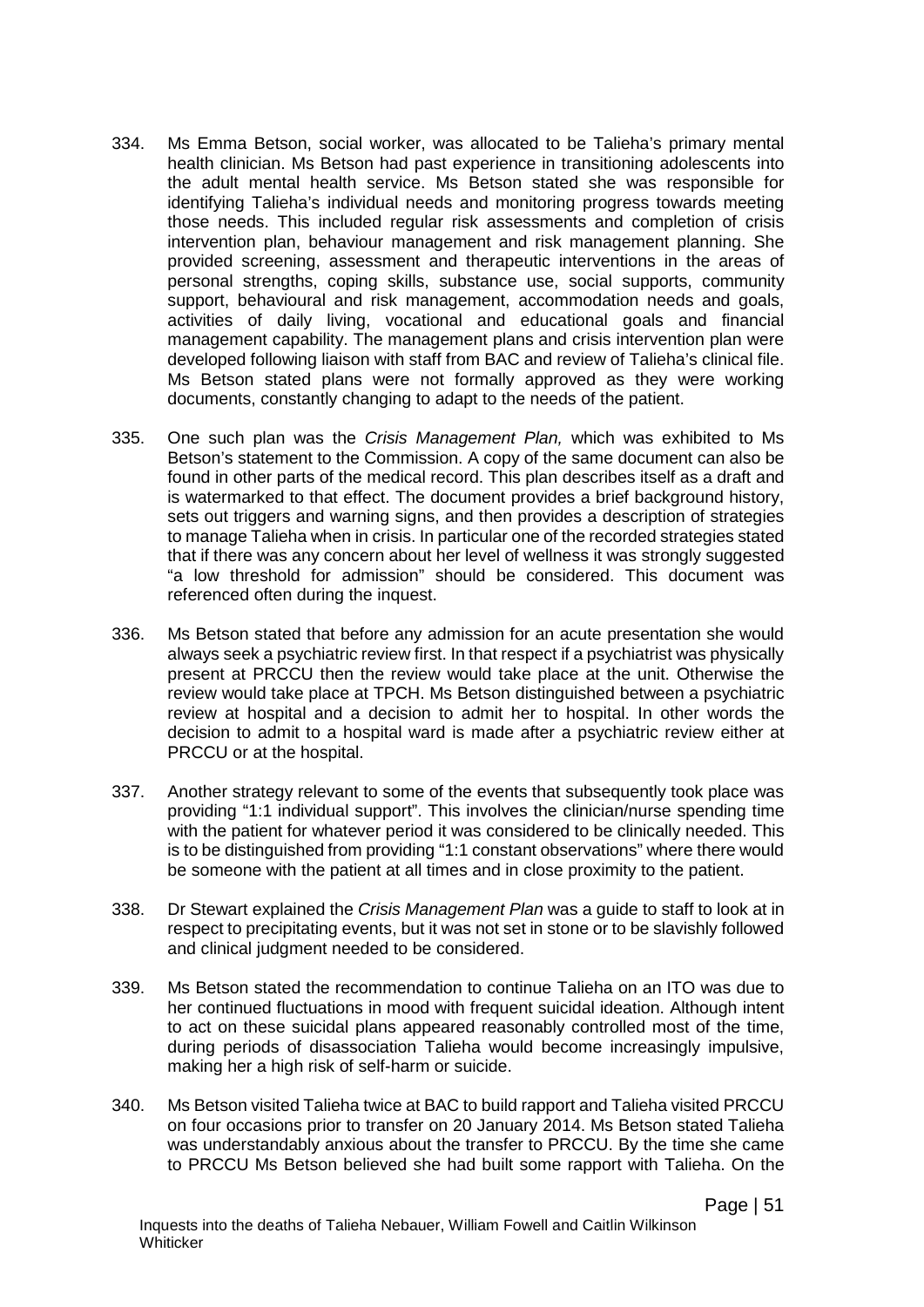day of transfer Talieha was quiet, anxious and withdrawn. She was supported by BAC and PRCCU staff and family.

- 341. Ms Betson stated Talieha had identified a number of safety concerns with her unit at PRCCU including rails in the clothing cupboard and shower, frame in the shower, a fan, bed head and legs, kettle for boiling water, medication box, electrical cords, beams in the front patio area, decreased monitoring of belongings and especially razors, and decreased support and supervision.
- 342. As a result of the concerns a number of safety management plans were put in place as follows:
	- Talieha's medication was stored in a locked cupboard at the nurse's station and she was required to present to the nurses station at the time her medication was due;
	- On initial admission she had 1:1 x 24 hour supervision and this ensured monitored access to her belongings such as razors;
	- The level of supervision was reviewed and reduced in line with her level of clinical risk and adjustment to PRCCU;
	- 1:1 supervision was slowly reduced with the1 pm to 9:30 pm being last shift to cease;
	- PRCCU was staffed 24 hours a day and she was able to access staff support any time;
	- Visual observations were able to be increased in the event her mental state deteriorated and this was done in consultation with the treating team
- 343. Ms Betson stated items such as razors, electrical cords, kettle and fan were not removed. Talieha's transition to PRCCU was aimed at facilitating independent living. These items were accessible to her whilst on leave to her family home and as such it was iterated to be Talieha's responsibility to use them for their intended purposes.
- 344. Ms Betson stated PRCCU had begun negotiations with non-government organisations regarding care packages in anticipation of her eventual return to the community. Ms Betson said the goal was for Talieha to transition to independent living with appropriate community support over a two year period.
- 345. Dr Stewart confirmed Talieha suffered from a severe personality disorder. The specific diagnosis was a Borderline Personality Disorder. Dr Stewart stated this had developed on a background of various past traumas including sexual abuse as a child and domestic violence. She suffered periods of disassociation precipitated by conflict and trauma. There was a history of suicide attempts, episodes of deliberate self-harm and panic attacks with six admissions to the RBWH Adolescent Inpatient Unit from June-December 2010. She was admitted to BAC in February 2011. Her condition was characterised by instability of mood, repeated acts of self-harm, episodic substance misuse and a general impairment of her judgement.
- 346. Dr Stewart stated Talieha's treatment was primarily ongoing psychological support from the clinical staff. This included interventions that attempted to modify her substance use. She was given the following medications:
	- Citalopram (40mg daily)
	- Quetiapine (50mg twice daily)
	- Diazepam (2.5mg as required)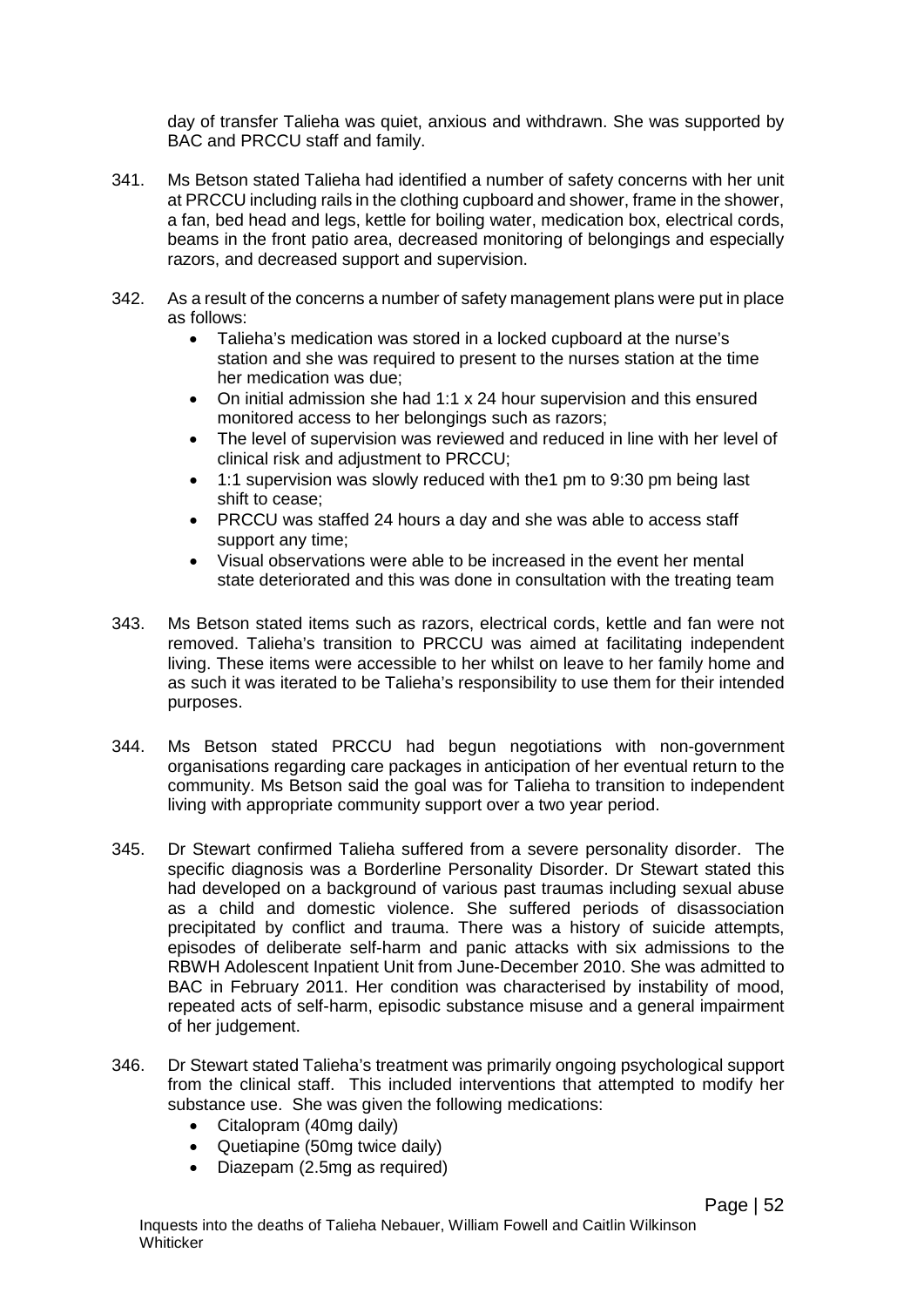- Quetiapine (25mg as required)
- Doxycycline (50mg daily)
- Paracetemol (1g as required)
- 347. Dr Stewart said the doses of these medications remained relatively unchanged throughout Talieha's stay at PRCCU. There were never any evidence of an emergence of acute psychiatric syndrome such as a major depressive disorder. On a number of occasions when Talieha decompensated and self-harmed, she was transferred to TPCH for acute management. Her mental state would usually settle quickly and she was always returned to the PRCCU.
- 348. Dr Stewart stated when Talieha did self-harm, the precipitating factors appeared to relate to conflicts within her relationships with her friends and family. Dr Stewart noted Talieha to be generally reluctant to discuss with doctors or staff any matters involving her personal relationships.
- 349. The Nursing Unit Manager Karen Northcote stated the PRCCU was very cognisant Talieha would have some difficulty in adjusting to her new environment as the living arrangements were very different. They were aware she would regularly become unsettled between the hours of 9 and 10 in the evening. Strategies were already in place to assist in reducing her level of distress. Ms Northcote were also aware the initial period following transfer may be a period of regressed behaviour that may have resulted in self harming actions. It was on this basis it was agreed a period of 1:1 24 hours constant visual observations would be implemented. Ms Northgate stated the level of the observations were then adjusted in accordance with the level of risk and response to management plan, all of which were monitored by the multidisciplinary team.
- 350. Ms Northcote stated Talieha was uncomfortable by the decision for her to be continually observed and it was explained to her this would be time-limited and be dependent upon her adjustment as well as her behaviour in her new home. Talieha was provided with clinical support over a 24-hour period up until 31 January 2014 when she had weekend leave with her family. The service continued to gradually reduce the level of observations and subsequently reduced them to the period from 1:00 pm until 9:30 pm. The hours between 9:00-10:00 pm were the last removed. This occurred over a one month period as Talieha settled in the unit. Ms Northcote stated the reduction in hours of constant observation were made by the treating team. They did not consult with Dr Brennan on this matter.
- 351. The PRCCU clinical team assessed Talieha as no longer requiring this extra level of observation and ceased all extra visual observation as of 21 February 2014. By this point Ms Northgate stated Talieha was more comfortable around the other clients and while she preferred her own company she would often be seen socialising with the other clients. She also demonstrated a level of restraint with her self-harming behaviours. She was also continuing to access on average three hours of leave from the PRCCU as well as overnight and weekend leave.
- 352. These decisions are not reflected in the conditions of the Transition Plan identified in Ms Northcote's statement to the Commission and this raises the issue as to why additional support was reduced. Dr Stewart's statement to the Commission noted that on the majority of occasions on which he reviewed Talieha, her mental state was stable and mood euthymic. It was his opinion she was settling into the unit and beginning to adjust to her new surroundings. There were occasions, as to be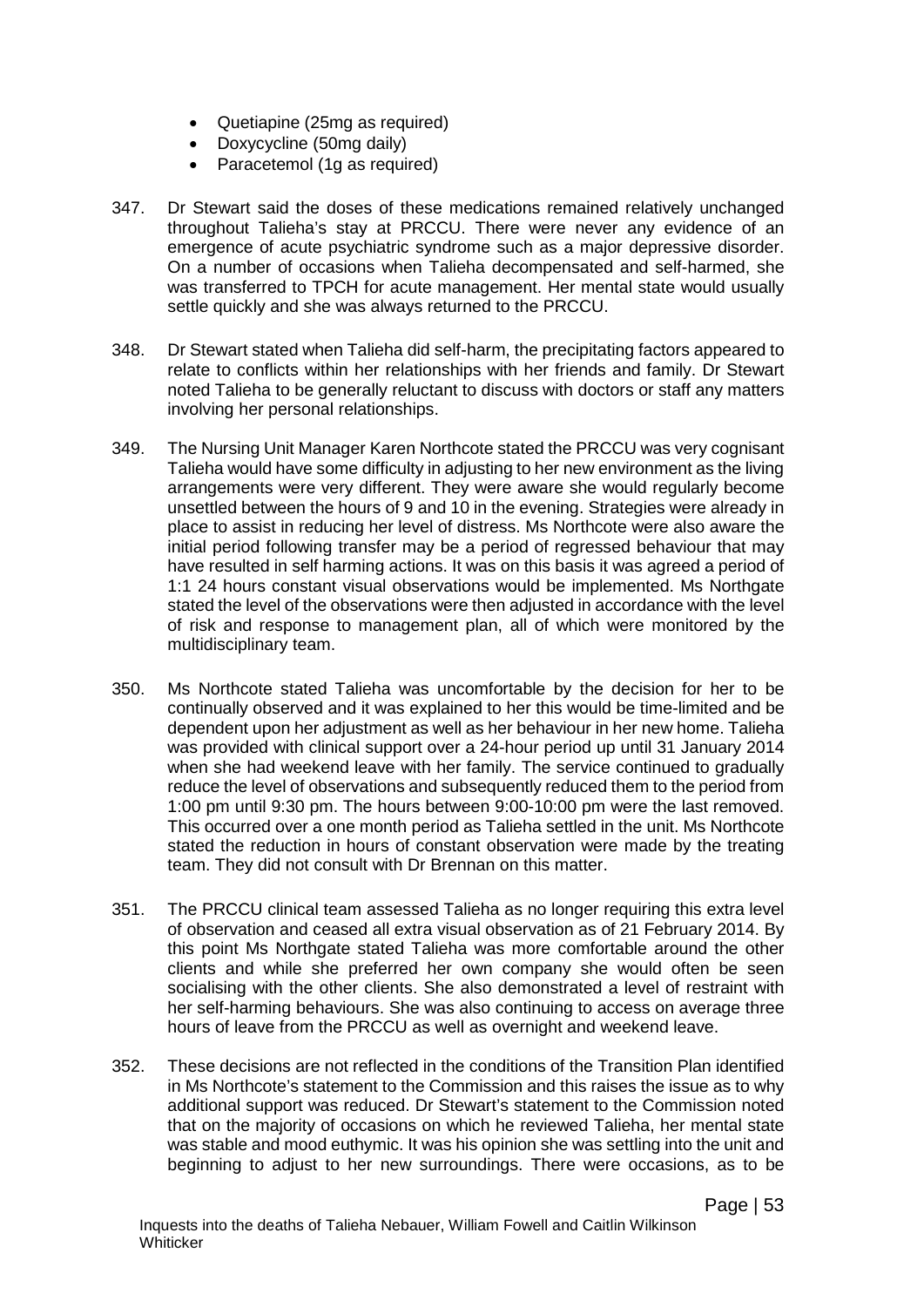expected, where she tested the limits of the unit and the most serious of these were the times when she was using illicit drugs.

- 353. Dr Stewart also thought the frequency of self-harm prior to her death was infrequent and it would appear much less frequent than the episodes of self-harm that had occurred during her residency at the BAC. Dr Stewart considered this reduced frequency of self-harm may be seen as an indirect measure of clinical improvement. Dr Stewart also stated the treating team was continually reviewing Talieha's mental state and her needs and were revising the treatment plan as appropriate. He considered the treatment was flexible and responded to her needs appropriately.
- 354. Dr Stewart's statement to the Commission was he had no concerns about the ongoing treatment of Talieha at the PRCCU or TPCH mental health unit. In a further statement provided to the coronial investigation Dr Stewart states that what he was referring to was he had no concerns about the treatment being provided by the treating team, of which he was a member. He did not have any involvement in the decision to transfer Talieha to the PRCCU and she was already a resident when he took up his position. Dr Stewart states he did have concerns about her ability to adjust in an adult mental health environment such as the PRCCU. Those concerns arose because, in his opinion, she was an immature young person being placed in an adult facility despite turning 18 in February 2014. In that regard she was an atypical resident for the PRCCU. He is not aware of how Talieha was assessed for transfer to the PRCCU or why it was determined it was an appropriate facility for her to be placed.
- 355. Ms Northgate stated Talieha was seen regularly by her treating psychiatrist or registrar at least weekly. Following discussion with the rest of the team, and a review of the documentation, a decision was made regarding the level of additional supervision she required at the time. Talieha was also involved in these discussions.
- 356. Ms Northcote also referred to the Transition Plan, which she said would be changed from time to time as people respond in different ways. The plan had been initially put together by herself and Shannon Dawson. Ms Dawson was involved in the funding arrangements. The various iterations of the plan seen in the documents provided to the coronial investigation appear to reflect early versions as further discussions took place as to level of nursing care to be provided.
- 357. Ms Northcote had attended a handover meeting with the team and Dr Brennan and this had included discussions of nursing care to be provided. She agreed Dr Brennan wanted nurses providing constant observations and by the time Talieha arrived they had the funding in place to do this. It is apparent PRCCU made a decision the period for constant observation should be undertaken by one nurse only and not two, as had been suggested in an earlier version of the Transition Plan.
- 358. It is also apparent Ms Macleod from BAC also wanted to visit Talieha at the PRCCU but a decision was made this should not occur as the BAC closure remained an emotive one and they wanted Talieha to concentrate on where she was now and not be brought back into emotions about the closure.
- 359. Dr Julio Clavijo Carmone saw Talieha on 7 February 2014 as part of the weekly ward meeting, which was two weeks since the transfer from BAC. There had been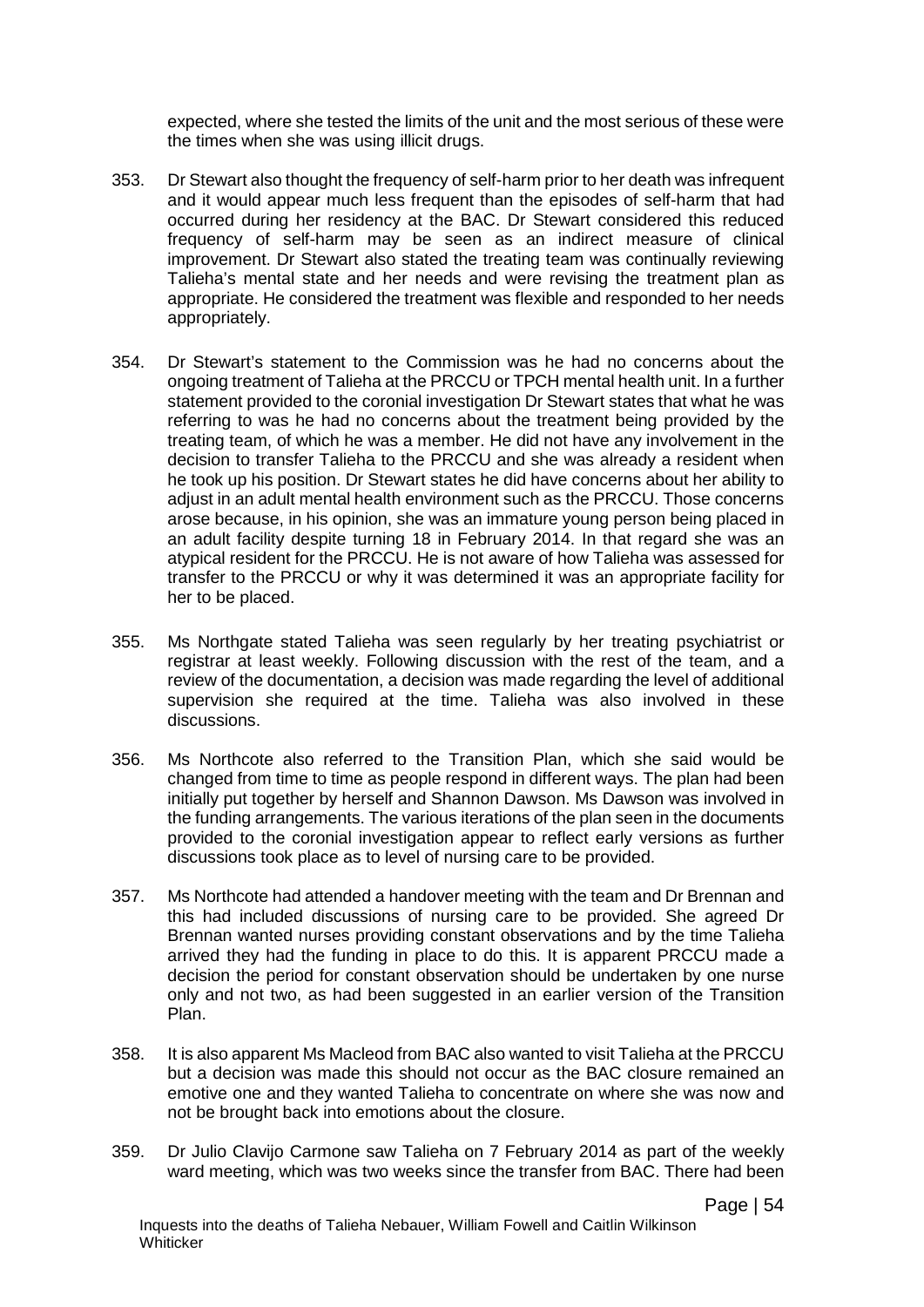no behavioural disturbance and she had been on constant visual observations. Because she was doing well it was agreed to consider cutting down the level of observations in a stepdown manner. Talieha was granted weekend leave with her mother as a reward for her good behaviour so far. Talieha also requested a decrease in level of observations and this was granted. The treating team continued her constant observations from the hours of 1:00 pm to 9:30 pm

- 360. On 9 February 2014, during weekend leave with her mother, police found her walking along the street with her mother. Talieha is reported as saying she did not want to go back to her mothers and the police drove her back to PRCCU .The next day Talieha became angry and distressed about the events of previous day when she was on leave with her mother. Ms Robertson spent some one-on-one time with her, noting constant observations were commenced at 1:00 pm.
- 361. Talieha told Emma Betson she had consumed marijuana with friends and there was an incident involving her mother and friends of her mother consuming significant amounts of alcohol. Ms Betson noted Talieha was a high risk of significant self-harm and 1:1 support may be required.
- 362. On 12 February 2014, Talieha cut her arm several times superficially and said she was having a "bad day".
- 363. Dr Stewart saw her first on 14 February 2014 with Dr Clavijo Carmone. There had been one episode of self-harm on 12 February but at this time Talieha presented as pleasant and polite. Dr Clavijo Carmone stated Talieha requested leave only to go to church on Friday night and on Sunday to go out with her friends. She stated she did not want to go on leave to her mother's home for the weekend. Ms Pryde was advised and spoke to the treating team and said Talieha had been intoxicated and verbally abusive towards her. She requested Talieha be given day leave on Saturday to share with her father's family. Talieha was given the choice to accept or decline day leave and she agreed to go from 9 am to 4 pm Saturday.
- 364. Ms Robertson also noted concerns of Talieha's mother at an interview on 14 February about the difficulties with respect to previous weekend of events as well as concerns regarding two of Tallieha's friends and contact by a member of BAC, which her mother considered unprofessional.
- 365. On 16 February 2014, Talieha expressed suicidal ideation to Nurse McElhinney but also stated she was able to guarantee her own safety. This appeared to have occurred in the context of an argument she had with friends on an outing.
- 366. On 17 February 2014, Talieha was reported by Emma Betson as having selfharmed and being in an agitated state. She did not require medical intervention. Ms Betson stated the behaviour was consistent with Ms Betson's understanding of Talieha's history of impulsiveness at the BAC and was not uncommon. This was the third incident of self-harm since the transfer from BAC. Dr Julio Clavijo Carmone reviewed Talieha and increased the duration of her level of visual observations to continue overnight to avoid an admission to an adult MHU.
- 367. Ms Northcote stated the treating team discussed the incident with Talieha and informed her she would be treated as an adult and would be expected to be responsible for the appropriate use of personal items, including razor blades. Razor blades were removed as an interim measure but were returned to her following a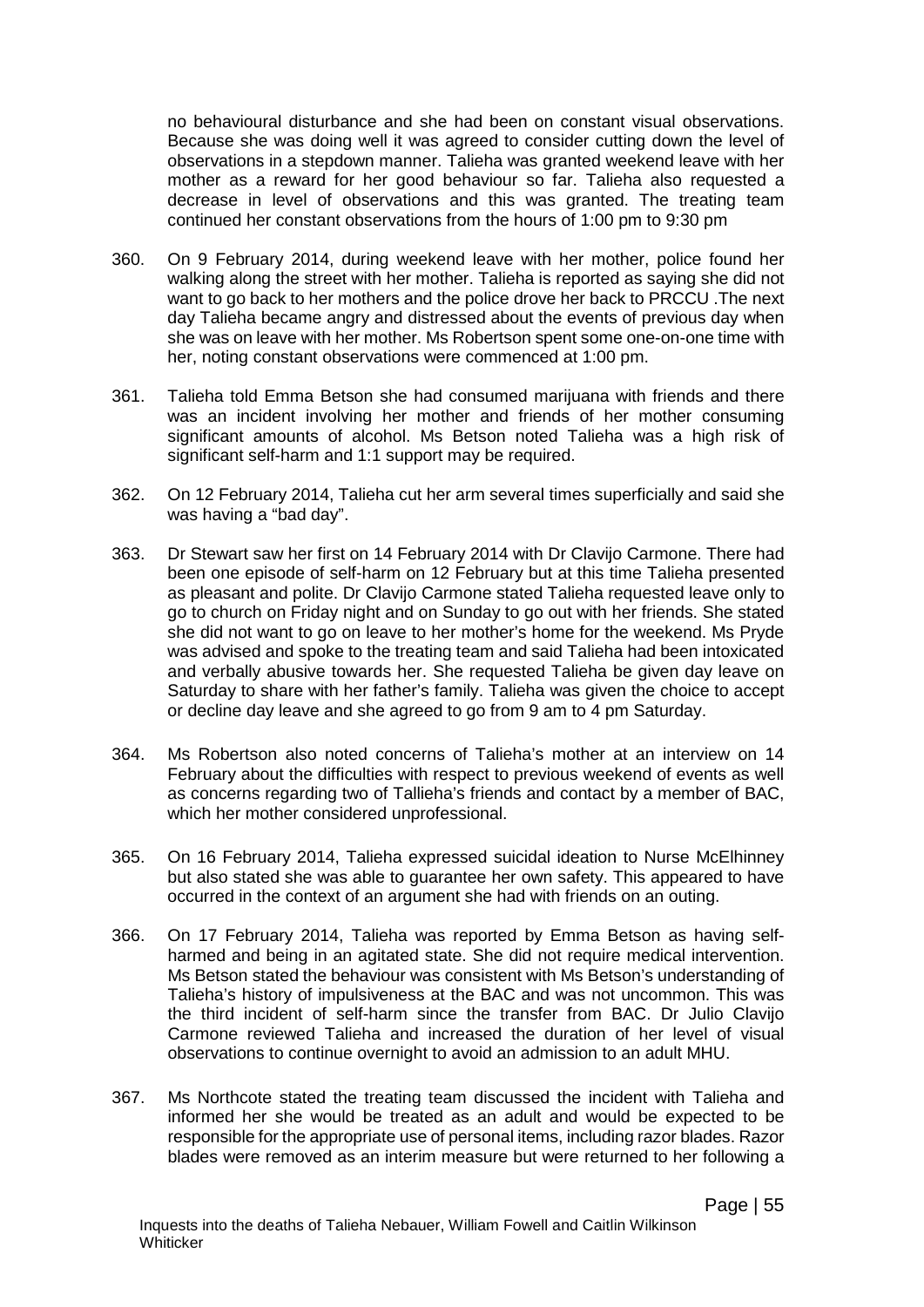review on 19 February 2014. Ms Betson stated Talieha re-engaged with the rehabilitation program in the days following the incident.

- 368. Ms Northcote was asked generally about how they managed the history of suicidal ideation and deliberate self-harm. She stated that in this new environment they were never going to be able to negate the risk altogether. They firstly managed this by having extra observations in place. There was someone at the unit at all times and a clinician was appointed to provide care at each shift. At the beginning of each shift there would be a handover where all staff would be present. As the patient become more independent the risk was always there but the risk would also be present when they were on leave or were at home.
- 369. Ms Northcote stated patients with a Borderline Personality Disorder are challenging and you cannot dictate a particular approach. There would be fluctuations in mood but often Talieha's distress resolved quickly after self-harming. Part of the plan for managing the risk was also to admit her to TPCH when an escalation was necessary. She had been referred to hospital on 17 February and 25 February. On one occasion she was admitted to the PICU ward but this was for her own safety due to a cohort of other patients on the other ward and not for risk containment. Ms Northcote also stated persons with Borderline Personality Disorder are better managed in the community rather than in hospital. Ms Northcote stated the reference in the *Crisis Management Plan* to a low threshold for hospital review was specifically for a psychiatric review and not an admission to hospital as this is a decision to be made by the psychiatrist.
- 370. The incident on 17 February 2014 involved a superficial laceration to her wrist. Ms Northcote stated as Ms Betson was still concerned Talieha was still agitated it was considered she should be reviewed. When the decision was made that she would not be admitted to hospital they increased her observations on a 1:1 basis overnight.
- 371. On 19 February 2014, Dr Clavijo Carmone had a discussion with Dr Jacinta Powell and the need to start discharge planning in terms of accommodation and that Talieha would require high level of support in the community. It was speculated this process would take 12-18 months at the very least. The Resource Team Coordinator was tasked to gather as much information about the level of support and options as needed.
- 372. Dr Stewart and Dr Clavijo Carmone reviewed her again on 21 February and Talieha presented as settled with no ongoing self-harm episodes. Dr Stewart noted the likely trigger for the self-harm was stress due to extra family members being around. She displayed limited insight into these triggers. Talieha wanted more leave on the weekend but it was explained she needed to spend more time at the PRCCU to minimise the stress. Accordingly she was given one night leave with her mother and three to six hours of unescorted day leave. Constant visual observations during the evening were ceased. Ms Betson stated that part of the program towards the ultimate goal of living independently was to have periods of leave away from PRCCU, including overnight leave to engage in activities within the community.
- 373. RN Leigh Robertson was a member of the case management team and on 23 February 2014 was responsible for Talieha's care on the allocated shift of that day. She commenced at 2:30 pm when Talieha was out on leave. When Talieha had not returned by the due time she was telephoned and Talieha stated she was late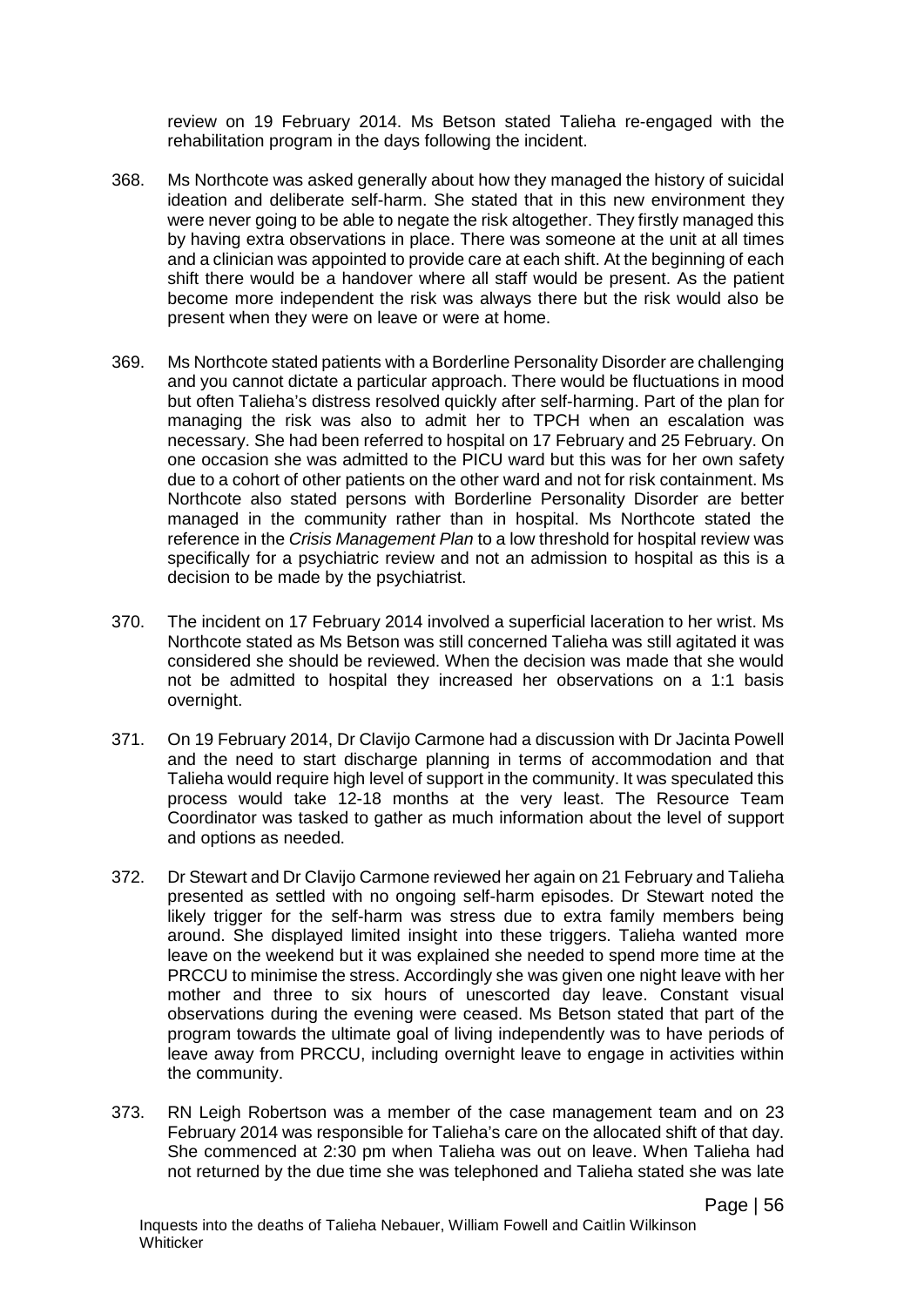as they were getting fuel. When Talieha was contacted again at 3pm she informed staff she was in her room but had not let them know. She spent most of the afternoon in the room and in the company of a male and female friend. They all appeared happy. The friends left at 5pm. Talieha then presented to the office requesting paracetamol, which she was given. She said she felt sick but was dismissive and difficult to engage. She returned at 6pm requesting further medication for distress and agitation and again was dismissive of offered staff support and refusing to engage. She was given diazepam and her regular night dose of Seroquel. She presented again an hour later at 7pm requesting further medication and appeared agitated and distressed. She was given further Seroquel. RN Robertson continued to monitor her. Talieha denied any thoughts or ideas or plans of self-harm and agreed she would call staff if she required assistance or felt unsafe. There were no further issues for the remainder of the shift.

- 374. On 24 February 2014, Talieha self-harmed by cutting her hand. She disclosed to Ms Betson that whilst on leave on 23 February she had engaged in recreational cannabis use and while intoxicated had a distressin experience. Ms Betson stated she spent a significant amount of time with Talieha providing her with support and the opportunity to discuss the events, however Talieha refused to provide details of the incident. Both Ms Betson and Ms Northcote provided Talieha with the option of making a formal complaint to police but Talieha declined this.
- 375. On 25 February 2014, Talieha was taken to TPCH by Ms Betson. Talieha had the previous evening superficially cut herself with glass. Given the totality of the events of the previous day it was thought by Ms Betson that Talieha should have a psychiatric assessment. Talieha was clinically reviewed by Dr Phillip Nyst the psychiatric registrar. The clinical history given to Dr Nyst was Talieha had also made a noose out of a piece of ribbon during the week before. Dr Nyst did not feel she was in need of an acute inpatient admission and therefore Talieha was to be transported back to PRCCU.
- 376. According to Ms Betson, during the return journey Talieha acted in a dangerous manner. She then became more responsive and started talking but said she could not recall the recent events.
- 377. Other staff members immediately drove to where the incident occurred and Talieha was seen to be settled but was subdued and could not guarantee her safety. PRCUU staff including Ms Betson then returned to TPCH hospital and Talieha was subsequently admitted overnight. She was taken to the psychiatric Intensive Care Unit for her own sexual safety due to the current cohort of young male patients in the open section of the ward.
- 378. Dr Nyst's statement was to the effect Talieha was unwilling to answer a number of questions and it was felt there was sufficient risk to justify containment. She was admitted to the ward under the treating team. Dr Nyst stated in evidence at the inquest there was an underplay present on the basis Talieha clearly wanted to be admitted and they had missed this. She clearly wanted help. Dr Clavijo Carmone was also involved in a limited manner as he spoke to Talieha to ensure she understood the reasoning for the admission and that appropriate paperwork and safety measures were in place.
- 379. When reviewed by Dr Pettet the next day Talieha was unable to articulate a trigger for the previous day's events. Her mood was now good and she was much more settled and she was keen to return to the PRCCU. Talieha denied any suicidal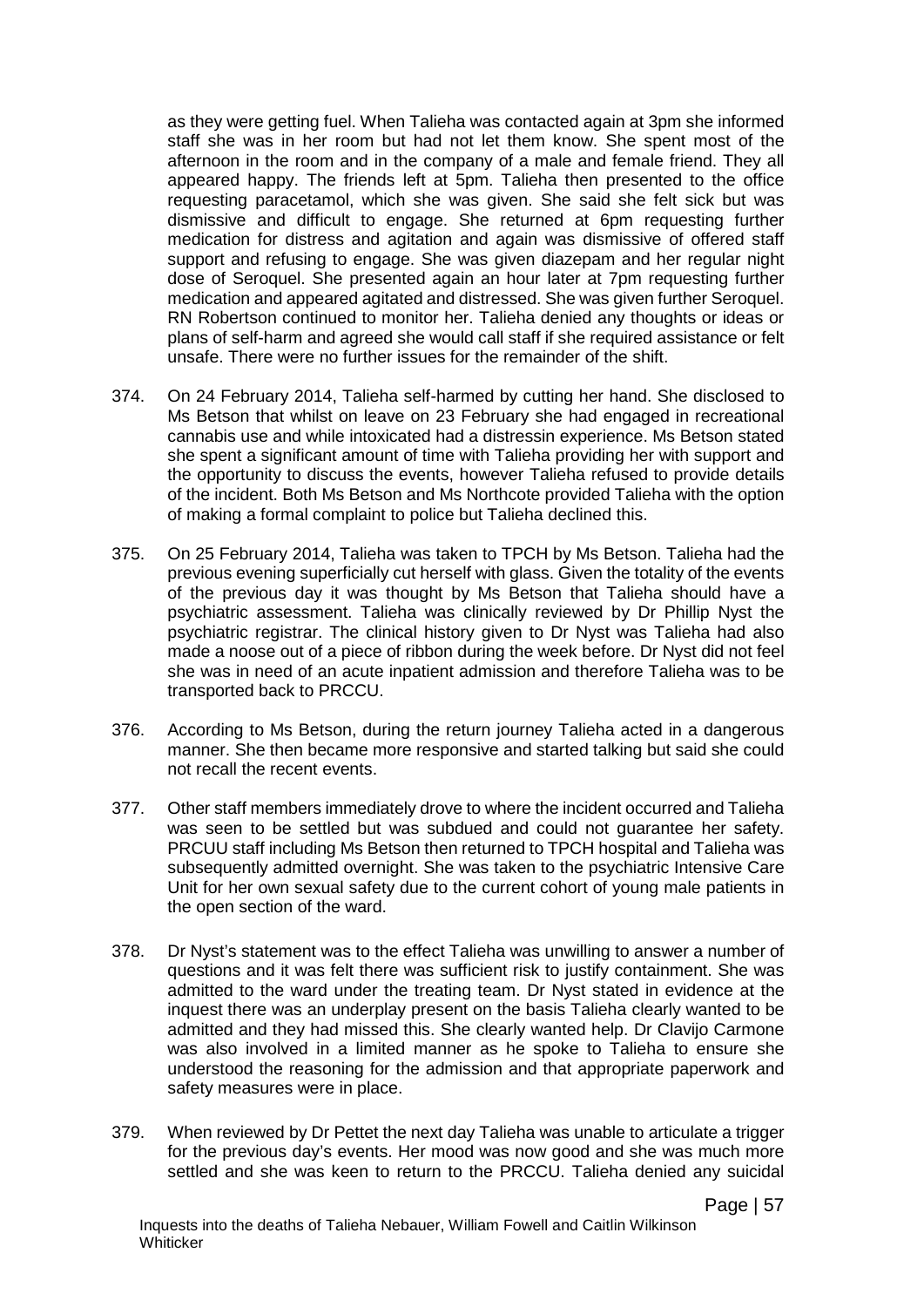ideation or of deliberate self-harm. Although she remained at a risk of chronically elevated suicide she appeared to have returned to her baseline. It was agreed there was no contraindication of a return to PRCCU and she was discharged.

- 380. Talieha provided the names of the two friends to Ms Betson and both of them were subsequently banned from attending the PRCCU.
- 381. On 26 February 2014, Talieha became distressed as she thought she may have upset her case manager. Ms Robertson said Talieha was given reassurances this was not the case and she settled. Sometime later Talieha left the unit. She was called and asked to return and did so sometime later in a distressed state and requested staff sit with her and she settled.
- 382. At a further review on 28 February 2014, the issue of her Involuntary Treatment Order was discussed and Talieha was told it was to be continued, subject to her legal rights for this to be reviewed by the Mental Health Review Tribunal (MHRT). She appeared to be settled and was given overnight leave with her mother. Further reviews on 7 March 2014 with Dr Stewart and Dr Clavijo Carmone were of the same view and she was given further overnight leave.
- 383. On 3 March 2014, Ms Northcote spoke to both Talieha and her female friend about concerns regarding inappropriate conduct but did not provide any further details.
- 384. On 10 March 2014 Talieha, Ms Betson and Dr Stewart attended at the MHRT where the continuation of the ITO was confirmed. Talieha then accessed six hours of leave. After the leave had finished a youth worker contacted PRCCU to say she had received a text message from Talieha in which she said "goodbye" and that she loved her. Staff checked on Talieha and found she had cut her arm. Talieha said there was a list on the table of medication she had taken. She was later that day admitted to TPCH ED due to a poly-pharmacy overdose. Ms Betson stated Talieha told her she had been storing the medication over a period of time and a friend had also provided her some. A decision was made for the friend to not be permitted to visit the PRCCU.
- 385. Dr Phillip Nyst reviewed her the next day and noted she was at constant chronic ongoing risk of self-harm and she had done so many times in the past. At the time of the assessment Talieha felt safe and she was no longer in any risk of self-harm and wanted to return to PRCUU. Dr Nyst felt there was no short-term gain in keeping her in hospital further than was necessary against her will.
- 386. Talieha was seen on 14 March 2014, by Dr Stewart and Dr Clavijo Carmone and she was given one night leave and her day leave was limited to three hours only for the following week during weekdays and the need to return by 5:00 pm. This was an attempt to set more clear limits. The notes of the review indicated the only trigger that Talieha could identify was not having a good time with her friends that day.
- 387. After going on leave to her mother's on 16 March 2014 she disclosed she had been given marijuana by her two friends. Dr Stewart noted she was unsettled on 17 March but had settled by the next day.
- 388. Dr Stewart also notes there was a clinical case review meeting on 21 March 2014. Dr Stewart in his latest statement suggests he is not sure whether Talieha was physically present at this review meeting. The contemporaneous notes made by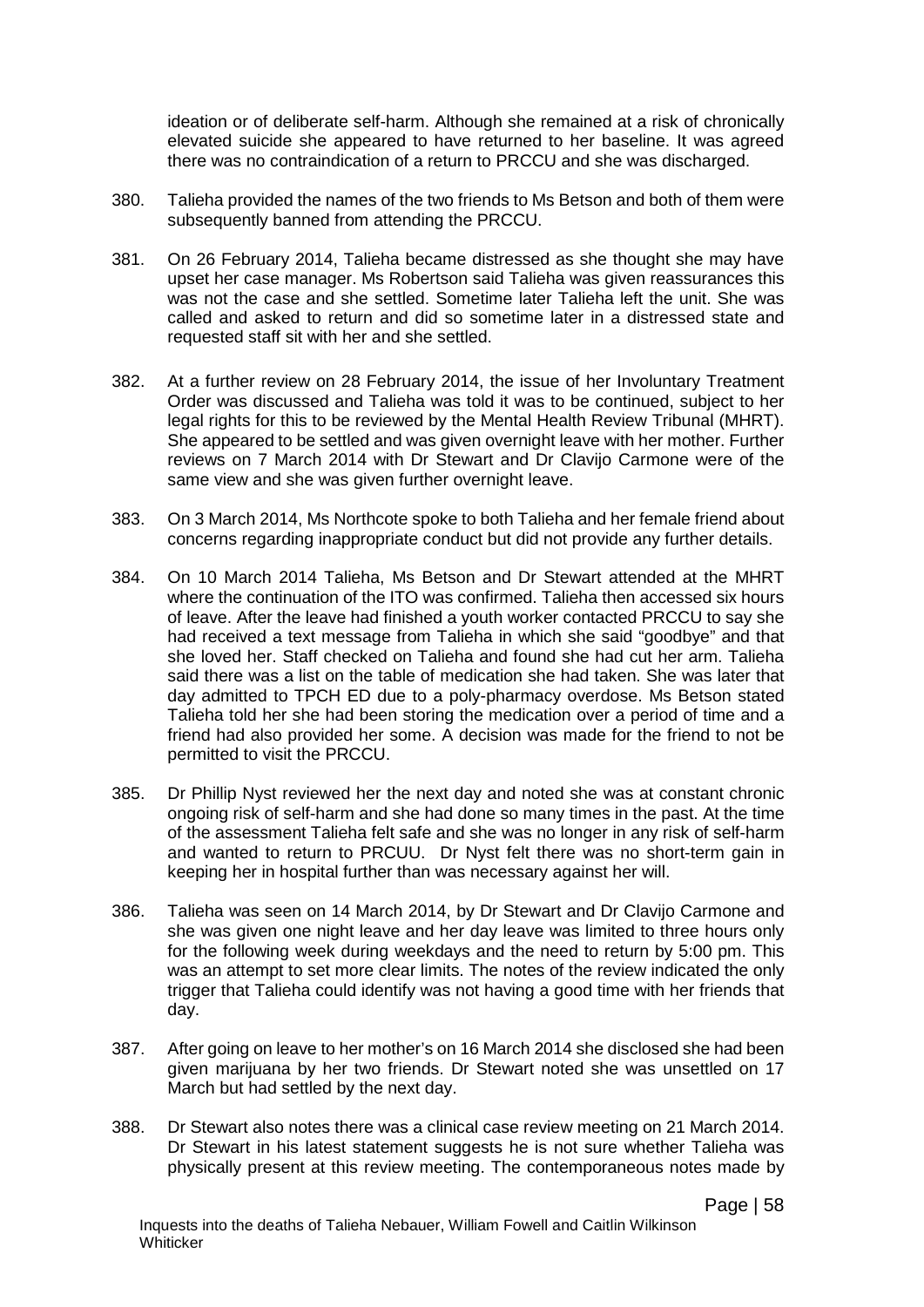Dr Clavijo Carmone do not reflect this and it is possible the review was based on information as to her progress given by nursing staff. In any event the information was that Talieha was more settled and it was agreed she could have one night leave at her mother's home. The clinical file suggests the leave was successful and she returned to PRCCU on 22 March expressing no concerns.

- 389. Ms Northcote stated from reviewing the chart Talieha had attended the drug and alcohol group on 25 March 2014 where Talieha was able to identify the risk associated with cannabis use. Emma Betson noted Talieha was struggling with her desire to self-harm but had been able to abstain from actioning this desire. Her motivation for not harming herself was related to her upcoming family holiday to Hawaii on 10 April 2014. Talieha had stated she was looking forward to this holiday and Ms Northcote stated it appeared to be a strong protective factor in supporting her in abstaining from any self-harming behaviours.
- 390. Ms Northcote stated Talieha had been reluctant to engage with the PRCUU psychologist as Talieha believed the particular psychologist was used to seeing adults and not adolescents. Ms Northcote made some enquiries as to whether there was another psychologist available who had training in working with adolescents and trauma. Unfortunately by the time this person was found Talieha had been taken to hospital.
- 391. Ms Betson stated that on 26 March 2014 Talieha reported she was feeling 'horrible'. She was told she could access 30 minutes unescorted leave as well as overnight leave on the coming Friday night. After hearing this Ms Betson said Talieha's mood improved and she presented as cheerful and bright. Ms Northcote then telephoned Talieha's mother to provide her with this news. Ms Betson stated Talieha told her she received a telephone call from her mother who had yelled at her about the lack of overnight leave she was approved. Talieha appeared upset about this conversation and had been crying. Later that afternoon there was a selfharm incident in the context of this emotional distress. Ms Betson considered the episode of self-harm was of very low intensity and did not require further management.
- 392. Ms Robertson recorded in the case notes that on 27 March 2014 Talieha presented as bright and cheerful and she went on 30 minutes unescorted leave. She later attended for her medications.
- 393. Dr Stewart and Dr Clavijo Carmone saw her on 28 March 2014 and Talieha appeared well-groomed, calm with appropriate euthymic mood and reactive affect. Talieha requested an extra three hours leave on Sunday to attend church and this was agreed to. She was also able to go on one overnight leave with her mother. It was decided with Talieha she should have only one night leave per week until her holidays with her family in early April.
- 394. Talieha returned from leave on 29 March 2014. She initially stated she was fine but she appeared to have been crying and her eyes were red. Talieha was said to have responded well to spending time with staff. Talieha stated she thought she should start to see a psychologist again and she was feeling overwhelmed and lonely. She presented as much calmer later in the evening.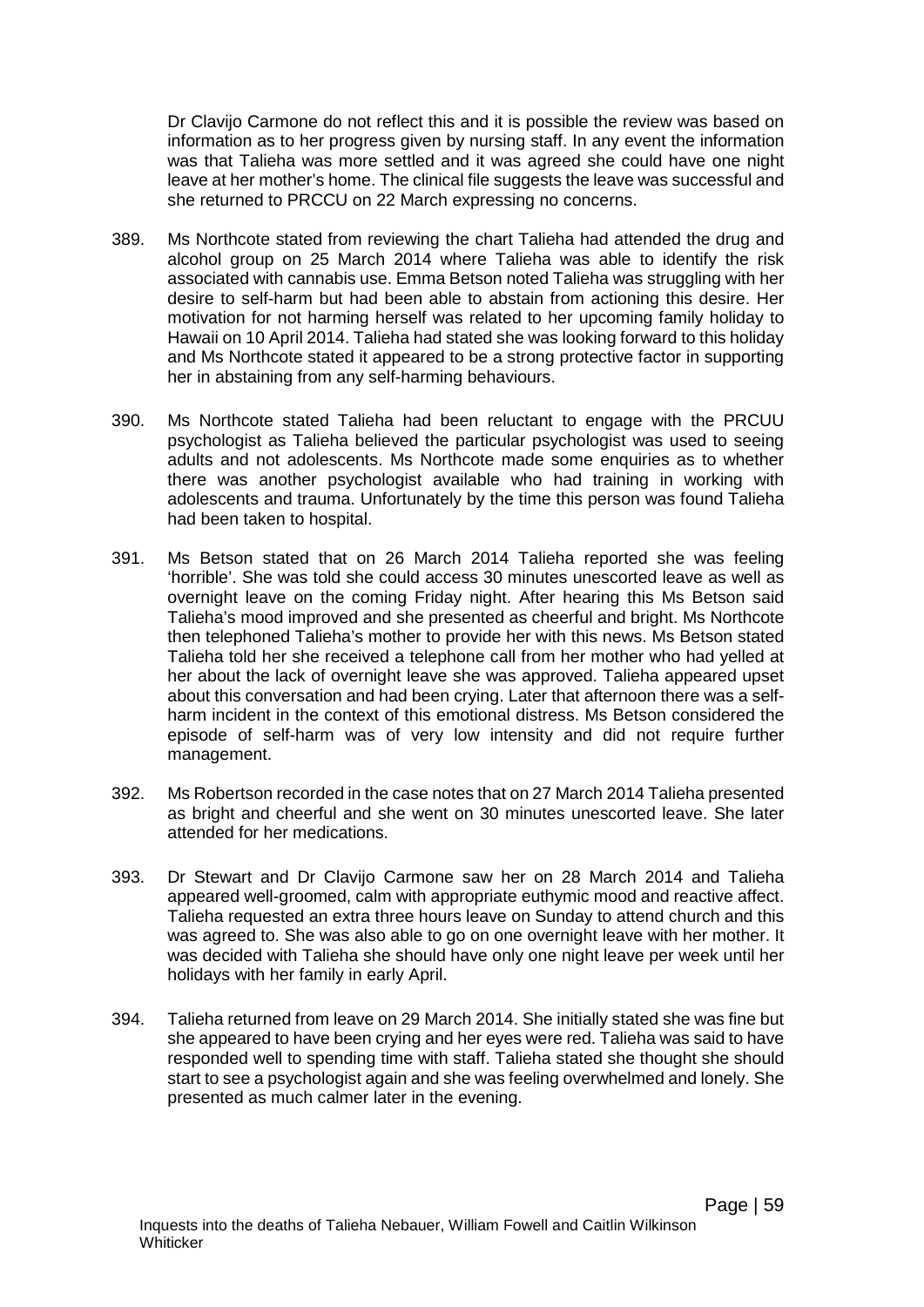## *Issue 2 - Immediate circumstances leading up to death*

- 395. Talieha's mother Nichole Pryde provided a statement about her knowledge of the events leading up to Talieha's death. Her knowledge has essentially come from what she has been told by Ms Northcote and Dr Jacinta Powell at a meeting held with her after Talieha died. She became aware an incident had occurred on 31 March 2014 and as a result Talieha was not coping and was struggling. Ms Pryde was not aware of the nature of the incident.
- 396. Ms Pryde was told that on 1 April 2014 Talieha declined the support of the staff at the Pine Rivers Community Care Unit (PRCCU). She said declining support was something Talieha had always done when she needed help the most and the staff at BAC knew this about her.
- 397. Ms Pryde stated she was told the staff then sat with Talieha for a period of time and then advised they would be doing 10 minute checks on her. She understood they performed two checks at the correct intervals but 30 minutes passed before the third check was done. She had been advised the staff were distracted in the driveway and did not get to the third check at the required 10 minutes. By this time it was too late.
- 398. Ms Pryde was also informed that when Talieha was found there was loud music playing. This was something Talieha regularly did when she required support and assistance in the past. She stated Talieha usually did this as a sign to others that they needed to come and find her and the staff at BAC knew this about her.
- 399. It is clear on the evidence Talieha was last seen by a staff member at PRCCU just after 4:30 pm on 1 April 2014. She was sitting on her bed listening to soft music. At about 5:00 pm, a staff member heard loud music playing in Talieha's unit and went to check on her. The staff member found Talieha and the QAS were called.
- 400. There is some contention as to when the incident referred to by Ms Pryde that caused Talieha's concern actually occurred. The records indicate Talieha was granted leave to attend church on 30 March 2014. It is understood Talieha was said to have gone to church with a friend, although there has not been any confirmation from the friend this is what occurred. Her aunt has produced a text message she received from Talieha at 7:26 pm on 30 March 2014 making reference to the fact Talieha was at church.
- 401. The records indicate on 30 March 2014 Talieha came to the nurses office to let staff know she was leaving with her friend to attend church between 5:00 pm and 8:00 pm as had been agreed to. Talieha returned at the due time. She did not voice any concerns and appeared relaxed and calm on her return.
- 402. The records do not indicate Talieha had been granted unescorted three hour leave on 31 March 2014, nor is there any record Talieha left on leave from the PRCCU on 31 March. If she did then it was without permission.
- 403. What is known from the statements of Ms Northcote and Ms Betson and confirmed in the medical notes, is on the morning of 31 March 2014 Talieha had been difficult to rouse from bed and presented as sullen. The medical notes indicate she spent the majority of the morning in bed. Ms Betson completed a case note at 3 pm. Emma Betson stated Talieha reported to her increasing episodes of disassociation Page | 60

Inquests into the deaths of Talieha Nebauer, William Fowell and Caitlin Wilkinson **Whiticker**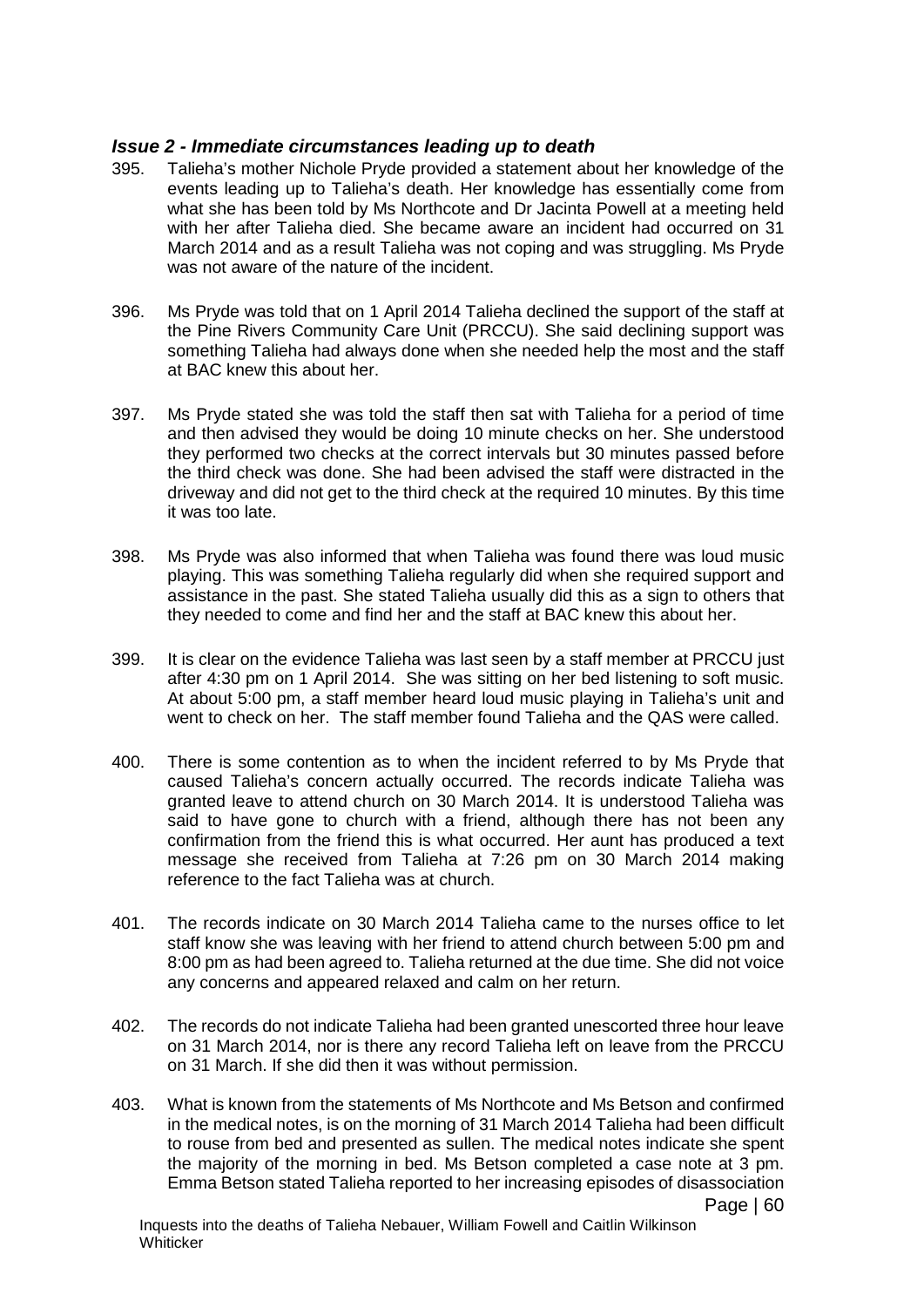over the past week, that she could not remember events and she found these episodes scary. Talieha also stated at times she feels as though she is "outside her body" and found this difficult to explain. Ms Betson did not report this to psychiatric staff and stated it would have been recorded and reported at some point in time.

- 404. Talieha also discussed her underlying worries about going to Hawaii, particularly related to her body image and self-esteem. This was something PRCUU staff had discussed with her on admission, offering solutions and ideas on how to cover up her scars so she would feel more comfortable wearing short sleeves clothing or swim wear.
- 405. The case notes did not reveal any other interaction that day and no leave is noted in the records as having been agreed to or accessed.
- 406. What I can find on the balance of probabilities is an incident occurred on either 30 or 31 March, but most likely the latter date and probably as described below, which in hindsight precipitated the crisis Talieha experienced on 1 April 2014.
- 407. On 1 April 2014 Talieha had been taken by Ms Betson for a random urine drug screen test. She then attended to her household tasks with the assistance of the PRCCU cleaner and overall she presented as pleasant and bright. Ms Betson observed her to engage with the teachers from the BAC school and she was seen to be laughing appropriately and engaging in conversation with her teachers.
- 408. It is evident her mood changed in the afternoon. According to the Root Cause Analysis Emma Betson heard loud music coming from her room and went to speak to Talieha. Talieha was sitting on the floor with her teddy bear and had thrown her possessions around. Ms Betson spoke to Talieha who eventually disclosed she had accessed and smoked marijuana with a male friend during three hours leave "the previous day". She also disclosed a distressing incident involving other persons. Talieha was distressed while recounting this experience and Ms Betson spent a couple of hours with her following this disclosure.
- 409. Ms Northcote spoke to Talieha in the company of Ms Betson at 4:00 pm in the office foyer and Talieha presented as agitated, hyperventilating and not able to express herself. They spoke to her for a further 30 minutes providing reassurance and assisting her to calm down. She was given positive reassurance about how far she had progressed and Ms Northcote and Ms Betson stated she became calmer and appeared more in control of herself. At that stage EEN Gabriella Pietrucci observed some of this interaction and offered to take her out for a while. Talieha declined and stated she wanted to spend some time in her unit. Talieha had also declined PRN (when necessary) medication.
- 410. Ms Northcote stated that had Talieha's level of agitation not diminished she would have considered taking Talieha to hospital for further assessment, but following intervention and although she presented as sullen and tired, there was no evidence of agitation. Ms Northcote's assessment of the situation was the peak of the crisis had passed and Talieha would respond to further staff support over the evening, as had been the case after previous episodes of crisis.
- 411. Ms Northcote was asked about warning signs and the reference in the Crisis Management Plan to psychomotor agitation. She explained this was reference to more physical agitation and on 1 April Talieha was agitated but was sitting. Ms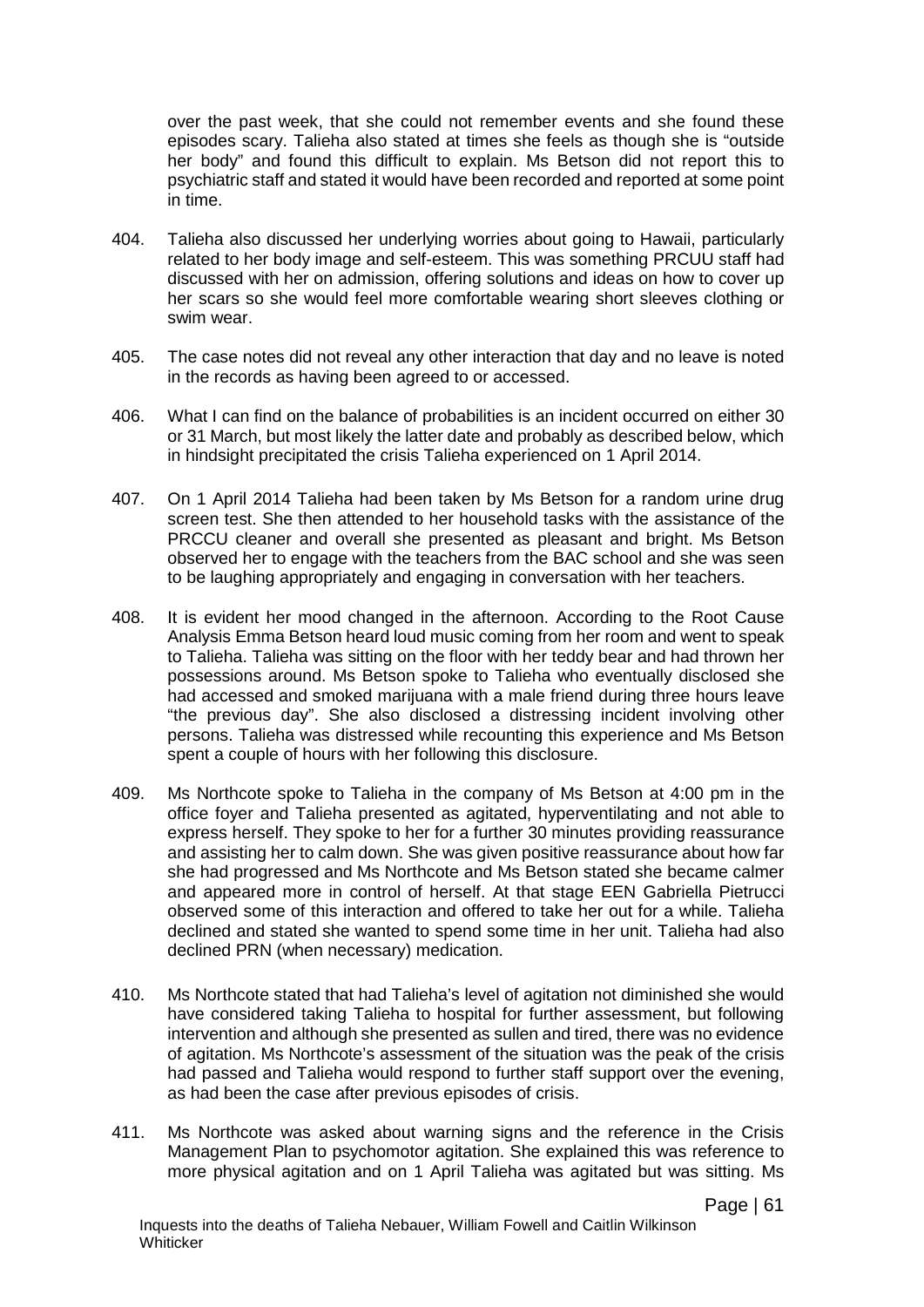Northcote also did not consider that just because Talieha wanted to be on her own after the incident was evidence she was isolating herself, this being again another warning sign.

- 412. Ms Northcote stated one of the key triggers for Talieha was encounters similar to the encounter she had experienced and which brought her into crisis. It was her clinical judgement Talieha was in crisis when she came to the foyer, but her level of agitation had decreased and Ms Northcote made the clinical decision it was not necessary for Talieha to be taken to hospital for review. She also decided not to proceed with constant observations but there would be regular contact by nursing staff. Ms Northcote stated if it had been thought Talieha should be placed on constant special observations she would have referred Talieha to hospital first for an assessment.
- 413. Ms Betson stated in relation to the events of 1 April 2014 that although Talieha was agitated at the time of being escorted to the main foyer, after further reassurance and clinical support her level of agitation had subsided and it was considered appropriate to continue to manage her at PRCCU. Ms Betson agreed Talieha was not showing symptoms of disassociation at the time, was seeking help by informing them and still had a forward focus on her trip to Hawaii.
- 414. Ms Betson stated at this time the consultant psychiatrist or psychiatric registrar would not be on the premises. Telephone consultation could have been possible, however at the time it appeared the crisis had passed and Talieha was not expressing suicidal ideation, plan, intent or thoughts to harm herself in any way. Her presentation was regular in that she was not demonstrating any behaviour out of the ordinary. For similar reasons, having her reviewed at TPCH was considered but was rejected.
- 415. Dr Stewart noted that over 31 March and 1 April there were no episodes of disassociation and on the morning of 1 April she presented as bright and cheerful. When her crisis developed in the afternoon the staff were able to calm and settle her. It was then for the clinicians to assess her and Dr Stewart agreed there was nothing from that description, which would have caused him to second guess the decision of Ms Betson and Ms Northcote. Dr Stewart stated the fact she became distressed did not necessarily mean she should be admitted to hospital. This may have been necessary if she had not settled. He was not critical of staff not contacting him as it seems the clinicians at the time felt the crisis was contained.
- 416. Ms Betson stated Talieha's history had shown that once the peak of a crisis had passed, she would be more in control of herself and would respond best to staff support over the evening. Talieha was given the option of increased supervision, which she declined. As she was not presenting as agitated, it was deemed appropriate staff visually observe her every 10-15 minutes. Ms Betson was unable to say why they did not apply 1:1 constant observations for a period of time.
- 417. Ms Betson agrees when you look back on it that Talieha had been in crisis but her level of distress reduced, she was orientated, coherent, and able to identify why she had been upset. Although she was lowish in mood and tired there was no suicidal ideation and Talieha said she was able to guarantee her safety. The plan was to have a staff member regularly check on her. Ms Betson wrote in the case notes there was to be no more unescorted leave after 5pm and only 30 minutes leave unescorted daily. This decision was made jointly by Ms Betson and Ms Northcote.

Page | 62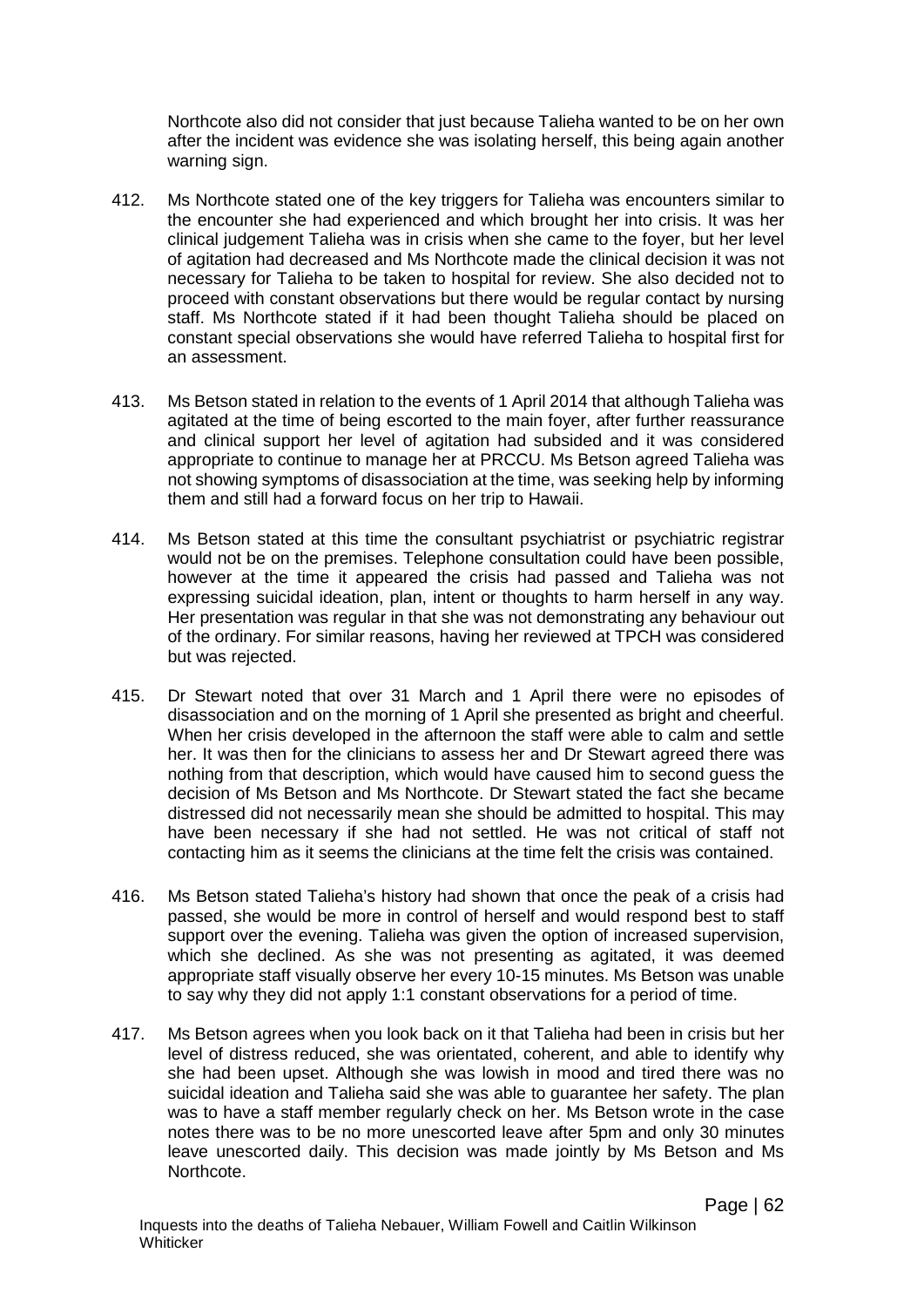- 418. At this time it is apparent Ms Betson and Ms Northcote's shifts were ending and EEN Pietrucci was the person advised to keep up regular visual observations. EEN Pietrucci said in her first statement she understood this to be every 20 to 30 minutes. She said she went to the unit at approximately 4:30 pm and Talieha appeared sullen and crying and she was lying on her bed. Talieha was offered to be taken out for a while but she declined and said she wanted to be alone and listen to soft music. In her statement EEN Pietrucci says at approximately 5 pm EEN Pietrucci found her unresponsive. There was very loud music playing in the unit when she arrived.
- 419. In the retrospective case note EEN Pietrucci wrote at around 7:45 pm she is recorded as saying Talieha went back to her unit at approximately 4:30 pm and she went in to check on Talieha at 4:40 pm. The case note states that Talieha was still low in mood, listening to soft music and sitting on her bed. She offered to take her for a walk to the shops or remain sitting in her room but Talieha rejected these offers and requested to be alone.
- 420. In a supplementary statement EEN Pietrucci stated her best recollection is Ms Beston requested she conduct 10-15 minutes observations. She states the first visit was at approximately 4:40 pm and she estimates she would have left the room at approximately 4:45 pm and approximately 15 minutes passed before she returned to the room at approximately 5:00 pm.
- 421. EEN Pietrucci saw Talieha earlier with Ms Betson and Ms Northcote at the beginning of her shift at 2:30 pm and did not take part in those discussions but could see Talieha was crying and was upset. She was aware from the handover at the beginning of the shift it was about something that happened the day before and Talieha was unhappy with herself. In evidence EEN Pietricci said she had been asked by Ms Betson to check on Talieha every 10-15 minutes and says she did. EEN Pietrucci says Talieha was always pleasant to her but was detached with her. She confirmed she went in and saw Talieha at 4:40 pm and was dismissed abruptly by Talieha. Soft music was playing. Talieha was more settled than how she seemed earlier.
- 422. EEN Pietrucci says she went back in at 4:55 pm and heard loud metallic gothic music. She recalls speaking to another patient who was coming back from leave in the driveway. She says this distraction would have been for only a minute.
- 423. EEN Pietrucci abruptly went for help and Wayne Wieland and Matthew Cloumassis attended. Mr Cloumassis had to find a tool, which took a little time to find and was not a specific tool that can often be found for such events in other units. Mr Wieland called Queensland Ambulance Service. CPR was commenced by Mr Cloumassis. There was some delay in QAS arrival in that it was not uncommon for ambulances to go to Pine Rivers Community Mental Health at 568 Gympie Road rather than 568A where the PRCCU is situated. Mr Wieland had to run at 120 metres from the PRCCU driveway to lead them to be correct premises.
- 424. A first ambulance arrived approximately 14 minutes after the emergency call. Good resuscitation had been commenced by staff and then QAS and efforts continued enroute to the TPCH where Talieha was admitted to the ICU in a critical condition. She showed no signs of recovery having sustained hypoxic-ischaemic encephalopathy. Life supporting measures were ceased on 6 April (some 5 days after the event), and she died at 5:15pm.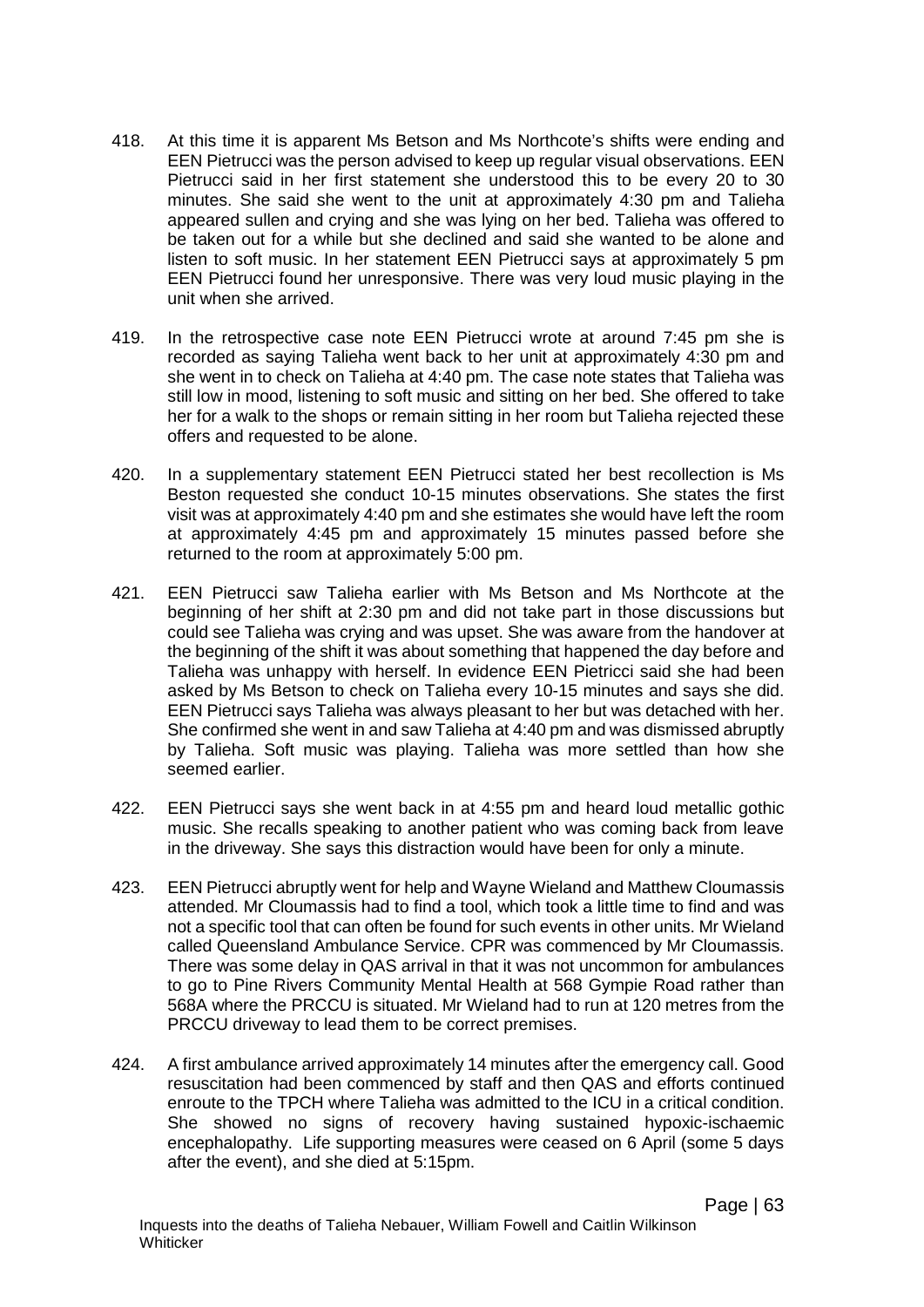- 425. Staff inspected the unit later to see if there was any suicide note. None was found. On the mirror in the ensuite one word written in lipstick.
- 426. In the period after closure of the BAC specific triggering events of self-harm or distress often involved incidents with her mother but more particularly a number of incidents with friends involving the high risk use of drugs, alcohol and sexual assaults, sometimes in combination.
- 427. It is in my view not a coincidence that the one period of admission to hospital on 25 February 2014 followed such an incident of likely sexual assault whilst she was intoxicated. Talieha had significant issues with attachment and self- esteem. The events described as having occurred on 31 March 2014 were similar in nature and probably would have been more distressing. The method by which she died also is well known to have a high lethality rate.
- 428. On balance I am satisfied Talieha's actions on 1 April 2014 were intended to end her life and was not a cry for help or attention or a case of misadventure. In the setting of her fragile mood and issues of self-esteem particularly in the context of the history of emotional trauma as a result of past sexual abuse, the events of 31 March 2014, at that point in time were highly significant to Talieha. Her poignant note left on the mirror says it all.

## *Autopsy results*

429. An external autopsy was performed on 8 April 2014 by Dr Rebecca Williams (but signed off by Dr Alex Olumbe). Toxicology revealed the presence of therapeutic/sub-therapeutic concentrations of anti-depressant citalopram and its metabolite, anti-psychotic medication quetiapine, a low concentration of the metabolite of diazepam and an inactive metabolite of cannabis. Alcohol and other drugs were not detected.

### *Issues 3-5 Whether BAC closure had any adverse impact on the mental*  health of Talieha, management of her mental health from discharge to her *death and transition plan implementation*

- 430. A review of Talieha's long term mental health history does not indicate the physical closure of BAC per se as a residential treatment facility had an adverse impact on Talieha's mental health. As submitted by Counsel Assisting her fragile mental health continued in much the same manner as it had been before she left BAC. Her moods fluctuated frequently, and there were multiple episodes of self-harm and regular suicidal ideation.
- 431. Talieha was approaching the age of 18. She had been living at BAC virtually full time for three years. She would have been transitioning at some point from BAC, although if BAC had remained open it is likely the transition process would have consisted of a more formal cross tapering of therapy and transitioning as envisaged in the ideal transitioning arrangements Dr Brennan and others would have preferred.
- 432. Dr Brennan stated in evidence she thought the impact of the closure on Talieha was significant. She stated Talieha needed to adapt to life away from Barrett. Although she was turning 18 and leaving BAC would have happened at some point, in the months leading up to the closure Talieha's mental health was affected by that fear and she was anxious about her ability to cope. Towards the end Dr Brennan thought Talieha had a slight positivity about her, which was that with the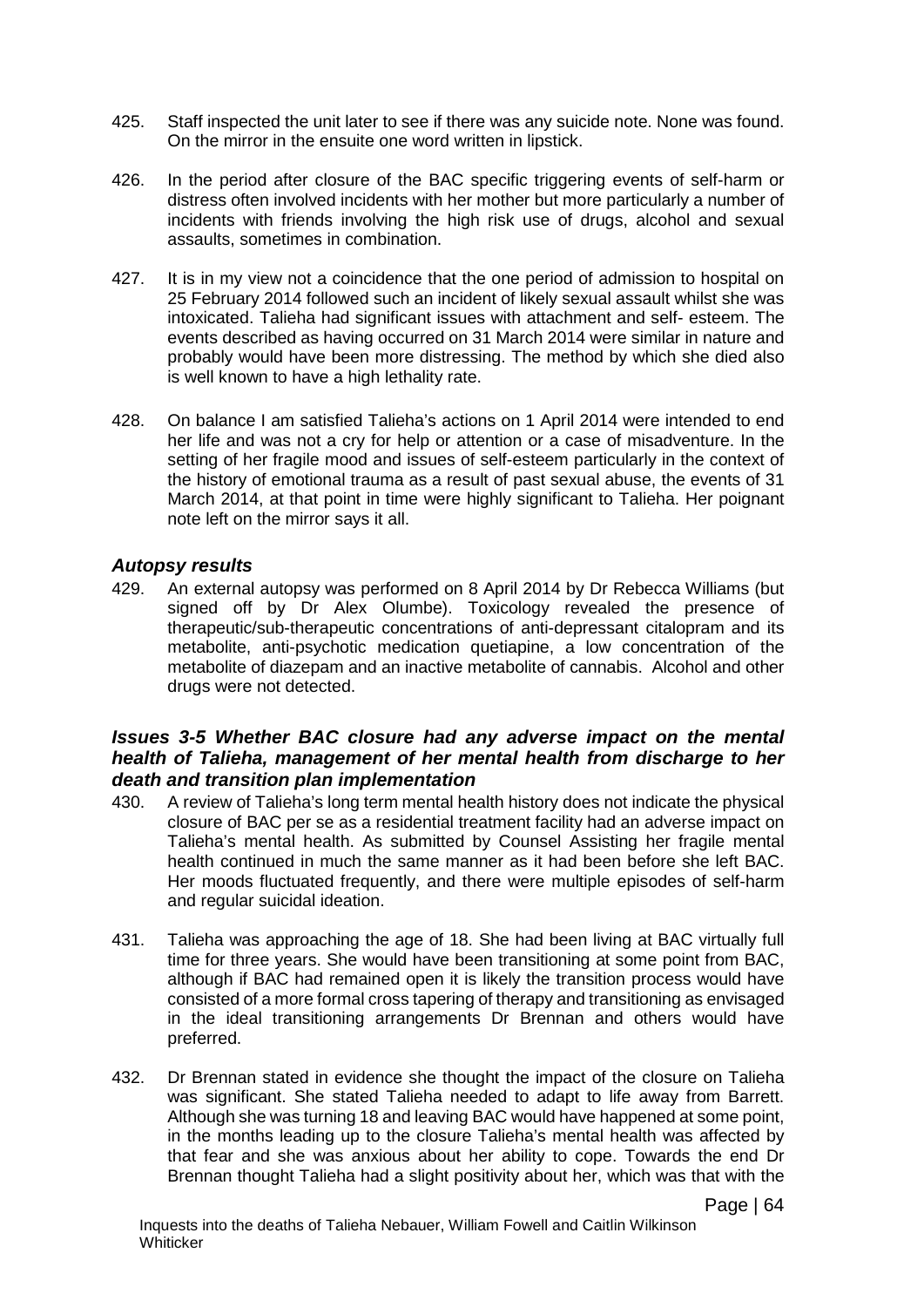closure being imminent and inevitable, she had a sense of trying for something better or different.

- 433. Unlike Caitlin, who was already in a form of transition, Talieha was in reality being transferred to PRCCU due to the closure of BAC and there was a lack of time for planning for that to occur. As well there was some delay in receiving funding for Talieha, which caused some further delay.
- 434. Dr Brennan stated at the inquest Talieha had developed a borderline personality structure such that she struggled to tolerate difficult affective states. She was impulsive and therefore was at risk on a longer term basis. Dr Brennan did not think Talieha was going to be cured or be in remission from her personality and this was an enduring issue for her, which would require ongoing management. Dr Brennan stated Talieha was ready to transition but to transition to something that could then provide what she needed for the management of her disorder.
- 435. Dr Brennan had concerns about Talieha residing at PRCCU and had requested a stay in an acute adolescent unit prior to that occurring. That was not able to be provided and Dr Brennan accepted the option of PRCCU with funding for two x 24 hours nurses for a time (6 months was mentioned) as the best option available.
- 436. Dr Brennan, BAC staff and PRCCU did what they could to ensure Talieha was comfortable with the move but the timing meant the cross tapering was limited to a couple of visits and there was no ongoing care provided by BAC staff after the transfer for even a limited period.
- 437. What transpired in Talieha's case is the transition arrangements as implemented were different to those Dr Brennan envisaged, particularly in that the two nurse care element of her expectation was never put in place, and only one nurse was to be supplied, while the 24 hour element was to be dropped within the first month.
- 438. The decision to do adopt the amended transition plan was not relayed or discussed with Dr Brennan. However the decision was made by relevantly qualified PRCCU clinical staff based on their clinical assessments at the time. Dr Brennan stated in her evidence at the inquest she did become aware there was only one nurse when she visited PRCCU, but given the physical environment of where Talieha's unit was and everything else, one on one was probably as intensive as Talieha could have sustained. Dr Brennan stated at the inquest she would have been surprised and reluctant to recommend a reduction in the hours initially suggested unless they were certain there had been a significant improvement in her condition. In Talieha's case there was some settling in her mood as she got used to PRCCU, but what is described as her mental state is in my view more a reversion to her BAC baseline, and as such it could not be suggested this was an improvement from her baseline.
- 439. Nonetheless, I accept there was justifiable clinical reasoning and rationale for reducing the level of supervision as determined by the various clinicians involved in Talieha's care at PRCCU and in the context of an evolving dynamic, which supported a change. It should also be noted the level of Talieha's supervision was increased and decreased at times in accordance with her clinical presentation, evidencing the plan was an evolving one. It is evident Talieha's condition was regularly assessed during individual consultations and reviewed at weekly team meetings. There is no evidence to suggest funding arrangements or lack thereof were a factor in any clinical decision making. I am not critical of the clinical decisions made or the care provided to Talieha. PRCCU staff were doing the best they could in the setting of an adult mental health facility.

Page | 65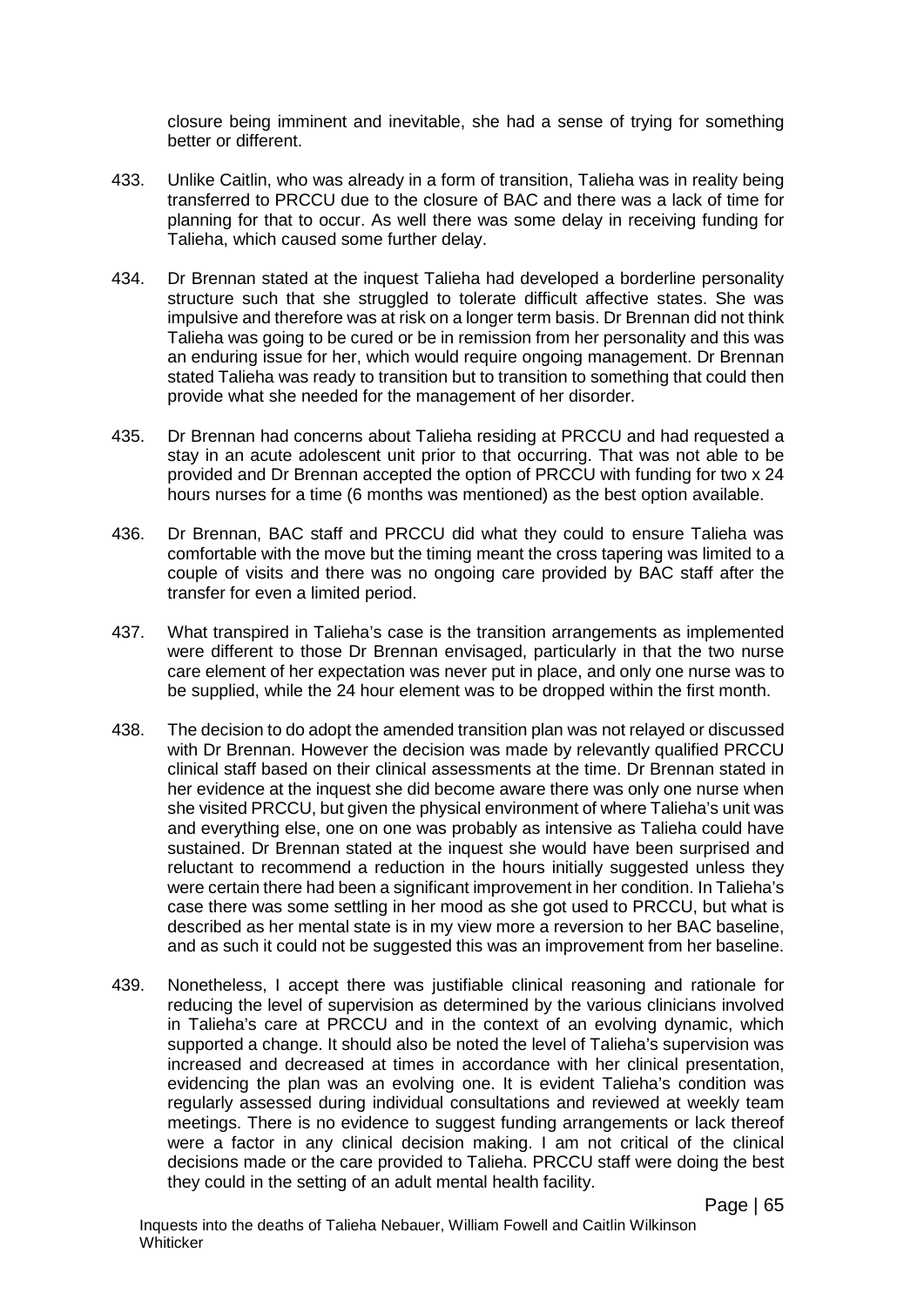- 440. Otherwise the transition plan for Talieha was largely implemented and carried out. It is clear the admission to PRCCU was going to be for some time whilst the transition to more independent living in the community took place. References to 18 months to two years are noted in the evidence. The PRCCU was not BAC but it did provide accommodation with 24 hour supervision, with daily access to various therapies and acute admission to hospital if necessary. The evidence suggests there was not available at that time any other facility that could deal with her particular behaviours and condition.
- 441. The closure of BAC as a facility in the way it transpired did have the result of Talieha not having continued input into her support and treatment by those who knew her condition best. There was therefore a loss of continuity of care for an adolescent with a complex condition who was now being treated in the adult mental health system. PRCCU and its staff were the best option available in the circumstances that eventuated but if there was to be a case where continued involvement of clinicians who were experienced in adolescent mental health and/or had knowledge of Talieha was to occur, then Talieha was certainly that case.
- 442. As to whether this was a determinative or contributory factor in the events of 1 April 2014 is not so easily resolved. A little over two months had transpired since Talieha was transferred to PRCCU. Her transition to more independent living arrangements was going to take place over an extended period of time. There was no timetable set and PRCCU was clearly supporting Talieha in working towards that goal.
- 443. When Talieha was in crisis that afternoon she was appropriately comforted and counselled by professional clinical staff. The clinicians had experienced such crises in the time Talieha had been with them at PRCCU. On each occasion of such crises, at a point in time she settled and clinicians considered the crisis had passed. That was how they assessed her that day, that is, the crisis had passed and she was settling. Talieha had not expressed any suicidal thoughts. The staff considered she did not need a psychiatric review but determined she should be closely monitored, as part of her condition involved self-harming behaviour to relieve her distress. The staff did not consider she was at risk of suicide. Closer observations more or less happened, albeit with some gap in between the last two observations.
- 444. With the luxury of the benefit of hindsight, and having considered Talieha's particular vulnerabilities and history, it is evident Talieha was experiencing a crisis as a result of an event that would have been distressing for most young women. In the context of her significant issues with attachment and self-esteem, and the history of disclosures of many past incidents, this incident would have objectively on any criteria have been particularly distressing to her.
- 445. When last observed Caitlin was in her room listening to soft music. When last found the music was playing very loudly, a warning sign for her being in crisis and identified as such in her Crisis Management Plan. This was one of the behaviours Talieha adopted whilst BAC, although there does not appear to be any such incidents recorded whilst at PRCCU, until earlier that afternoon. In hindsight, providing closer observation at the time they considered the crisis was settling, may have made a difference to the outcome, but the decision to allow her some personal space with close rather than constant observations was not objectively plainly wrong.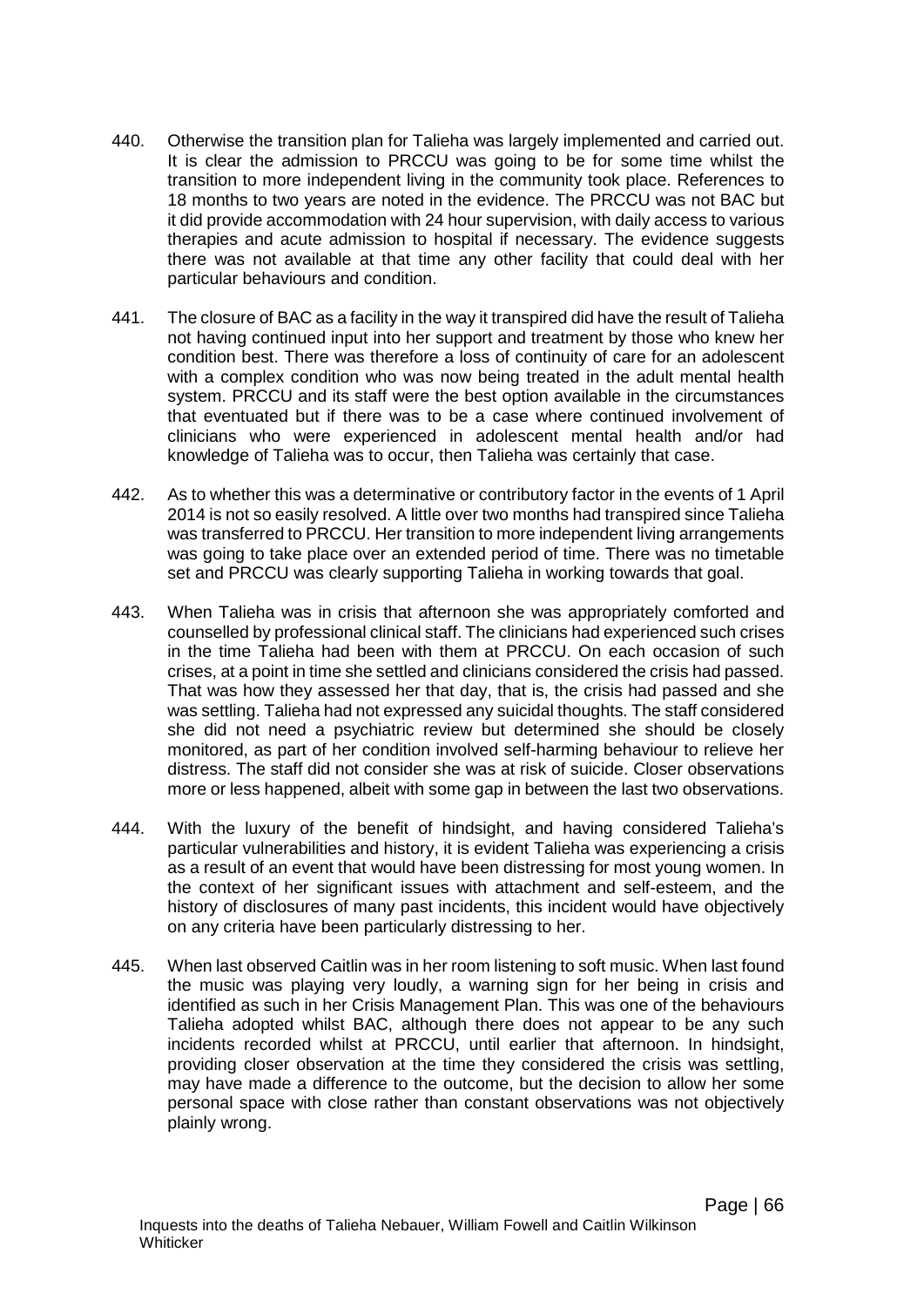# **Findings required by s. 45**

**Identity of the deceased** – Talieha Nebauer

**How she died** – Talieha Nebauer had been a long term patient at the Barrett Adolescent Centre. When it closed Talieha became a resident at an adult mental health facility at Pine Rivers. PRCCU was staffed 24 hours a day. Talieha had very complex mental health problems considered to be post-traumatic stress disorder, emotionally unstable personality disorder and problems with life cycle adjustment. The traumatic symptoms were thought to relate to childhood sexual abuse and domestic violence in the context of alcohol and other substance abuse in the family home. Talieha had many instances of self-harm and threats of suicide during her time at BAC. One of her particular vulnerabilities related to attachment and self-esteem. The day prior to Talieha making the decision to take her own life she had experienced an incident which, would have been particularly distressing to her self-esteem. In the setting of her fragile mood and issues of selfesteem and particularly in the context of the history of emotional trauma as a result of past sexual abuse, this incident became a triggering factor leading to her decision. Talieha presented to her clinical carers on the afternoon of her making her decision in crisis. Over a number of hours her carers believed the crisis was passing and she began to settle, as had been the case in the past. A clinical judgment decision was made that Talieha did not require a psychiatric review or to be constantly observed, but she was to have regular closer in time observations. During a gap in those observations she took steps which ended her life. In hindsight, closer or constant observations may have made a difference to the outcome, but the clinical decision and reasoning was not objectively plainly wrong. **Place of death** – Intensive Care Unit Prince Charles Hospital CHERMSIDE QLD 4032 AUSTRALIA **Date of death** – 06 April 2014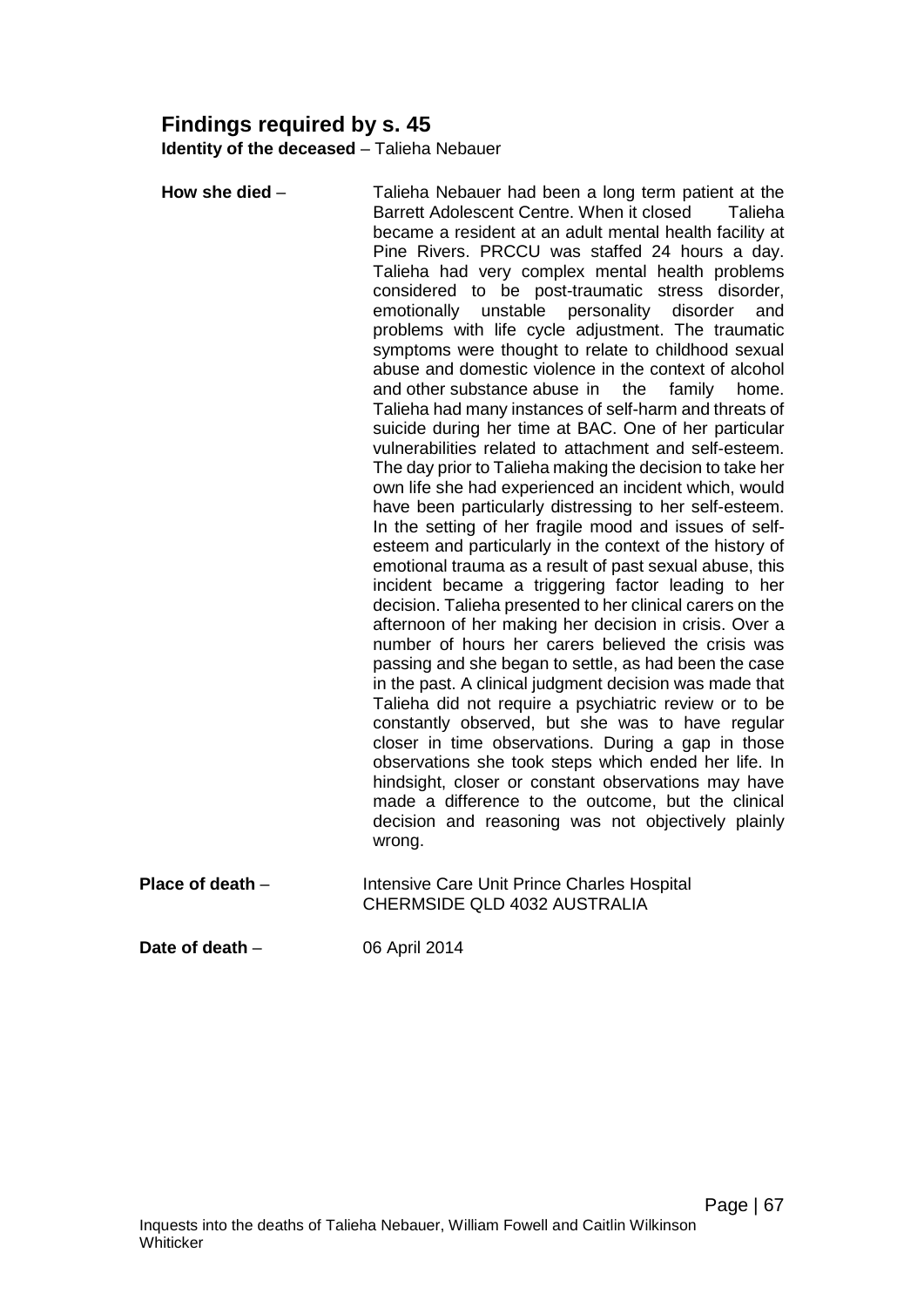# **Information particular to William Fowell**

## *Background*

- 446. William was born in New Zealand. His family moved to Brisbane in 2000. William's background history was of mild intellectual disability, epilepsy and cerebral palsy (right hemiplegia). This history all stemmed from an event at three months of age where William suffered from a stroke secondary to sepsis, which resulted in right side hemiparesis. At eight months of age he developed epilepsy, experiencing up to 200 myoclonic jerks per day. He experienced difficulties with visual perception, auditory memory and concentration.
- 447. William received treatment at the Royal Brisbane Children's Hospital after the family moved to Brisbane with regular presentations to hospital. William was referred to the Child and Youth Mental Health Service- Child and Family Therapy Unit at RBCH. Over the years his behaviour became problematic with screaming fits and aggressive outbursts at home and at school and this became more significant in 2011/12.
- 448. William's parents separated in February 2012 and he continued to reside with his mother until she was unable to manage his aggression, frequent medical complaints and hospitalisation. William's father had no contact with him for a number of months but resumed contact around June or July 2012. It would seem William's anxiety and behaviour was often attributed to his relationship with his family. It is evident the relationship between William's mother and father continued to be strained.
- 449. There were a number of presentations to Nambour Hospital for management of abdominal pain thought to be pseudo seizures. William's aggression and episodes of screaming led to his admission to BAC on 28 August 2012. He was discharged to Wacol Villas on 24 January 2014.
- 450. William's father, Brent Fowell was appointed his guardian by the Queensland Civil and Administrative Tribunal in 2013, prior to his 18<sup>th</sup> birthday.
- 451. William was aged 18 years and 7 months at the time of his death on 10 June 2014.

### *Mental health care provided at BAC*

- 452. William was admitted and discharged from BAC on a number of occasions between 28 August 2012 and 24 January 2014. His final discharge from BAC was on 24 January 2014 when he was transferred to supported accommodation at the Wacol Villas.
- 453. William was initially referred to BAC for aggressive behaviour towards his mother, threats of suicide and frequent presentations with somatic complaints. For the first few months he had limited contact with his parents. His mother, Vanita Olliver moved to Gladstone in February 2013. She stated she was burnt out and exhausted but believed William was getting the support and intensive care he needed. At some point she worked as a deck hand on a fishing boat with her new partner, which required her to be at sea, and therefore with limited ability for contact for two weeks at a time.
- 454. William's father, Brent Fowell states he resumed contact with William around December 2012 and he was in contact at least weekly. He generally worked four

Page | 68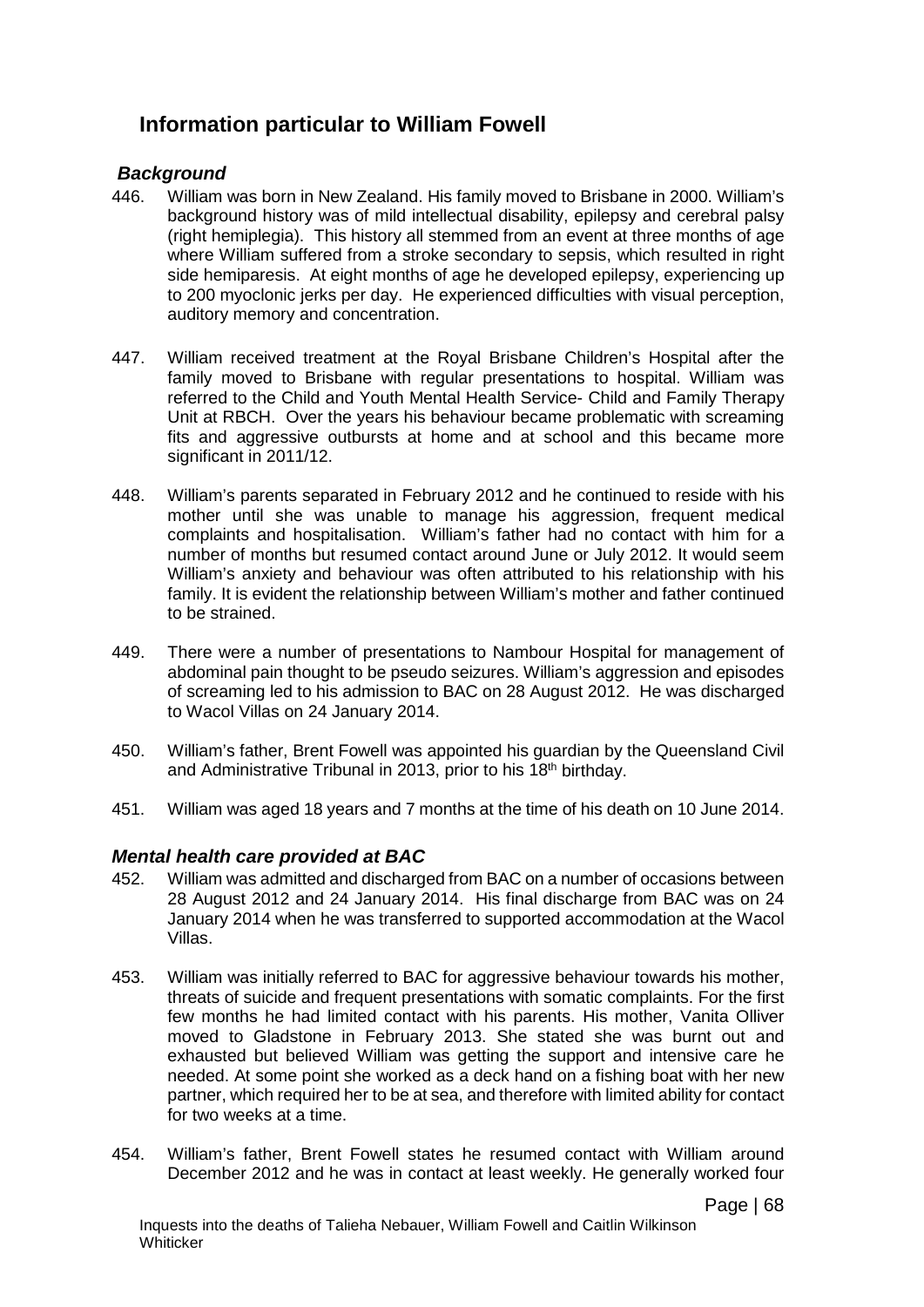days on and four days off and on his days off William would stay with him unless he became unwell and needed to be taken back to BAC.

- 455. Dr Stedman stated during his time at BAC William's behaviour was challenging. He attended the BAC school and participated in a range of recreation therapy, psychological skills training, occupational therapy, speech pathology, physiotherapy and social work interventions. He received Botox treatment out of the Mater Hospital to help with his cerebral palsy. An extensive behavioural management plan was also developed and implemented.
- 456. During his time at BAC William's behaviour was difficult to manage at times. In addition to aggressive behaviour he frequently made inappropriate sexual or personal remarks to other patients and staff. Throughout his admission he also complained of abdominal pain and had a number of attacks of screaming. It was thought that some episodes of abdominal pain were associated with anxiety and resolved once he was distracted with an enjoyable activity.
- 457. In a number of documents within the BAC records it is recorded some of the key risk indicators for William included:
	- a) William often reacts adversely to conflicts especially between his parents
	- b) Due to abandonment issues, William will often panic if his father leaves the unit without him (although William is supervised by another adult at these times). William identified his father as a major supportive figure in his life.
- 458. During his admission at BAC, William was also seeing a private psychiatrist, Dr Georgia Watkins-Allen. This arrangement was to continue post-discharge, but did not. Ms Watkins-Allen stated she had worked with William at BAC. His physical, cognitive and psychological difficulties were significant and chronic. Ms Watkins-Allen stated she was not contacted directly by the transition care team at the BAC about the transition of her clients including William. Before she left the BAC and when she called in as a private clinician she identified serious concerns for all of the BAC adolescents being transitioned and she did not believe there was any where that would adequately meet their complex and severe mental health needs at their stage of the development and treatment. In relation to William she noted specifically that he was one of the last adolescents to be transitioned due to the significant difficulty finding him a place. She remembers there being serious concerns and clinical discussions about there not being adequate supervision at the proposed residence as his funding was restricted. There were no fall back options.
- 459. William attended Ms Watkins-Allen after she left BAC in the context of a referral from his GP by which he was able to have 10 referrals. His father brought him to the appointments. There were a total of six appointments from 19 August 2013 to 9 December 2013. On two occasions there were appointments made where William did not attend. Ms Watkins-Allen stated that post the closure of BAC in January 2014 she had no direct contact with William. Support staff made contact on several occasions but no follow-up appointments were made. Ms Watkins-Allen spoke to BAC staff prior to the closure as an external clinician to discuss her input into the treatment and to enquire about William's well-being and coping, following and between sessions.
- 460. Specifically with respect to William, Ms Watkins-Allen reported he had a heightened distress and unsafe behaviours following sessions, and when engaged in family matters and then sometimes on leave with them. This all related to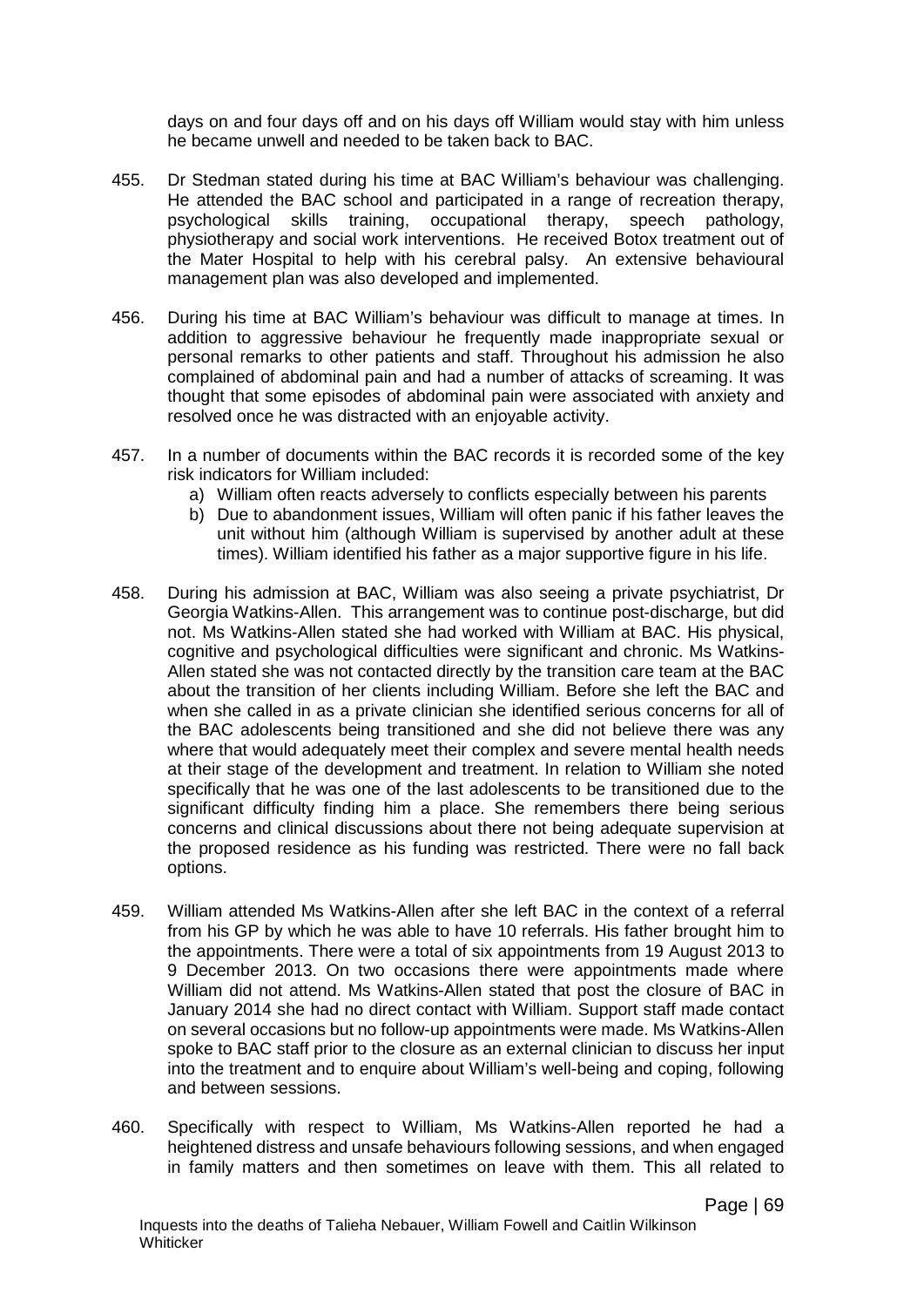attachment and lack of connection and him feeling not good enough and abandonment issues. Ms Watkins-Allen explained this was a psychological moment and did not always reflect reality.

- 461. Ms Watkins-Allen stated William was feeling anxious about the future after leaving BAC with uncertainty and the loss of relationships and of his peers and she worked with him on this.
- 462. Registered Nurse Brenton Page was William's Associate Care Coordinator and later Care Coordinator at BAC from 11 November 2013. RN Page told the Court he had developed a good rapport with William and felt William would tell him the truth when needed. The major issue for William was he was worried with not knowing where he was eventually going. RN Page considered this to be a natural reaction.
- 463. RN Page stated he was not involved in planning or carrying out the transition arrangements other than specific tasks related to the transition such as escorting an adolescent to meet a new service provider in the community and generally discussing the transition arrangements with the adolescent or family. He also attended weekly Case Conferences where he would be involved in discussions about how the transition arrangements were progressing. Mr Page's impressions from discussions he had with panel members was that each adolescent's needs and care requirements were individually considered by the transition panel; a one size fits all approach was never applied to the identification of alternative appropriate service options; and Dr Brennan and Ms Clayworth were absolutely dedicated to developing and implementing the most appropriate transition arrangements they could.
- 464. On 11 November 2013 RN Page recorded in the notes that William was on leave with his father but was brought back early after an incident where his father found William standing on the ledge of a balcony eight stories high saying he wanted to die. His father managed to get him off the ledge and brought him back to BAC. William reported he felt unsettled and was screaming and having a breakdown. The plan was for him to remain at BAC in a locked ward, to be closely supervised and for review by the psychiatrist. He was reviewed by Dr Pettet where he admitted to feeling suicidal and was assessed as a high risk of impulsive suicide attempt and the locked ward and 15 minute observations was continued. William subsequently settled.
- 465. RN Page accompanied William on 3 December 2013 to a meeting at Westside Community Services. After the meeting William told him he did not want to pursue supports from that organisation as he did not want to be with persons who had an intellectual disability.
- 466. On 10 December 2014, there was a report by William that he had been assaulted at a railway station and was pushed off the platform by a stranger. He was reviewed by the psychiatric registrar. Subsequently he told RN Page he had not been pushed but he jumped. He made up the story about being pushed because he thought he would get into trouble. He stated he had a panic attack and jumped onto the tracks.
- 467. On 8 January 2014, RN Page took William to an assessment interview with Ipswich Independent Youth Service, however William told him after the meeting he did not want to attend that service. This reticence seemed to be related to him not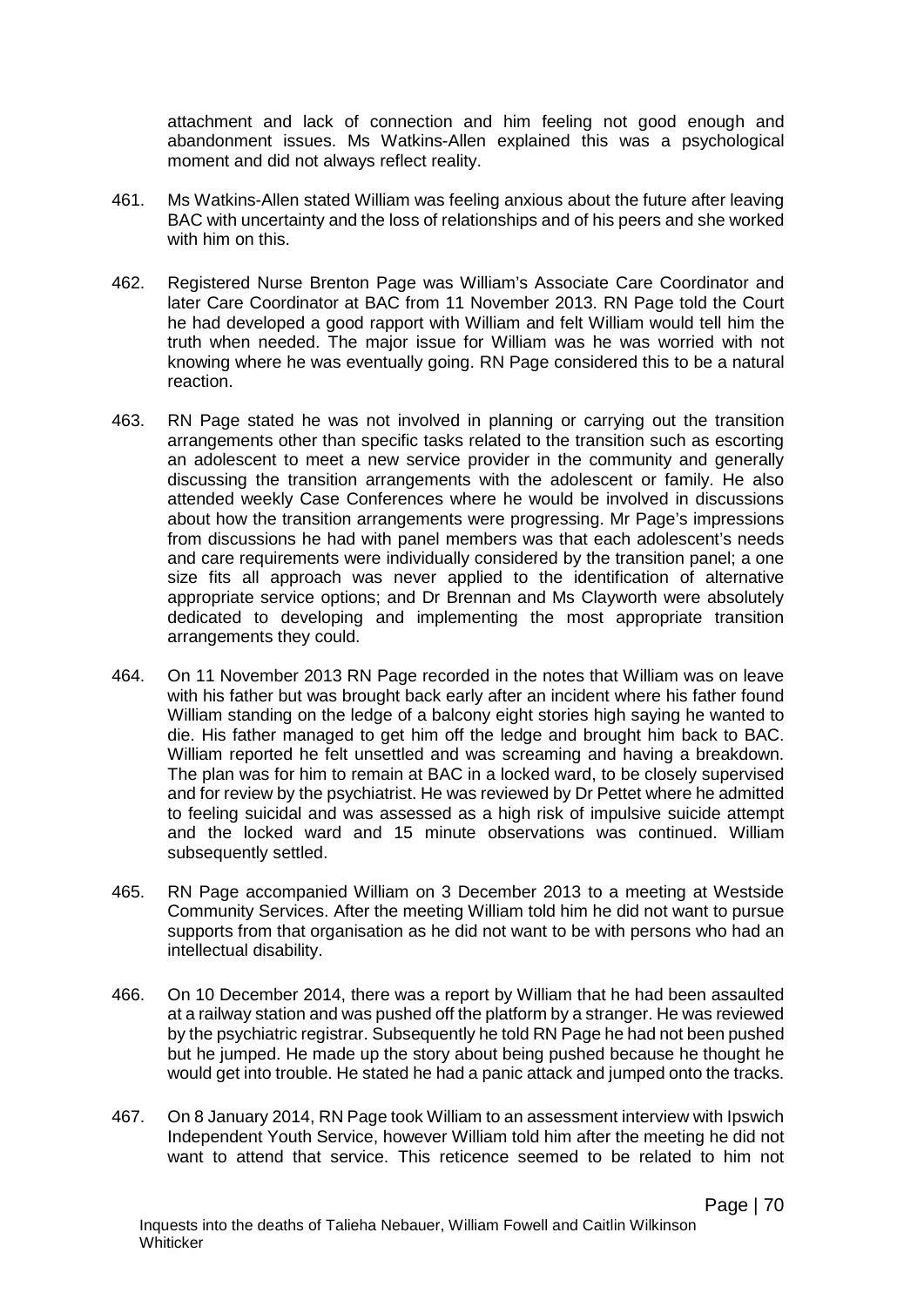connecting with the coordinator well enough, largely due to his own adolescent behaviour.

- 468. After William's transition to Wacol Villas RN Page was asked by the BAC unit manager to briefly drop in to provide outreach support and he recalls visiting on two or three occasions between 27 and 29 January 2014. His impression from those brief visits was that William was settling in and he had not noted anything clinically significant.
- 469. Registered Nurse Stephen Sault had some limited exposure to William when he was on a particular shift and considered he had good rapport with him. William's mood fluctuated. RN Sault stated William at times could be pretty easy-going and at other times he would be anxious when things outside of his control went wrong.
- 470. On 5 January 2014 RN Sault recorded in the notes William was saying positive things about transitioning into the community and was looking forward to day activities as well as being independent in decision making. He identified some anxiety and concerns about how he would relate to new peers and carers. William stated his father was supportive of the transition and that currently he feels he is ready to move on from BAC.
- 471. In the days prior to his discharge William appeared to be settled and it was noted he was bright and reactive in mood/affect and interacting well.
- 472. RN Sault had limited involvement in assisting William move into his new dwelling at Wacol Villas on 24 January 2014. This involved transferring a room full of possessions in the BAC van with the assistance of other nurses. William's youth worker was also present. He helped William set up his room and the lounge room, went shopping with William and his carer, observed his carer administer his medication and watched a DVD with him and his carer. From memory the conversations he had with William throughout the evening centred on his routines and plans for the weekend and the following week. He was aware RN Page was also intending to visit William in the following week.
- 473. RN Sault stated to the best of his knowledge William did not express any views or concerns about moving out of the BAC to his unit on 24 January 2014.He stated William seemed quite excited. He recalls being impressed by the size of the unit and its cleanliness and cannot recall having any concerns about the unit or the support being provided to him there.

### *Transition Planning*

- 474. Dr Stedman stated William's transition from BAC was complicated, as it was difficult to source supported accommodation due to his combined mild intellectual disability, mild physical disability and mild psychiatric disorder. William was not considered to have the skills for independent living, nor did he have family support in terms of day to day care.
- 475. William had been previously been a client of Disability Services Queensland (DSQ) prior to his admission to BAC. With the closure of BAC, additional disability service supports including accommodation were required. The search for accommodation for William became a joint effort between BAC staff and DSQ and particularly his case manager Ronald Simpson. Dr Brennan told the Commission finding accommodation was the most difficult aspect of William's transition.

Page | 71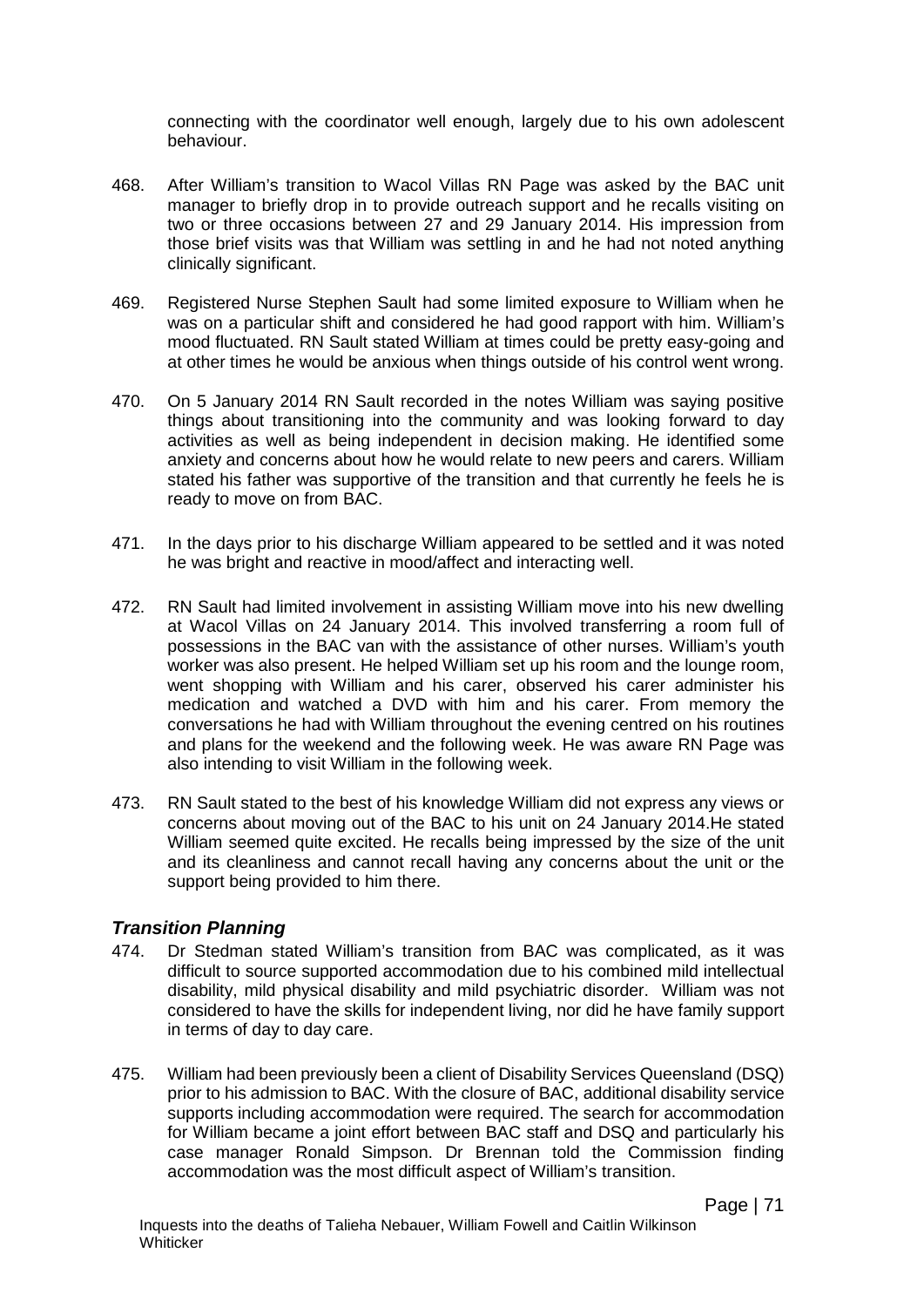- 476. The Commission found William's transition arrangements and the care, support and services provided to him were adequate. This was despite it being noted his transition occurred abruptly, with accommodation at the Wacol Villas only being agreed upon two days prior to his discharge.
- 477. Ms Clayworth's second statement to the Commission set out her concerns for William in relation to transition arrangements to an alternative service provider as:
	- Sourcing suitable accommodation in the community. William's wish had been to live with his father in Fortitude Valley. However, at an early stage, his father had advised that because he worked shifts as an electrician and could not leave William alone in the unit, this was impossible. Thereafter, what was sourced for William was shared accommodation in the Brisbane area with ready access to train travel to Fortitude Valley
	- Sourcing a day program to facilitate life skills and leisure engagement
	- Vocational options
- 478. Ms Clayworth stated from around October 2013 it was known William was eligible for school leaver's package and day program funding from February 2014. This partly addressed the concerns, however suitable accommodation for William remained problematic.
- 479. William wanted to live with his peers and the goal for William was to reside in community-based accommodation. Significant efforts were made to try to arrange supported accommodation in the community in which he would be sharing with another young man with whom he would be compatible. It is apparent the accommodation at Wacol Villas was one of the first options considered despite staff from DSQ, and in particular Ronald Simpson, endeavouring to find alternative accommodation. Ultimately with the closure of BAC imminent, Wacol Villas was the only option that became available.
- 480. It is also apparent this accommodation was regarded to be temporary and DSQ continued to seek alternative accommodation. At the time of his death a co-tenancy arrangement with another TAG 5 client was being considered.
- 481. Between 25 September 2013 and 10 December 2013 Ms Julie Beal was the team leader within the Department of Communities, Child Safety and Disability Services involved in the transition of William. Her role was to undertake an assessment and planning with clients who require assistance for eligibility to access services funded through the department. Ms Beal stated she had no previous experience with transitioning child and adolescent patients between services in the community.
- 482. Ms Beal received an email attaching a spread sheet on 25 September 2013 of Department clients who were finishing grade 12 and who had been allocated school leaver funding. School leavers funding provided community access support to help a client occupy their day and develop life skills once they finished school. Ms Beal contacted Carol Hughes at BAC and was told William needed to be relocated into alternative accommodation preferably by the end of the school year. As William had not been assessed for accommodation she put in place arrangements for this to occur.
- 483. In assessing suitable community accommodation services, Ms Beal stated she needed to consider William's needs and wishes. William advised he wanted to spend his time with people his own age and was interested in volunteering, paid Page | 72

Inquests into the deaths of Talieha Nebauer, William Fowell and Caitlin Wilkinson **Whiticker**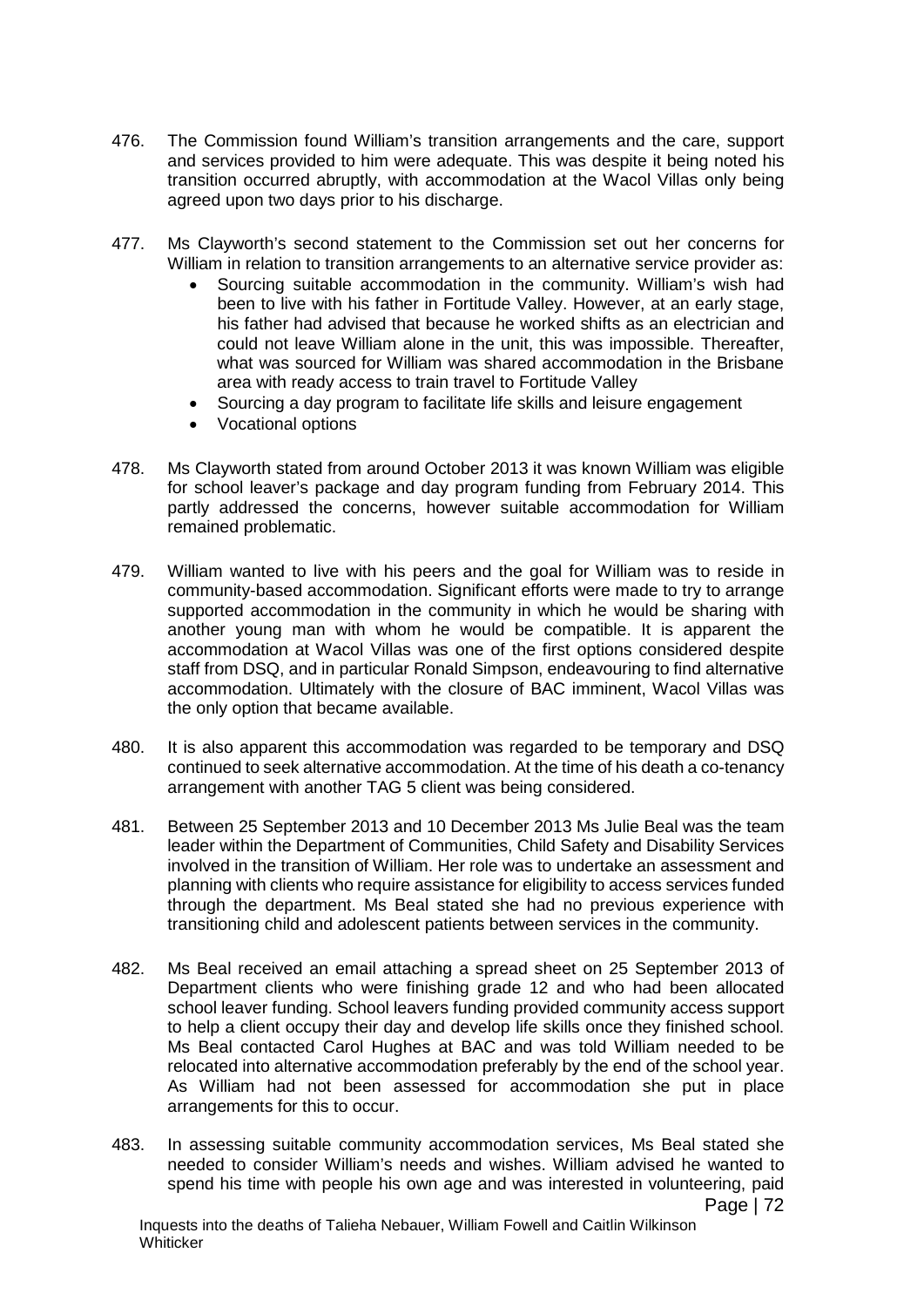employment and studying at TAFE. By 25 October 2013 she had prepared a draft accommodation profile, a document to be shared with service providers when looking at accommodation matching. She considered a number of services that may have been appropriate. In relation to the accommodation requirements she was also assessing William's wishes as well as the wishes of his mother and father who resided elsewhere. Ms Beal stated there were no real vacancies in the Brisbane catchment and they started to look at emergency accommodation. William had individual funding for some aspects of his care but in relation to accommodation the funding was for shared accommodation and this therefore required a vacancy.

- 484. Dr Brennan stated in her evidence before the Commission that for William the fact Barrett was going to exist or not exist was not necessarily a crucial part for him. The crucial issue for William was he wanted someone to look after him. As well William wanted accommodation where he was placed with boys of his own age and he needed to be able to access public transport. Dr Brennan recommended this preference be accommodated.
- 485. It is apparent during the initial assessments of the transition for William between October and December 2013, DSQ was unable to find shared accommodation vacancies for reasons that had to do with both William's disabilities and behaviours as well as the fact William was provided with block funding. This meant he could only be considered for accommodation that was already block funded and there was a vacancy. This was distinct from being provided individual funding. Dr Brennan stated in her evidence at this time the transition team and DSQ were working collaboratively to try and find appropriate accommodation. One of the very early suggestions was Wacol Villas where William eventually ended up. Dr Brennan stated in her evidence at the Commission this was the only one that eventually became available. No others were ever identified as available except for one respite option.
- 486. On 14 October 2013, Ms Beal attended a meeting of stakeholders as well as William and his father. A decision was made that William would continue to reside in Brisbane. Ms Beal formed the view accommodation at Wacol Villas was a possible option as it was secure and a place where his real risk could be ascertained. Ms Beal was also looking at other emergency accommodation options but these were considered to be not appropriate. Ms Beal was also considering a number of day services that may be suitable.
- 487. On 13 November 2013 (noting William turned 18 on 8 November), an application was made to the Department of Housing and Public Works for assistance with social housing. There were some issues relating to the disability support rate, which William was receiving from Centrelink, but these were resolved over the following month.
- 488. Carol Hughes was also a member of the transitional planning panel. She left BAC in December 2013. In respect to William she noted he had complex medical and mental needs as well as having a disability. There was no option of family placement because of the parents work demands and housing options for a young man of his age with very limited. William also lacked capacity to manage his own financial affairs and budgeting. There were concerns around the Centrelink benefits he was receiving because it was discovered the money was paid to his mother and he was incorrectly receiving the at-home rate rather than the away from home rate. Ms Hughes also noted there was a complex relationship with both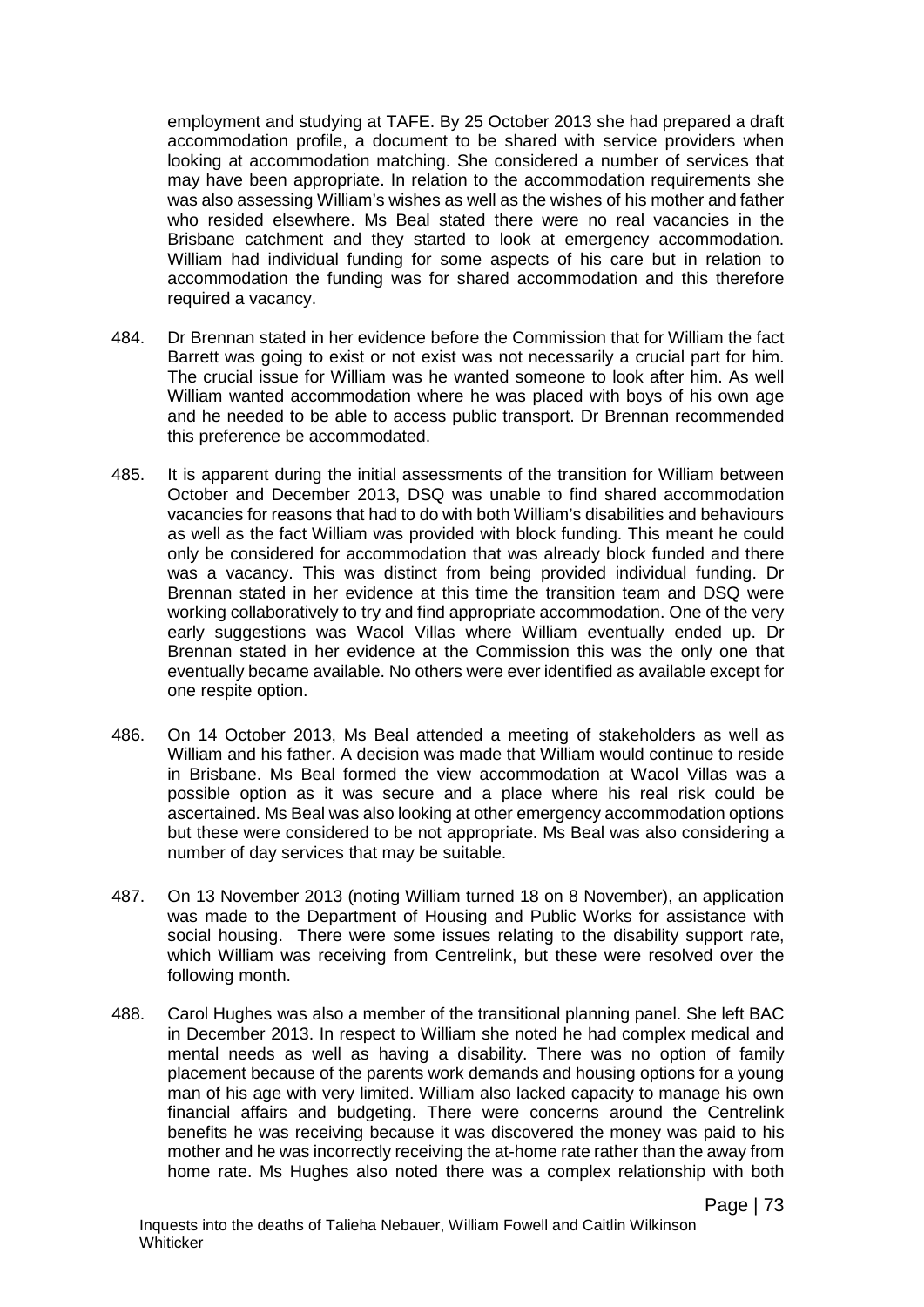parents. William was angry and upset with his mother but there was a need for him to continue to be connected to his mother and her side of the family. William wanted to be near his father but there were concerns that his father could be overwhelmed with the role. There were also concerns that in the time frame allowed, William would not be accepted as a DSQ client and therefore receive his full entitlements to housing.

- 489. In relation to the transition plans developed for William Ms Hughes stated the key aspects of her involvement with the plan included:
	- a) Attending family meetings and assisting William to build his relationship with his father;
	- b) Linking and advocating for him to become a client of DSQ. This included coordinating and attending meetings and ensuring his father was informed and involved and ensuring William had a case manager appointed by DSQ, facilitating assessments and the flow of the information between DSQ and BAC, completing his client profile and escalating his transition issues to Dr Brennan;
	- c) Linking with Centrelink to ensure William had a health care card and would be re-assessed at the independent rate;
	- d) Assisting with the application to appoint William's father as guardian in relation to the management of his finances and future decisions about accommodation, health care and provision of services;
	- e) Ms Hughes stated the most significant transitional complication for William was trying to source suitable accommodation. William was unable to be transitioned home. His applications for accommodation and other services were hindered by the fact he did not have an easily accessible formal identification. Numerous accommodation options were considered; and
	- f) One of the other complexities was that due to work commitments William's mother was only able to have a limited contact with BAC staff during the transition period.
- 490. Ms Megan Hayes, BAC occupational therapist was also a member of the BAC Clinical Care Transition Panel. Ms Hayes stated that in the absence of any other facility like BAC this meant that unless an adolescent required acute inpatient care, he would be transitioned back into the community. She stated in her statement to the Commission there were three main factors, which related to or informed the transition arrangements for all of the adolescents including:
	- a) The adolescent's age
	- b) The extent to which the adolescent was already integrated into his community
	- c) Whether the adolescent could return home to live with his family
- 491. In relation to William, Ms Hayes stated she liaised extensively with government departments and nongovernment organisations to identify possible accommodation options. There were lengthy delays in receiving responses from those departments. The practical difficulty which followed from these delays and the consequential delay in sorting accommodation for William was that arrangements could not be made to identify service providers with the expertise required to meet his community reintegration needs because they did not know where his community would be.
- 492. On 10 December 2013, Ms Beal provided a handover to Ronald Simpson of the Clinical Management Team of DSQ who was now taking over William's case. On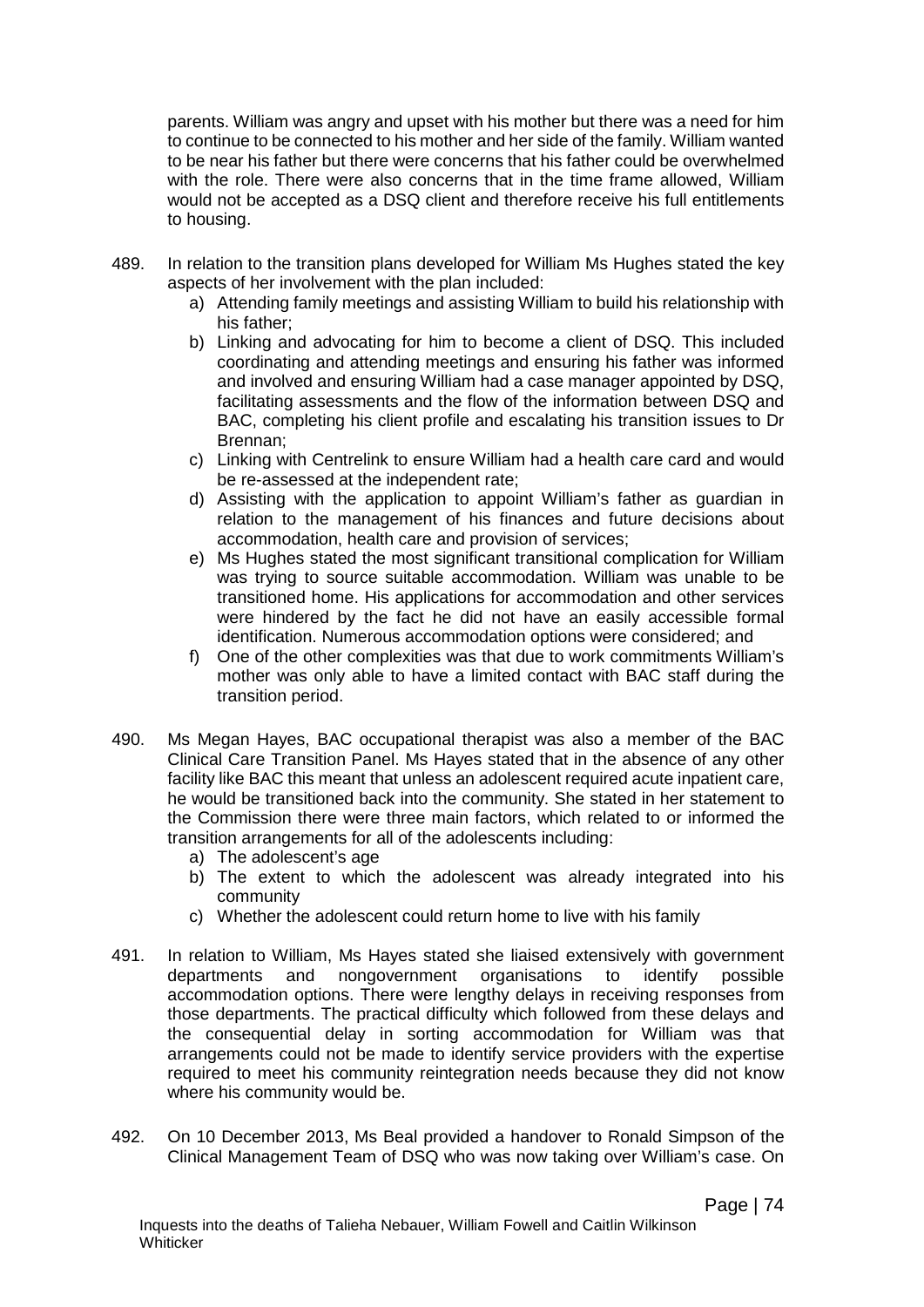that day William was present as well as Dr Brennan, DSQ forensic social worker Cristelle Mulvogue and other BAC staff including Ms Hughes.

- 493. Ms Hughes stated the appointment of a case manager from DSQ was important and made a significant difference. Ms Hughes stated that after several months of activity there was still no suitable accommodation. There had been a proposal put by William's mother to a facility at Nambour but William was very insistent he wanted to live in Brisbane and be closer to his father.
- 494. Mr Simpson stated that as case manager it was his duty to coordinate support, funding and activities for William. Mr Simpson met with William on 10 December 2013 as part of the handover. He next met with William on 13 December 2013 with his treating team and his father. At this meeting they discussed an incident on 11 November 2013 where William had threatened to jump from the awning of an eight story apartment.
- 495. Mr Simpson stated William's mother had limited involvement in his daily care and decision making due to her remote working conditions. On 6 September 2013 William's father took on a lot of the support and decision making.
- 496. At the time of discharge Dr Brennan's diagnoses for William were intellectual disability, right hemiparesis, generalised anxiety disorder, epilepsy and cerebral palsy. Dr Brennan noted William faced risks of homelessness, unemployment, social isolation due to lack of peer network and limited family contact, involvement with the Criminal Justice system, absconding and inappropriately calling emergency services when highly anxious, suicide, inappropriate medical investigations due to a history of somatisation and vulnerability to and risk of exploitation.
- 497. Dr Brennan also put in place arrangements for his medical care, which was quite complex due to the multiple medical conditions for which he was receiving specialist treatment including neurology, gastroenterology and Botox for cerebral palsy.
- 498. In a progress note prepared by Dr Brennan on 14 January 2014 she noted William had identified he had always hoped one of his parents would have him live with them. There was anger with his mother and her partner at Christmas that reflected this disappointment. The anxiety attacks when travelling to his father were related to anger that his parents had abandoned him. These thoughts and emotions were emerging as he contemplated separation from BAC after a 17 month admission and with limited skills for independent living. Dr Brennan noted in this progress note there were still a number of options being explored for accommodation and the issue had been escalated to the Director-General level.
- 499. A progress note prepared by Dr Brennan on 15 January 2014 noted one accommodation option had advised that William required more support than they could offer. Again William expressed a strong wish to live with his father. Dr Brennan telephoned William's father and explained they had to date been unsuccessful in securing support accommodation and asked if he would consider having William returned to live with him. William's father was concerned as to who would supervise William while he was at work at night.
- 500. The transition plan developed by Dr Brennan for William included: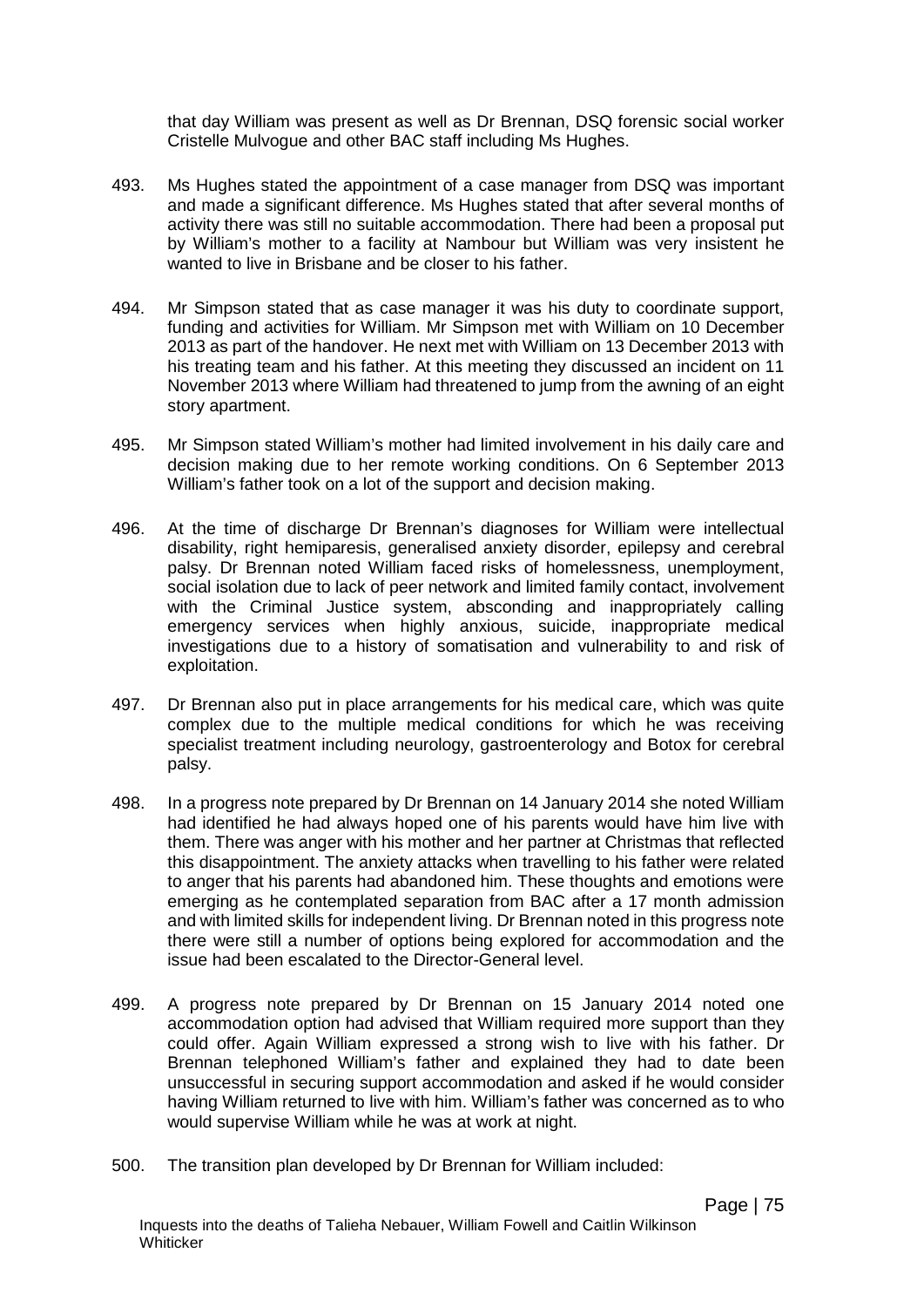- a) Accommodation at Wacol Villas, funded by Disability Services
- b) 24 hour support provided by Ability Skills Australia (TAG 5) funded by Disability Services
- c) Mental health care provided by a headspace psychologist and GP
- d) Option to continue to see Georgia Watkins-Allen in a private capacity
- e) Case management provided by Ronald Simpson of DCCSDS
- f) A school leavers package
- g) Medical follow-up from Mater Children's Hospital and RBWH
- h) An application for guardianship to the Queensland Civil and Administrative Tribunal.
- 501. William's medication at his time of discharge consisted of:
	- Lamotrigine 100mg (anti-epileptic);
	- Sodium valproate 500mg (anti-epileptic);
	- Fluoxetine 20mg (anti-depressant);
	- Montelukast 5mg once nightly (nocte); and
	- Diazepam 2mg (for anxiety) it was not recommended this be continued post-discharge due to the potential for dependence.
- 502. Ms Clayworth's statement to the Commission noted the transition plan provided for William to be linked to a private psychologist and referred to headspace Ipswich for ongoing psychiatric and psychological care. The Cerebral Palsy League had completed an updated assessment of his function and follow-up medical appointments at the Mater Hospital and Royal Brisbane and Women's Hospital were in place. William had also been linked with DSQ and had been approved a DSQ school leavers package with a view to him attending a vocational life skills program and DSQ accommodation with 24-hour support by a nongovernment organisation TAG 5.
- 503. Ms Clayworth stated it was difficult to find William supported accommodation that suited his complex care needs. This culminated in a meeting of the Director-Generals of both Health and Communities. Due to the uncertainty about future plans, William's anxiety escalated during the transition period that was managed clinically.
- 504. Dr Brennan stated in her evidence before the Commission she was of the view DSQ worked tirelessly to find a suitable option. Dr Brennan agreed with other evidence there is a gap in the system to identify services for people suffering or experiencing mental illness with a coexisting disability.
- 505. Dr Brennan also gave evidence William was emotionally ready to leave the BAC in that for several months leading up to leaving William was very keen to leave and ready to leave. It is apparent the planning for William's transition was complicated by his complex set of comorbidities requiring coordination of his medical needs, mental health needs and the requirement for him to have access to long-term supported accommodation. It was the latter that was the most difficult aspect of William's transition.
- 506. Dr Brennan told the inquest that confining herself to the period whilst he was at BAC, William had a very strong sense of perceived abandonment in that he wanted to live with one of his parents and was angry he could not. William had a limited capacity for containing his emotions and he would use quite maladaptive ways to express them such that he experienced and reported somatic symptoms and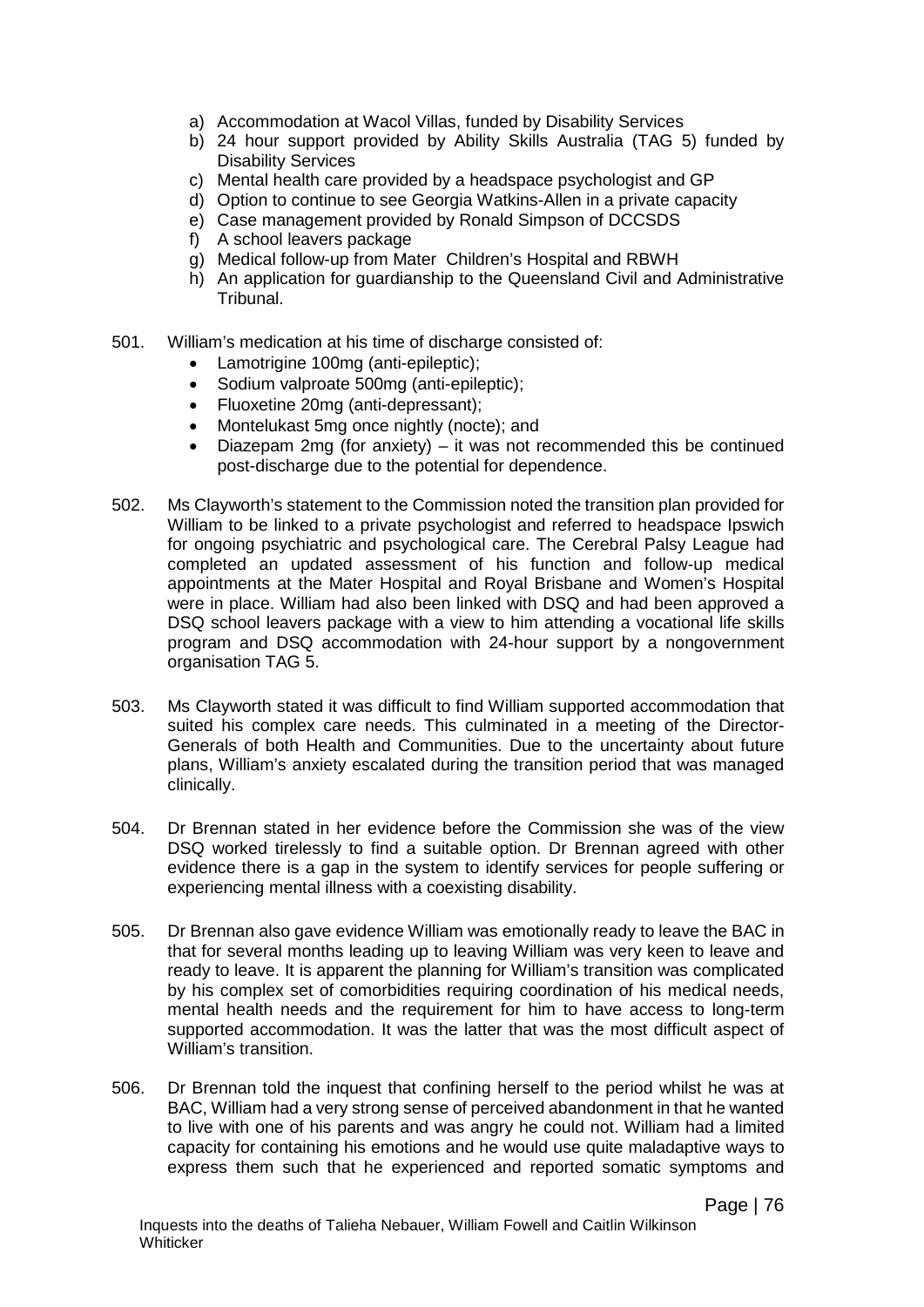physical symptoms at times of increased anxiety or anger. There was a history of him ringing emergency services and enlisting their assistance to be taken somewhere, or claiming various events had happened.

- 507. Dr Brennan also stated there was a history of expressing suicidal intent and thoughts at various times of increased anxiety and stress although he would subsequently report he did not have suicidal intent at those times. William had a minimal history of deliberate self-harm. In respect to the serious incident when William took himself onto an awning at his father's place, Dr Brennan agreed this was a very serious incident and he caused a lot of distress for people, but she did not think he meant to die. Dr Brennan stated he just did not know how to deal with his anxiety about what the future held for him.
- 508. On 21 January 2014, Dr Brennan met with Ms Mulvogue and Mr Simpson and discussed a number of matters of concern including the limited time remaining to secure accommodation. Dr Brennan told the Commission she thought the situation was becoming quite desperate and William was at a risk of homelessness. It is apparent the matters were escalated by Dr Brennan and this culminated in the meeting of the departments' Director-Generals where a decision was made that William would be transferred to Wacol Villas on an interim basis with individualised time-limited response funding.
- 509. Mr Simpson's statement to the Commission noted he expressed a number of concerns to Ms Mulvogue about the transition for William including:
	- a) Lack of history provided by the BAC to the department
	- b) William's potential suicide risk
	- c) A lack of appropriate accommodation options and funding
	- d) The length of time expected to complete the transition despite the lack of a suitable physical accommodation option
- 510. Mr Simpson in evidence stated the reference to lack of history related only to the incident that brought him to the BAC in the first place and otherwise there was other detailed information provided by BAC to DSQ.
- 511. With respect to William's mental health, a referral was made to Ipswich headspace with an intake meeting scheduled for 6 February 2014. Ipswich headspace is an arm of the National Youth Mental Health foundation, an organisation which provides mental health care (and other types of care) to young people at no cost, as if a Medicare card is provided, all charges are bulk-billed.

### *Risk Assessment and Management*

- 512. In the period prior to discharge from BAC there were a number of different risk assessments conducted.
- 513. On 1 November 2013 William participated in a face-to-face interview with a visiting senior psychiatrist (Dr Scott Harden) from the Child and Youth Mental Health Service (CYFOS). The focus of the interview was on obtaining information with regard to previous incidents of alleged violent and sexualised behaviours. A referral was then made to the senior forensic psychologist (Dr Tasneem Hasan) at CYFOS for an assessment of William.
- 514. Based on the assessment by Dr Hasan and other collateral information, William was considered to be at low risk of sexually offending in the future. A number of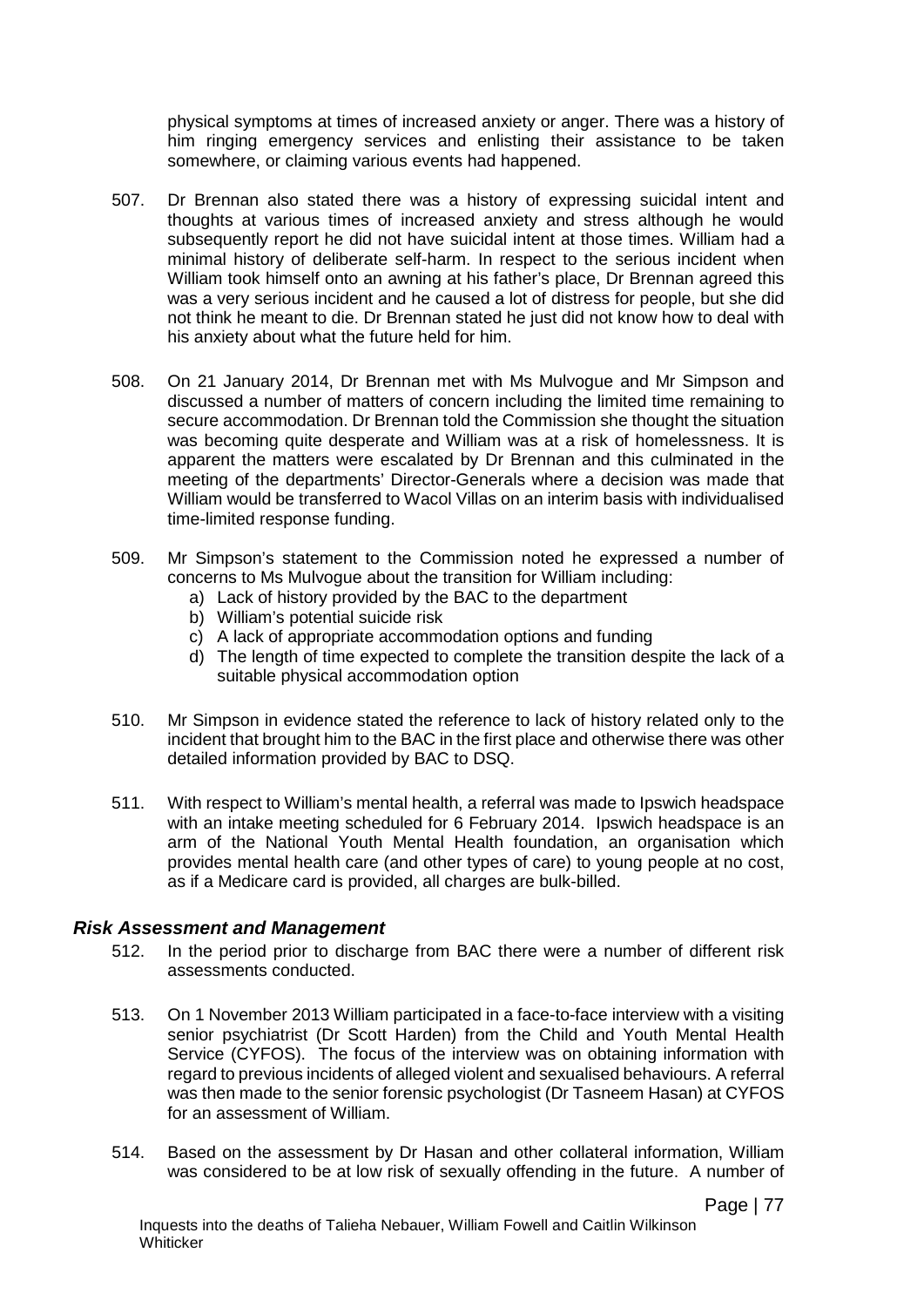recommendations were made by Dr Hasan to Dr Brennan for William's future management in terms of additional treatment interventions, behavioural management, education and research.

- 515. As the closure of BAC became imminent, the records seem to confirm William was coping reasonably well. On 5 January 2014, he had a conversation with nursing staff where he discussed the possibility of transitioning to the community. He was noted to be looking forward to day programs (basketball and sailing) as well as achieving some independence with decision making regarding food and movies. He indicated some anxiety about how he would relate to his new peers and carers, but was noted to have felt he was ready to move on.
- 516. On 10 January 2014, Ms Megan Hayes completed a mental health services risk screening tool indicating William was a medium risk of suicide and other self-harm and aggression, and a high risk for violence and absconding. This risk assessment was prompted by an incident that occurred during the Christmas period where William reportedly stabbed himself in the stomach.
- 517. Mr Simpson was aware of the differing risk assessments of Megan Hayes and Dr Brennan. As a result he arranged for Cristelle Mulvogue of DSQ to prepare a suicide risk assessment. Part of Ms Mulvogue's role at DSQ included working with case managers around specific areas such as risk assessments and to provide advice and mentoring.
- 518. On 13 January 2014, Ms Mulvogue was asked by her line manager to undertake a screening assessment to confirm Ms Hayes' assessment. She completed the assessment utilising a DSQ Risk Screen Form for Suicide in consultation with Ronald Simpson, staff at the BAC, William and William's father via telephone. Collateral information on file was also reviewed including information pertaining to the incident in November 2013, when he was located by his father on an awning on the eighth floor of the apartment where his father lived. Ms Mulvogue assessed William as being at medium risk for aggression and high risk of suicide. Ms Mulvogue was clear she definitely had a conversation with William and his father.
- 519. Ms Mulvogue stated she then assisted Ronald Simpson to complete a comprehensive referral to the Specialist Disability Assessment and Outreach Team requesting a further assessment. This was confirmed by Mr Simpson. Ms Mulvogue stated the referral was for a more comprehensive assessment and she requested this be done as a matter of urgency given William was about to leave the BAC.
- 520. On 14 January 2014 Dr Brennan completed a Risk Screening Tool and assessed William as a low risk of suicide, self-harm and aggression and a high risk of vulnerability and absconding. Ronald Simpson had a discussion with Dr Brennan about the results of this risk assessment.
- 521. On 16 January 2014, William was assessed by psychiatrists from DSQ namely Dr Stephen Bower and Dr Annie Shek. A risk assessment was completed at this time. Their report indicated William was suitable for placement in the community in supervised accommodation. Although there was some underlying risk present, he did not present as a particularly high risk to himself or others at the current time and this should not be seen as a barrier for his living back in the community. He was assessed as a low risk of suicide, a slightly higher risk of death by misadventure, a slightly higher risk of self-harm and a low–medium risk to others.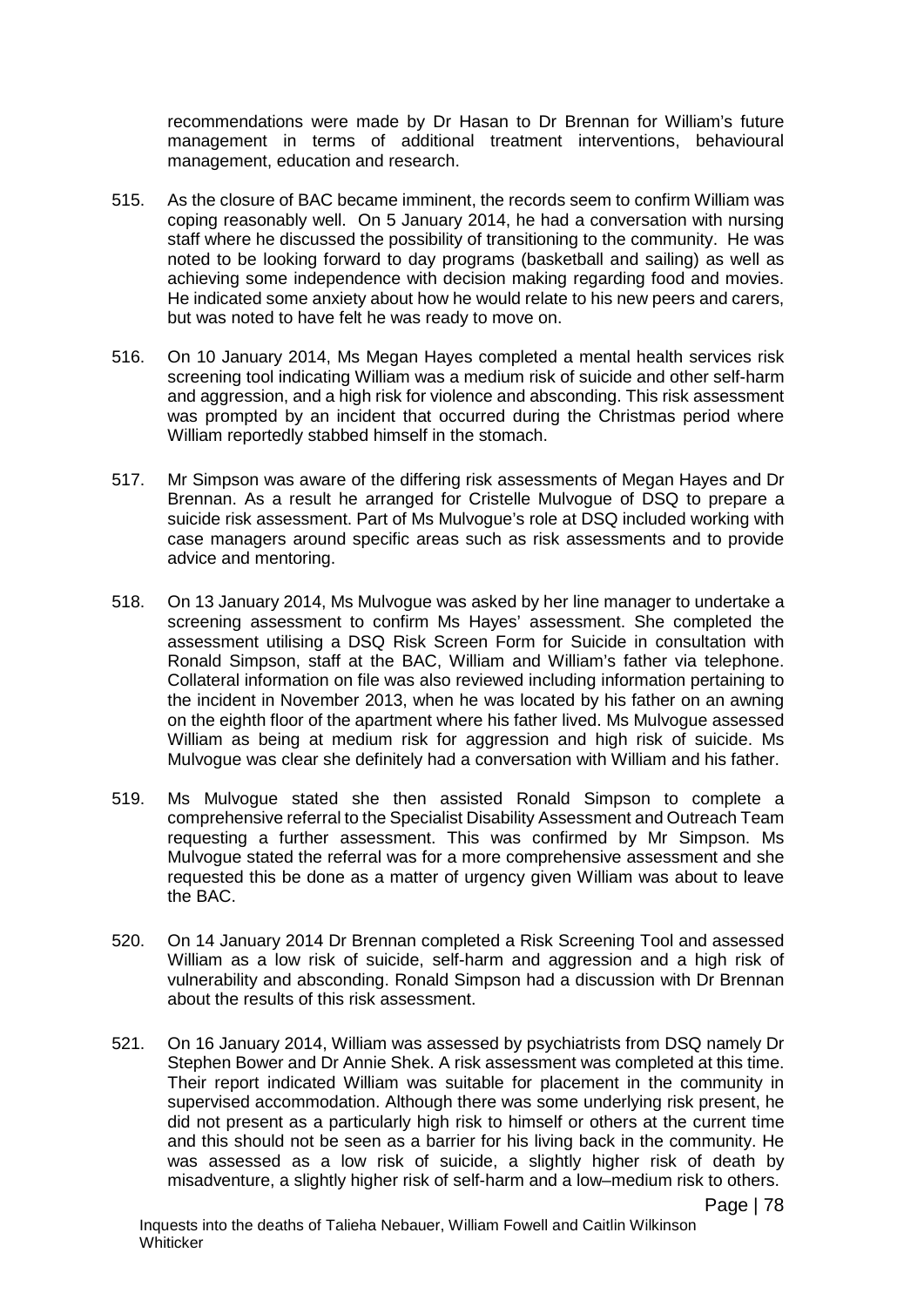- 522. Ms Mulvogue and Mr Simpson had a further meeting with Dr Brennan on 21 January 2014 to discuss the risk assessment and the concerns that William's mental health needs, including his risk of self-harm and suicide and management, could not be sufficiently managed by DSQ as they were not equipped to deal with mental health issues. Ms Mulvogue repeated these concerns and specifically that DSQ looked after disability and not mental health.<sup>[15](#page-82-0)</sup> She stated Dr Brennan's response was the centre was closing and William had to leave. Dr Brennan also questioned her on why she had scored William as being at a high risk for suicide. Ms Mulvogue stated she stood her ground and did not resile from that assessment.
- 523. Ms Mulvogue asked if it was possible to keep BAC open for another week to give her more time to find suitable accommodation for William. She states Dr Brennan said they might be able to keep it open for a couple of days but this would be expensive and not justified for just one patient. Dr Brennan also stated that in her view William was not a mental health patient and should not have been admitted to BAC on the first place. Dr Brennan told her he had anxiety but no other major mental health problems. She also discussed with Dr Brennan whether or not she could arrange for a referral to an adult mental health services to provide support for him and Dr Brennan suggested they approach Headspace. Ms Mulvogue states the Department had already been looking at this option as well as a private psychiatrist, and a GP mental health plan and private psychologists.
- 524. Mr Simpson also confirms the purpose of the meeting on 21 January 2014 was to discuss the department's concerns regarding the inconsistency in the Queensland Health suicide risk screening tool, the lack of history provided to the department, the lack of suitable accommodation options and the lack of time to properly transition William to a suitable accommodation options. Mr Simpson also states Dr Brennan said words to the effect that William was not suicidal but is easily led and engages in self harming behaviour learnt from other patients and William should never had been admitted to the BAC as he was not a suicide risk.
- 525. Some-time after 24 January 2014 Mr Simpson states he received a Mental Health Services Crisis Intervention Plan completed by Dr Brennan where the risk summary was low for suicide, other self-harm and aggression and a medium risk for vulnerability and absconding.
- 526. Mr Simpson considered William was not at risk of absconding and was free to come and go as he pleased. William was provided with a key to his residence. He also did not regard William to be a risk in terms of inappropriate sexual behaviour.
- 527. In terms of suicide risk, Mr Simpson stated the only information he had to assess the potential risk was "static factors" such as history from the assessment he had seen. Having regard to William's behaviour in the lead up to his death he was completely taken by surprise. William had not self-harmed in the three months prior to his death and had displayed a positive frame of mind to him.
- <span id="page-82-0"></span>528. Mr Simpson stated the differences in risk of suicide assessments were reconciled through discussions. At the meeting on 21 January 2014 Dr Brennan maintained her opinion that William was not depressed, and Ms Hayes' risk assessment

<sup>15</sup> Section 12 of the *Disability Services Act 2006* provides what can be provided by way of disability services as being accommodation support services, respite services, community support services, community access, advocacy, research and training.  $\overline{a}$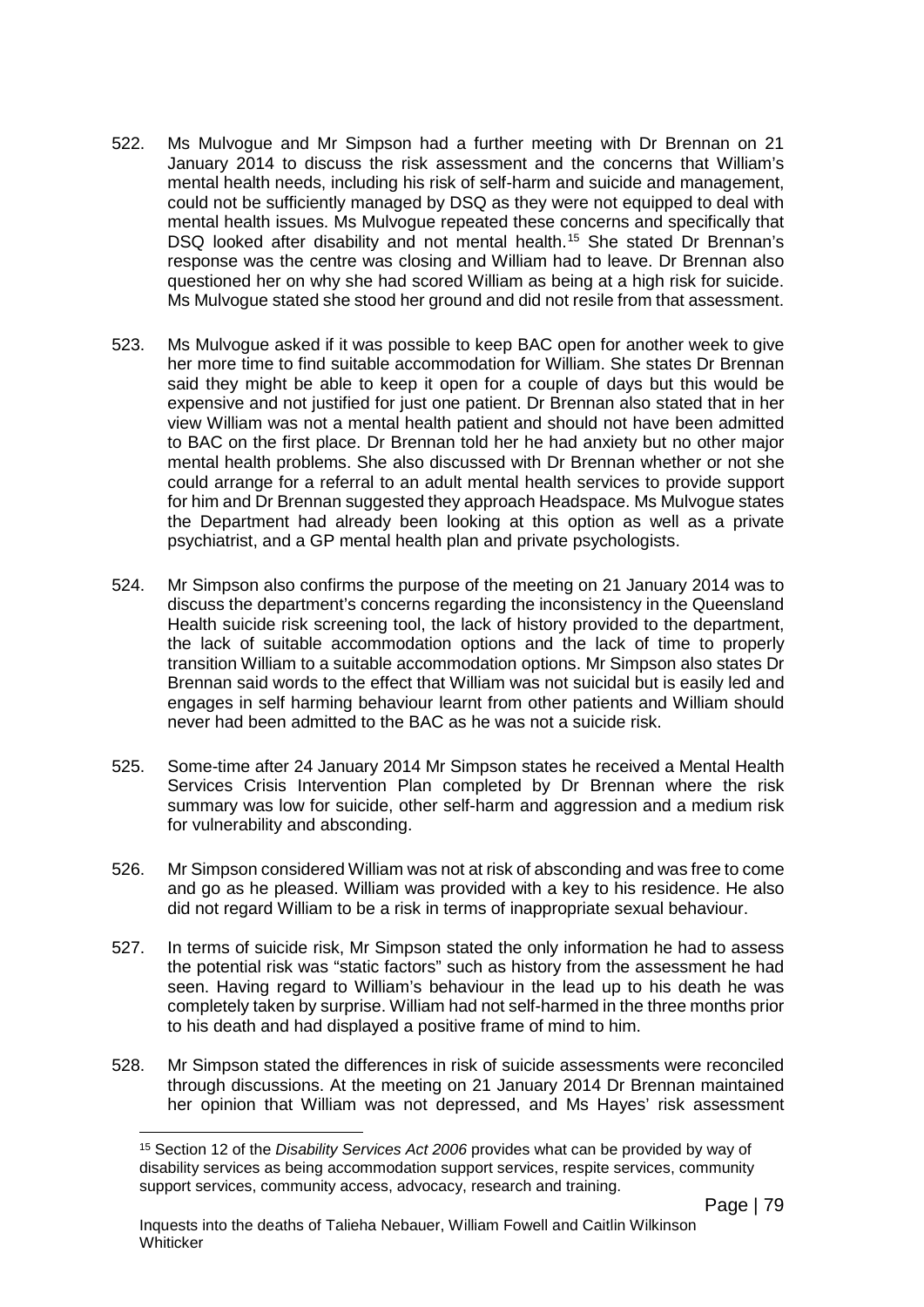sounded worse than the situation actually was. Mr Simpson stated he does not believe a consistent high or low risk assessment would have changed his assessment of the accommodation needs for William. In January 2014 he believed William needed to remain in a hospital setting based on the timeframes for transition and the conflicting risk assessments.

529. In late May early June 2014 Ms Mulvogue was approached by Ronald Simpson regarding William's upcoming movement into a co-tenancy. They also spoke about the fact William's father was moving overseas and how he felt this might destabilise William. They concluded it would be prudent to complete an updated risk assessment and management plan for William during his transition to the cotenancy. This was about to commence when William took his own life.

### *Care provided after discharge from BAC*

- 530. On 22 January 2014, William's placement at the Wacol Villas was confirmed, to commence on 24 January. He was to be the sole tenant in a 2 bedroom unit. 1:1 support of 16 hours a day (with a sleep-over shift) was to be provided by Ability Skills Australia ('ASA') also known as TAG 5.
- 531. On 24 January 2014 William was discharged from BAC to the 24 hour supported accommodation at the Wacol Villas. His mood was noted to be bright and reactive at the time of discharge. Ronald Simpson stated that on the day he moved William seemed to be fine and was not expressing any anxiety to him. He was aware this anxiety had been reported at BAC. Ronald Simpson continued to see William regularly and he does not recall William saying anything negative about Wacol Villas in the time he was there.
- 532. A meeting was held with Dr Brennan, the occupational therapist Megan Hayes, BAC and the Department of Community Services to provide handover and relevant documentation. The BAC staff would provide support to William until 29 January.
- 533. The accommodation at Wacol Villas was funded by DSQ. William's case manager continued to be Ronald Simpson. Mr Simpson stated the Villas are purpose built two bedroom villas. They are designed to accommodate two clients who could live within their own individual spaces. William was supported by a non-government organisation TAG 5. The evidence from Mr Simpson is the accommodation at Wacol Villas was a temporary arrangement and he continued to search for other alternative accommodation. William was also not constrained under the Mental Health Act or Disability Services Act and accordingly was able to come and go as he pleased and he had a key to the premises.
- 534. The CECIBS Process Review conducted by DSQ noted the property was purpose built and designed for containment and safety of clients with complex needs and challenging behaviours. The review noted that while William did not require a robust, contained environment he was housed in this arrangement due to the need for accommodation in order to facilitate his discharge from BAC. As such this was an interim arrangement until appropriate, community-based accommodation was available for him.
- 535. At the time of discharge from BAC, it is important to note William's discharge summary from BAC stated he was a current risk of self-harm and absconding/wandering. Due to time constraints Mr Simpson stated William did not get to visit the accommodation before moving in and did not meet any of the staff from TAG 5 until the day he moved. The accommodation and support services Page | 80

Inquests into the deaths of Talieha Nebauer, William Fowell and Caitlin Wilkinson **Whiticker**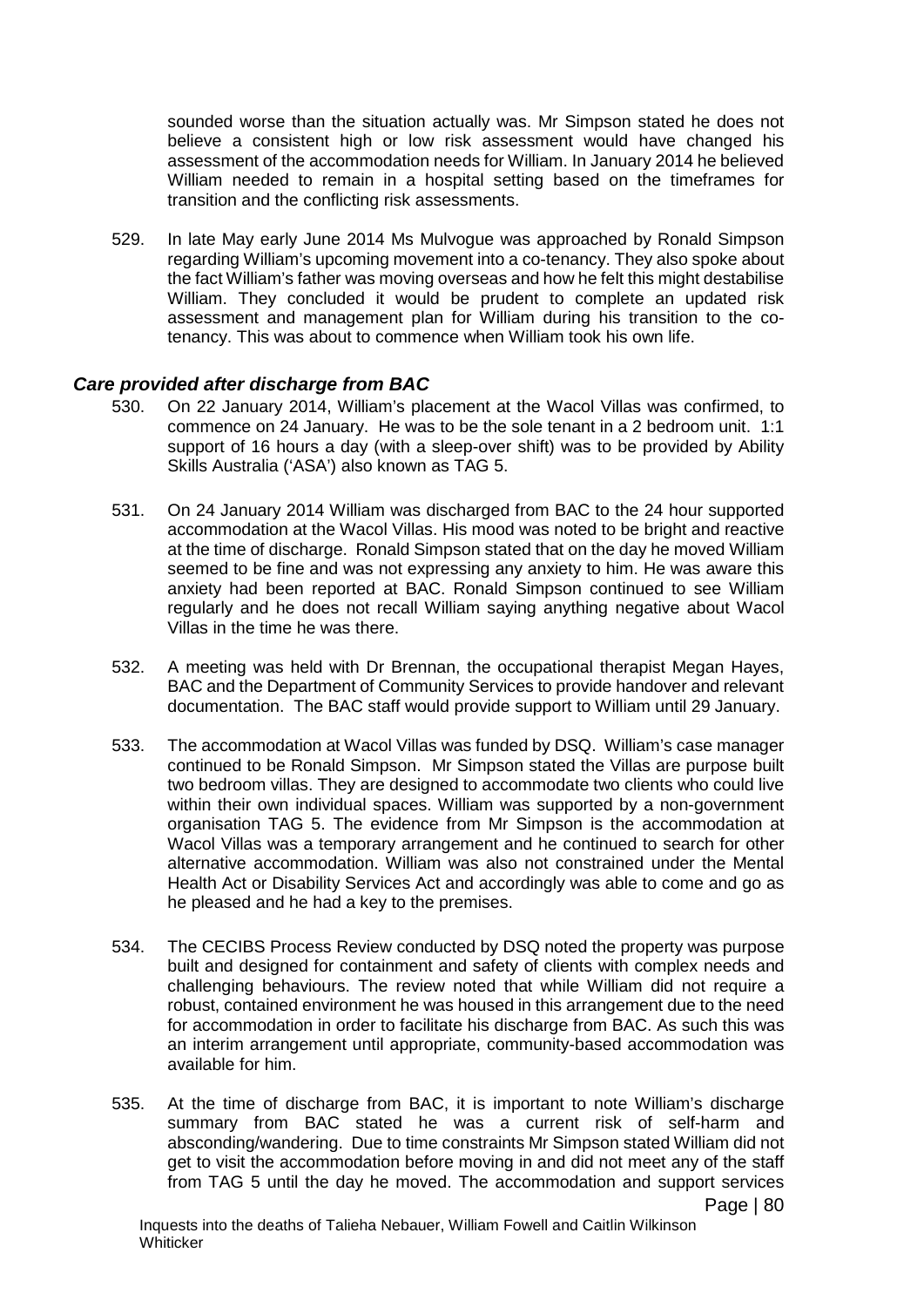were only intended to be a temporary arrangement. The goal as discussed with William and his parents was that he would move from this accommodation into the general community. There was no set timeframe.

- 536. Mr Simpson indicated William was responsible for his own mental health care with the assistance from himself, TAG 5 and his mother and father. Mr Simpson stated that prior to William's discharge, the BAC organised an intake appointment with headspace. Mr Simpson was of the view that mental health care from headspace was appropriate based on the fact this is what BAC had recommended. He was not qualified to suggest otherwise. Mr Simpson stated he made sure TAG 5 arranged a Mental Health Care Plan for William.
- 537. The appointment with headspace was arranged for 6 February 2014. William reported to Mr Simpson after a second appointment he did not like the psychologist from headspace and did not want to return for further sessions. It is evident the psychologist he saw was a female and he wanted to see a male psychologist. William was unable to speak to a GP or psychiatrist at headspace as they no longer were working there.
- 538. Mr Simpson spoke to headspace who told him William needed to go to their GP to get a Mental Health Care Plan, which would enable William to receive 10 free subsidised appointments with a psychologist effectively paid for by Medicare. Mr Simpson stated that before the QCAT decision, William as an adult had a right to decline the services offered by headspace. He was able to persuade William to meet with Mr Josh Tehan a psychologist with DSQ. Mr Simpson agreed this was the only mental health support that William received.
- 539. Amelia Callaghan was the State Manager for headspace in Queensland and the Northern Territory in the relevant period. She stated headspace provides expertise and delivery of early identification and intervention strategies for young people aged 12–25 years, at risk of developing mental health and associated drug and alcohol problems, or for those already showing early signs of mental health problems or associated drug and alcohol problems. The services are provided through a network of headspace centres across Australia. Ms Callaghan stated the focus for ongoing treatment is brief, time-limited early intervention.
- 540. Ms Callaghan was also involved in the Expert Clinical Reference Group. She understood BAC was closing as there were concerns as to the suitability of the location of the facility and the model may have been outdated and not in line with contemporary and current best practice in Australia and internationally. Ms Callaghan personally came to the view there were better models of service that could be offered as an alternative to BAC.
- 541. Ms Callaghan is aware William was referred to headspace Ipswich as part of the transition and staff from Ipswich met with William and had contact with his family. Ms Callaghan later became aware that a number of headspace centres around the State had contact with BAC clients since January 2014. She checked this because she was concerned about BAC clients being referred to headspace centres because of the persistent and severe nature of their mental health concerns would typically result in these clients being unable to be effectively and appropriately supported within the headspace centre. William had been directly referred to headspace during the transition period. The remainder were self-referrals or referrals by third parties in the months that followed.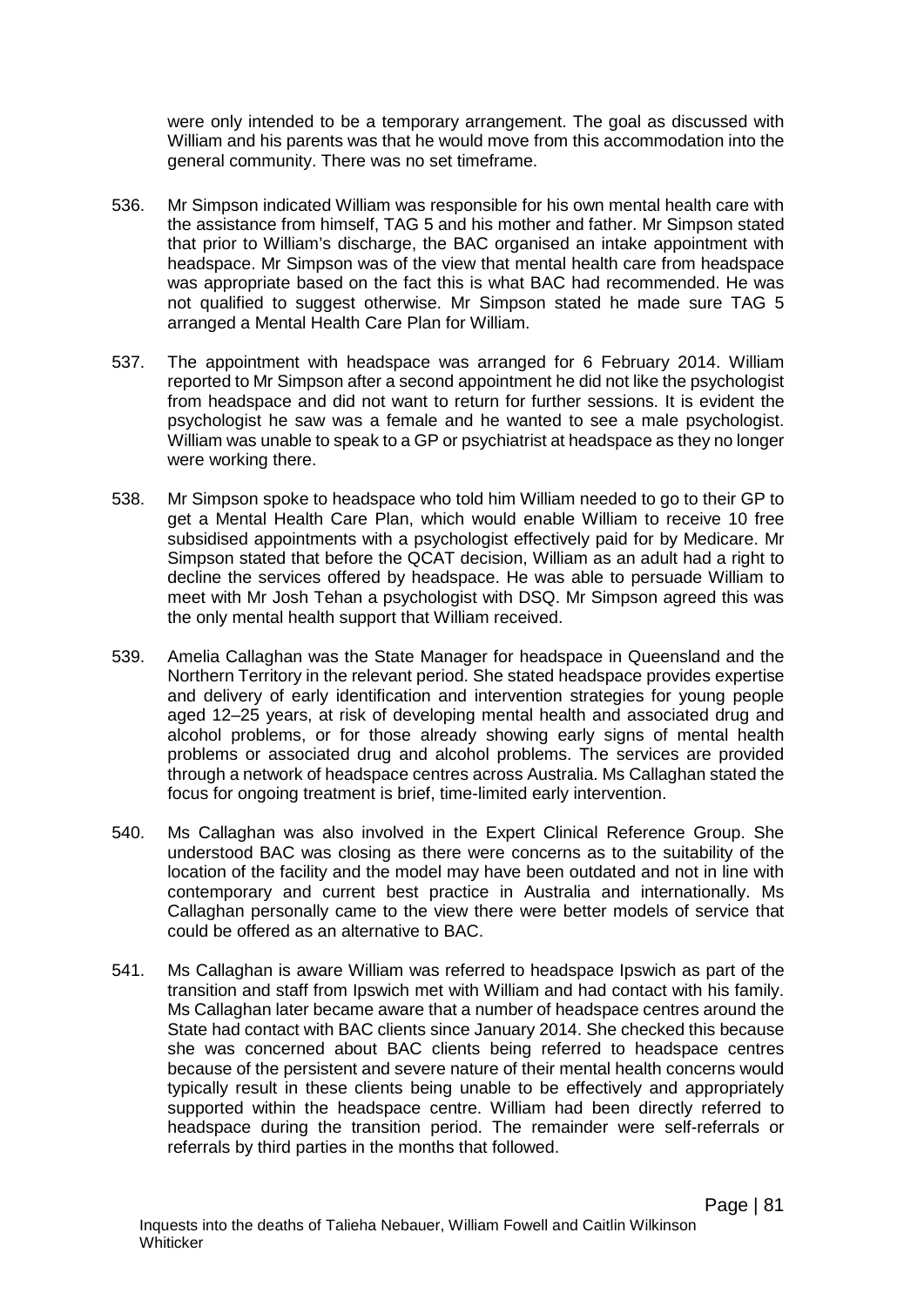- 542. In relation to William, Ms Callaghan stated the records indicate William had attended Ipswich for an initial session but could not be re-engaged despite multiple attempts following initial contact.
- 543. Ms Mulvogue states that in February 2014 she discussed with Ronald Simpson as part of their support they would organise for some training for TAG 5 in the area of management of mental health and self-harm utilising the Specialist Disability Service Assessment and Outreach Team resources. She worked with Ronald Simpson on developing some dot points relating to known trigger factors that could indicate William's distress and may increase the risk of self-harm. Those trigger factors included phone calls from his parents, his father not being available for visits and members of the opposite gender not being interested in him or not talking to him. Strategies included being available to discuss matters with William, increasing supervision, exploring his self-harm statements and establishing whether there was access to means and what the intent was. Unfortunately Ms Mulvogue understands the offer of training was never taken up. Mr Simpson is also unaware why TAG 5 did not receive the training.
- 544. Mr Simpson was also to organise for psychology input through the department and Josh Tehan was allocated the case. Mr Simpson states psychologist Josh Tehan accepted the referral on 28 February 2014. The referral was sought to address emotional dysregulation, challenging behaviour and his parents marital separation and feelings of abandonment.
- 545. Mr Simpson states Mr Tehan first met with William around 24 March 2014 and arranged to meet each week. Mr Simpson spoke to Mr Tehan regularly and understood William was working with him on strategies to mitigate his impulsive, reactive behaviour. Mr Simpson is not aware of any formal risk assessment completed by Mr Tehan. The DSQ records indicate Mr Tehan considered the referral related to anger management and emotional regulation in the context of William having difficulty in controlling outbursts of anger and where there were several recent incidents in which his anger had led him to act aggressively. William also experienced anxiety and had panic attacks.
- 546. The DSQ records indicate counselling sessions were conducted on 14 March, 20 March, 27 March, 10 April, 17 April, 1 May, 15 May and 29 May. The session on 15 May and 29 May noted William's anxiety over his father leaving for Canada and explored this with him.
- 547. On 7 April 2014 a QCAT guardianship order was made giving William's father responsibility for approving his accommodation and the provision of services.
- 548. Ms Mulvogue also had some discussions after 24 March 2014 regarding a report from TAG 5 that William had purchased a "Rambo" knife the previous weekend. She provided advice to Ronald Simpson suggesting he support William to return the knife.

### *Care by TAG 5*

- 549. TAG 5 is a disability support agency specifically targeted to males under the age of 30. Ronald Simpson stated the primary focus was active participation in sports and recreation for people with disability.
- 550. It is apparent William had attended a TAG 5 camp whilst at the BAC and he enjoyed it. Ronald Simpson spoke to both William's parents and they agreed with his

Page | 82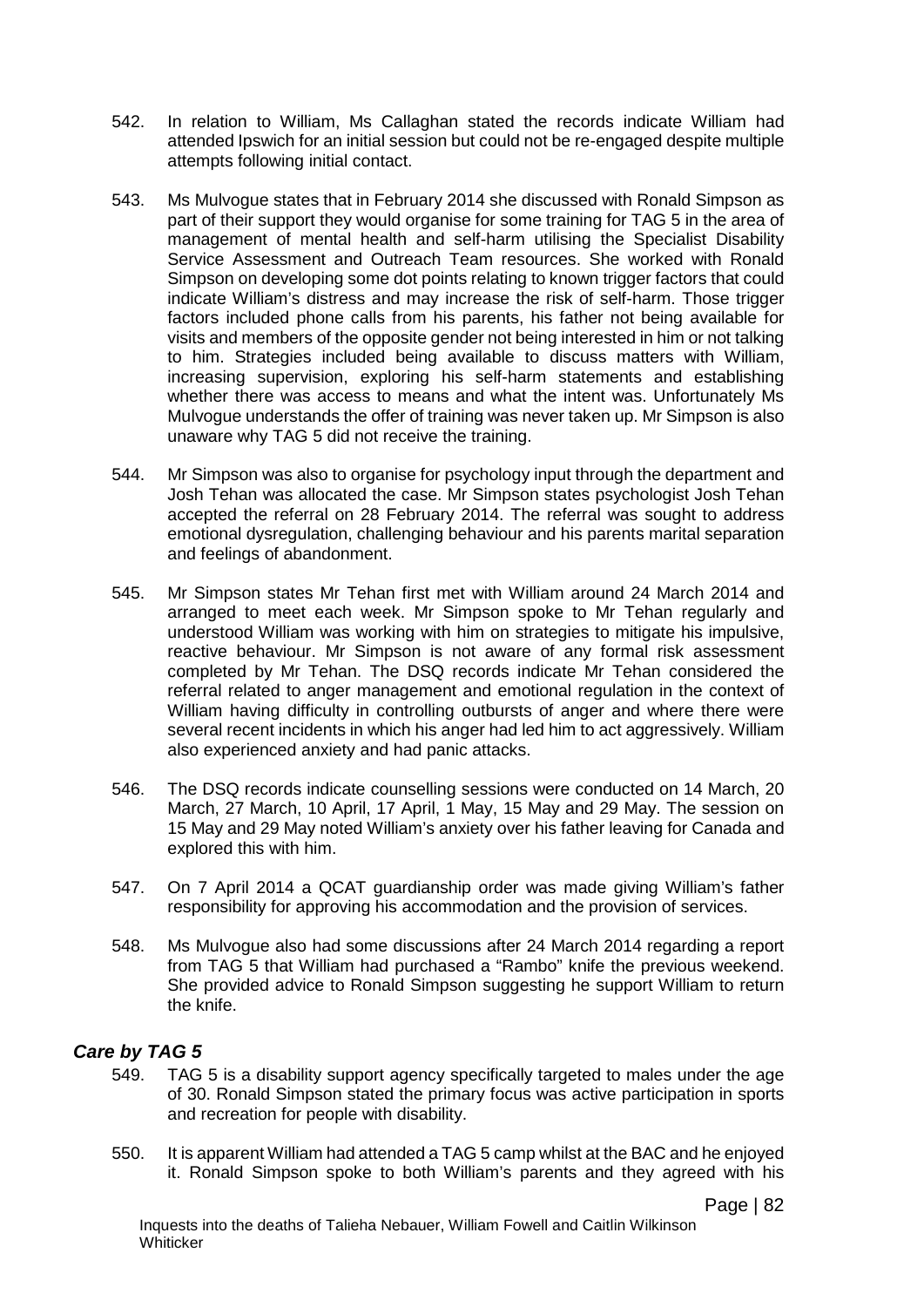recommendation to engage TAG 5. Wacol Villas were supported by TAG 5 who assisted William with daily living tasks, such as food preparation, money management and housekeeping. They supported him at appointments and took him to sporting events.

- 551. TAG 5 was providing support of 16 hours plus a sleepover daily. Essentially this provided with one-on-one support for a 24 hour period. The sleepover shift had no monitoring function but the staff were on site to provide support as necessary.
- 552. A stakeholders meeting was convened on 6 March 2014 after William expressed dissatisfaction with the level of monitoring and reminders he received. Essentially William was stating he did not want to be reminded and micro-managed by the carers. At the meeting the role of TAG 5 was clarified as follows:
	- a) Provide support and assistance when requested/needed between the times allocated by DSQ as set out by the roster
	- b) Support and assist William to obtain his record goals when he advises staff he wants to focus on them
	- c) Offer advice when asked
	- d) Accompany him to do grocery shopping, medical appointments
	- e) Assist with preparing meals when asked
	- f) Attend appointed rostered recreational activities
	- g) Ensure his living needs are met
- 553. William was also enrolled in a number of structured activities during the week. He also had regular contact with his father on weekends, attending football games and having dinner at hotels. It was noted he would also go to the movies with support staff and occasionally caught up with friends.
- 554. Nathan Emberson was a lifestyle support worker. He had been with TAG 5 since 2008. He was present for many of William's shifts. He stated he got along well with William. At night he remained on the premises and would go to his own room and was effectively on duty with him until 10:00 pm.
- 555. Mr Emberson completed a daily shift report with various headings including the noting of positive behaviours and of challenging behaviours. Mr Emberson was taken through the records at inquest noting on most occasions there were no reports of challenging behaviours.
- 556. On 30 April 2014 Mr Emberson noted William had a seizure/panic attack after receiving a telephone call from the coordinator. On 26 May he had a panic attack and William called emergency services and asked for Valium.
- 557. On the overnight shift between 1 and 2 June 2014 it was noted William was very negative and had a panic attack on the way to his father's place. He was given PRN medication for the panic attack. Over the next few days it was noted that he was appearing well and happy and had been going out to dinner with his father.
- 558. On 10 June 2014 it was noted William was very well behaved and apologised to staff. Nathan Emberson stated this related to an incident that occurred at a previous shift involving what might be said to be a miscommunication concerning transport arrangements between William's father and Mr Emberson. William was apologising for his father's angry behaviour.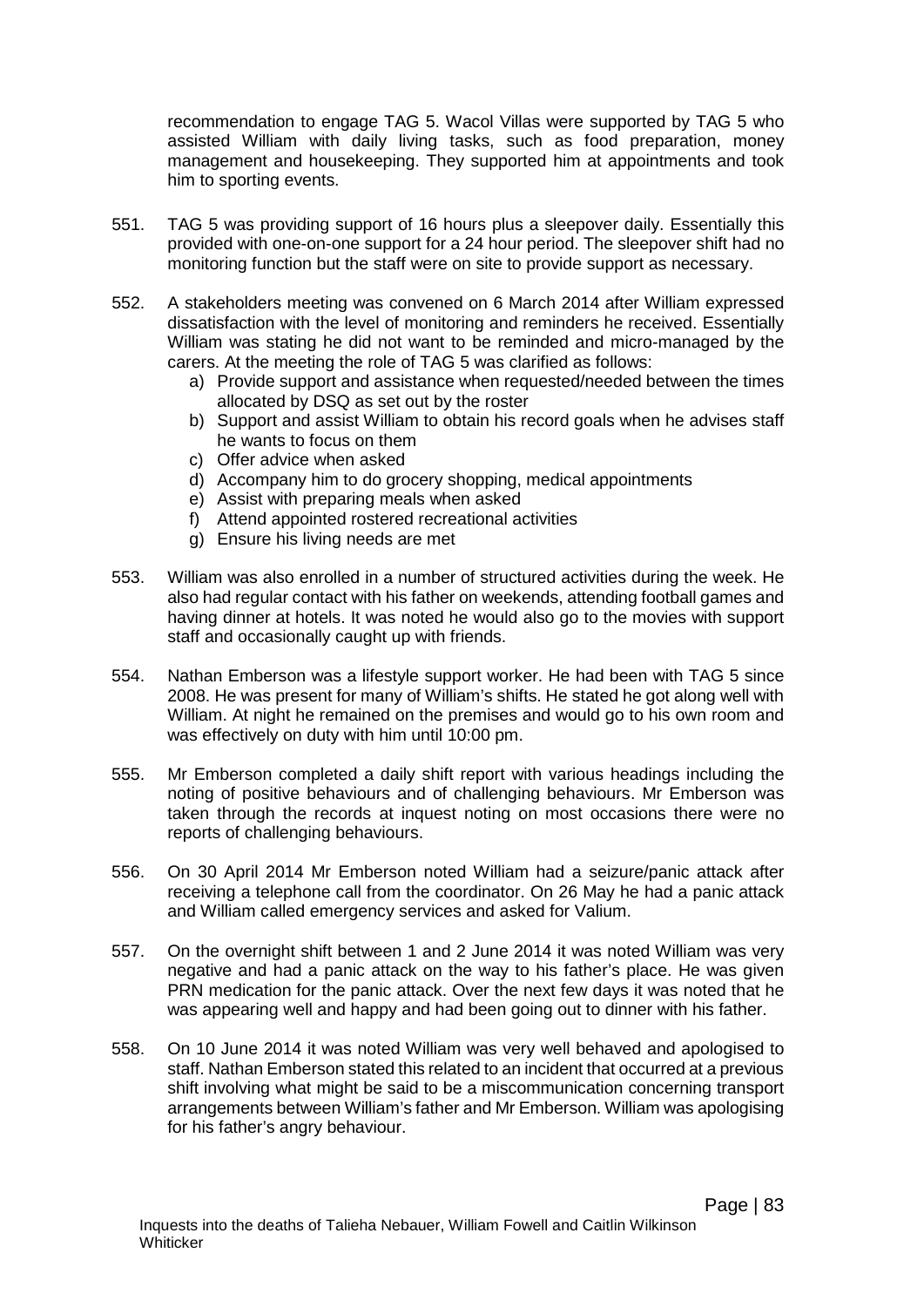### *Issue 2- Immediate circumstances leading up to death*

- 559. In his statement to the Commission William's father Brent Fowell stated he told William he was going to Canada to investigate the prospect of finding work on the gas fields. Mr Fowell stated he told William he would be coming back, and William understood that. At the time he left he thought William was fine. He remembers having a meal at a restaurant with him on the night before he left, and William was fine. Mr Fowell stated he told William he would be home in 6-8 weeks.
- 560. It is a little unclear as to when Mr Fowell left for Canada as in his evidence he stated this was on 6 June and he saw William for dinner on 5 June. TAG 5 records note a last outing for dinner with his father on 6 June so it is probable Mr Fowell's departure to Canada was on 7 or 8 June 2014. In the evening before his death William was reported to have attempted to contact his mother by telephone.
- 561. Nathan Emberson was aware William's father was going to Canada. William did not express any feelings of distress about the prospects of this occurring only that William wished he was going with his father.
- 562. In the lead up to his death William was last seen by Nathan Emberson, at about 7:45 pm-8:00 pm on 10 June 2014. Nathan was working a 5:00 pm – 9:00 am shift, and was staying with William overnight at his accommodation at Wacol. They had gone to dinner at KFC. Mr Emberson recalls William received a telephone call at KFC and William said it was his girlfriend. William had said he was going to bed, and Nathan did not see or hear him after that time. Although the early time for William to go to bed was unusual it was not unheard of. Mr Emberson recalls William appeared to be in good spirits and had put his television on and got into his pyjamas. He could see him in his room. William had said good night.
- 563. Mr Emberson recalls hearing William's mobile telephone ring in the kitchen. William had headphones on. He went to his room and let William know his telephone was ringing. Mr Emberson recalls William did speak to someone for about 5-10 minutes. William went outside to have this conversation. When he came back in William still had the telephone with him but he appeared to be normal and did not appear to be upset.
- 564. William's mother Vanita Olliver also attempted to speak with William that day and left messages at around 4:30 pm and 6:00 pm and made a final call at 8:12 pm. Ms Olliver was told about this call by police. Ms Olliver believes the telephone was an iPhone which she was given by police but later she handed to TAG 5 to give to his father.
- 565. At the scene on the railway track another Samsung broken mobile was found and police records indicate this was also given to Ms Olliver. Neither of William's parents recall him having two mobile telephones. The iPhone given to Mr Fowell cannot be accessed as Mr Fowell states it was stolen from him.
- 566. During evidence the court was provided with two mobile numbers by Ms Olliver that may have been used by William. QPS were requested to interrogate those numbers for calls made on 10 June 2019. One number is clearly not related to William, as the calls all relate to numbers in Sydney and for the purposes of confidentiality the details are not published.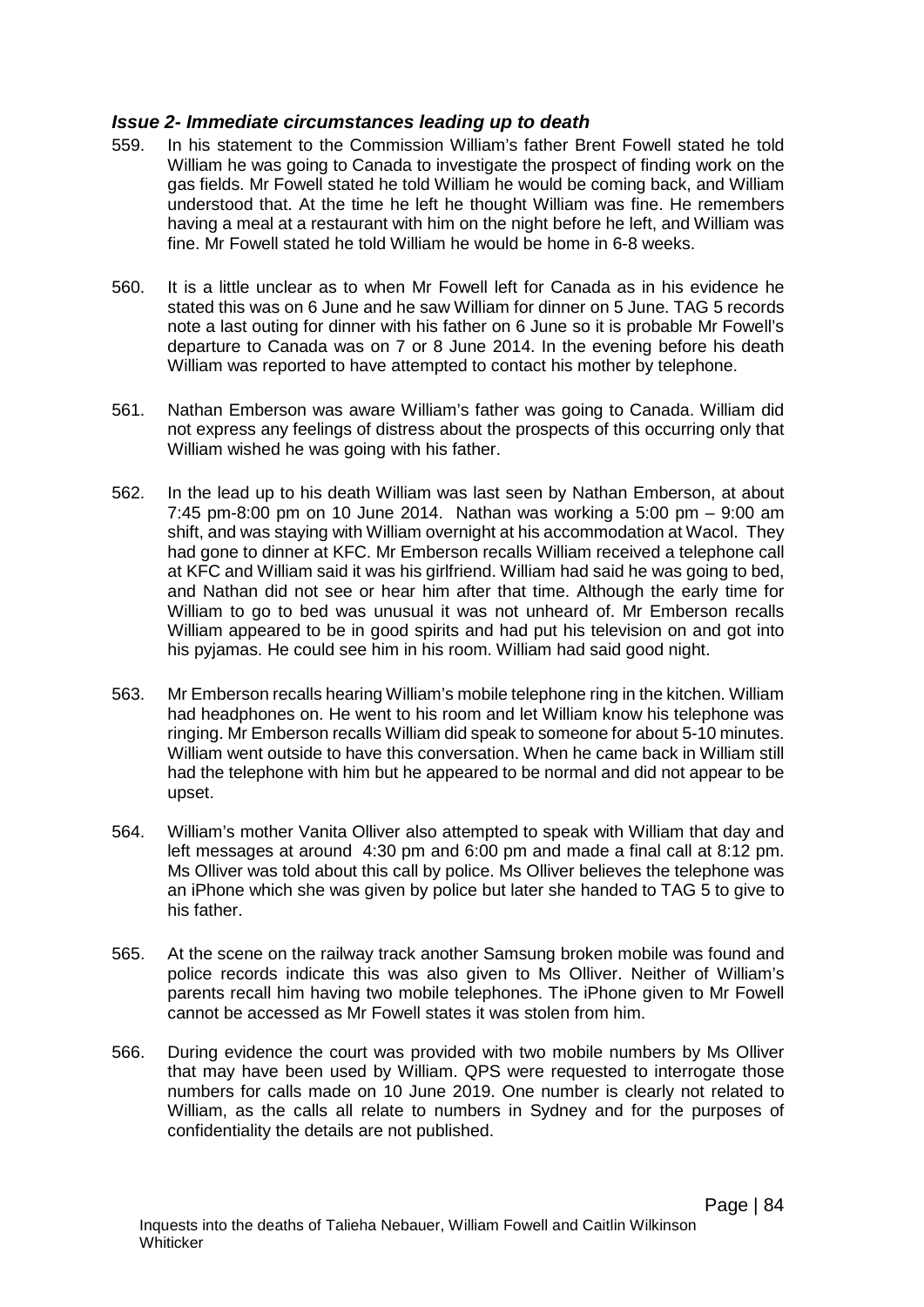567. The second number was clearly related to William. Again I will not publish the details but a number of calls were made between 0915 hrs and 1726 hrs on 19 June 2014.

04…..7- 5 times – unknown who this number belongs to. 042……5 (TAG 5 Stephen Bell) 10 times 04…7- 8 times 07 3216….TAG 5 office) at 1115hrs for 1386 seconds.

- 568. All of the above calls were made between Mt Gravatt North, Holland Park, Jamboree Heights, Eagle Farm East and Fortitude Valley.
- 569. Barry and Nilsson, lawyers for TAG 5 have advised as follows:
	- 1. Telephone number 042…5 relates to a mobile phone owned by TAG 5. At the time specified the phone was assigned for use by Steven Bell who is no longer employed by TAG 5
	- 2. Telephone number 07 3216 belongs to TAG 5 and fielded the call at 11: 15 am on 10 June 2014. TAG 5 holds no records as to who took the call.
- 570. It is unclear if William had two mobiles. The broken Samsung mobile may simply be one that had been thrown onto the tracks and is unrelated to William. The second mobile was Williams but in its absence no further information is able to be obtained.
- 571. Nathan went to bed at about 10:00 pm, and awoke again at 6:00 am the next morning. At about 7:30 am he went to go and wake up William, but he was not in his room. A missing person report was initially filed with the QPS at 1:30 pm on 11 June 2014.
- 572. Unbeknownst to the QPS and Nathan, there had been a fatality at at about 9:00 pm the previous night.
- 573. The man was initially unable to be identified, but after Nathan filed the missing person's report it then became apparent the man was William.
- 574. Various reports confirm the circumstances of his death.

### *Autopsy results*

575. An external autopsy was conducted on 17 June 2014 by Dr Nadine Forde. Toxicology detected some alcohol, diazepam, fluoxetine and lamotrigine (an anticonvulsant).

### *Process Review Report for Disability Services Queensland*

- 576. DSQ engaged the Centre of Excellence for Clinical Innovation and Behaviour Support to conduct a process review. Judy Benfer, Senior Clinician–Social Work completed the review, which was subsequently reviewed and endorsed by Professor Karen Nankervis. The purpose of the review was to:
	- a) Establish whether there are lessons to be learnt from the circumstances of the case about the way in which professionals and services worked together to safeguard and manage adults where a level of risk has been identified
	- b) Review the effectiveness of procedures (both multi-agency and those of individual organisations)
	- c) Inform and improve local inter-agency and departmental practice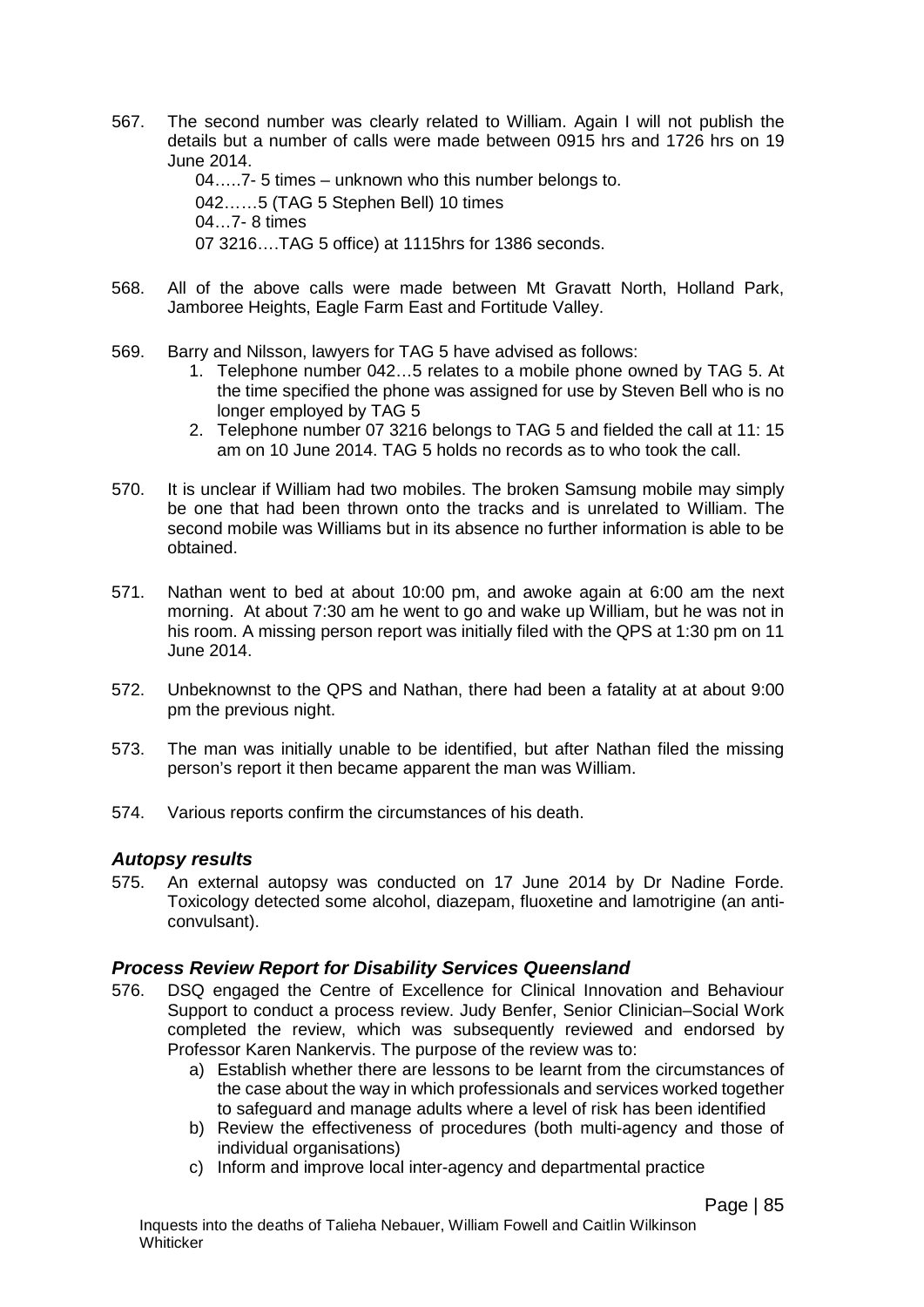- d) Improve practice by acting on learning (developing best practice)
- e) Prepare an overview report, which brings together and analyses the findings and makes recommendations for future action.
- 577. The CECIBS review's primary aim was stated to identify any areas for, and achieve, continuous improvements in supporting clients identified as at risk as well as improvements in responses to critical incidents involving death or risk of death of clients of DSQ.
- 578. The CECIBS review was confined to the time after William's transition from BAC to DSQ. William had previously had involvement with DSQ dating back to 2001/2002. Following his admission to the BAC in 2012, his case with DSQ was closed.
- 579. In September 2013 contact with DSQ was made by the BAC social worker to arrange an assessment for specialist disability support for William. The Service Access Team (SAT) of DSQ then became involved. SAT completed an assessment for accommodation support on 14 October 2013 and a referral to Case Management was also progressed. William's case was transferred to the Clinical Services Team because of perceived complexity. The Clinical Services Team also referred William's case to the Specialist Disability Services Assessment and Outreach Team due to the suggestion of a high level of risk and mental health issues.
- 580. The CECIBS Process Review considered a high volume of work was undertaken at planning William's transition with stakeholder meetings held and sourcing of information and communication between BAC and DSQ staff. The review found it was clear DSQ actively canvassed all possible options for accommodation for William. One transition option on the Sunshine Coast was suggested by William's mother, however was not pursued as William was adamant he wished to remain in the Brisbane area.
- 581. The CECIBS review noted in relation to TAG 5 its typical clientele did not include people with complex needs such as a dual diagnosis. DSQ continued to provide support to TAG 5 by convening stakeholder meetings and providing advice. TAG 5 were also provided with information regarding known potential triggers and risk factors for self-harm.
- 582. In relation to risk factors it was noted the DSQ psychiatrists assessed his risk factor of suicide was low but this was mitigated by his current environment and dynamic factors. It was also stated William's risk was heightened at times of change and certainly this risk was mitigated and contained by his environment and support. It was also identified William had a high impulsivity and this increased his risk substantially. It was reported when William spoke about his suicidal intent, he advised he wanted attention, particularly from his father and he wanted to live with his father.
- 583. The CECIBS process review considered DSQ made significant efforts to establish a mental health management plan and considered a number of options. Difficulties in accessing mental health services for William and his refusal to continue with headspace meant a mental health management plan was not in place.
- 584. DSQ clinicians reported not being aware of any concerning behaviours or presentations from March 2014 and believed from the TAG 5 reports the situation was stable and uneventful.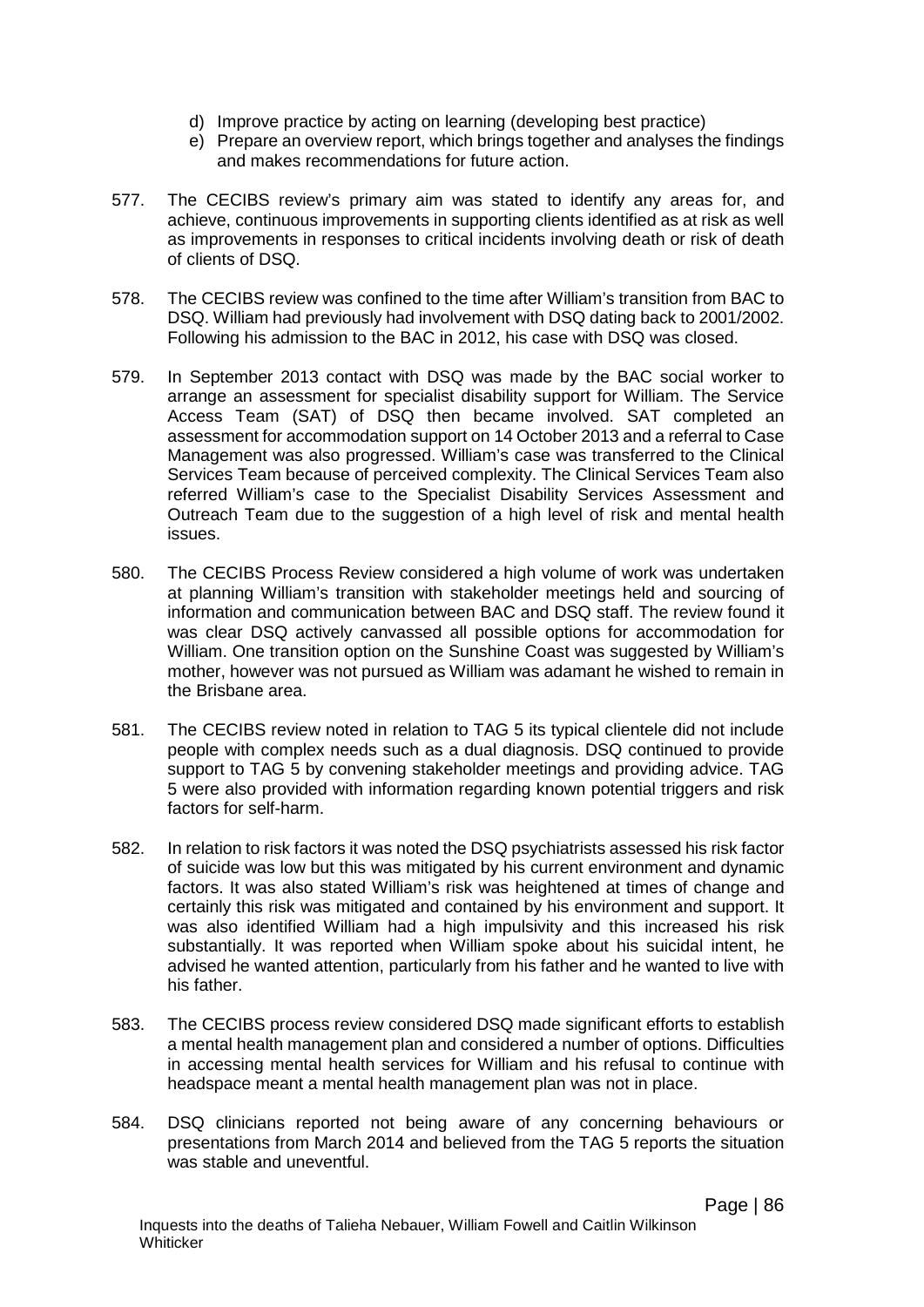- 585. A review of the departmental and TAG 5 records from January to June 2014 indicated William had some behavioural incidents that included:
	- a) Unexpectedly disembarking from a train and leaving his support worker behind
	- b) Calling emergency services for assistance
	- c) Support worker sustaining a superficial laceration when attempting to take a knife away from him
	- d) Purchase of a Bowie knife which was returned to the retailer
	- e) An incident of self-harm
	- f) Reports of panic attacks
- 586. There were few documented behavioural incidents reported to case managers between April and June, and in the main the recorded incidents involved reports of panic attacks.
- 587. The CEBICS review noted the choice of service provider was limited due to other options not being available. The service provider chosen, while not having expertise in working with people with dual diagnosis, was chosen for their successful work in engaging with young people with intellectual disability.
- 588. The CEBICS review noted, having the benefit of hindsight, it was clear William was supported by DSQ in a way that sought to achieve a balance between support and supervision and recognition of William's need for autonomy and independence. William's need for higher levels of supervision at times when he was distressed, self-harming or expressing suicidal ideation was conveyed to the service provider.
- 589. The service provider records (TAG 5) do show there was one incident of self-harm and an incident of distress that may have indicated a heightened risk of suicide or a deterioration of William's well-being and therefore a trigger for escalation of responses to those behaviours. However, without such data over a long period of time to establish a baseline, including the frequency and pattern of such behaviours at the BAC, it cannot be speculated these behaviours were indicative of increasing anxiety and distress
- 590. The CEBICS review noted the nature of the incidents in the TAG 5 records indicate only one or two other incidents that might fit the definition of incidents to be reported under the critical incident recording process and therefore this would not have provided a means for monitoring and reviewing events for clinical purposes in this instance.
- 591. The CEBICS noted William's mental health needs were an issue for service delivery and without access to mental health services for a mental health management plan, DSQ and service provider staff needed to provide for William's complex needs. Suicide is very difficult to predict even for experienced, competent mental health practitioners and this level of difficulty increases substantially when the situation is further complicated by dual diagnosis. Due to the dynamic nature of William's risk, the tragic outcome of the suicide of William may still have occurred regardless of what system changes were in place.
- 592. The CEBICS review author stated that careful consideration of all of the processes and procedures in supporting William after his transition, lead the author to conclude that none of the organisational or individual factors considered in this report are regarded to have had a direct contribution to William's death.
- 593. The CEBICS review made a number of points summarised as follows:-

Page | 87

Inquests into the deaths of Talieha Nebauer, William Fowell and Caitlin Wilkinson **Whiticker**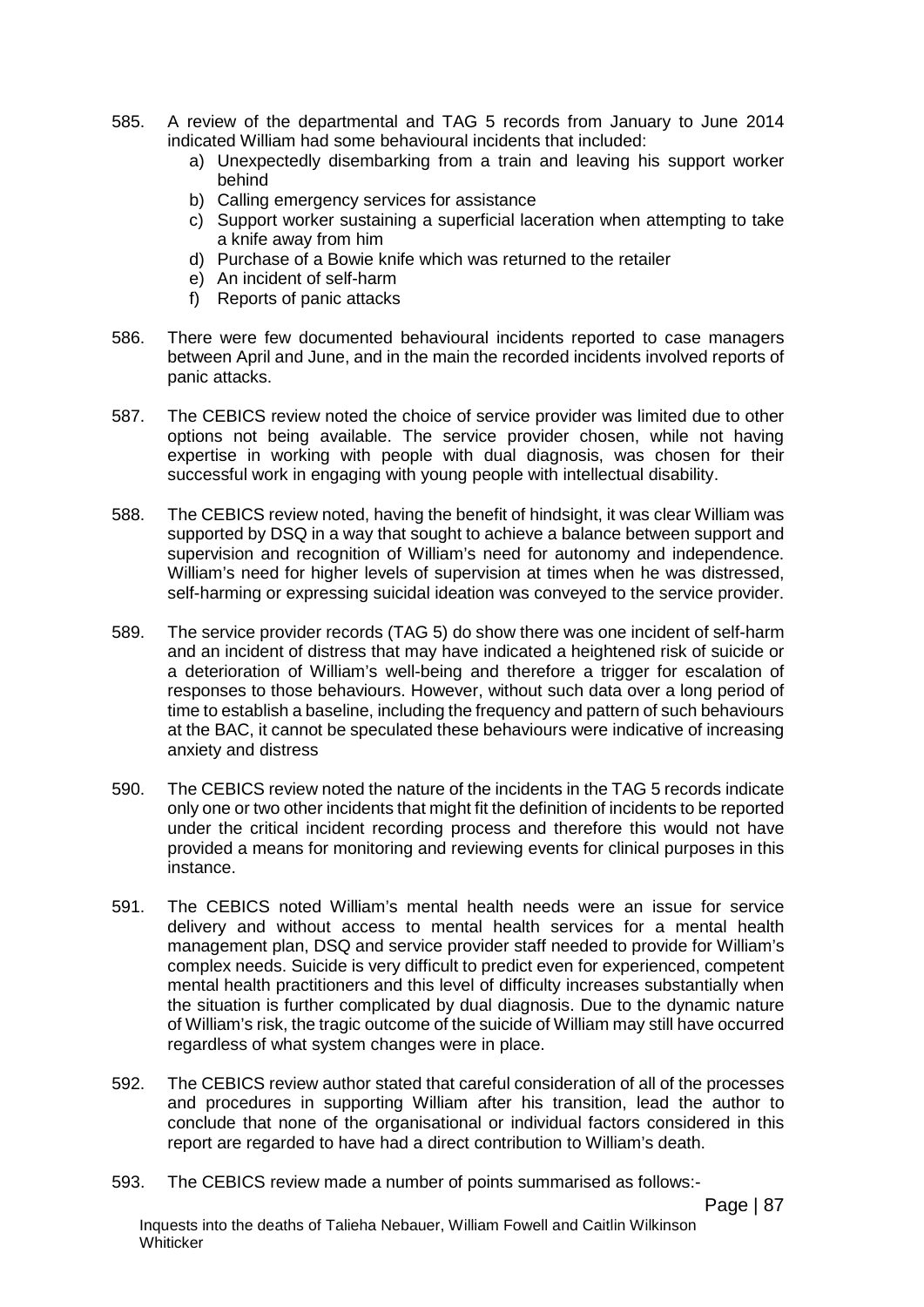- a) The literature is clear that dual diagnosis of intellectual disability and mental illness poses special difficulties for services that traditionally manage each diagnostic group separately.
- b) There can be a risk of diagnostic/shadowing when symptoms or issues are attributed to either intellectual disability or mental illness.
- c) There are considerable pressures and unmet needs requiring important cross-agency cooperation particularly when there are multiple needs, including disability, health and mental health.
- 594. In relation to "Lessons Learnt" it was noted DSQ has put in place a number of initiatives to better support people with disability who have complex needs such as dual diagnosis. Notwithstanding, there still exists a need for cross-agency planning and collaboration in order to best meet the needs of individuals with disabilities who have needs that go beyond disability support.
- 595. In cases such as William, where an individual is transitioning from inpatient health or mental health services to disability services it would be ideal for collaborative action to continue post discharge. This would ensure continued access to expertise that is not the remit of DSQ or disability support providers.
- 596. The CEBICS review stated that as is the case for many disability service providers, TAG 5 did not have extensive experience or expertise in working with clients who have a dual diagnosis. As disability service providers do not have mental health expertise, there is a need for them, and their clients, to have access to mental health services and advice available to them. In addition, where people with disabilities are discharged from mental health services to disability service providers, lack of mental health expertise can be addressed through the discharge agency ensuring that linkages, referrals and access to mental health advice and services for the client are in place.
- 597. It was also noted that good recordkeeping is essential for the provision of safe and appropriate client care, accountability and service improvement. The TAG 5 client records that were sighted during the CEBICS review indicated some issues with recordkeeping. Regular auditing of records, particularly behaviour and medication records, assists an organisation to identify practice issues or issues in relation to the client's progress and the implementation of the organisation's policies and procedures. The review recommended that recordkeeping be discussed with TAG 5 including ways of keeping records of client behaviour, critical incident reporting and accurate medication administration records.
- 598. The CEBICS review noted DSQ had established the Complex Case Review process to ensure the regular review and ongoing implementation of strategies to address the needs and risks associated with complex needs. It was considered there is a real benefit to the inclusion of all dual diagnosis clients in the CCR process.
- 599. It was therefore recommended the Centre of Excellence for Clinical Innovation and Behaviour Support reviews the Complex Case Review guidelines to emphasise the prioritise patient of clients with dual disability across all DSQ regions. It was further recommended the region include clients with dual disability in the CCR process.
- 600. In relation to transition planning where individuals are being discharged from inpatient facilities and transitioned into disability services there needs to be a single joint transition plan that specifies the arrangements for ensuring appropriate referrals for the management of health/mental health issues are established prior

Inquests into the deaths of Talieha Nebauer, William Fowell and Caitlin Wilkinson **Whiticker**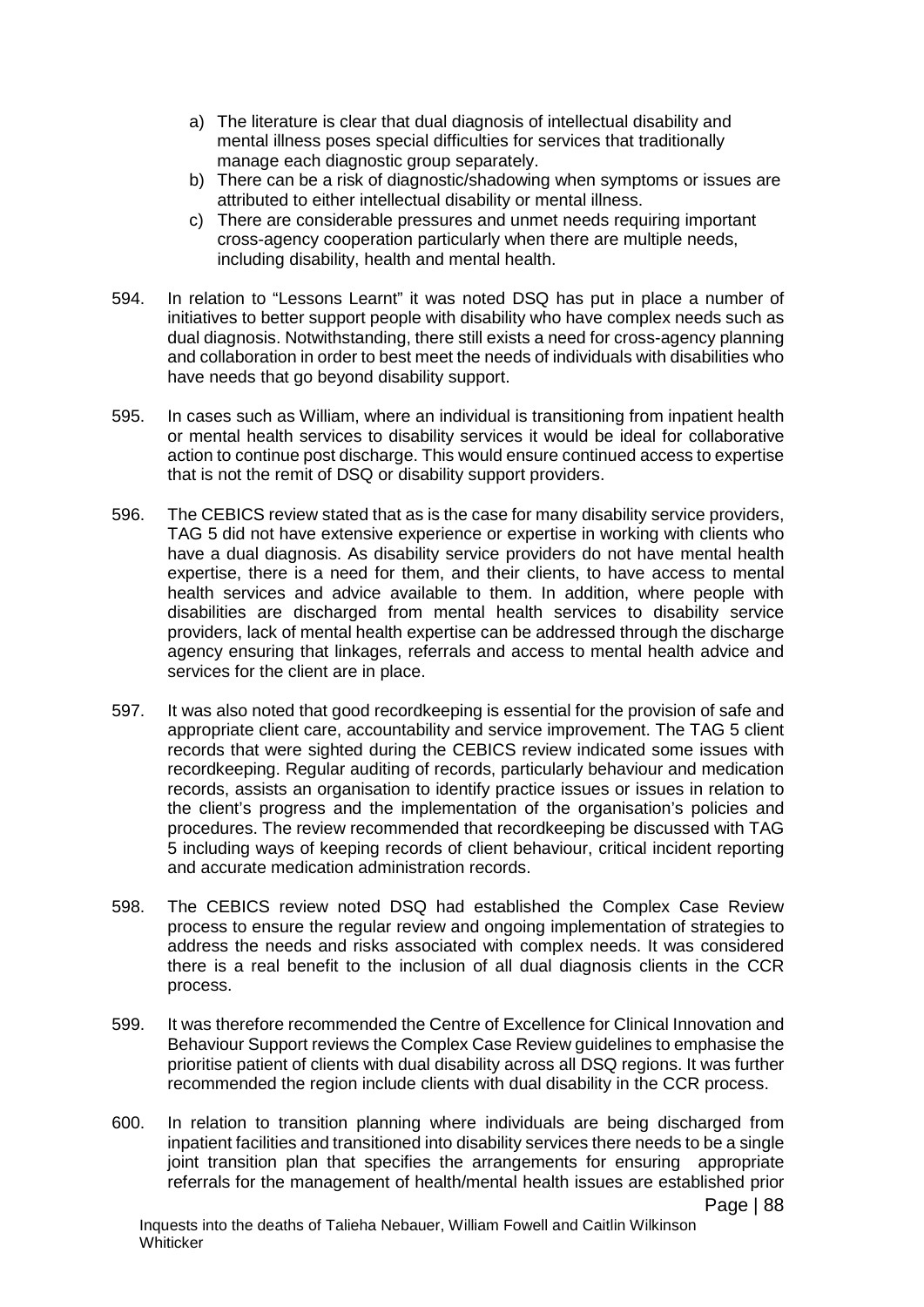to transition, the arrangements for post-discharge follow-up by the discharging organisation and a comprehensive risk management plan that includes:–

- a) Patterns and interpretations of behaviour
- b) Predictions and indicators of escalating risk
- c) Identification of strategies and areas for increased supervision
- 601. The CEBICS review noted minimum requirements for provision of baseline mental health assessment and management information need to be identified. This would include a specific community-based mental health treatment plan developed by the mental health service with referrals accepted by relevant services. Ideally, the client would have a designated worker that they had already met whilst an inpatient.
- 602. It was therefore recommended that DSQ works with Queensland Health to review and revise the guidelines for collaboration between Queensland Health/Mental Health Services, DSQ and Funded Disability Services Providers protocol to address the need for joint transition planning that includes comprehensive risk assessment and post-discharge follow-up responsibilities of the discharging organisation. Further that these guidelines confirm that DSQ would not accept any client into the care without the mental health assessment and management required to ensure accurate risk management is in place.
- 603. There was a further recommendation for a requirement for funded non-government service providers to ensure the staff have appropriate training when supporting clients with high and complex needs, including dual diagnosis, is included in consideration of funding. Providers and subsequent contractual arrangements. Further all dual diagnosis clients might only be placed in support arrangements with staff who have received education and training in management of mental health issues in all areas and arrangements are in place that guarantees coordinated service delivery with other providers with expertise.
- 604. It was further recommended that a neuropsychological assessment be included in the comprehensive risk assessment documentation which is provided by QH to DSQ prior to discharge.
- 605. There was a further recommendation that training in the primary elements of capacity and legal decision-making is provided to disability support workers.
- 606. It is noted the Commission of Inquiry endorsed the recommendations of the CEBICS Process Review Report namely:
	- a) That the guidelines referred to previously be reviewed and revised
	- b) That the need for joint transition planning be addressed
	- c) That comprehensive risk assessment and post-discharge follow-up responsibilities of the discharging organisation the included in the joint transition planning.
- 607. The Commission further recommended the guidelines deal expressly with the respective responsibilities of Queensland Health, Children's Health Queensland HHS and local Hospital and Health Services in collaboration with Disability Services Queensland and Funded Disability Services Providers and that a servicemapping exercise be undertaken to identify what services are needed as a matter of priority.
- 608. By way of an update with respect to the implementation of the nine recommendations, Professor Nankervis noted all recommendations had been implemented.

Page | 89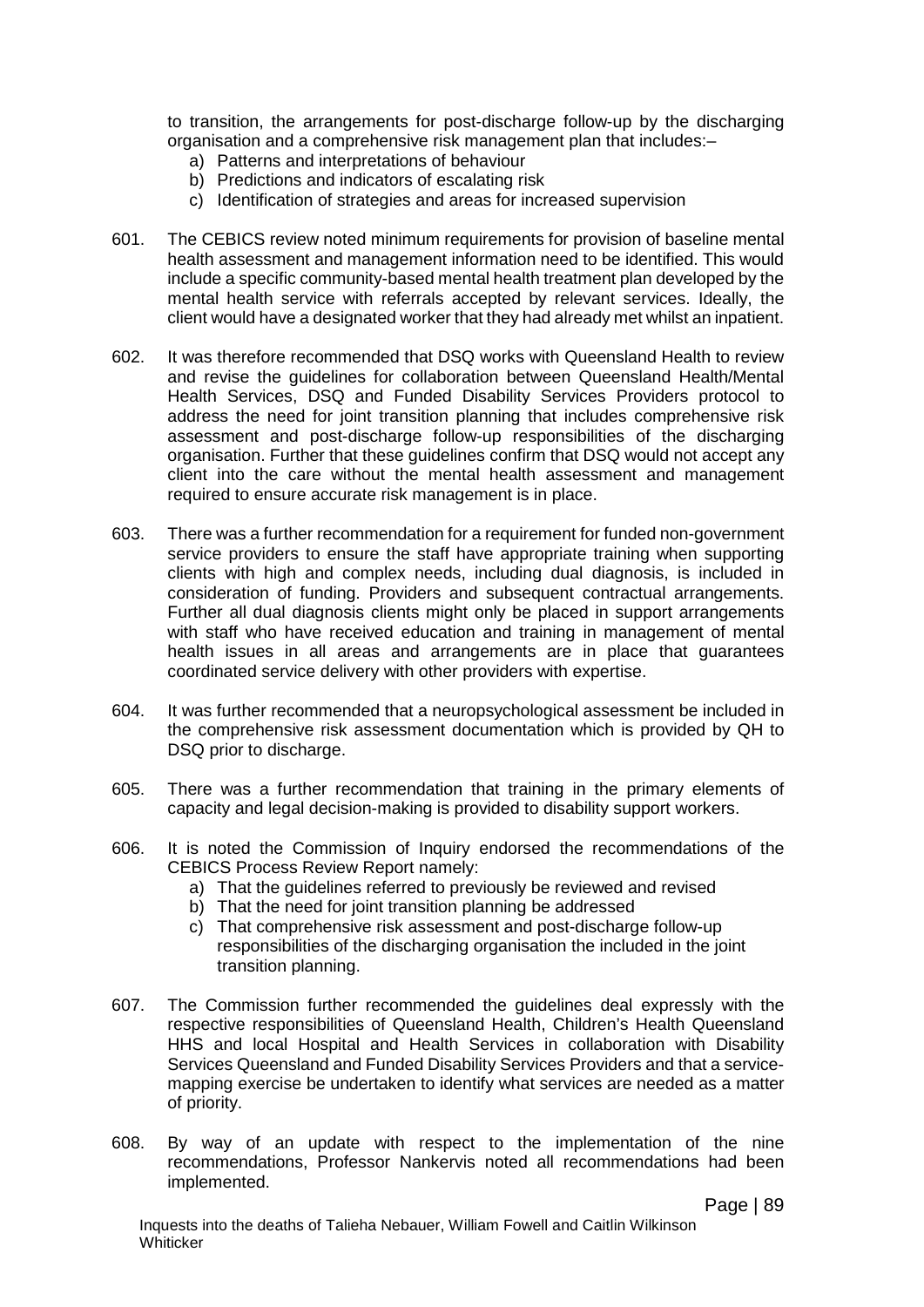- 609. In her evidence before the inquest Professor Nankervis stated the access to Disability Services is on the basis of functional impairment such as mobility, communication, self-help skills, and difficulty with their day-to-day living. Psychiatric illness comes under one of those disabilities. Professor Nankervis stated that as highlighted in the report it is often difficult for people with intellectual disability who have a mental health condition to access mental health services and this is quite established in the research.
- 610. Professor Nankervis noted in her evidence it was apparent the options for appropriate service providers for William were very limited. There was no availability of agencies who had the ability to provide support to William from service providers that did have more experience with people who have a mental health issue as well as a disability. TAG 5 was a service who had involvement with William before and they had another client who had been successfully placed with them who did have some mental health issues. Professor Nankervis also noted there was going to be a need to provide TAG 5 with some additional supports and the senior clinician offered to provide those supports to TAG 5.
- 611. Professor Nankervis noted the risk assessment from the senior outreach came back as a low risk of suicide. She noted the senior clinician did try to arrange and connect William to a number of mental health service providers but part of the problem was they were adult services and William did not necessarily meet the entry criteria for him to be able to get access to them. She noted in her evidence significant efforts were made by DSQ to establish a mental health management plan and for various reasons the options could not be taken up. The solution was referring William to a DSQ psychologist to work on certain issues.
- 612. In terms of a process review Prof Nankervis stated it was a systemic issue as they know that for people with intellectual disability or cognitive impairment, the likelihood of psychopathology is much higher than the general population and yet they get less access to mental health services than the general population. She stated that a lot of times having a diagnosis of intellectual disability in itself is a barrier to getting access to mental health services. She stated one of the major issues that comes through is the level of training for psychiatrists and mental health staff around working with people with intellectual disability.
- 613. Prof Nankervis also noted the NDIS was not necessarily going to deal with this problem as NDIS will again be dealing with functional capacity and whether they have impairments in their day-to-day functioning as a result. They may get better disability support, which might help prevent mental health stress but it is not going to make a difference to the access to mental health needs and services when they require those and NDIS does not provide the funding for treatment of a mental illness.
- 614. With respect to the provision of mental health services, Professor Nankervis noted the blockage with respect to William was not a question about any lack of capacity on his part to make appropriate decisions for mental health care but rather William was not offered the services he particularly wanted to engage with. Once he was offered the services of the DSQ psychologist he apparently was prepared to engage with, he did in fact engage.
- 615. Professor Nankervis was taken to the recommendation made in the review that all dual diagnosis clients are only placed in support arrangements with staff who have received education and training in management of mental health issues or there is

Page | 90

Inquests into the deaths of Talieha Nebauer, William Fowell and Caitlin Wilkinson **Whiticker**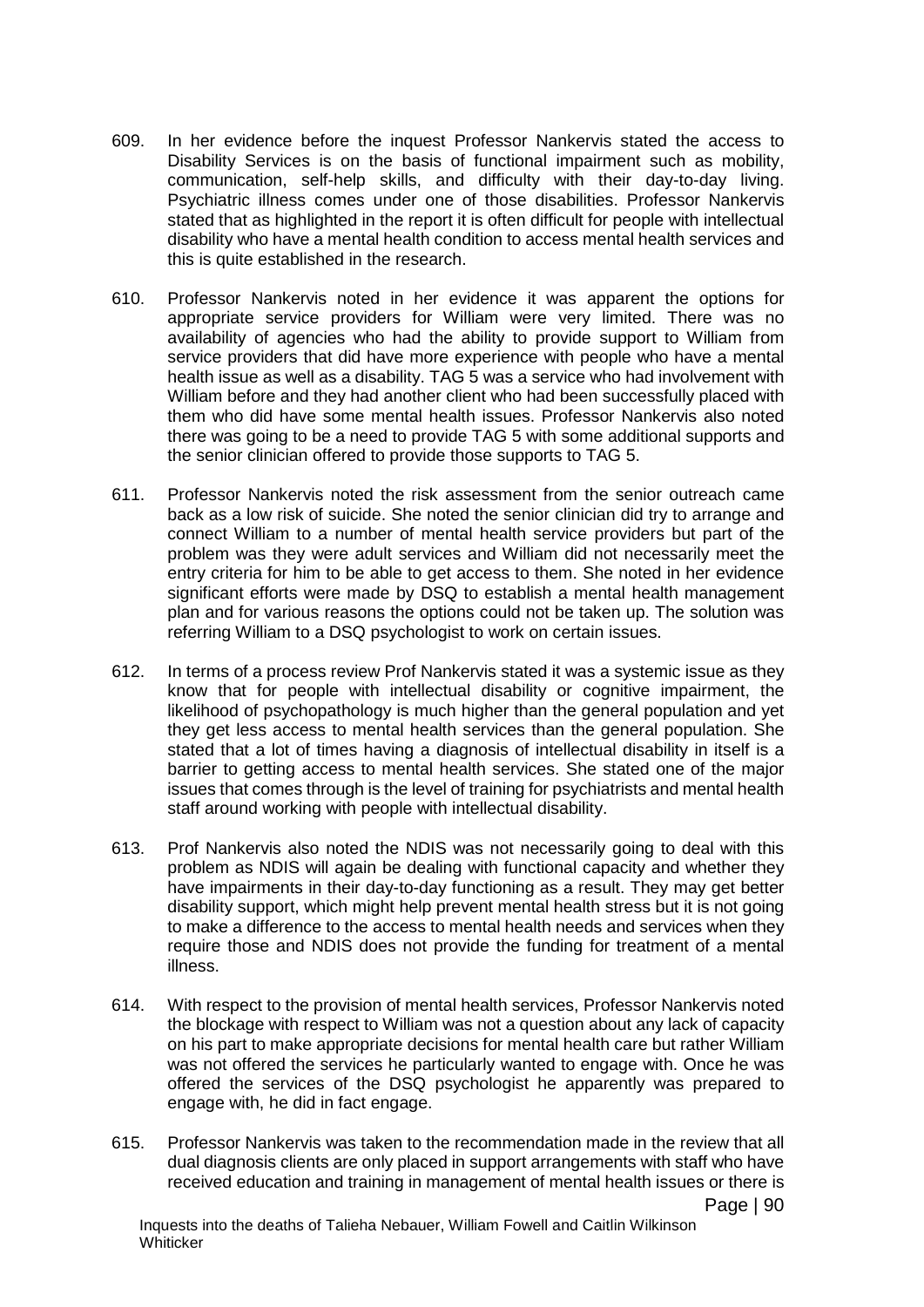an arrangement in place that guarantees coordinated services delivery with other providers with expertise. Professor Nankervis agreed in an ideal world both would be put in place and otherwise one or the other alternatives were appropriate. She stated the purpose of the particular recommendation is about future processes, which would ensure the region would not place a person into a service provider, unless that service provider had been previously provided with some support to build up the skills before the transition happens.

### *Issues 3-5 Whether BAC closure had any adverse impact on the mental health of William, management of his mental health from discharge to his death and transition plan implementation*

- 616. Dr Brennan was asked at the inquest as to what she considered was the effect of the closure of BAC upon the mental health of William. She stated in simple terms she did not think closure was relevant to his mental health but qualified that somewhat. She stated BAC was a place where William could live with peers, but he had repeatedly expressed his desire to leave BAC. Where he went to, and she was unable to speculate about this, may have not been as good as BAC in his own mind and may have caused him anxiety, but at the time of leaving she did not think closure was relevant to his mental health. Dr Brennan felt he was optimistic and excited about his future at that point. Having said that, the process of finding somewhere because BAC was closing had exacerbated some aspects of his mental health difficulties.
- 617. Dr Brennan stated at the inquest she considered William was emotionally and psychologically ready to transition. Dr Brennan also agreed William was anxious and upset over a period of time when all the efforts that were being made to find him suitable accommodation had not come to fruition and distinguished this from being upset about the BAC closing. She agreed the very big issue for William was to find appropriate accommodation. Until accommodation could be found other support services could not be put in place.
- 618. Dr Brennan did express some concerns about Wacol Villas in that William was essentially going to be alone with adult carers when he wanted to be with other young people. It is evident BAC staff and Disability Services made extensive efforts to find suitable accommodation in accordance with William's wishes to be with his peers. Wacol Villas was not ideal due to the fact he was living with an adult carer and it was somewhat isolated, but this was all that was available in circumstances where the closure of BAC was imminent. Efforts were ongoing to find alternative accommodation and there were good prospects of William sharing other premises with a young male in the near future.
- 619. Despite the difficulties in finding suitable accommodation BAC staff and DSQ clearly made considerable efforts to ensure William was provided with appropriate accommodation and services.
- 620. The fact BAC was closing certainly impacted on accommodation options and this was a stressor for William but it is evident he was ready to move and the fact BAC per se was closing was not an adverse factor relating to his mental health.
- 621. Wacol Villas was secure and well set up. There was some implied criticism of the decision to provide William his own key and to allow him some freedom to leave the accommodation when he wished. Given William was not on any involuntary order (there being no evidence such an order was justified), there was a need to balance the development of a degree of independence with overly restricted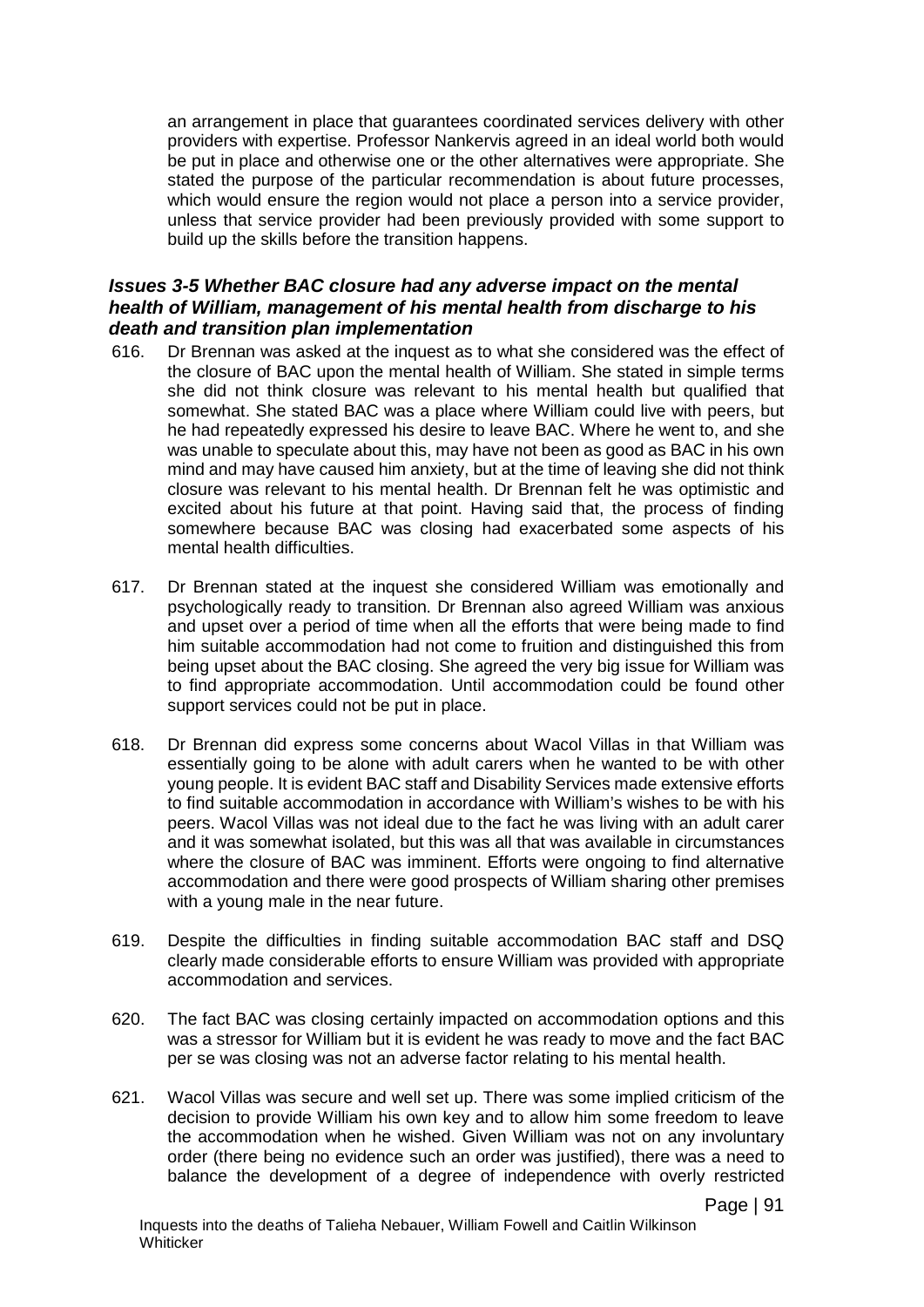conditions. William was still provided with a high level of support from DSQ and TAG 5. He attended on a number of daily activities with his carers and was seeing his father regularly. There is no evidence to suggest these arrangements adversely affected his mental health or were inadequate.

- 622. Dr Brennan had anticipated William would see a GP at headspace but that did not happen and the referral to headspace was made but was not successful as William did not like the psychologist he saw. William did not resume his attendance on Ms Watkins-Allen.
- 623. Dr Brennan stated that although William was not being referred directly to a psychiatrist as his primary treating person, there was the potential for the psychologist to engage a psychiatrist once they had begun working. Disability Services did utilise a staff psychologist to assist William and it is evident from the significant number of appointments William attended he was engaged in that aspect of his care. Ronald Simpson made this referral and understood they were working on strategies to mitigate William's impulsive and reactive behaviour. Ronald Simpson understood William was a low risk of suicide.
- 624. Although elements of the transition plan did not come to fruition, the evidence does not suggest this adversely impacted on William's mental health. William had not given any indication he was contemplating suicide to Ronald Simpson or his carers. Ronald Simpson stated he was completely taken by surprise by William's death. He noted William had not self-harmed in the three months prior to his death and had displayed a positive state of mind.
- 625. Ms Mulvogue and Mr Simpson had formed the view they needed reconsider William's risk assessment and management in light of the likely move to other accommodation with a co-tenant peer and his father's move to Canada.
- 626. A consistent issue for William was a perceived feeling of abandonment. He had a complex relationship with his parents. At the time of his death William's mother was living some distance from Brisbane. He wanted to live with his father but this was not able to be facilitated. However, he continued to have a close relationship with his mother to the extent distance allowed and he clearly was well supported by his father who he saw often. The reality was William had not been abandoned by his parents who continued to love and support him, but this does not take away from the issue that this is how William felt. It is well documented in the records this had been a pervasive feeling of William for some time.
- 627. It is not a coincidence that William's decision occurred shortly after his father left to go to Canada. In so saying this is very much based on the benefit of hindsight and a consideration of the known static features of William's makeup and piecing them together to the night in question. Mr Fowell told William he would be back from Canada soon. He saw William just before he left and had no concerns. Mr Simpson and Nathan Emberson had no concerns over the days leading up to that night or on that night.
- 628. William was known to act impulsively and place himself in high risk situations. The awning incident was an example where a number of witnesses considered this was an attempt to draw attention to his distress and wanting to live with his father, and it was not a suicide plan. He had once before placed himself on railway tracks in a moment of anxiety. William also had several telephone calls that evening, the details of which are unknown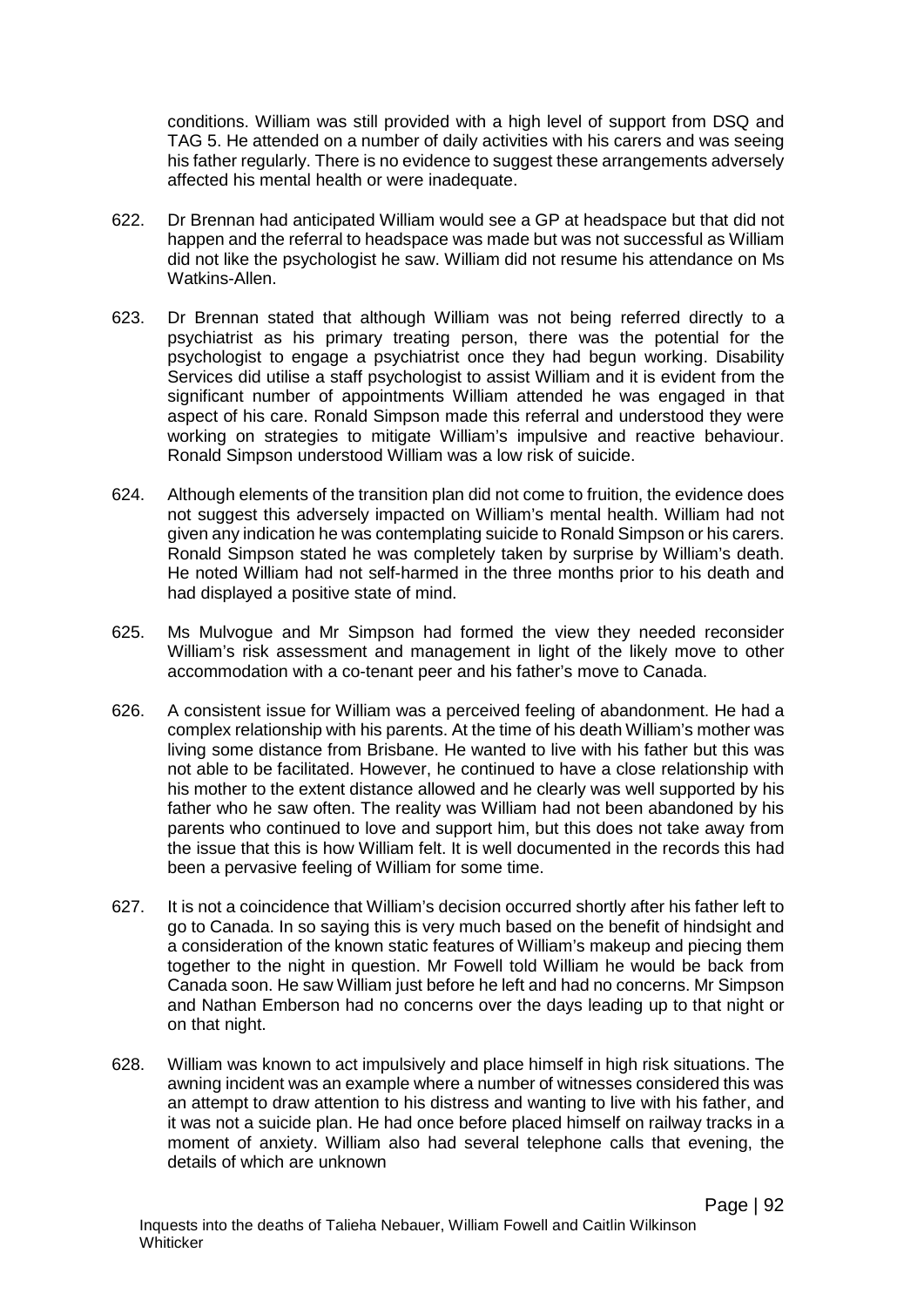- 629. On the night of 10 June 2014 it is likely William was feeling isolated and abandoned and triggered by the recent travel of his father to Canada as well as the relative isolation of his relationship with his mother. William's intellectual disability impaired his ability to process the significance of this. Dr Brennan stated in relation to the awning incident that William just did not know how to deal with his anxiety about what the future held for him.
- 630. It is in that context William made his way to Wacol Train Station and after some contemplation impulsively made a decision to take his own life or at least place himself in a position of high risk that this would occur. The method he used has a very high lethality rate. The description of events as contained in the Queensland Rail Report supports a finding William's death was more likely the intended consequence of his deliberate actions, rather than one of misadventure.

# **Findings required by s. 45**

| Identity of the deceased - | <b>William Johnathan Fowell</b>                                                                                                                                                                                                                                                                                                                                                                                                                                                                                                                                                                                                                                                                                                                                                                                                                                                                                                                                                                                                                                                                                                                                                                                                                                                                                                                                                                                                                                                                                                                                                                                                                                                                |
|----------------------------|------------------------------------------------------------------------------------------------------------------------------------------------------------------------------------------------------------------------------------------------------------------------------------------------------------------------------------------------------------------------------------------------------------------------------------------------------------------------------------------------------------------------------------------------------------------------------------------------------------------------------------------------------------------------------------------------------------------------------------------------------------------------------------------------------------------------------------------------------------------------------------------------------------------------------------------------------------------------------------------------------------------------------------------------------------------------------------------------------------------------------------------------------------------------------------------------------------------------------------------------------------------------------------------------------------------------------------------------------------------------------------------------------------------------------------------------------------------------------------------------------------------------------------------------------------------------------------------------------------------------------------------------------------------------------------------------|
| How he died $-$            | William Fowell had been an inpatient of the Barrett<br>Adolescent Centre at the time of its closure in January<br>2014. He was living in temporary accommodation funded<br>by Disability Services supported by a high level of<br>supervision by carers and case management by DSQ.<br>William had a complex mix of conditions including<br>intellectual impairment, physical disability and a<br>generalised anxiety disorder. A pervasive element of his<br>makeup was a perceived feeling of abandonment by his<br>parents. The reality was William had not been<br>abandoned by his parents who continued to love and<br>support him, but this does not take away from the issue<br>this is how William felt. He had been assessed to be a<br>low risk of suicide but was a higher risk of self-harm due<br>to misadventure. William had not expressed any suicidal<br>ideation around this time and his father and carers had<br>no concerns for him. There had been no incidents of self-<br>harm for a number of months. William was relatively<br>settled in his accommodation with the likely prospect of<br>more suitable alternative living arrangements being<br>available shortly. In the days leading up to his death<br>William's father had left Australia to travel for several<br>weeks in Canada potentially to find work there. It is<br>probable his father's leaving, albeit for a short period, as<br>well as the relative isolation from his mother due to her<br>living circumstances, exacerbated<br>this<br>perceived<br>abandonment to William and likely brought on an<br>increased feeling of isolation and anxiety and in that<br>context he took his own life. |
| Place of death $-$         | Wacol Railway Wilruna Street WACOL QLD 4076<br><b>AUSTRALIA</b>                                                                                                                                                                                                                                                                                                                                                                                                                                                                                                                                                                                                                                                                                                                                                                                                                                                                                                                                                                                                                                                                                                                                                                                                                                                                                                                                                                                                                                                                                                                                                                                                                                |
| Date of death $-$          | 10 June 2014                                                                                                                                                                                                                                                                                                                                                                                                                                                                                                                                                                                                                                                                                                                                                                                                                                                                                                                                                                                                                                                                                                                                                                                                                                                                                                                                                                                                                                                                                                                                                                                                                                                                                   |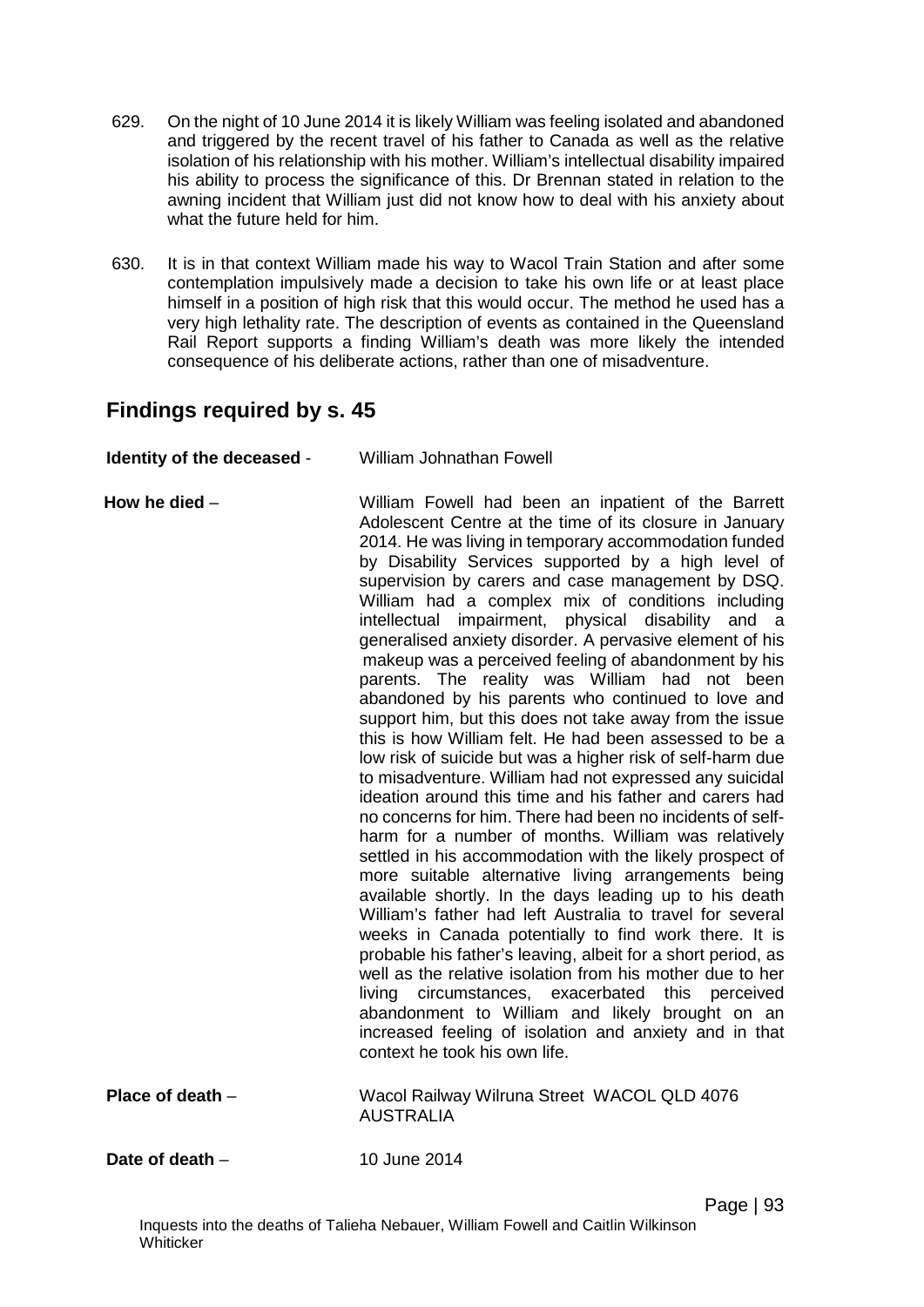# **Comments and recommendations**

- 631. While the inquests in relation to Caitlin, Talieha and William were held jointly, it is evident each of them had significant differences in diagnosis and treatment. For that reason each case was considered in separate weeks with common witnesses heard in the final week and only applying to Dr Brennan and Ms Clayworth. It was however useful to consider the cases together given the brief of evidence included relevant statements of witnesses was before the Commission of Inquiry as well as their evidence before the Commission and that which had been considered by Professor Kotze and Ms Skippen in their report.
- 632. As well for the purposes of considering any recommendations it was useful to have an understanding of the complex nature of each young persons' mental illness and other vulnerabilities and the complex nature of transitioning adolescents into the adult mental health system and those with a dual diagnosis such as William. After considering the evidence before me regarding issue 6 and recommendations I determined I did not need to hear any oral evidence and could rely on the affidavits of Dr Allen and other information received. No-one appearing argued otherwise.
- 633. Professor Kotze concluded each transition plan was individualised and bespoke in nature and *"without exception, were thorough and comprehensive".* The evidence before this inquest confirms that conclusion.
- 634. Caitlin was already in the process of transition and Talieha and William were turning 18 and this process would have occurred at some point in time in the near future. The imminent closure of BAC meant plans had to be developed quickly and their transition/transfer to alternative accommodation had to occur in circumstances that were quicker than had been the case if BAC was still open. As Professor Kotze noted in her report *"the process of transition occurred in an atmosphere of crisis"* but this did not *"appear to have detrimentally affected the process of transitional planning for the patients."*
- 635. The transition plans for each of them were largely carried out. In Caitlin's case her accommodation failed but this was due to an issue for Caitlin and another resident and was not a result of the transition plan per se. Caitlin commenced living with her mother. Efforts were made to find alternatives but were not successful. In William's case the referral to headspace broke down but DSQ was able to provide frequent psychological services internally. William was able to be accommodated on a temporary basis at Wacol Villas. This facility and the support services provided were the best available at the time. Talieha was provided with the best option available at PRCCU, given there was no adolescent facility that could provide the security, supervision and treatment Talieha required.
- 636. In Caitlin's case and with the benefit of hindsight, the accommodation with her mother in the context of a relatives recent arrival was a significant factor in her decision. For Talieha and William where they were living was less an issue. In all three cases the decision to end their own lives came at a point in time when specific events occurred, which exposed them to specific personality vulnerabilities that had been a pervasive feature for each of them over many years.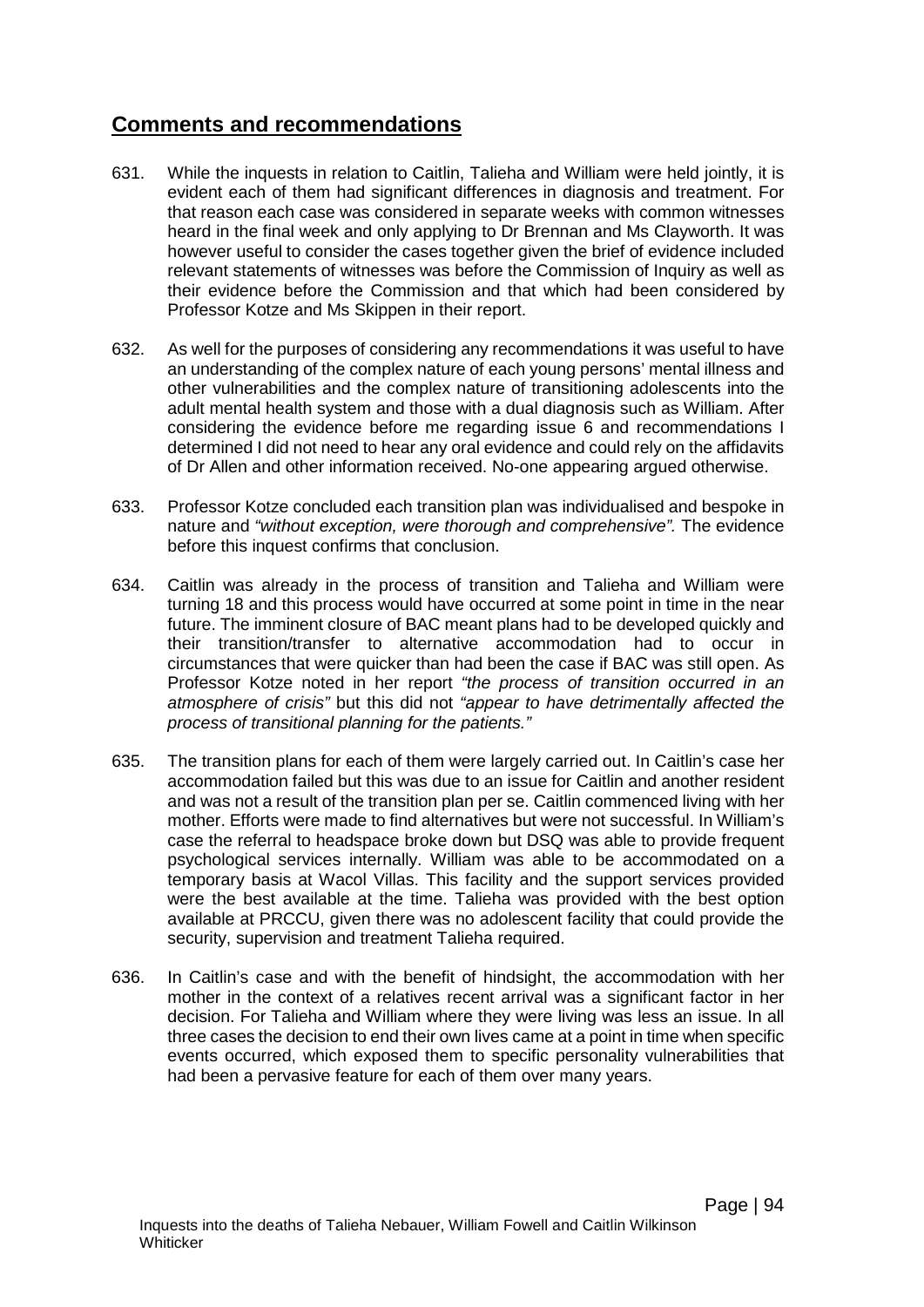### *Issue 6: Whether any recommendations can be made for the prevention of selfharm and suicide in adolescents and young people.*

## *Commission of Inquiry Recommendations*

- 637. The Commission made recommendations across six areas. The Government accepted in principle the recommendations as follows:
	- 1. Engage an independent party by 30 September 2016 to review the progress of implementation of the Hunter review with regard to the delivery of statewise services. The review was to be completed by 31 March 2017.
	- 2. Review the service agreement arrangements for all non-government organisations providing health services. The review was to be completed by June 2017.
	- 3. Commission the Queensland Centre for Mental Health Research to identify existing clinical and program evaluation frameworks for extended treatment for adolescents and young children with severe and complex mental health issues.
	- 4. Build a new bed-based facility in South-East Queensland for young people with complex mental health issues and ensure patients have access to an integrated educational/vocational training program. The size, location and model of care provided in this facility will be informed by current research in consultation with health consumers, including families from the former BAC.
	- 5. Engage an independent reviewer to review the alignment and transition arrangements between adolescent and adult mental health services.
	- 6. Undertake services mapping and review Guidelines for collaboration between Queensland Health/Mental Health Services, Disability Services Queensland and Funded Disability Service Providers to improve coordination between services designed to support young people who have both an intellectual disability and mental illness

### *Dual Diagnosis Challenges*

- 638. Recommendation 6 of the Commission Final Report highlighted a number of systemic issues and challenges impacting the treatment and care of young people with severe and complex mental illness, including those with a dual diagnosis of both a mental illness and an intellectual disability.
- 639. Evidence presented at the Commission highlighted issues impeding the continuity of care and transition processes for adolescents with a dual diagnosis. The final report concluded:
	- Services addressing the needs of individuals with both mental illness and intellectual disability are extremely limited. The levels of unmet needs in the adult and adolescent populations are significant.
	- These cases can be beset both by unavailability of appropriate services and by a comparatively low level of cooperation and collaboration among government departments and agencies.
	- It appreciated that not all individuals with dual diagnosis require a crossdepartmental response.
- 640. As previously noted the Commission also endorsed the recommendations of the CECIBS Process Review to review and revise the Guidelines for Collaboration between Queensland Health–Mental Health Services, Disability Services Queensland and Funded Disability Service Providers and recommended the guidelines deal expressly with the respective responsibilities of those agencies and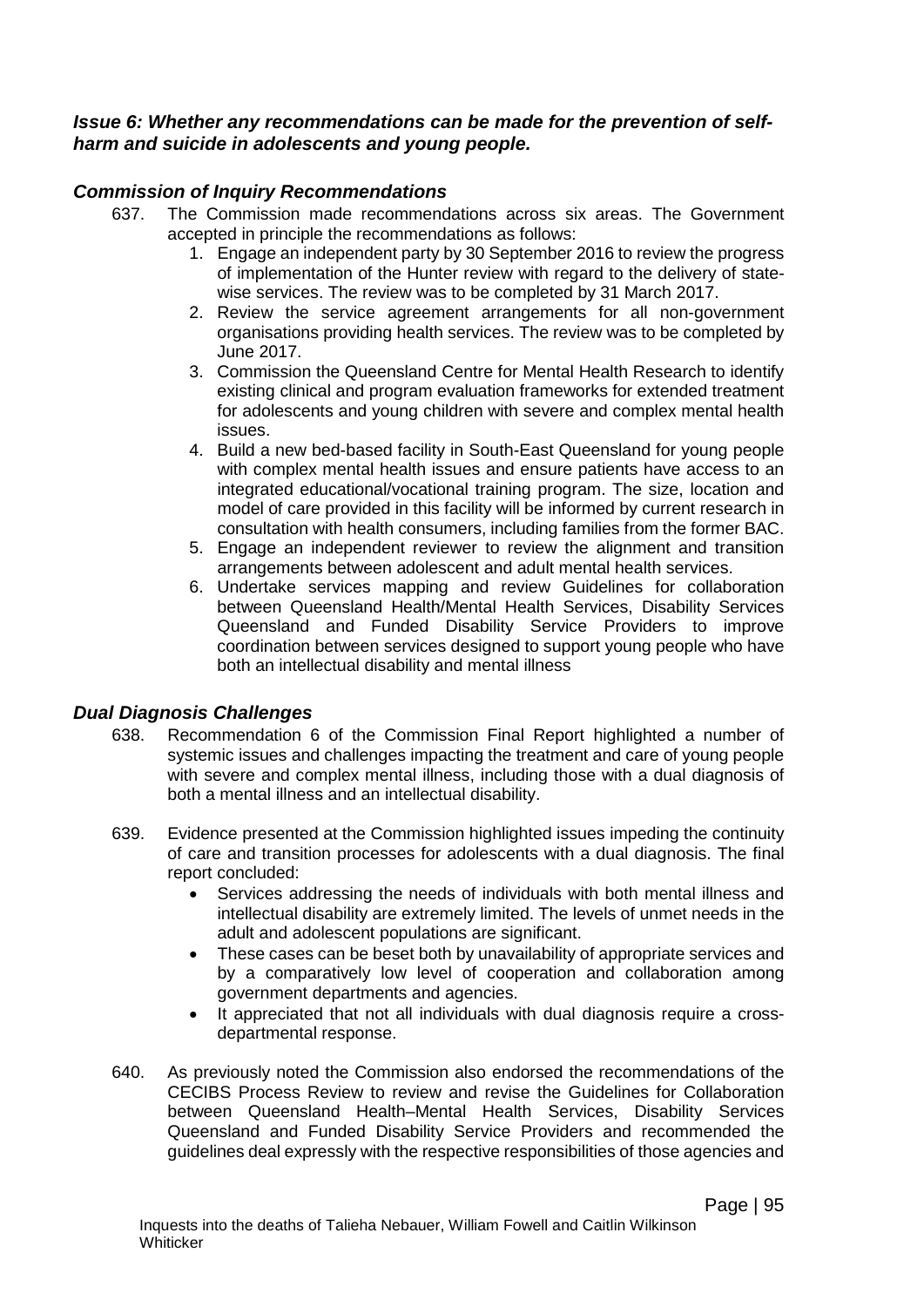that a service-mapping exercise be undertaken to identify what services are needed.

- 641. The State Government advised it was committed to undertaking service mapping and reviewing the guidelines as recommended. The review was to have regard to the introduction of the National Disability Insurance Scheme and the role and function of the Department of Health, Hospital and Health Services, the Department of Communities, Child Safety and Disability Services/National Disability Insurance Agency and non-government organisations.
- 642. The inquest has been provided with the final report in relation to the government response to Recommendation 6 dated 30 June 2017.[16](#page-99-0) The report noted the recommendation has been delivered through a number of activities including; a review of the literature, an environmental scan and mapping of services, data matching, consultation and reviewing of the guidelines. The recommendation has been considered in the context of changes in delivery of services for people with a disability due to the transitioning of systems and services to the NDIS currently being rolled out across Queensland.
- 643. Data matching identified 3914 children and young people registered with Disability Services and Public Mental Health Services who met the definition of a dual diagnosis during a five year period from 2011-2016. This activity identified high rates of Aboriginal and Torres Strait Islanders with dual diagnosis, high rate of presentation into acute mental health settings, and low movement across HHS catchment areas. However, consultation with key clinician and consumer/carers acknowledged dual diagnosis issues are inconsistently recognised in the clinical setting and the need for improved collaboration across services. Other factors identified as impacting on service provision include a lack of expertise in assessing and responding to dual diagnosis, limited number of dual diagnosis specialised multidisciplinary services, services delivered in silos, and the absence of cross sector systems governance and standards for practice.
- 644. In Queensland while there is local service specific documentation to guide clinical practice, there were no identified formal documents to encourage interdepartmental collaborative practices, except for the guidelines recommended for review. Given the context of the managing NDIS procedures and processes for service providers, rather than revise the existing guidelines, the outcome of the consultation suggested alternative strategies and processes are necessary at this point.
- 645. The report noted:
	- Review of the literature suggests there are inconsistent data systems to identify children and young people with a dual diagnosis in Queensland and confirms this group experiences access difficulties due to the complexity of presentation and limitations of recognition of dual diagnosis.
	- Data matching shows significant gaps in the identification of dual diagnosis cohort of children and young people and inconsistencies in recordkeeping.
	- Access to assessments to confirm a diagnosis of intellectual disability and mental illness can be difficult and often requires multiple assessments offered across different services and locations. The process is complicated for families unfamiliar with multiple intake processes and navigating the disability and health system.

<span id="page-99-0"></span><sup>16</sup> Final Report Recommendation 6, 30 June 2017  $\overline{a}$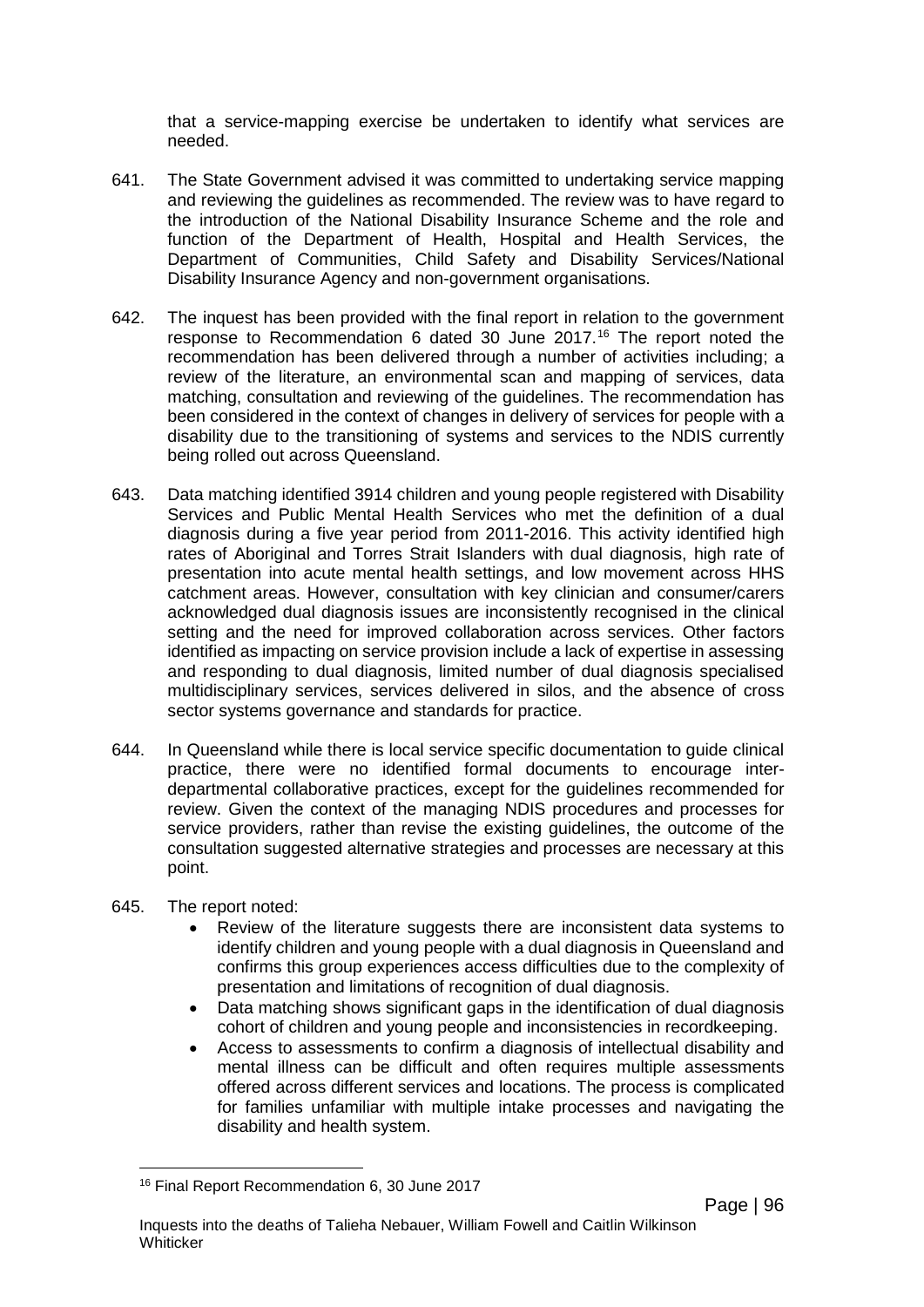- Access to appropriate specialist services for children and young people with a dual diagnosis is limited.
- Given a child and young person with a dual diagnosis interfaces across health, disability and education providers and services, it is necessary for those involved in the care and treatment to have clearly defined roles and operate in a collaborative manner, recognising the specific contributions and scope of practice of each other. A workforce with specialist knowledge and skills in working with children and young people with a dual diagnosis is necessary.
- Review of the guidelines suggest the utility is less than optimal. However, until there is further clarity about the service system when the full roll out of the NDIS is completed, development of new guidelines at this time is not proposed.
- 646. The final report set out the further work to be undertaken to address these complex issues including:
	- Strengthening the policy framework
	- Developing practice standards and guidelines
	- Building the capacity, skills and knowledge of the work force, inclusive of NDIS readiness training
	- Enhancing opportunities for innovation eg. programs and resource developments
	- Developing an evidence base through research
	- Further work is necessary to identify opportunities to develop an integrated and specialist assessment and treatment services for children and young people with a dual diagnosis

## *Recommendations from the Centre of Excellence for Clinical Innovation and Behaviour Support Process Review*

- 647. The statement of Professor Karen Nankervis noted the process review report made nine recommendations and she also reported on the department's response.
- 648. **Recommendation 1** *That the CECIBS reviews the Complex Case Review Guidelines to emphasise the prioritisation of* clients *with dual disability.* **Response:**

It was noted the Complex Case Review process was developed to provide a statewide consistent process for ensuring that the circumstances of people with disabilities whose high and complex needs impacted on service delivery and quality of life were regularly reviewed for continuous quality improvement. At the time of William's death this process was still under development and had not been rolled out. As a result of the review into William's death, dual disability was included as an indicator for inclusion in the statewide Complex Case Review process terms of reference. The identification of dual diagnosis, as a risk, prompts an immediate referral to the Clinical Case Review.

### 649. **Recommendation 2 -** *That the region includes clients with dual disability in the Complex Case Review Process*.

### **Response:**

It was noted the Brisbane region of the department responded to this recommendation by changing the referral pathway for clients with dual disability to ensure all clients with dual disability will automatically reviewed in the local clinical case review process is an escalated were required to the panel for a Complex Case Review.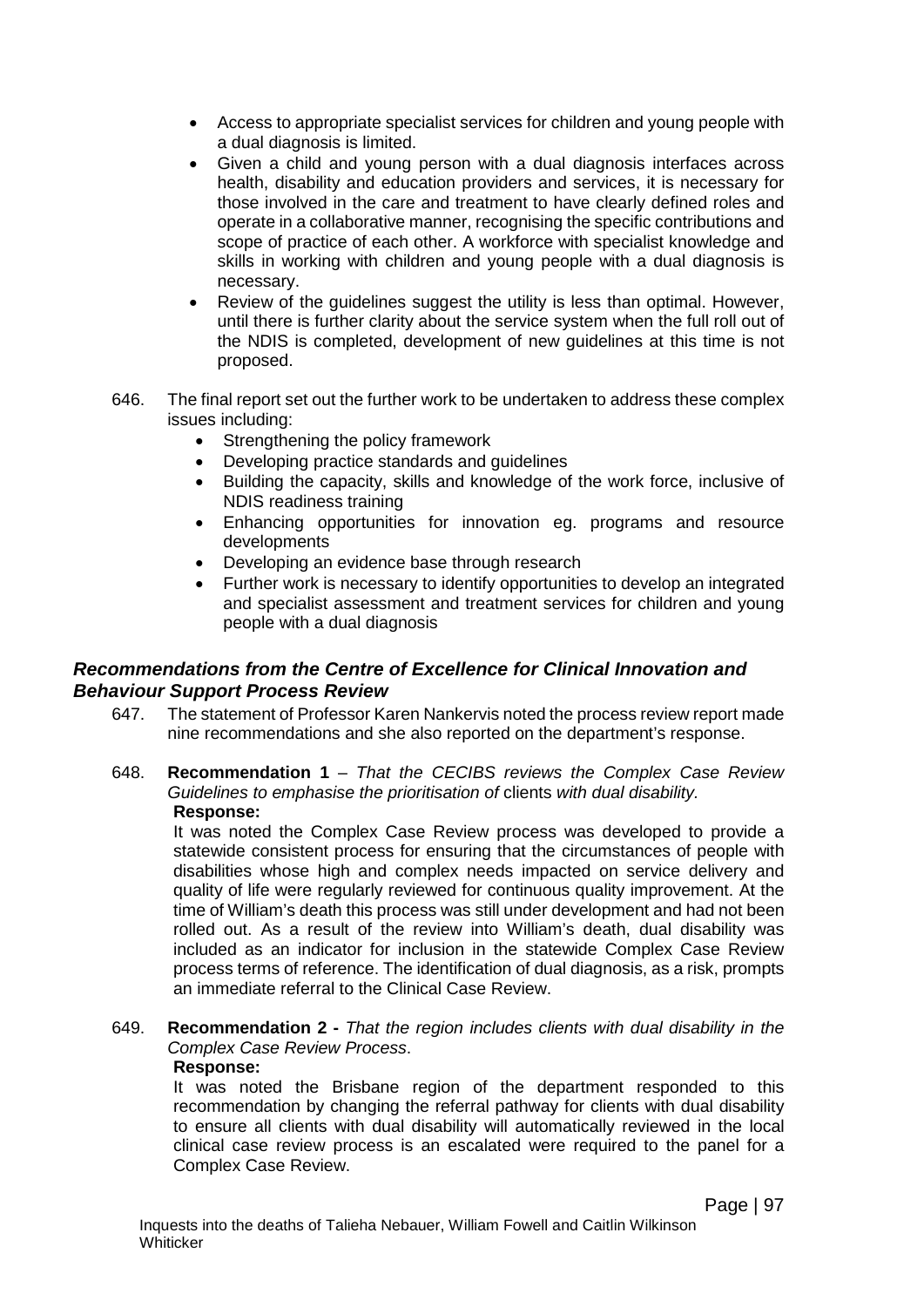650. **Recommendation 3 -** *That Disability Services works with Queensland Health to review and revise "The Guidelines for Collaboration between Queensland Health-Mental Health Services, Disability Services Queensland and Funded Disability Services Providers"* protocol to address the need for joint transition planning that includes comprehensive risk assessment and post-discharge follow-up responsibilities of the discharging organisation.

**Recommendation 4 -** *These guidelines confirm that Disability Services should not accept any client into the care* without *the mental health assessment and management required to ensure that accurate risk management is in place.*  **Response:**

It was noted that in relation to the response to **recommendations 3 and 4** the guidelines had been introduced in 2003–2004 and provided a broad framework for provision of service to people with intellectual disability and mental illness using a collaborative approach between Queensland Health and Disability Services. Subsequent to the development of the guidelines the Joint Action Plan Transition Plan tool was developed with Queensland Health to ensure a consistent and comprehensive approach to joint planning for transition of people with disabilities from health facilities. As a result of the Process Review the department requires this to be used to facilitate transition planning for people with disability who transition from long stay health settings into disability funded/provided services. Additionally, the department has developed and implemented statewide protocols for clinical case closure and hand over that applies to all disability services clients who are supported by departmental clinicians.

651. **Recommendation 5 -** *That Brisbane region discuss record keeping with Tag5 including ways of keeping records of client behaviour and accurate medication administration records*.

### **Response:**

The Brisbane region provided a briefing to TAG 5 on 24 September 2015.Tag 5 management reported improvements undertaken including structural changes, regular supervision of team leaders and training in report writing as well as purchasing training in client specific behaviour management. Brisbane region staff work closely with TAG 5 regarding medication administration recording as well as behaviour management training, and behaviour recording.

652. **Recommendation 6 -** *That a requirement for funded non-government service providers to ensure their staff have appropriate training when supporting clients with high and complex needs, including* dual *diagnosis, is included in consideration of funding of such providers and subsequent contractual arrangements.*

#### **Response:**

The Process Review identified a significant shortage of capacity of service providers able to support William. This continues to be an issue when regions attempt to source appropriate placements for people with disabilities who have high and complex needs. At the time of the Process Review contract arrangements did not require funded non-government service providers to take up with the department's offers of training and other supports. With the role out to the National Disability Insurance Scheme (NDIS) the opportunity to review how the department contracts with service providers became redundant. However, the region continues to offer training and support organisations supporting people with high and complex needs.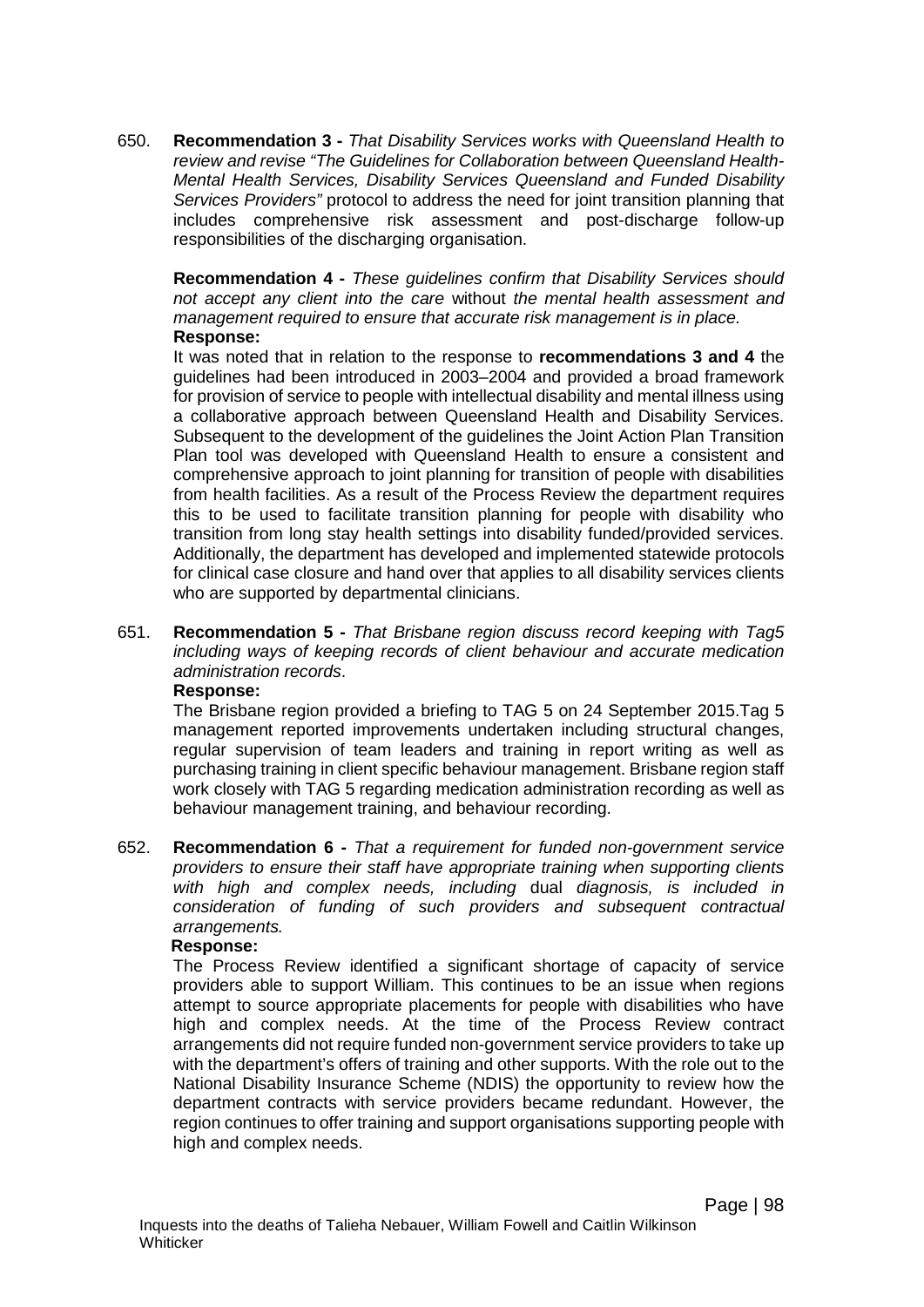653. **Recommendation 7 -** *That all dual diagnosis clients are only placed in support arrangements with staff have received education and training in management of mental health issues or there is* an *arrangement in place that guarantees coordinated services delivery with other providers with expertise*. **Response:**

It was noted normally this would be the case as regions always carefully consider the capability of the provider as well as any supports that the regional clinical staff may need to provide to the service provider. When there is a shortage of appropriate providers it can take a longer time to find such an appropriate placement and ensure that any staff training needs are addressed. In this case where there was a set timeline imposed by the planned closure of the BAC the ability to undertake these processes were compromised.

654. **Recommendation 8 -** *A neuropsychological assessment be included in the comprehensive risk assessment* documentation *which is provided by Queensland Health to Disability Services prior to discharge*. **Response:**

In the department response it was noted that whilst this was recommended, it would not be appropriate to make this assessment mandatory as all assessment should be appropriate to the needs and circumstances of the individual client. Best practice in assessment is that which is person-centred.

#### 655. **Recommendation 9 -** *That training* in *the primary elements of capacity and legal decision-making is provided to Disability Support workers.* **Response:**

It was noted that training of the staff should be aimed at awareness training so support staff who believes there is an issue with the decision making capacity of an individual client can refer this to a senior person in the organisation for further consideration an assessment.

- 656. Professor Nankervis noted the recommendations were accepted and actioned immediately after the Process Review report was received and prior to the Commission of Inquiry. The Commission of Inquiry also endorsed the recommendations of the Process Review report.
- 657. Professor Nankervis also noted the NDIS was to be fully implemented in Queensland from 1 July 2019. After that time, all eligible persons with disabilities will be NDIS participants and their services and supports will be funded through their NDIS plan.

### *Evidence of Dr John Allan, Queensland Health*

- 658. The affidavit of Dr John Allan, Executive Director, Mental Health Alcohol and Other Drugs Branch, Queensland Health addresses the issue the implementation of the Commission recommendations and of other initiatives relevant to child and youth mental health in detail.
- 659. In particular, it is noted Dr Allan's affidavit swears to the following:
	- a) A need to approach suicide prevention in a way that addresses the multiple risk and protective factors that interact to increase or reduce the likelihood of suicidal behaviour, that exist at a personal, social and environmental level and across a person's lifespan.[17](#page-102-0)

<span id="page-102-0"></span><sup>17</sup> Exhibit A22, Affidavit of Dr John Allan, para 43-46  $\overline{a}$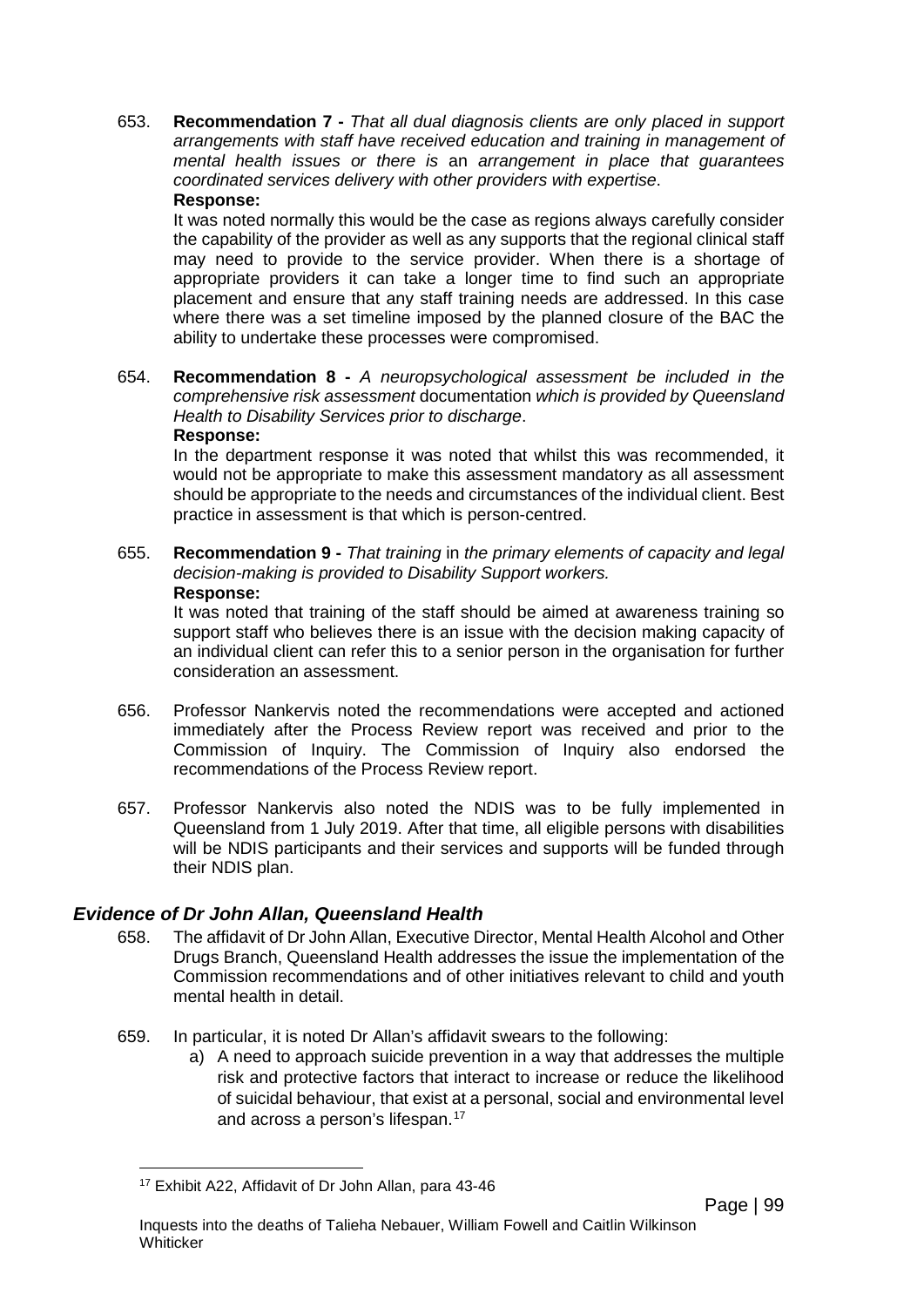- b) An 'all of population' and 'whole of life' approach to suicide prevention, meaning adolescents and young people at risk of self-harm and suicide have access to the full suite of mental health services available across the public, private and primary health care sector.<sup>[18](#page-103-0)</sup>
- c) The Queensland Government's commitment to reducing the suicide rate by 50% by 2026, including through the development of a whole-of-government suicide prevention strategy.<sup>[19](#page-103-1)</sup>
- d) The establishment in 2016 of the Queensland Government's Suicide Prevention in Health Services Initiative (the Initiative), with a budget of \$9.6 million over four years to 30 June 2020, to enhance the clinical care provided to people at risk of suicide.<sup>[20](#page-103-2)</sup>
- e) Under the Initiative, the establishment of the Suicide Prevention Health Taskforce (the Taskforce) which, amongst other things, has progressed action to:
	- i. Enhance GP attitudes, knowledge, skills and resources in relation to appropriately recognising, responding to and referring people experiencing a suicidal crisis, including by:
		- o Ensuring GPs have access to an Advanced Training in Suicide Prevention program developed by the Black Dog Institute and accredited by the Royal Australian College of General Practitioners
		- o Developing a state-wide Suicide Prevention Health Pathway available electronically to GPs across the state<sup>[21](#page-103-3)</sup>
	- ii. Build the capacity of clinicians who work within and/or in partnership with the school environment (e.g. School Based Youth Health Nurses and Ed-LinQ coordinators[senior mental health clinicians]) to better support students experiencing mental health issues, including through allocation of additional resources to increase the amount of clinicians available across Queensland<sup>[22](#page-103-4)</sup>
	- iii. Implement the Zero Suicide in Healthcare Multi-Site Collaborative across 11 Hospital and Health Services (HHS), and work with the remaining five HHSs to strengthen their capacity to respond to suicide risk through a variety of mechanisms $^{23}$
- f) Also under the Initiative, the conduct of multi-incident analyses of suspected deaths of individuals who had a recent contact with a health service to identify when, where and how the provision of existing HHS services could be improved to reduce deaths by suspected suicide $24$
- <span id="page-103-6"></span><span id="page-103-5"></span><span id="page-103-4"></span><span id="page-103-3"></span><span id="page-103-2"></span><span id="page-103-1"></span><span id="page-103-0"></span>660. Of particular relevance to prevention of self-harm and suicide in adolescents and young people, Dr Allan's affidavit swears to the following:
	- <sup>18</sup> Para 75-76  $\overline{a}$
	- <sup>19</sup> Para 48-49
	- <sup>20</sup> Para 50
	- <sup>21</sup> Para 55
	- <sup>22</sup> Para 56-63
	- <sup>23</sup> Para 64-73
	- <sup>24</sup> Para 50, 80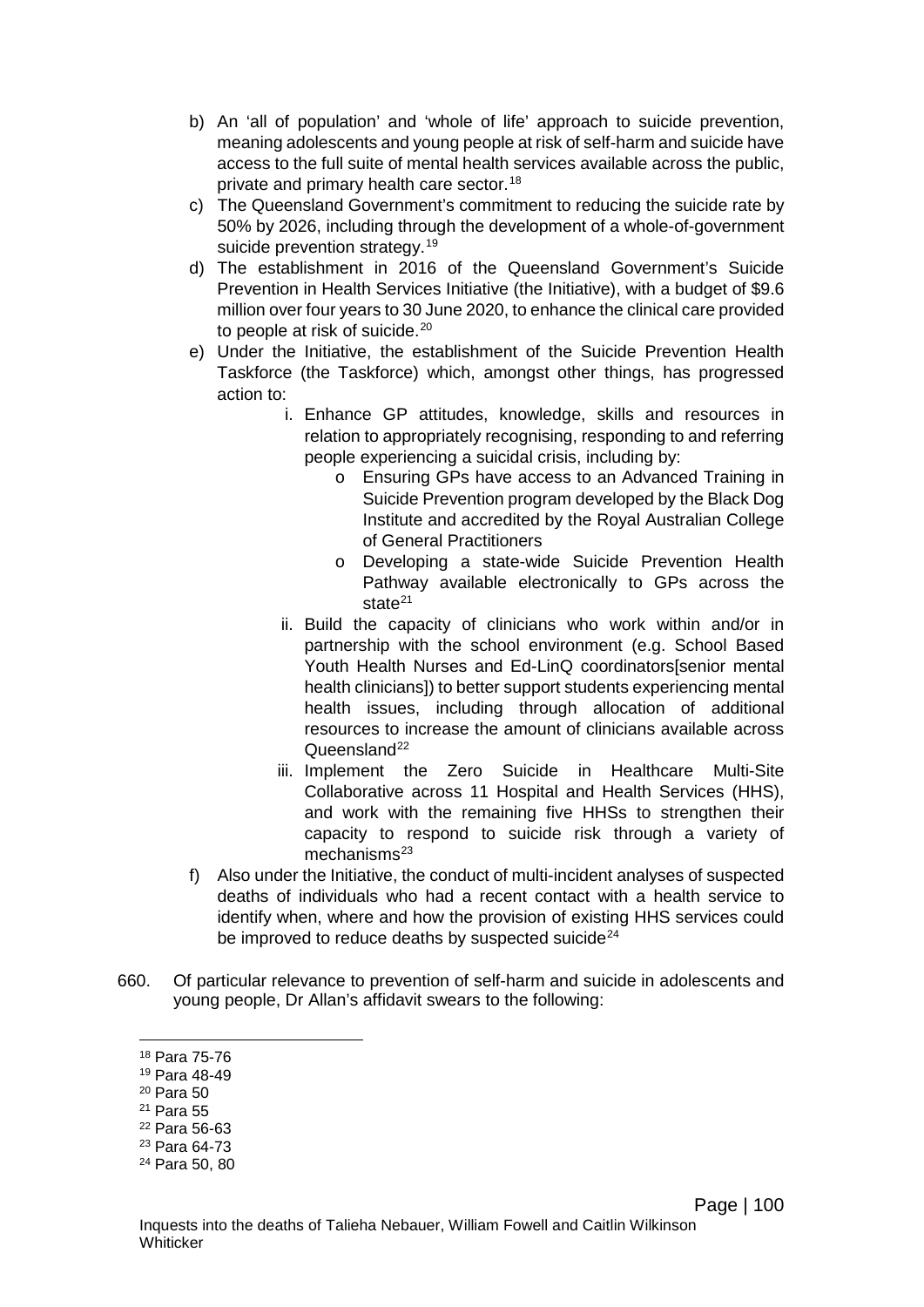- a) Work being undertaken by Children's Health Queensland HHS and the Central Queensland HHS, through funding provided via the Multi-Site Collaborative, to co-design, develop and trial a culturally safe and appropriate child and youth suicide prevention clinical pathway in collaboration with key stakeholders including Indigenous and child and youth representatives<sup>[25](#page-104-0)</sup>
- b) A collaboration between the Queensland Centre for Mental Health Learning and the Initiative to update a training program '*QC28 Youth: Engage, Assess, Respond to, and Support Suicidal People*' [26](#page-104-1)
- c) The availability of a continuum of child and youth mental health services across Queensland providing community treatment and support services, hospital bed-based services and community bed-based services to children and young people aged  $0-18$  years<sup>[27](#page-104-2)</sup>
- d) The inclusion of children and young people under 18 years of age as a specific vulnerable cohort within the multi-incident analysis of suspected suicide deaths of individuals who had a recent contact with a public health services, resulting in recommendations for service improvement actions which are (as at the date of Dr Allan's affidavit) being finalised by an expert panel<sup>[28](#page-104-3)</sup>
- e) The allocation of 25 percent of the \$350 million being invested under '*Connecting Care to Recovery 2016-2021: A plan for Queensland's Statefunded mental health, alcohol and other drugs services*' to new initiatives and enhancements to existing services providing care and treatment for children and young people for mental health, alcohol and other drugs initiatives<sup>[29](#page-104-4)</sup>
- f) Queensland Government's allocation of \$68.2 million of its 2017-18 Budget to fund five new capital works projects to be delivered by the 'Youth Mental Health – Capital Program', which will include:  $30$ 
	- i. A new 12-bed state-wide Adolescent Extended Treatment Facility (AET) at The Prince Charles Hospital campus, to provide sub-acute inpatient treatment and rehabilitation for an extended period (up to six months) to individuals aged between 13 and 18 (and possibly up to 21 years where they have developmental needs that would be more effectively treated within an adolescent model)
	- ii. Two six-bed Youth Step Up Step Down Units in north and south Brisbane, comprising community bed-based (subacute) mental health services that provide 24-hour intensive, short-term clinical and non-clinical support for young people aged 16 to 21 years
	- iii. Two new 15-place adolescent Day Programs in Logan and the Gold Coast, which will provide integrated education and mental health services up to five days per week for young

<sup>25</sup> Para 68  $\overline{a}$ 

<span id="page-104-1"></span><span id="page-104-0"></span><sup>26</sup> Para 71

<span id="page-104-2"></span><sup>27</sup> Para 77-78

<span id="page-104-3"></span><sup>28</sup> Para 80

<span id="page-104-4"></span><sup>29</sup> Para 81

<span id="page-104-5"></span><sup>30</sup> Para 82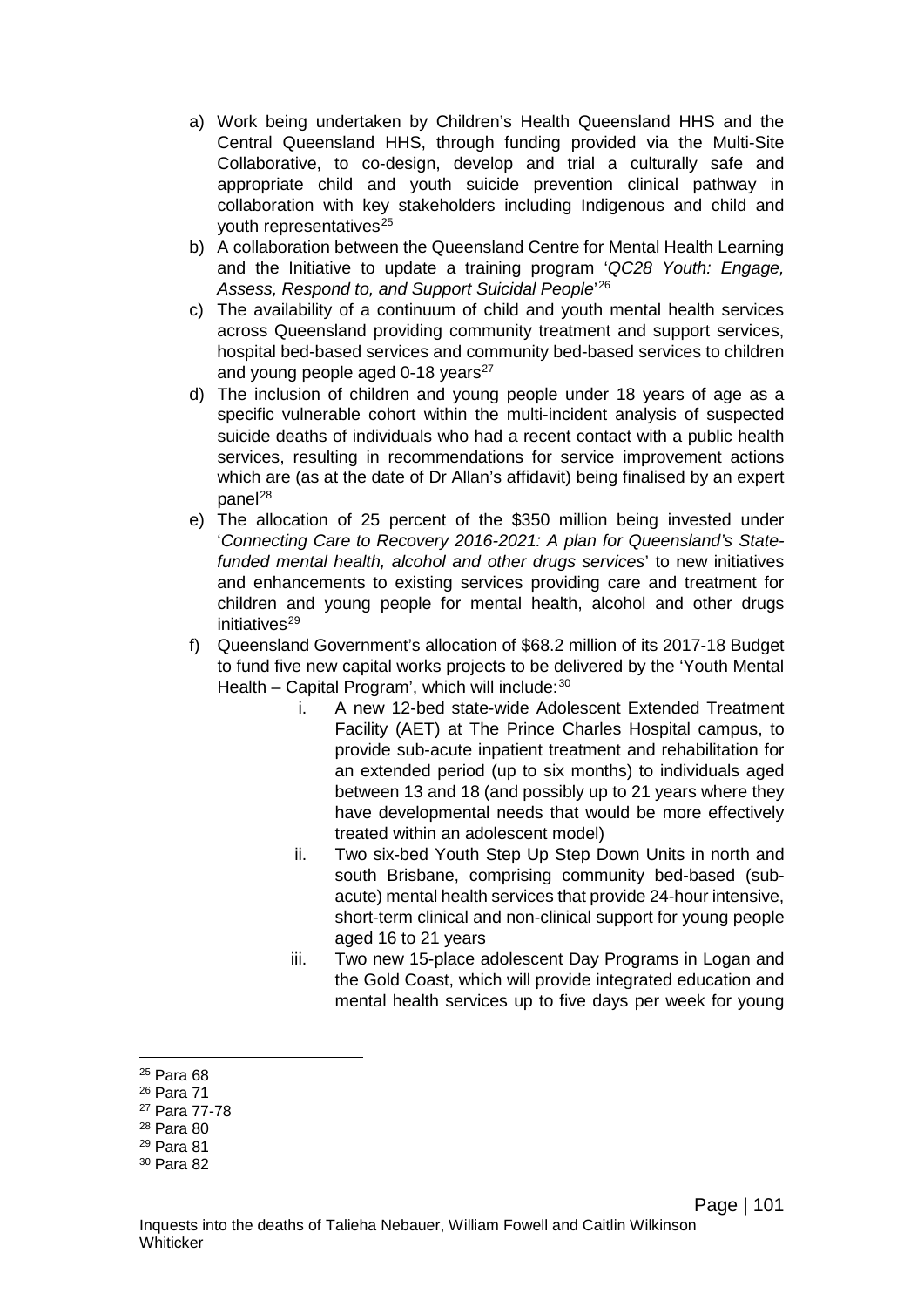people with severe and complex mental health issues, as an alternative to inpatient admission

- 661. Dr Allan's affidavit also provides evidence of implementation of the Queensland Government Response to the Barrett Adolescent Centre (BAC) Commission of Inquiry (COI) Final Report<sup>[31](#page-105-0)</sup>, and establishment of a Youth Mental Health Program Oversight Committee in October 2017 to oversee ongoing work related to the child and youth mental health services system arising from recommendations three through six of the BAC COI Final Report.<sup>[32](#page-105-1)</sup>
- 662. QH led the implementation of the Government Response under the auspice of the BCA COI Implementation Steering Committee with representatives from relevant HHSs, Department of Premiere and Cabinet, Department of Education and Training and Department of Communities, Child Safety and Disability Services. Four consumer and carer representatives were also members, including three directly associated with the former BAC.
- 663. Independent reviews and reports addressing the six recommendations were delivered and noted at the final meeting of the Implementation Steering Committee on 19 July 2017. It was noted there was need for ongoing work arising from each of the reports and an ongoing commitment to strong governance and transparency was expressed.
- 664. Dr Allan confirmed the implementation of the government response in these terms:
	- Recommendation 1- Review of Statewide Services Final Report- March 2017 by Price Waterhouse Coopers.
	- Recommendation 2- Quality Innovation Performance Consulting Report of review of NGO service agreements–May 2017
	- Recommendation 3–Review of existing clinical and program evaluation framework for extended treatment services for adolescents and young adults with severe, persistent and complex mental illness in Queensland–final report– Queensland Centre for Mental Health Research, March 2017
	- Recommendation 5- QH review of alignment and transition arrangements between adolescent and adult mental health services in Queensland–Final Report–Health Outcomes International and Synergy Nursing and Midwifery Research Centre –30 June 2017
	- Recommendation 6- Final Report- 30 June 2017,MHAODB- referred to earlier in this decision.
- 665. In respect to Recommendation 4 the state-wide AET facility as a capital work is to be situated on The Prince Charles Hospital campus and is nearing building completion[.33](#page-105-2) The AET model of service was being finalised for approval. The development process for the model of service has involved extensive stakeholder consultation, the details of which were set out in Dr Allan's affidavit.
- 666. In concluding his affidavit, Dr Allan urges that any recommendations for the prevention of self-harm and suicide in adolescents and young people must take into consideration the extensive efforts of Queensland Health as outlined throughout his affidavit, and that any future suicide prevention investment and

 $\overline{a}$ 

<span id="page-105-0"></span><sup>31</sup> Para 83-89

<span id="page-105-1"></span><sup>32</sup> Para 90-99

<span id="page-105-2"></span><sup>&</sup>lt;sup>33</sup> According to QH references on the internet for completion in early 2020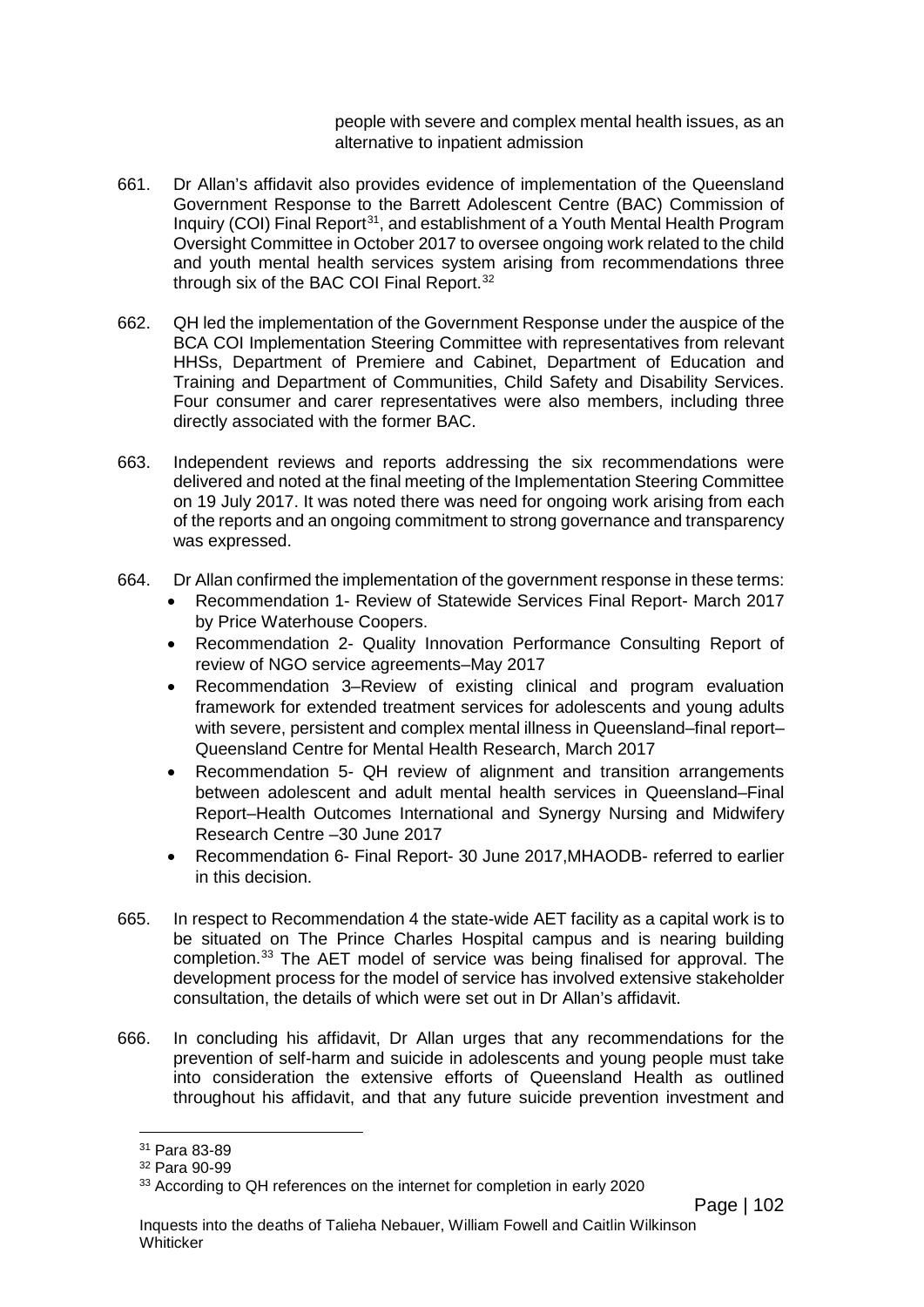efforts should provide for the scaling up and strengthening of the considerable investment in suicide prevention that has already been made, including building on and promoting the sustainability of outcomes achieved through the Multi-Site Collaborative and continuing to strengthen health service employees' ability to recognise and appropriately respond to patients presenting to health services with suicide risk.<sup>[34](#page-106-0)</sup>

## *Child and Youth Panel-recommendations specific to children and young people*

- 667. It is noted that of the matters referred to in Dr Allan's first affidavit, there remained outstanding as at the date of the affidavit a suite of draft recommendations made by an expert panel convened to examine the deaths by suspected suicide of children and young people with a recent contact with a health service.<sup>[35](#page-106-1)</sup> A request was forwarded to Dr Allan to provide further information concerning the outcome to the expert panel's deliberations.
- 668. In response Dr Allan provided a further statement<sup>[36](#page-106-2)</sup> setting out further information concerning the multi-incident analysis of sentinel events relating to deaths by suspected suicide of people with recent contact with a health services. This was one panel amongst other panels for other cohorts where a similar analysis was performed, and relevantly for my purposes considered the suicide deaths of children and young people aged 17 years and under, during the calendar years of 2015 and 2016. The deaths of Caitlin, Talieha and William were not considered as their deaths occurred in 2014.
- 669. Dr Allan's statement gave particulars of the methodology for the multi-incident analysis, and the ethical approvals for the research obtained including from the State Coroner.
- 670. Dr Allan described the clinical incident analysis model that was developed by the research team to guide the respective expert panel. Cohort experts were engaged to review information relating to how system factors and clinical care may be experienced by children, young people and their families. Their insights proved valuable for informing recommendations for improvements to specific child and youth health care systems.
- 671. Dr Allan stated that clinician representatives identified best practice suicide prevention interventions effective within a health service context. This approach underpinned support for, and the anticipated sustainability of recommended improvements.
- 672. Careful consideration was given to enabling lived experience participants to provide insight as to how health services can more effectively respond to people who have contact with a health service at risk of suicide and a person with lived experience was to join the panel for phase 4 of the project to assist in the development of draft recommendations.

<sup>34</sup> Para 107  $\overline{a}$ 

<span id="page-106-1"></span><span id="page-106-0"></span><sup>35</sup> Para 80. See also [https://clinicalexcellence.qld.gov.au/sites/default/files/docs/priority](https://clinicalexcellence.qld.gov.au/sites/default/files/docs/priority-area/service-improvement/suicide-prevention-health-services-initiative/suicide-prevention-poster-2018.PDF)[area/service-improvement/suicide-prevention-health-services-initiative/suicide-prevention](https://clinicalexcellence.qld.gov.au/sites/default/files/docs/priority-area/service-improvement/suicide-prevention-health-services-initiative/suicide-prevention-poster-2018.PDF)[poster-2018.PDF](https://clinicalexcellence.qld.gov.au/sites/default/files/docs/priority-area/service-improvement/suicide-prevention-health-services-initiative/suicide-prevention-poster-2018.PDF)

<span id="page-106-2"></span><sup>36</sup> Exhibit A22.1.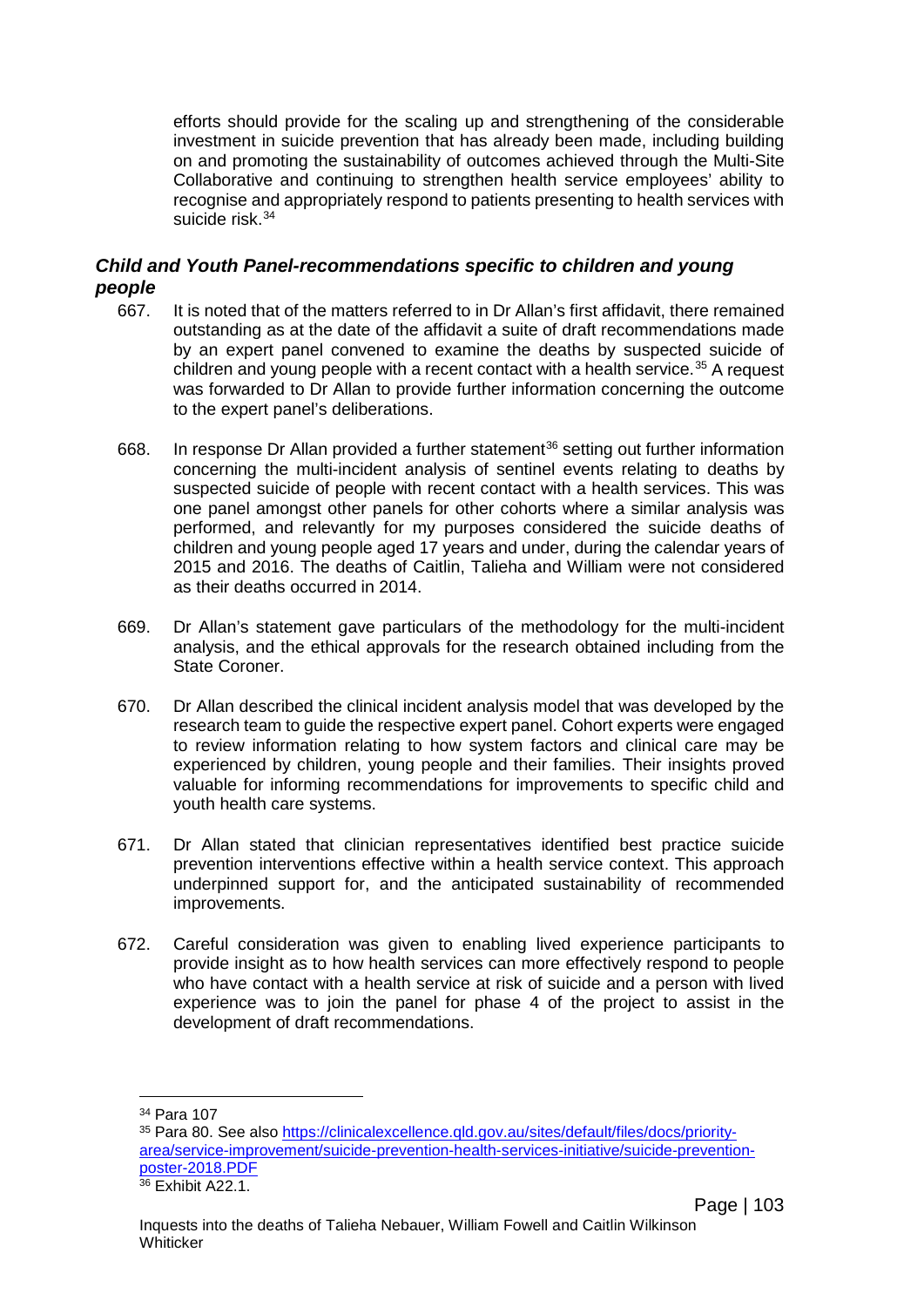- 673. The Child and Youth Panel met on five occasions over a period of four months to undertake the analysis of clinical care provided to 13 individuals. The panel identified nine key themes from the review. The themes represented common health service system factors relevant to the documented clinical care as reviewed. The nine themes were:
	- 1. Clinical governance;
	- 2. Suicide risk assessment, risk formulation and safety planning;
	- 3. Timely access to the specialist care;
	- 4. Engagement with young person, family and care system;
	- 5. "Did not attend" processes;
	- 6. Communication;
	- 7. Multi-agency collaboration;
	- 8. Trauma; and
	- 9. Diagnostic factors.
- 674. The Child and Youth Panel identified 34 initial recommendations associated with the nine themes, which recommendations were prioritised and further refined into 17 final recommendations addressing each of the nine identified themes. The recommendations were as follows:
	- 1. Models of service and associated training, resources and tools (e.g. clinical documentation, clinical information system, health apps) support standardised practices that promote reciprocal communication between the young person, the carer, clinicians, peer workers, indigenous health workers and agencies, with the aim of developing a shared understanding of the young person's circumstances, goals and preferences, suicide risk, safety plan and ongoing care plan.
	- 2. Clinicians use prevention-oriented thinking and language when undertaking suicide risk assessment and develop a suicide risk formulation, which articulates the young person's risk status, risk state, and available resources and foreseeable changes.
	- 3. The capacity of the non-government sector and other components of the care system for young people is developed to respond to suicide risk through a strategic best practice suicide prevention capacity development program.
	- 4. The care plan for a young person presenting with suicide risk specifically addresses the young person's suicidality as well as treat the primary diagnosis and any associated comorbidities.
	- 5. Clinicians undertaking a suicide risk assessment with a child or young person are cognisant of contemporary social, emotional and well-being issues, clinical interviewing approaches, treatment options and referral pathways specific to the young person's development age.
	- 6. Suicide risk assessment and care planning for a young person with complex care needs is developed, reviewed and monitored by a collaborative multi-agency team, with appointment of a lead clinician and/or agency, an emphasis on transitions and continuity of clinical care.
	- 7. Evidence-based m-Health apps (i.e. apps for mobile devices) are used, where clinically appropriate, as part of coordinated and comprehensive suicide risk management and ongoing care.
	- 8. Clinical care, including the availability and use of appropriate referral pathways, recognises and responds to the needs of a young person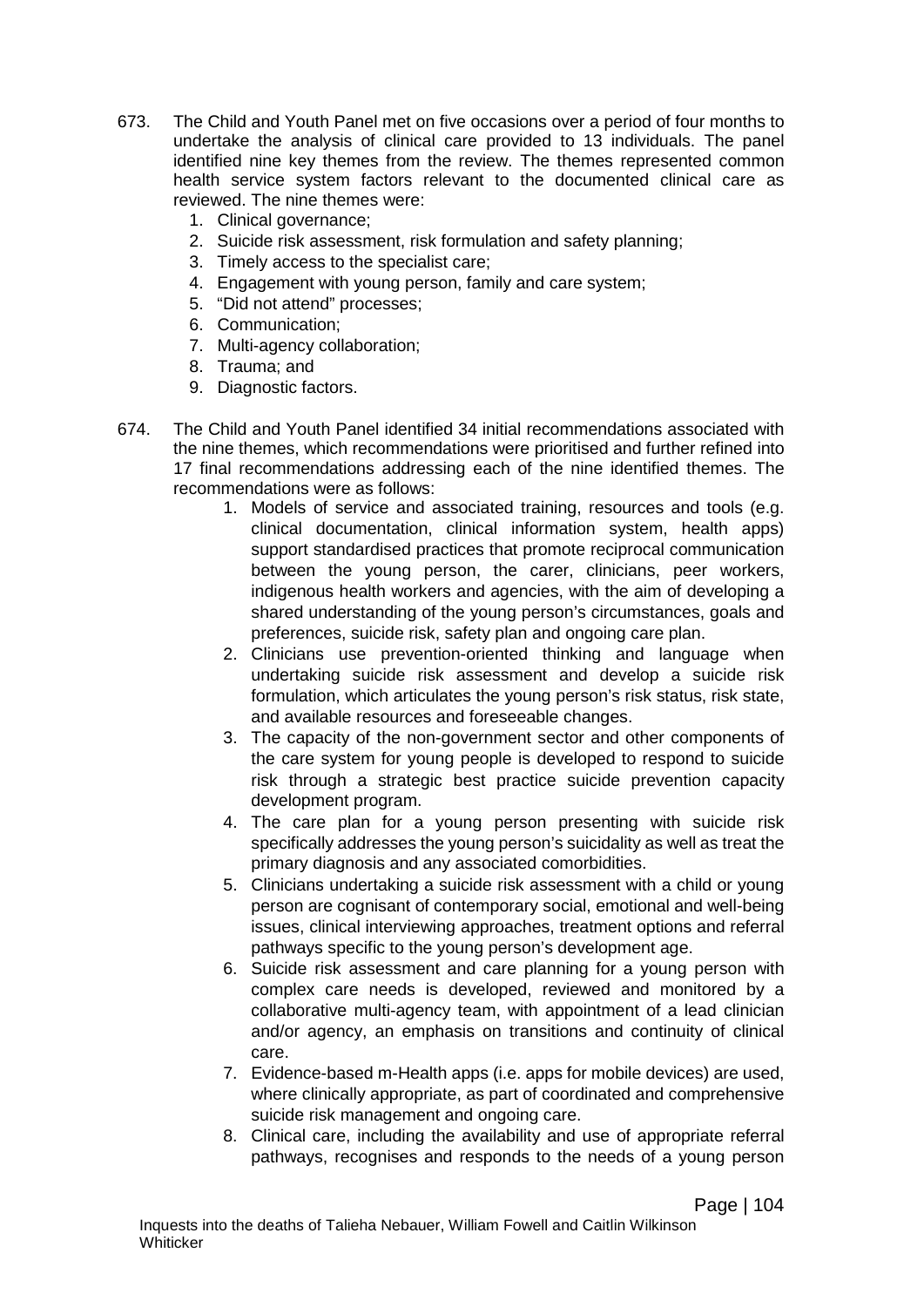who has experienced physical and/or psychological trauma (current and/or historical).

- 9. Family and carers of young people have access to resources and support appropriate to their psychosocial and cultural needs, and aligned to the young person's care plan.
- 10. Access to specialist support via telepsychiatry, visiting specialists and networks of services is included in the suicide prevention pathway for young people in rural areas in the role of these services clearly articulated in the young person's care plan.
- 11. The capacity of the indigenous mental health work force is strengthened to provide culturally appropriate care and recovery support commensurate with the burden of disease and rates of indigenous youth suicide.
- 12. Suicide risk assessment and management training programs address LGBTIQ, gender identity, bullying and online safety, suicide use and ASD issues with content informed by young people, carers and peer workers. Training is implemented for emergency department and other frontline acute mental health care staff.
- 13. Care plans include psycho education regarding LGBTIQ, gender identity, bullying and online safety issues as appropriate, supported by links to available online resources.
- 14. Statewide minimum standards are articulated to guide local Hospital and Health Service 'did not attend' procedures.
- 15. Care transitions are supported by a comprehensive planning, clear communication with the young person and their support system, and assertive follow-up.
- 16. The functionality of and business rules for the use of digital platforms supports information sharing within and between health services through timely and transparent access to accurate, contemporaneous health information by all clinicians involved in a young person's suicide risk assessment, management and ongoing care.
- 17. Care planning is a meaningful collaboration between the young person, their families/carers, peer workers and clinicians, to provide ownership by the young person of their care and recovery plans.
- 675. Dr Allan stated the MIA research team is working in partnership with units across the MHAODB to finalise planning and design of Queensland Health's response to the panel recommendations. He stated the recommendations aligned with, informed and advanced existing service reform activities of the MHAODB.
- 676. A task force has been set up to progress implementation of the recommendations as follows:
	- a) Engagement and support of children and young people, their family and carers
	- b) Trial m-Health mobile apps to engage young people as part of aftercare planning and support following a suicide attempt in partnership with the Black Dog Institute
	- c) 'Did not attend' procedures
- 677. Participating HHSs will also implement and evaluate the following recommendations through the Zero Suicide in Healthcare Multisite Collaborative: